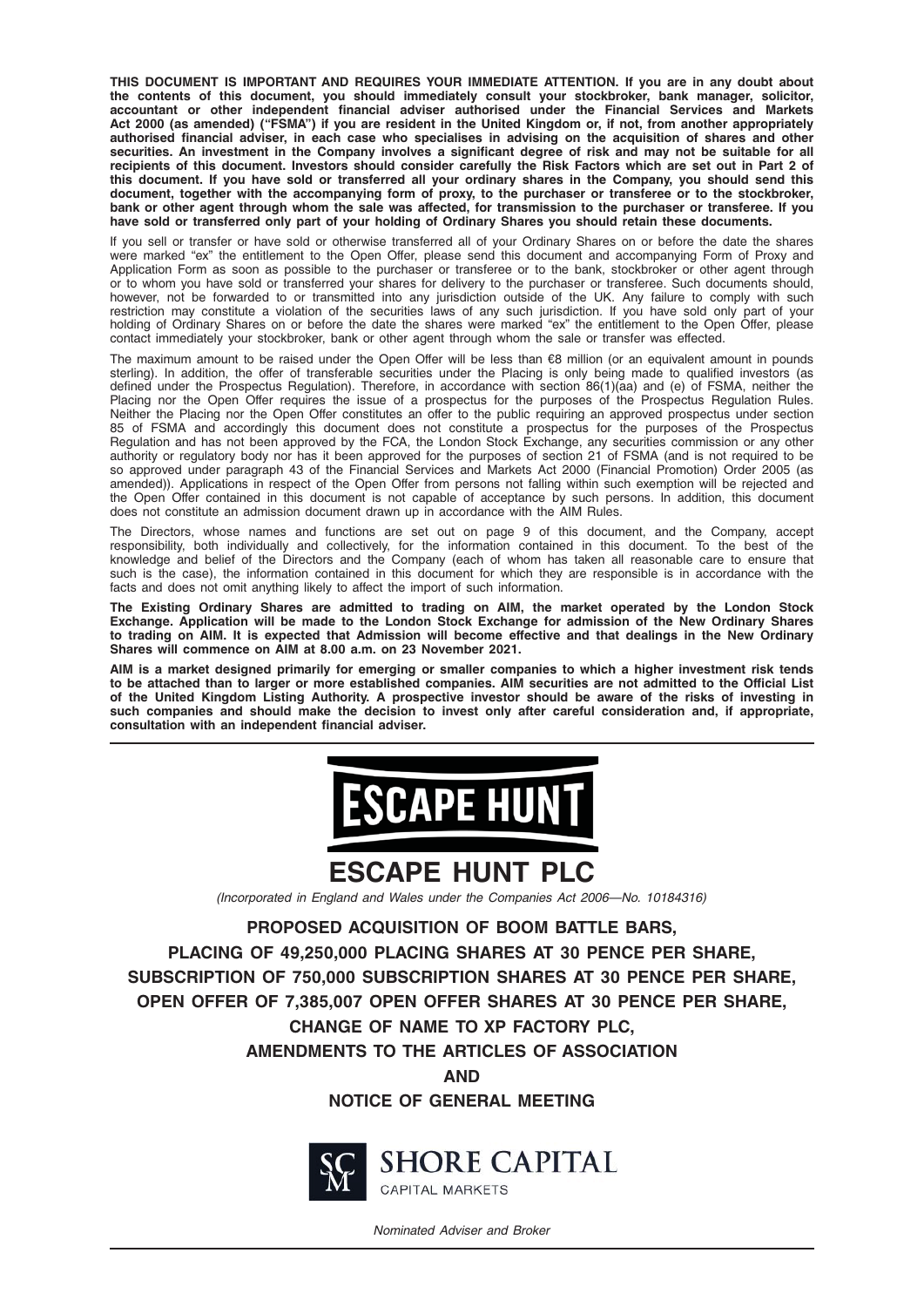This document should be read as a whole and in conjunction with the accompanying Form of Proxy and Application Form. Your attention is drawn, in particular, to the letter from the Chairman of Escape Hunt Plc set out in Part 1 of this document, which provides details of the Proposals and recommends that you vote in favour of the Resolutions to be proposed at the General Meeting referred to below, and to the Risk Factors in Part 2 of this document which contains a discussion of certain factors that should be considered by Shareholders when considering whether or not to make an investment in the Company. Part 3 of this document contains details of the Open Offer.

When issued, the New Ordinary Shares being issued pursuant to the Proposals will rank pari passu in all respects with the Existing Ordinary Shares and will rank in full for all dividends or other distributions hereafter declared, made or paid on the ordinary share capital of the Company.

Set out at the end of this document is a Notice of General Meeting of the Company. We are keen to welcome Shareholders in person to the General Meeting, particularly given the constraints we have all faced throughout 2020 and 2021 due to the Covid-19 pandemic. We therefore propose for the General Meeting to be held at the offices of Shore Capital at Cassini House, 57 St James's Street, London SW1 1LD at 10.00 a.m. on 22 November 2021. A Form of Proxy for use at the General Meeting is enclosed. To be valid, Forms of Proxy should be completed and signed in accordance with the instructions printed thereon and returned as soon as possible and, in any event, so as to be received by the Company's registrars, Equiniti Limited, by not later than 10.00 a.m. on 18 November 2021. Pursuant to Regulation 41 of the Uncertified Securities Regulations 2001, the time by which a Shareholder must be entered in the register of members in order to have the right to attend and vote at the meeting is 6.30 p.m. on 18 November 2021.

The Company continues to monitor developments relating to the outbreak of Covid-19, including the related public health guidance and legislation issued by the UK Government. At present, companies can hold physical General Meetings. It is therefore expected that a physical General Meeting will be held and it is the intention to welcome the maximum number of Shareholders we are able to within safety constraints and in accordance with currently applicable Government guidelines. Currently, there are no legal restrictions on gatherings (including General Meetings) in England. On 14 July 2021, the Health Protection (Coronavirus, Restrictions) (Steps etc) (England) (Revocation and Amendment) Regulations 2021 (SI 2021/848) ("Revocation and Amendment Regulations") were made, which came into effect at 11.55 p.m. on 18 July 2021. The effect of the Revocation and Amendments Regulations were that they revoked previous regulations that imposed lockdown restrictions and face covering requirements in England. They also had the effect of removing restrictions on all social contacts and gatherings in England, which includes General Meetings.

#### Attendance at the meeting

Rules around capacity at the venue and changes in health and safety requirements may mean Shareholders cannot ultimately attend the meeting, although at the time of writing there are no legal restrictions on gatherings (including General Meetings) in England.

Despite these developments, we nonetheless sympathise that Shareholders may not feel comfortable attending the physical General Meeting that is being proposed. Therefore, whilst we encourage you to attend the physical meeting if you are able and willing to do so, we have enclosed a Form of Proxy for use at the General Meeting which appoints the Chair of the meeting as your proxy if you would prefer not to attend. Please see above for details on how to validly complete the Form of Proxy.

Given the constantly evolving nature of the situation, we want to ensure that we are able to adapt these arrangements efficiently to respond to changes in circumstances. On this basis, should the situation change such that we consider that it is no longer possible for Shareholders to attend the meeting, we will adopt contingency plans and notify Shareholders of the change via an announcement through a Regulatory Information Service as early as is possible before the date of the meeting. Any updates to the position will also be included on our website at www.escapehunt.com/investors/. Should we have to change the arrangements in this way, it is likely that we will not be in a position to accommodate Shareholders beyond the minimum required to hold a quorate meeting which will be achieved through the attendance of employee shareholders.

If tighter restrictions are introduced by the UK Government due to a change in the situation with the COVID-19 pandemic resulting in Shareholders no longer being able to attend the physical meeting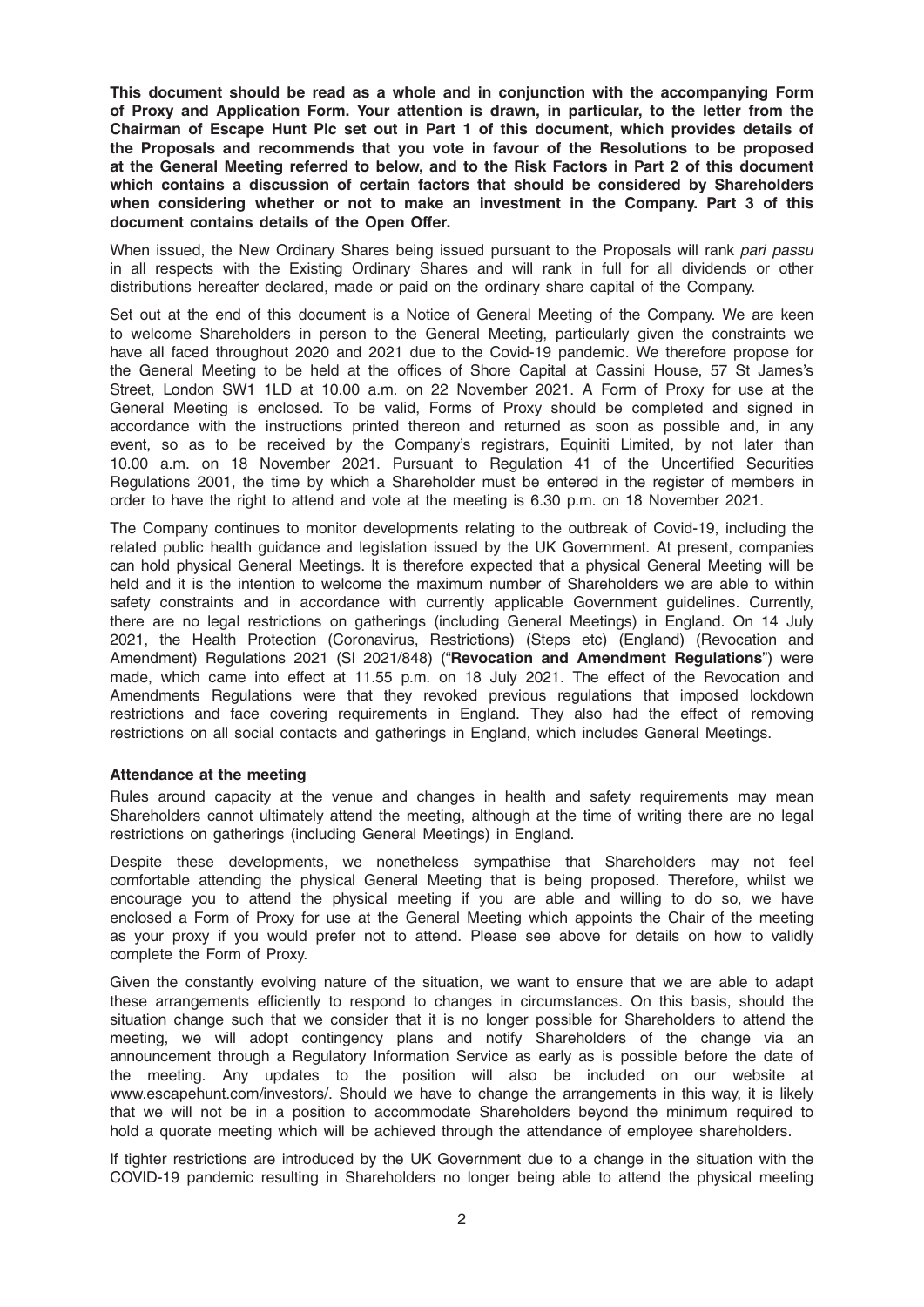or resulting in uncertainty as to whether Shareholders can attend in person, in such circumstances we would encourage all Shareholders to complete and return the accompanying Form of Proxy appointing the Chair of the meeting as their proxy. This will ensure that your vote will be counted if ultimately you (or any other proxy you might otherwise appoint) are not able to attend the meeting. Please note the deadline for the receipt of proxy forms by our registrar, Equiniti Limited, is 10.00 a.m. on 18 November 2021. Proxy appointments should be submitted in accordance with the Notes to the General Meeting Notice at the end of this document.

Qualifying non-CREST Shareholders will find an Application Form enclosed with this document. Applications under the Open Offer may only be made by the Qualifying Shareholders originally entitled or by a person entitled by virtue of a bona fide market claim arising out of the sale or transfer of Ordinary Shares prior to the date on which the relevant Ordinary Shares are marked "ex" the entitlement by the London Stock Exchange. Holdings of Ordinary Shares in certificated and uncertificated form will be treated as separate holdings for the purposes of calculating entitlements under the Open Offer. The latest time and date for application and payment in full under the Open Offer is 11.00 a.m. on 19 November 2021 and the procedure for application and payment is set out in Part 3 of this document.

Shore Capital and Corporate Limited ("Shore Capital and Corporate") is authorised and regulated in the United Kingdom by the FCA and is advising the Company and no one else in connection with the Proposals (whether or not a recipient of this document), and is acting exclusively for the Company as nominated adviser for the purpose of the AIM Rules for Companies. Shore Capital will not be responsible to any person other than the Company for providing the protections afforded to its customers, nor for providing advice in relation to the Proposals and Admission or the contents of this document.

Shore Capital Stockbrokers Limited ("Shore Capital Stockbrokers", and/or Shore Capital and Corporate as appropriate "Shore Capital") is authorised and regulated in the United Kingdom by the FCA and is advising the Company and no one else in connection with the Proposals (whether or not a recipient of this document), and is acting exclusively for the Company as broker for the purpose of the AIM Rules for Companies. Shore Capital Stockbrokers will not be responsible to any person other than the Company for providing the protections afforded to its customers, nor for providing advice in relation to the Proposals and Admission or the contents of this document.

Without limiting the statutory rights of any person to whom this document is issued, no representation or warranty, express or implied, is made by Shore Capital as to the contents of this document. No liability whatsoever is accepted by Shore Capital for the accuracy of any information or opinions contained in this document, for which the Directors are solely responsible, or for the omission of any information from this document for which they are not responsible.

This document does not constitute an offer to buy or to subscribe for, or the solicitation of an offer to buy or subscribe for, Ordinary Shares in any jurisdiction in which such offer or solicitation is unlawful. In particular, the Ordinary Shares offered by this document have not been, and will not be, registered under the United States Securities Act of 1933 as amended (the "Securities Act") or qualified for sale under the laws of any state of the United States or under the applicable laws of any of Canada, Australia, South Africa, New Zealand or Japan and, subject to certain exceptions, may not be offered or sold in the United States or to, or for the account or benefit of, US persons (as such term is defined in Regulation S under the Securities Act) ("US Person") or to any national, resident or citizen of Canada, Australia, South Africa, New Zealand or Japan. Neither this document nor any copy of it may be sent to or taken into the United States, Canada, Australia, New Zealand or Japan, nor may it be distributed directly or indirectly to any US Person or to any persons with addresses in Canada, Australia, South Africa, New Zealand or Japan (the "Excluded Territories"), or to any corporation, partnership or other entity created or organised under the laws thereof, or in any country outside the United Kingdom where such distribution may lead to a breach of any legal or regulatory requirement.

Copies of this document will be available free of charge to the public during normal business hours on any day (Saturdays, Sundays and public holidays excepted) at the registered office of the Company from the date of this document for the period ending one month after Admission and will also be available on its website, www.escapehunt.com. The information contained in this document has been prepared solely for the purposes of the Proposals and is not intended to inform or be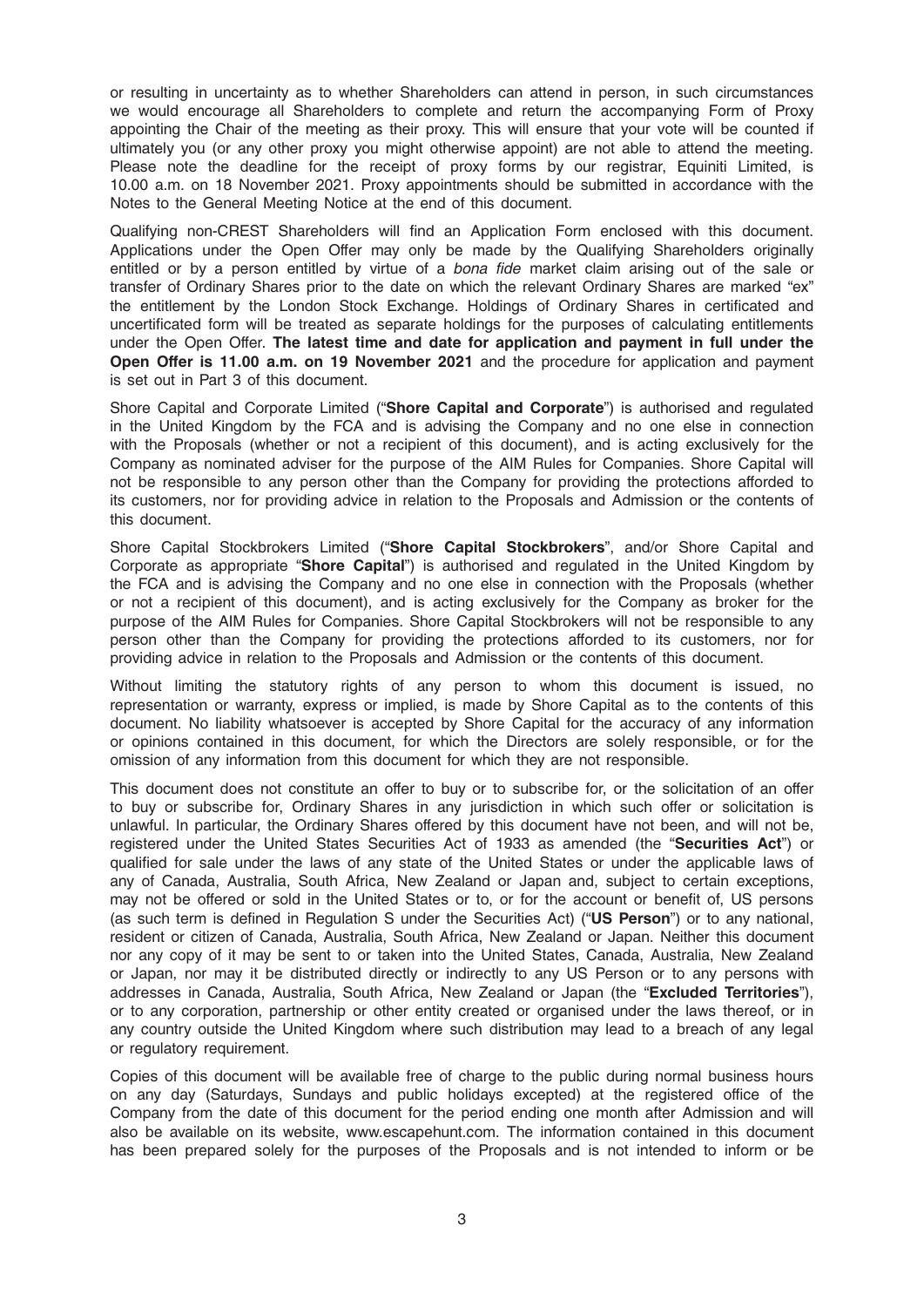relied upon by any subsequent purchasers of Ordinary Shares (whether on or off exchange) and accordingly no duty of care is accepted in relation to any such persons.

#### NOTICE TO OVERSEAS SHAREHOLDERS

The New Ordinary Shares have not been and will not be registered or qualified under the relevant laws of any state, province or territory of the Excluded Territories and may not be offered or sold, resold, taken up, transferred, delivered or distributed, directly or indirectly, into or within any of the Excluded Territories except pursuant to an applicable exemption from such Excluded Territory's registration or qualification requirements.

Subject to certain exceptions in compliance with the Securities Act and the rules promulgated thereunder or any applicable laws in the Excluded Territories, this document will not be published, released, or distributed, directly or indirectly; and must not be sent, in whole or in part: (i) in or into any Excluded Territory; (ii) to any person within the United States; or (iii) to any person in any jurisdiction where to do so might constitute a violation of local securities laws or regulation.

The New Ordinary Shares have not been and will not be registered under the Securities Act or under any securities laws of any state or other jurisdiction of the United States. The New Ordinary Shares may not be offered, sold, taken up, exercised, resold, transferred or delivered, directly or indirectly to or within the United States or to any US Person, except pursuant to an applicable exemption from, or a transaction not subject to, the registration requirements of the US Securities Act and in compliance with any applicable securities laws of any state or other jurisdiction of the United States. There will be no public offer in the United States.

The New Ordinary Shares have not been approved or disapproved by the US Securities and Exchange Commission (the SEC), any state securities commission in the United States or any other US regulatory authority, nor have any of the foregoing authorities passed upon or endorsed the merits of the offering of the New Ordinary Shares or the accuracy or adequacy of this document. Any representation to the contrary is a criminal offence in the United States.

No action has been taken by the Company or Shore Capital that would permit an offer of the New Ordinary Shares or possession or distribution of this document or any other offering or publicity material in any jurisdiction where action for that purpose is required, other than the United Kingdom. Neither of the Company, Shore Capital or any of their respective affiliates, directors, officers, employees or advisers is making any representation to any offeree, purchaser or acquirer of New Ordinary Shares regarding the legality of an investment in the New Ordinary Shares by such offeree, purchaser or acquirer under the laws applicable to such offeree, purchaser or acquirer. This document does not constitute an offer to sell the New Ordinary Shares to any person in any jurisdiction. The Company reserves the right, in its sole and absolute discretion, to reject any subscription or purchase of the New Ordinary Shares that the Company or its representatives believe may give rise to a breach or violation of any law, rule or regulation.

#### FORWARD LOOKING STATEMENTS

Certain statements contained herein constitute forward-looking statements. The forward-looking statements contained herein include statements about the expected effects of Admission, the expected timing of Admission and other statements other than in relation to historical facts. Forward-looking statements including, without limitation, statements typically containing words such as "intends", "anticipates", "targets", "estimates", "believes", "should", "plans", "will", "expects" and similar expressions or statements that are not historical facts are intended to identify those expressions or statements as forward-looking statements. The statements are based on the current expectations of Escape Hunt and are subject to uncertainty and changes in circumstances. By their nature, forward-looking statements involve risk and uncertainty and the factors described in the context of such forward-looking statements in this document could cause actual results and developments to differ materially from those expressed in or implied by such forward-looking statements. There are also a number of other factors that could cause actual results or developments to differ materially from those expressed or implied by such forward-looking statements. These factors include, but are not limited to, local and global political and economic conditions, interest rate fluctuations (including those from any potential credit rating decline) and legal or regulatory developments and changes. Given these risks and uncertainties, investors should not place undue reliance on forward-looking statements.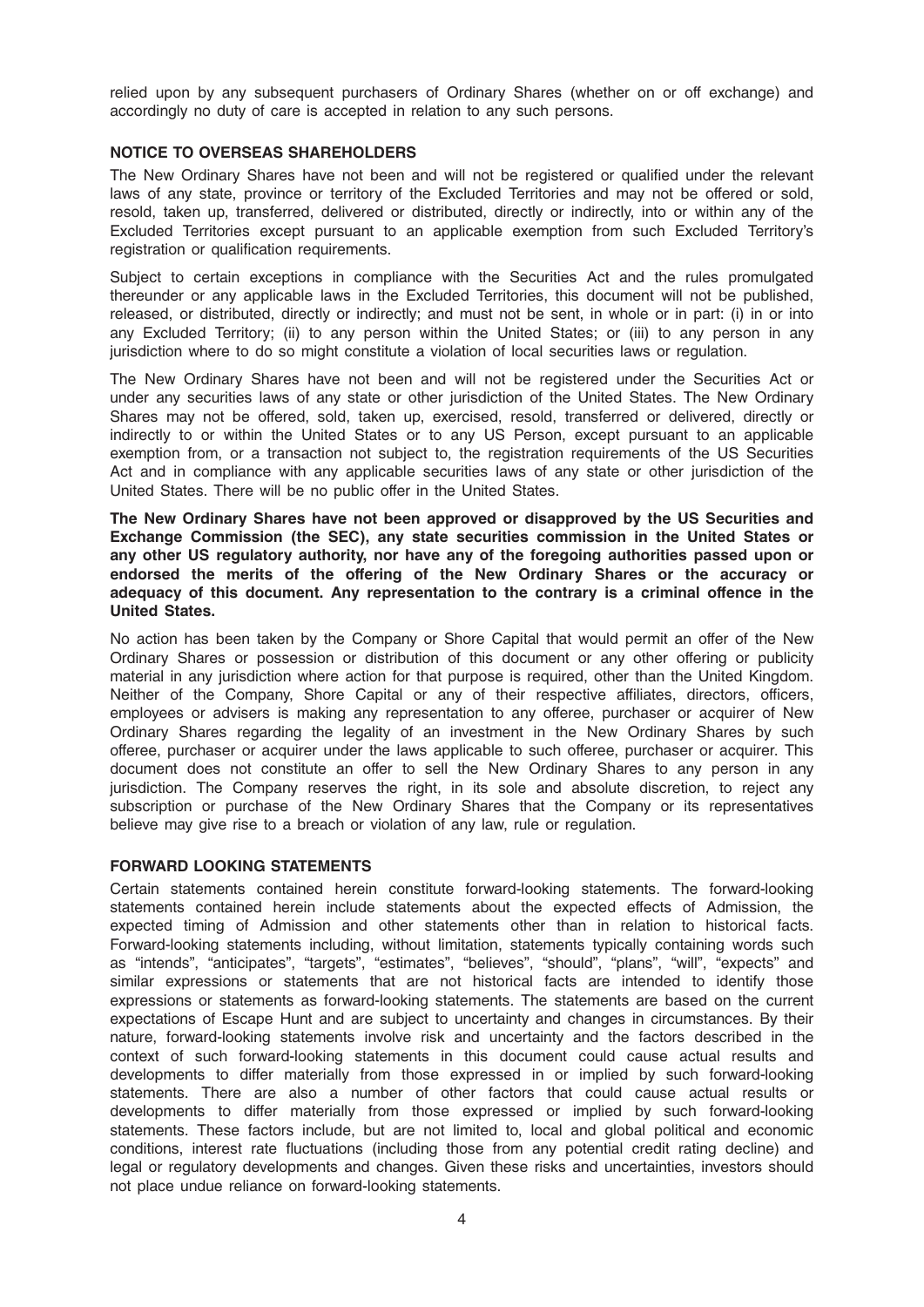Neither of Escape Hunt, Shore Capital nor any of their respective associates or directors, officers or advisers, provides any representation, assurance or guarantee that the occurrence of the events expressed or implied by any forward-looking statements contained herein will actually occur. Other than in accordance with their legal or regulatory obligations (including under the AIM Rules and the Disclosure Guidance and Transparency Rules of the Financial Conduct Authority), neither of Escape Hunt or Shore Capital is under any obligation, and each of them expressly disclaims any intention or obligation, to update or revise any forward-looking statements, whether as a result of new information, future events or otherwise.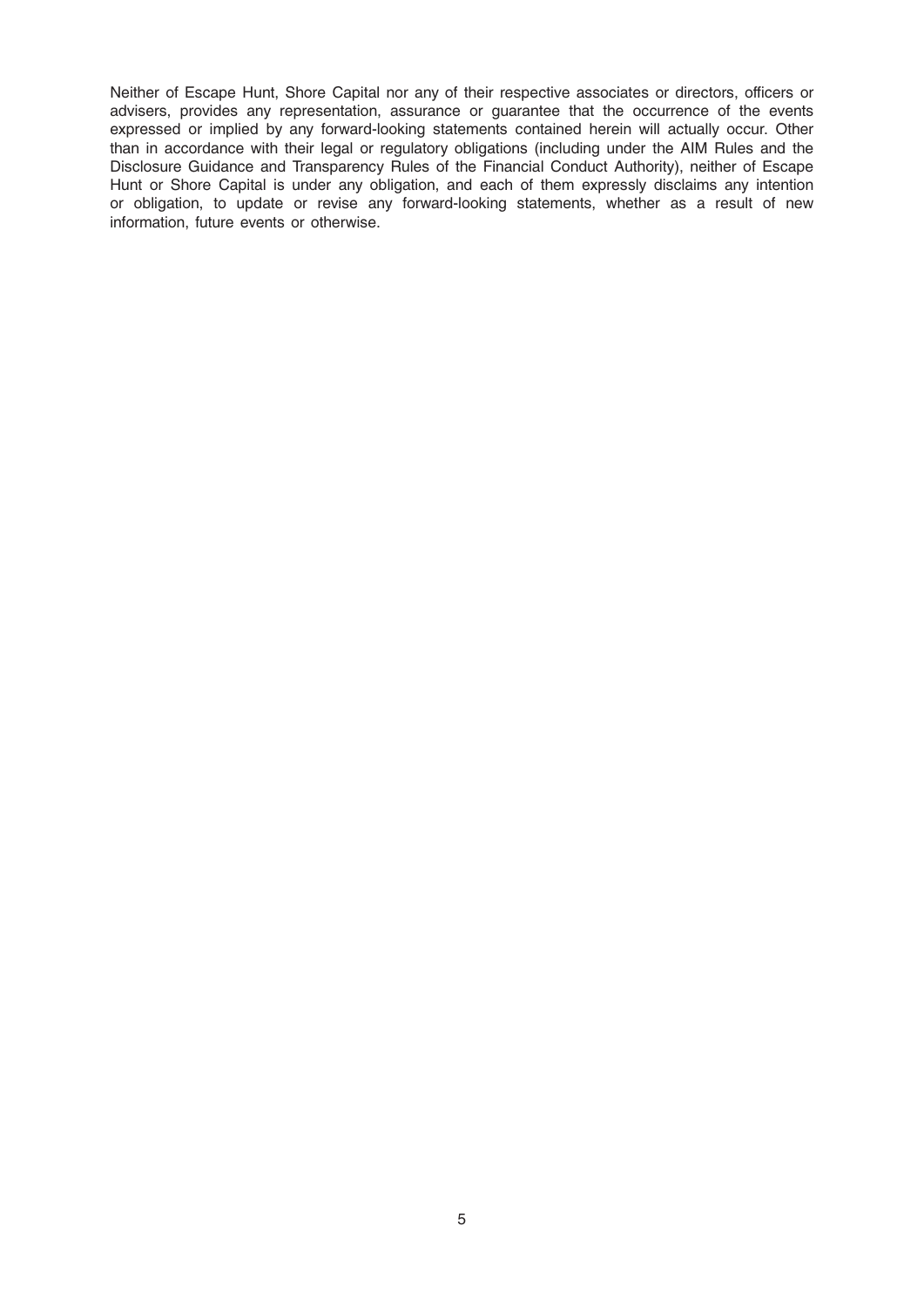# **CONTENTS**

|                                                         | Page |
|---------------------------------------------------------|------|
| <b>Expected Timetable of Principal Events</b>           | 7    |
| <b>Issue Statistics</b>                                 | 9    |
| <b>Directors, Secretary and Advisers</b>                | 10   |
| Part 1 Letter from the Chairman of Escape Hunt plc      | 11   |
| <b>Part 2 Risk Factors</b>                              | 39   |
| Part 3 Details of the Open Offer                        | 55   |
| Section A: Terms of the Open Offer                      | 55   |
| Section B: Some Questions and Answers on the Open Offer | 73   |
| <b>Definitions</b>                                      | 81   |
| <b>Notice of General Meeting</b>                        | 87   |
|                                                         |      |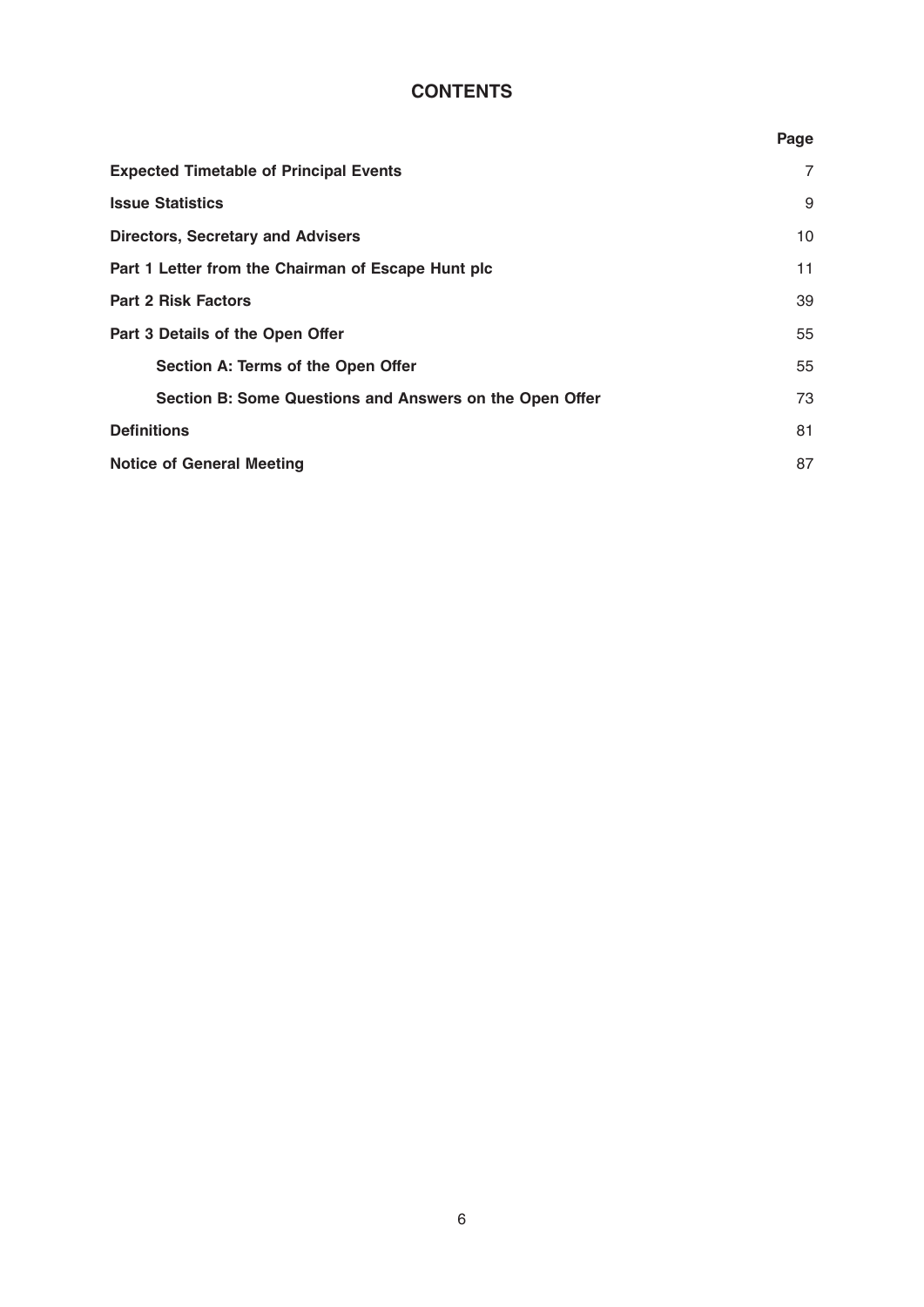# EXPECTED TIMETABLE OF PRINCIPAL EVENTS

|                                                                                                                                                                                 | 2021                                                    |
|---------------------------------------------------------------------------------------------------------------------------------------------------------------------------------|---------------------------------------------------------|
| Record Date for entitlements under the Open Offer                                                                                                                               | 6.00 p.m. on 2 November                                 |
| Announcement of the Proposals released                                                                                                                                          | 3 November                                              |
| Ex-entitlement Date for the Open Offer                                                                                                                                          | 8.00 a.m. on 4 November                                 |
| Publication of this document, the Application Form and Form of<br>Proxy                                                                                                         | 4 November                                              |
| Basic Entitlements and Excess Entitlements credited to stock<br>accounts of Qualifying CREST Shareholders in CREST                                                              | as soon as practicable after 8.00 a.m.<br>on 5 November |
| Recommended latest time and date for requesting withdrawal<br>of Basic Entitlements and Excess Entitlements from CREST                                                          | 4.30 p.m. on 15 November                                |
| Latest time and date for depositing Basic Entitlements and<br><b>Excess Entitlements into CREST</b>                                                                             | 3.00 p.m. on 16 November                                |
| Latest time and date for splitting Application Forms (to satisfy<br>bona fide market claims only)                                                                               | 3.00 p.m. on 17 November                                |
| Latest time and date for receipt of completed Forms of Proxy for<br>the General Meeting                                                                                         | 10.00 a.m. on 18 November                               |
| Latest time and date for receipt of completed Application<br>Forms and payment in full under the Open Offer or<br>settlement of relevant CREST instructions (as<br>appropriate) | 11.00 a.m. on 19 November                               |
| Announcement of result of Open Offer                                                                                                                                            | by 7.00 a.m. on 22 November                             |
| General Meeting                                                                                                                                                                 | 10.00 a.m. on 22 November                               |
| Announcement of result of General Meeting                                                                                                                                       | 22 November                                             |
| Allotment and issue of EIS Placing Shares                                                                                                                                       | 11.59 p.m. on 22 November                               |
| Allotment and issue of VCT Placing Shares                                                                                                                                       | 7.30 a.m. on 23 November                                |
| Admission effective, commencement of dealings in the Placing<br>Shares, the Subscription Shares and the Open Offer Shares on<br>AIM and completion of the Acquisition           | 8.00 a.m. on 23 November                                |
| CREST stock accounts credited for Placing Shares and Open<br>Offer Shares in uncertificated form (excluding the VCT Placing<br>Shares)                                          | 8.00 a.m. on 23 November                                |
| Despatch of definitive certificates for the Placing Shares, the<br>Subscription Shares and the Open Offer Shares in certificated<br>form                                        | week commencing 6 December                              |
|                                                                                                                                                                                 |                                                         |

Notes:

<sup>1)</sup> The ability to participate in the Open Offer is subject to certain restrictions relating to Qualifying Shareholders with registered addresses or located or resident in countries outside the UK (particularly the Restricted Jurisdictions), details of which are set out in paragraph 5 of Section A of Part 3 of this document. Subject to certain exceptions, Application Forms will not be despatched, and Basic Entitlements and Excess Entitlements will not be credited, to the stock accounts in CREST of Shareholders with registered addresses in any of the Restricted Jurisdictions.

<sup>2)</sup> Each of the times and dates set out in the above timetable and mentioned in this document is subject to change by the Company, in which event details of the new times and dates will be notified by an announcement through a Regulatory Information Service.

<sup>3)</sup> References to times in this document are to London times unless otherwise stated.

<sup>4)</sup> Different deadlines and procedures for applications may apply in certain cases. For example, if you hold your Ordinary Shares through a CREST member or other nominee, that person may set an earlier date for application and payment than the dates noted above.

Events set out in the above timetable are conditional, among other things, on the Resolutions in the Notice of General Meeting being duly passed.

<sup>5)</sup> If you require assistance, please contact Equiniti on 0371 384 2050 if calling within the United Kingdom or on +44 371 384 2050 if calling from outside the United Kingdom. Calls are charged at the standard geographic rate and will vary by provider. Calls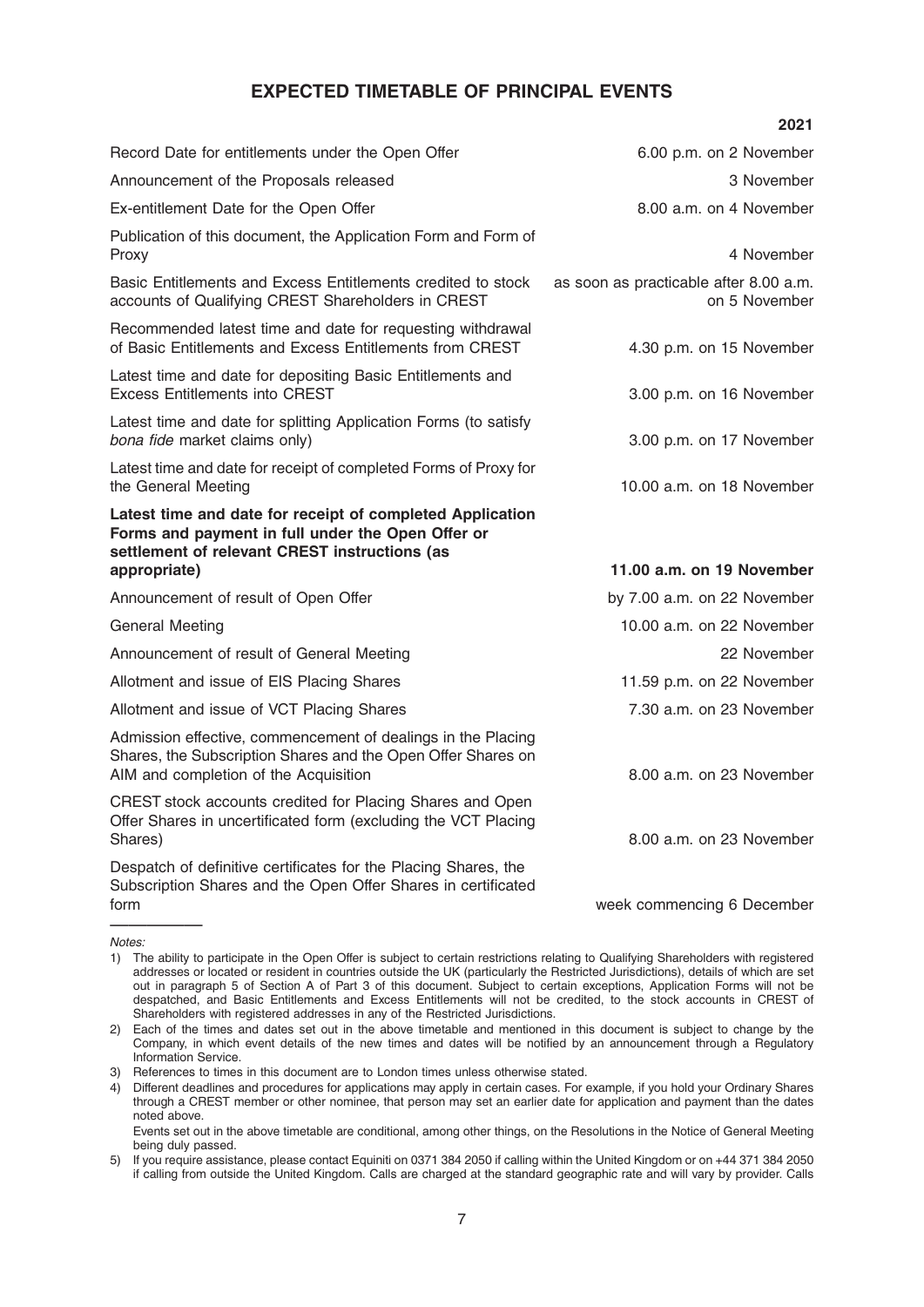outside the United Kingdom will be charged at the applicable international rate. The helpline is open between 8.30 a.m. and 5.30 p.m., Monday to Friday excluding public holidays in England and Wales. Please note that Equiniti cannot provide any financial, legal or tax advice and calls may be recorded and monitored for security and training purposes.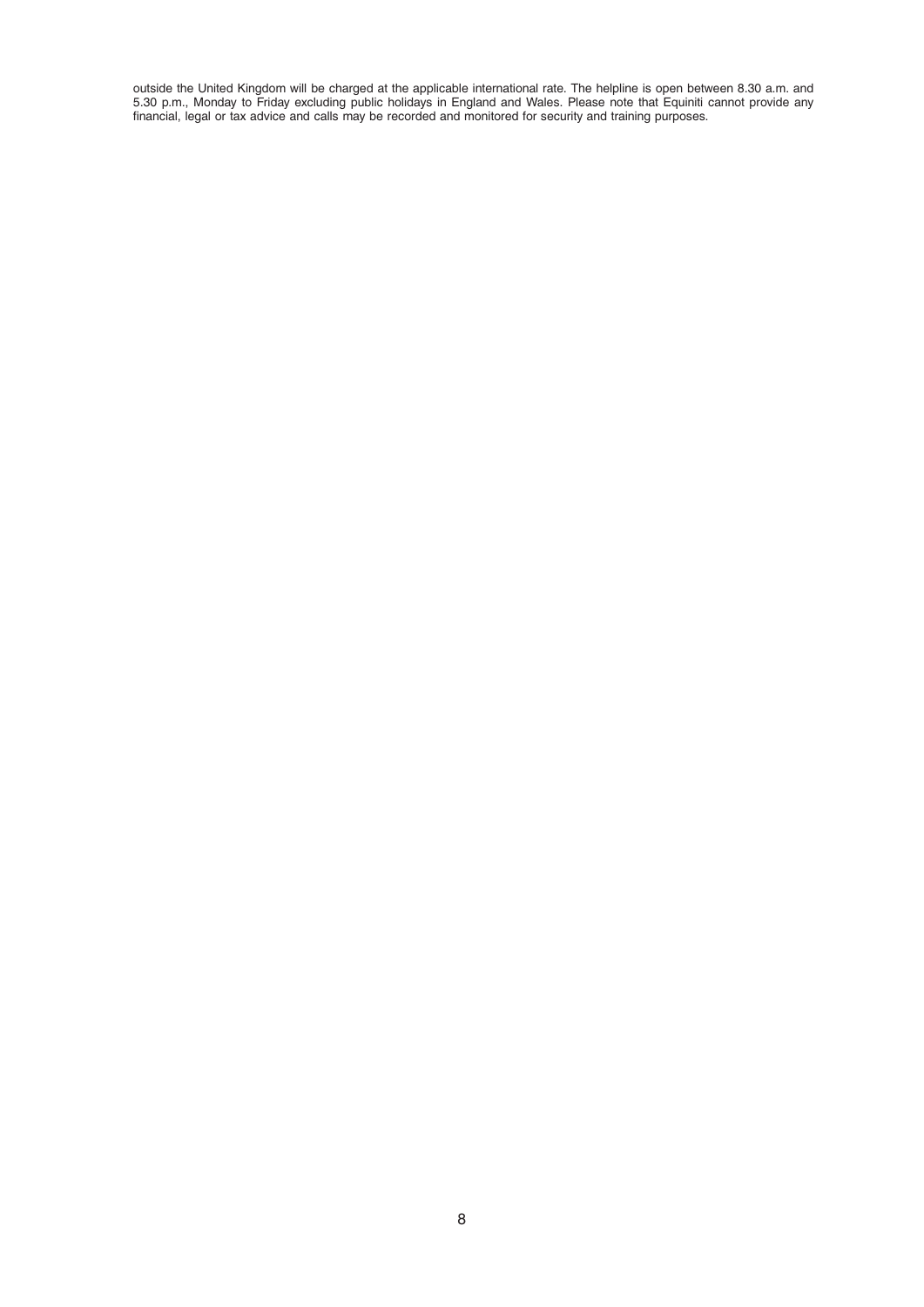# ISSUE STATISTICS

| Number of Existing Ordinary Shares                                                                                                                                     | 88,620,091                                                         |
|------------------------------------------------------------------------------------------------------------------------------------------------------------------------|--------------------------------------------------------------------|
| Maximum number of Consideration Shares to be issued by the<br>Company pursuant to the Acquisition                                                                      | 25,000,000                                                         |
| Number of Placing Shares being issued by the Company<br>pursuant to the Placing                                                                                        | 49,250,000                                                         |
| Number of Subscription Shares being issued by the Company<br>pursuant to the Subscription                                                                              | 750,000                                                            |
| Maximum number of Open Offer Shares available to Qualifying<br>Shareholders pursuant to the Open Offer                                                                 | 7,385,007                                                          |
| Basis of Open Offer                                                                                                                                                    | 1 Open Offer Share for every 12<br><b>Existing Ordinary Shares</b> |
| 10 day average closing middle market price per Ordinary Share<br>to 2 November 2021                                                                                    | 34.6 pence                                                         |
| <b>Issue Price</b>                                                                                                                                                     | 30 pence                                                           |
| Discount to the 10 day average closing middle market price per<br><b>Ordinary Share</b>                                                                                | approximately 13 per cent.                                         |
| Enlarged Share Capital, being the number of Ordinary Shares<br>in issue immediately following Admission* aggregated with the<br>maximum number of Consideration Shares | 171,005,098                                                        |
| Aggregate number of New Ordinary Shares* (including the<br>maximum number of Consideration Shares that may be issued)                                                  | 82,385,007                                                         |
| Percentage of the Enlarged Share Capital represented by the<br>New Ordinary Shares*                                                                                    | 48 per cent.                                                       |
| Gross proceeds of the Placing Shares                                                                                                                                   | £14.775 million                                                    |
| Gross proceeds of the Subscription                                                                                                                                     | £0.225 million                                                     |
| Gross proceeds of the Fundraising* receivable by the Company                                                                                                           | £17.20 million                                                     |
| Estimated net proceeds of the Fundraising* receivable by the<br>Company                                                                                                | £16.08 million                                                     |
| Market capitalisation of the Company on Admission at the Issue<br>Price*                                                                                               | £43.8 million                                                      |
| <b>Basic Entitlement ISIN</b>                                                                                                                                          | GB00BMDV1220                                                       |
| <b>Excess Entitlement ISIN</b>                                                                                                                                         | GB00BMDV1337                                                       |
| EPIC/TDIM                                                                                                                                                              | <b>ESC</b>                                                         |
| <b>ISIN</b>                                                                                                                                                            | GB00BDB79J29                                                       |
| <b>SEDOL</b>                                                                                                                                                           | BDB79J2                                                            |
| LEI number                                                                                                                                                             | 213800CMIYV5Q38P2487                                               |

<sup>—————</sup> \* Assuming the maximum number of Open Offer Shares are issued pursuant to the Open Offer on Admission.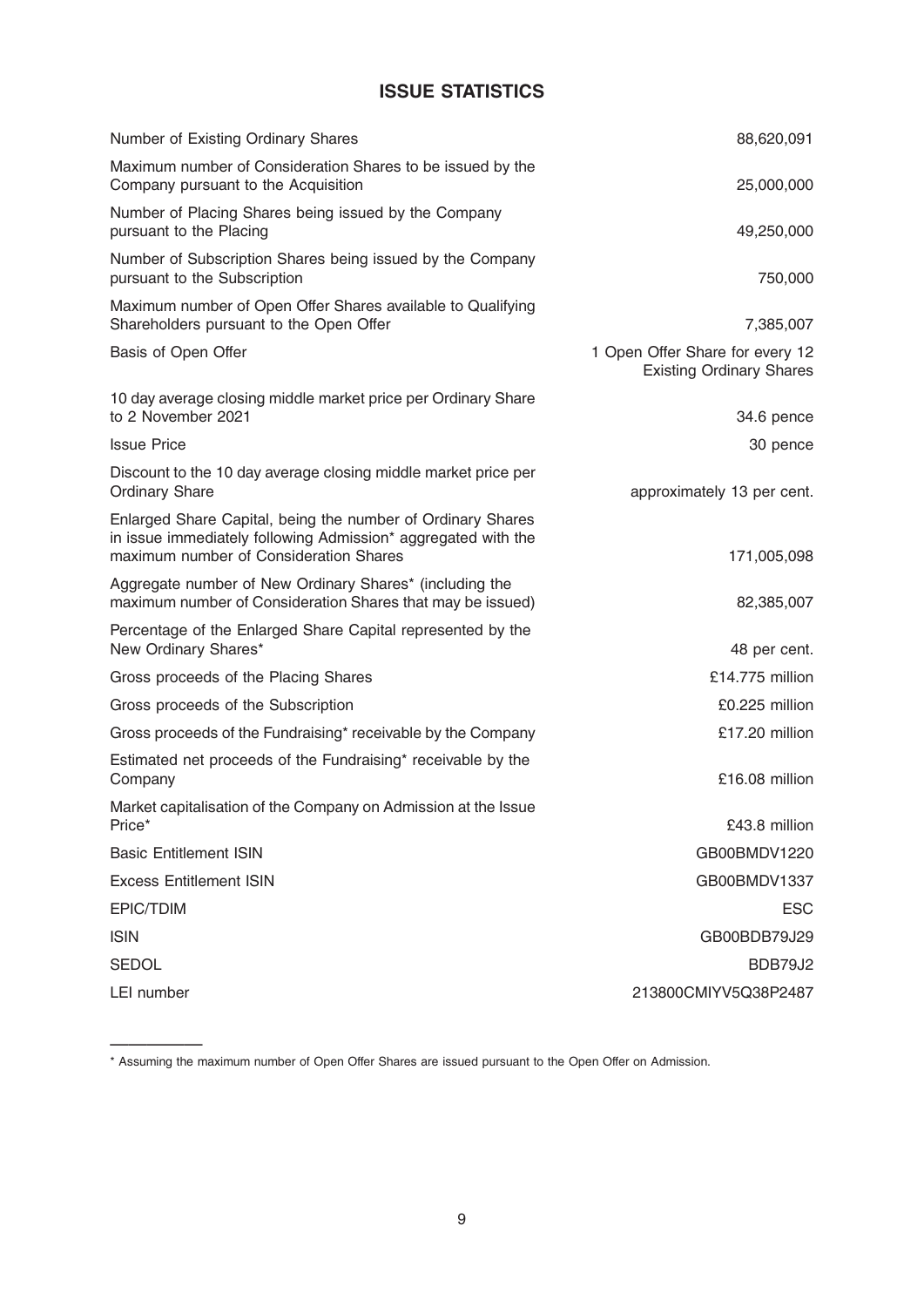# DIRECTORS, SECRETARY AND ADVISERS

| <b>Directors:</b>                      | Richard Sidney Rose (Non-Executive Chairman)<br>Richard John Harpham (Group Chief Executive Officer)<br>Graham John Bird (Group Chief Financial Officer)<br>Karen Bach (Non-Executive and Senior Independent Director) |
|----------------------------------------|------------------------------------------------------------------------------------------------------------------------------------------------------------------------------------------------------------------------|
| Secretary:                             | Graham John Bird                                                                                                                                                                                                       |
| <b>Registered office:</b>              | <b>Belmont House</b><br><b>Station Way</b><br>Crawley<br><b>RH10 1JA</b>                                                                                                                                               |
| <b>Websites:</b>                       | Current website: www.escapehunt.com<br>New website from Admission: www.xpfactory.com                                                                                                                                   |
| Nominated adviser to the<br>Company:   | Shore Capital and Corporate Limited<br>Cassini House<br>57 St James's Street<br>London<br>SW <sub>1</sub> A <sub>1</sub> LD                                                                                            |
| <b>Broker to the Company:</b>          | Shore Capital Stockbrokers Limited<br>Cassini House<br>57 St James's Street<br>London<br>SW <sub>1</sub> A 1LD                                                                                                         |
| <b>Placing Agent to the Company:</b>   | <b>KK Advisory Ltd</b><br>Prince Frederick House<br>35-39 Maddox Street<br>London<br>W <sub>1</sub> S <sub>2PP</sub>                                                                                                   |
| <b>Solicitors to the Company:</b>      | Irwin Mitchell LLP<br>40 Holborn Viaduct<br>London<br>EC <sub>1</sub> N <sub>2PZ</sub>                                                                                                                                 |
| <b>Solicitors to Shore Capital:</b>    | Bryan Cave Leighton Paisner LLP<br><b>Governors House</b><br>5 Laurence Pountney Hill<br>London<br>EC4R 0BR                                                                                                            |
| <b>Registrars and Receiving Agent:</b> | Equiniti Limited<br><b>Aspect House</b><br>Spencer Road<br>Lancing<br><b>West Sussex</b><br><b>BN99 6DA</b>                                                                                                            |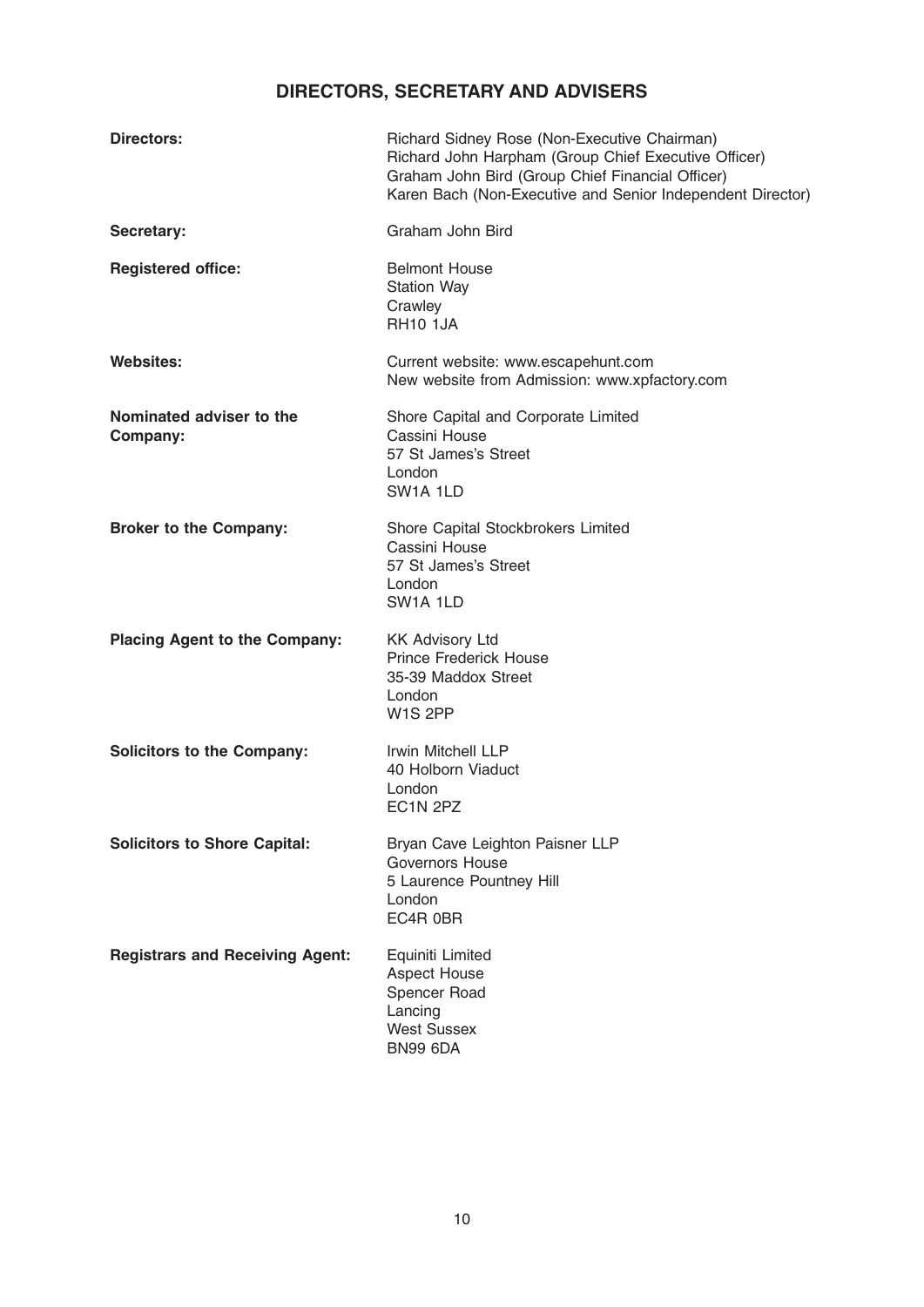# PART 1

# LETTER FROM THE CHAIRMAN OF ESCAPE HUNT PLC

(Incorporated in England and Wales under the Companies Act 2006 – No. 10184316)

Directors: **Registered Office: Registered Office:** Richard Sidney Rose (Non-Executive Chairman) Richard John Harpham (Group Chief Executive Officer) Graham John Bird (Group Chief Financial Officer) Karen Bach (Non-Executive and Senior Independent Director)

Belmont House Station Way **Crawley** RH10 1JA

4 November 2021

To the Shareholders and, for information only, to holders of options over Ordinary Shares

Dear Shareholder,

# PROPOSED ACQUISITION OF BOOM BATTLE BARS, PLACING OF 49,250,000 PLACING SHARES AT 30 PENCE PER SHARE, SUBSCRIPTION OF 750,000 SUBSCRIPTION SHARES AT 30 PENCE PER SHARE, OPEN OFFER OF 7,385,007 OPEN OFFER SHARES AT 30 PENCE PER SHARE, CHANGE OF NAME TO XP FACTORY PLC AND PROPOSED AMENDMENTS TO THE ARTICLES OF ASSOCIATION

### 1. INTRODUCTION

On 3 November 2021, the Company announced the proposed acquisition of Boom Battle Bars from MFT Capital Ltd, the holding company for the group of companies which operates the Boom Battle Bars brand and IP, for a total consideration of £17.38 million to be satisfied by the initial payment of £9.88 million in cash and deferred consideration through the issue of up to 25,000,000 Consideration Shares subject to an earn-out, further details of which are set out below; a placing of new ordinary shares to raise £14.775 million for the Company at the Issue Price of which £9.88 million will be used to satisfy the cash element of the consideration payable for the Acquisition; a subscription of new ordinary shares to raise £0.225 million for the Company at the Issue Price; and an open offer to raise up to a further approximately £2.2 million for the Company on the basis of 1 Open Offer Share for every 12 Ordinary Shares held on the Record Date at the Issue Price. The Acquisition is expected to be significantly earnings accretive and profitable in the first half of 2022.

In addition, alongside the Acquisition Agreement, the Company has been granted a two-year exclusivity period by MFT Capital Ltd to negotiate final terms to acquire Flip Out, a family focused leisure entertainment business and one of the UK's leading adventure park operators, for an amount determined by reference to the trading performance of Flip Out in the twelve months prior to its acquisition, details of which are set out below, and subject to a minimum enterprise value of £40.0 million. If the Company proceeds with the acquisition of Flip Out, the consideration for the acquisition, which may require Shareholder approval at the time, is expected to be satisfied by the issue of new Ordinary Shares.

The Proposals are conditional, amongst other things, upon the passing of Resolutions 1 and 2 at the General Meeting to be held at the offices of Shore Capital at Cassini House, 57 St James's Street, London SW1 1LD at 10.00 a.m. on 22 November 2021, and Admission taking place. If Resolutions 1 and 2 are passed at the General Meeting, it is expected that Completion and Admission will become effective and that dealings in the New Ordinary Shares will commence on AIM at 8.00 a.m. on 23 November 2021.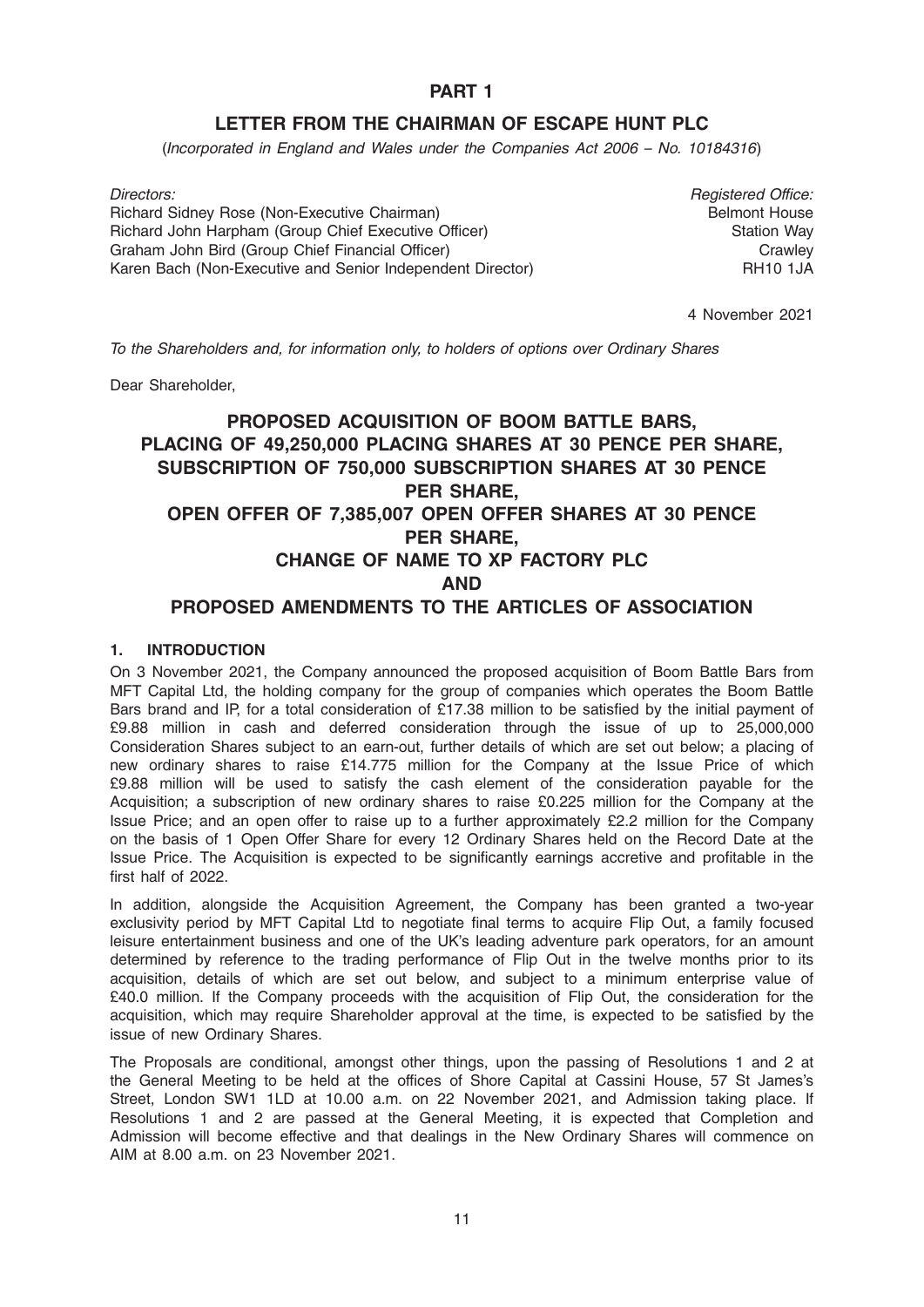This document contains information about the Acquisition and the Fundraising, amongst other things, and explains why the Directors consider the Proposals to be in the best interests of the Company and its Shareholders as a whole, and recommend that you vote in favour of the Resolutions to be proposed at the General Meeting, notice of which is set out at the end of this document.

The issue to the Seller of up to 25,000,000 Consideration Shares is conditional on the performance of the Boom Battle Bars Group following Completion. The Consideration Shares are subject to an earn-out and will only be issued if the performance of the Boom Battle Bars Group in the financial year ending 31 December 2022 meets a combination of turnover and site roll-out targets. The Consideration Shares are expected to be issued during the first half of 2023 and will be subject to a customary lock-in until 15 July 2023. Further details are set out in paragraph 4 below.

Assuming issue of the maximum number of Consideration Shares, it is expected that the Seller will hold, in aggregate, 25,000,000 Ordinary Shares, representing approximately 14.6 per cent, of the Enlarged Share Capital (on the basis that no Open Offer Shares are taken up in the Open Offer and assuming no further issues of new Ordinary Shares).

Under the Placing, 49,250,000 Placing Shares have been conditionally placed with the Placees (being certain new and existing institutional and other investors) at the Issue Price, thereby raising gross proceeds of approximately £14.775 million for the Company, of which approximately £9.88 million will be used to satisfy the cash consideration under the Acquisition Agreement.

Shore Capital has conditionally agreed, pursuant to the terms of the Placing and Open Offer Agreement, to use its reasonable endeavours to procure Placees to subscribe for the Placing Shares at the Issue Price. The Placing is not underwritten.

The Company also announced that each Director, or an associate of each Director, participated in the Fundraising. In aggregate, Directors' and their associates' participations total £485,000 (excluding any participation in the Open Offer).

In addition, the Company announced that it would carry out an Open Offer to raise gross proceeds of up to an additional £2.2 million. The Open Offer provides Qualifying Shareholders with an opportunity to participate in the Fundraising at the Issue Price.

The net proceeds of the Fundraising will be used to fund the cash element of the consideration payable for the Acquisition, for operational improvements/integration of Boom Battle Bars, for new sites, related costs and expenses of the Proposals and for general working capital purposes.

The Issue Price represents a discount of approximately 13 per cent. to the 10 day average closing middle market price per Ordinary Share to 2 November 2021, being the last business day prior to the release of the Announcement.

The Acquisition, Placing and Open Offer are each conditional, inter alia, on:

- the passing of Resolutions 1 and 2 by Shareholders at the General Meeting, which is being convened for 10.00 a.m. on 22 November 2021;
- the Acquisition Agreement having become unconditional in accordance with its terms save for any condition relating to Admission having occurred or to the Placing and Open Offer Agreement having become unconditional;
- the Placing and Open Offer Agreement having become unconditional in all respects (save for the condition relating to Admission) and it not having been terminated in accordance with its terms; and
- Admission taking place by no later than 8.00 a.m. on 23 November 2021 (or such later date, not being later than 30 November 2021, as the Company and Shore Capital may agree).

Application will be made to the London Stock Exchange for admission of the New Ordinary Shares to trading on AIM. It is expected that Admission will become effective and that dealings in the Placing Shares, the Subscription Shares and the Open Offer Shares will commence at 8.00 a.m. on 23 November 2021 (or such later date, not being later than 30 November 2021, as the Company and Shore Capital may agree).

If the conditions relating to the Placing are not satisfied, or the Placing and Open Offer Agreement is terminated in accordance with its terms, the Placing Shares will not be issued and the Company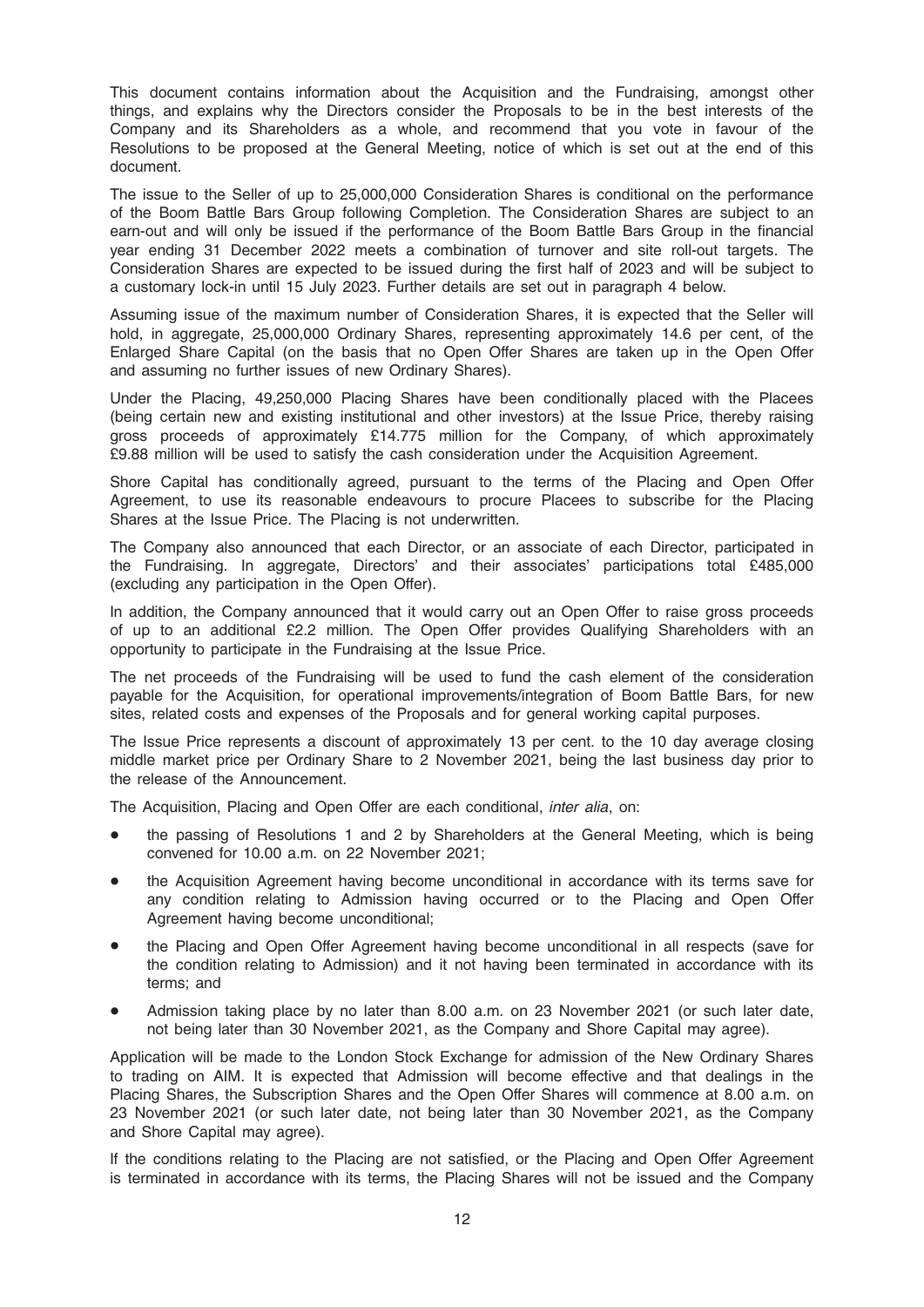will not receive the related placing monies. The Placing, the Subscription, the Open Offer and the Acquisition are each conditional amongst other things, upon the passing of Resolutions 1 and 2 in order to ensure that the Directors have the necessary authorities and powers to allot the New Ordinary Shares and complete the Acquisition.

The Acquisition is also conditional on the Placing and Open Offer Agreement becoming unconditional in all respects.

Further details of the Fundraising are set out in paragraph 8 below and further details of the Open Offer are set out in Part 3 of this document.

You should read the whole of this document, which provides additional information on the Company and the Proposals, and not just rely on the summaries, or individual parts only, of this document. In particular, you should consider carefully the "Risk Factors" set out in Part 2 of this document.

### 2. INFORMATION ON THE BOOM BATTLE BARS GROUP

Boom Battle Bars, a fast growing experiential leisure business offering competitive socialising activities combined with theatrical cocktails and street food, currently comprises 1 owner-operated venue and 5 franchised venues in the UK. In addition, 1 owner-operated site and 1 franchise venue are in build, while contracts have been exchanged on a further 2 owner-operated sites and 6 franchise sites. The advanced pipeline, which includes sites in build, those where contracts have been exchanged and sites for which legal documentation is well advanced, meaning contracts are expected to be exchanged within 90 days, totals 4 owner-operated sites and 17 franchise sites. The total pipeline of sites in active discussions, including the advanced pipeline, referred to above, totals 39 sites comprised of 11 owner-operated and 28 franchise prospects. Boom Battle Bars also has a well-developed pipeline of franchisees, with 18 franchisees having signed franchise agreements. The Boom Battle Bars owner-operated site is located at the Lakeside shopping centre in Thurrock, Essex, which opened on 16 July 2021 and is co-located with a Escape Hunt site which opened to the public on 29 October 2021.

Boom Battle Bars is focused on the growing trend of 'competitive socialising' offering activities, drinks and food in a casual cocktail bar setting. The venues house a wide range of games to play with friends, family or work colleagues and include activities such as 'crazier golf', Bavarian axe throwing, augmented reality darts, shuffleboard, electric table tennis, pool, beer pong, Karaoke, ice curling, 'hammerschlaggen', arcades and others. The venues are heavily themed around an eclectic urban environment offering a licensed bar and street style food. The sites are expected typically to be 5,000 – 15,000 square feet in size and situated within busy shopping centres or high street leisure developments.

The core target customer is aged 18-40 years old, and the concept caters for corporate events, social nights out, date nights and special occasions as well as general leisure.

As set out above, Boom Battle Bars currently has 5 franchise sites and 1 owner-operated site. The first two franchise sites opened in Norwich and Cardiff in July 2020 and November 2020, respectively, but due to COVID-19 restrictions were only open at brief intervals in the latter part of 2020. A third franchise site opened in Liverpool on 20 May 2021; the fourth site, in Eastbourne, opened on 4 August 2021; and the fifth site opened in Swindon on 15 October 2021. As set out above, Boom Battle Bars' first owner-operated site opened in the Lakeside shopping centre in Essex on 16 July 2021. Further details of the pipeline of Boom Battle Bars sites are set out below.

#### Owner-operated sites

Revenue at a Boom Battle Bars venue is derived from a combination of games, drinks and food. Games revenue is expected to be a core revenue stream, although the mix will vary from site to site. In the 10 weeks of trading from 2 August 2021 to 10 October 2021, games revenue constituted an average of 38 per cent. of total revenue across Boom Battle Bars' owner operated site in Lakeside and the four franchise sites which were open. This is skewed by the franchise site in Cardiff which has a very high proportion of total sales from drinks. Excluding Cardiff, the average revenue contribution from games was approximately 44 per cent., ranging from a low of 35 per cent. to a high of 55 per cent. Customers are charged for a fixed time period during which they have access to the relevant game, with game pricing set at differing levels. Reservations can be made in advance or on an ad hoc basis through the Boom Battle Bars Group's customer contact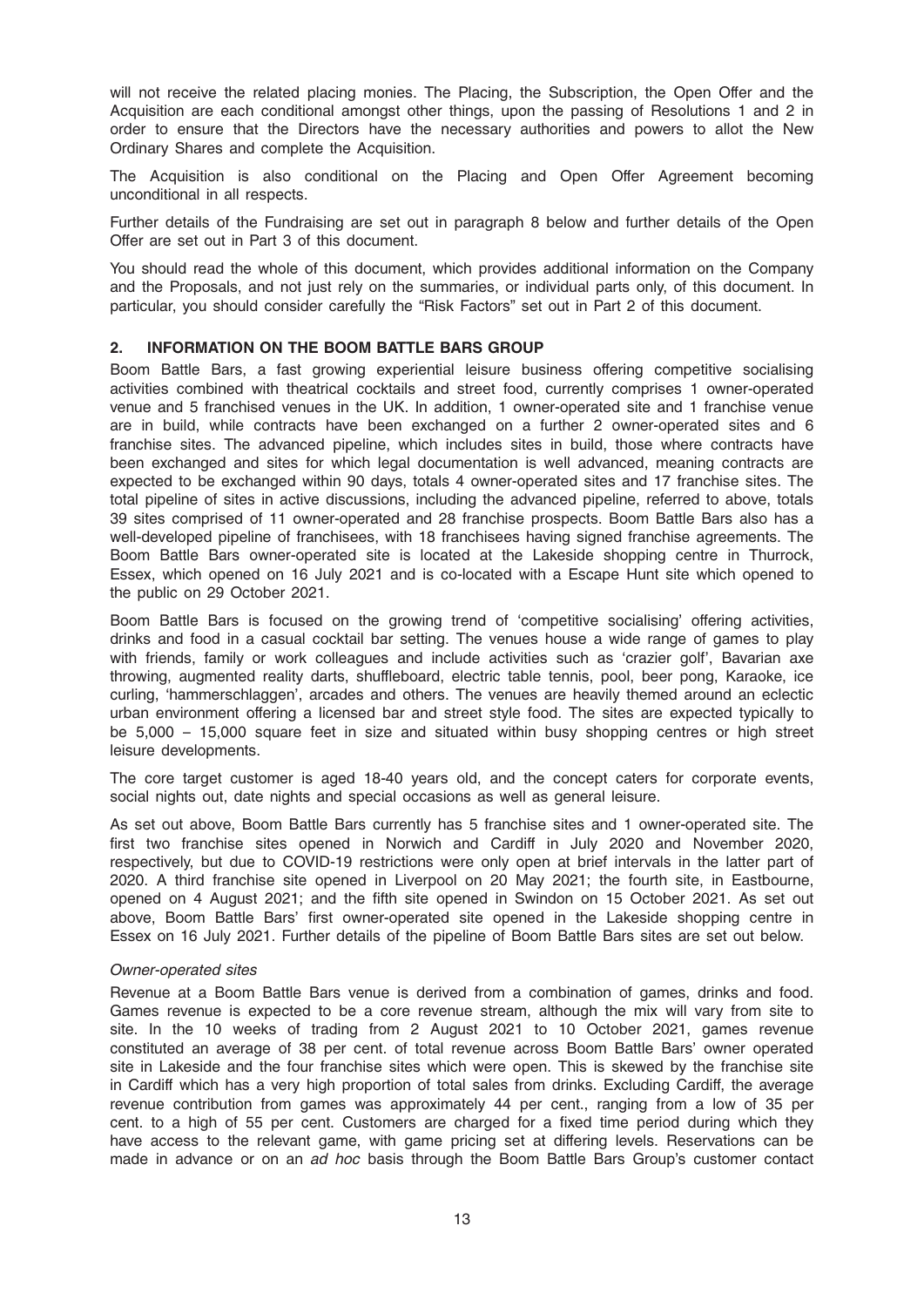centre, website or in person at the venue. Game revenue is driven by the number of visits, games played and price per game.

Boom Battle Bars venues offer a wide range of beers, spirits and cocktails and a street food style menu. In the 10 weeks of trading from 2 August 2021 to 10 October 2021, drinks revenue constituted an average of 56 per cent. and food approximately 5 per cent. of total Boom Battle Bars revenue across the owner operated site and its four franchise sites which were open. Excluding Cardiff, the average proportion of revenue from drinks was 51 per cent. and 5 per cent. from food, with a range of 43 per cent. to 57 per cent. for drinks and 2 per cent. to 6 per cent. for food. The bars are typically themed with various 'fun' props and mood lighting with an urban futuristic décor

Whilst performance of individual sites and the size of venue is expected to vary, the Directors expect a typical Boom Battle Bars site to generate between approximately £1.2 million and £2.5 million of revenue per annum. The capital set-up cost of a typical Boom Battle Bars site is expected to be approximately £0.5 million to £0.75 million, although at larger sites this could be considerably higher. The pipeline of potential sites includes significant landlord contributions, which in some cases have been sufficient to cover the substantial majority of the build cost.

The Directors expect that revenue at a typical Boom Battle Bars venue will be derived from the various sources broadly as follows:

| <b>Type of revenue</b>                      | <b>Price</b>                                        | Expected % of<br>total revenue                 |
|---------------------------------------------|-----------------------------------------------------|------------------------------------------------|
| Game sessions<br>Food sales<br>Drinks sales | £6 – £75 per session<br>£8 per head<br>£12 per head | $35\% - 55\%$<br>$5\% - 10\%$<br>$35\% - 60\%$ |
| <b>Total Revenue</b>                        |                                                     | $£1.2m - £2.5m$                                |

Principal operating costs at site level comprise staffing; cost of goods; property costs, including rent, service charge and rates; marketing costs; and utilities and maintenance. The Directors would expect a typical site's costs when operating at a typical annual turnover to represent the following:

| $%$ of revenue  |
|-----------------|
| $30\% - 35\%$   |
| $c.10\% - 15\%$ |
| $c.15\% - 20\%$ |
| c.5%            |
| $c.5\% - 10\%$  |
| $c.70\% - 85\%$ |
|                 |

The Directors target a pre-IFRS16 EBITDA margin of between 15 per cent. and 30 per cent., with an owner-operated site delivering pre-IFRS16 EBITDA of between £0.3 million and £0.5 million per annum. The Directors target a cash return on investment in excess of 30 per cent. per annum (before landlord capital contributions). Set up costs are typically expected to be between £0.5 million and £0.75 million, although they may be higher in the larger, premium locations.

#### **Franchise**

The Directors expect a franchise site to perform similarly, as a business unit, to an owner-operated site, but the Enlarged Group's economic return will be lower. Franchisees pay an up-front territory fee of £25,000 plus an £18,000 legal completion fee and a training fee of £6,000 on the establishment of the franchise. Once operating, franchisees pay Boom Battle Bars a 10 per cent. revenue share, and a central marketing fee of 1 per cent of net sales. In addition, Boom Battle Bars receives up to a 20 per cent. rebate on equipment installed at the site from the equipment suppliers.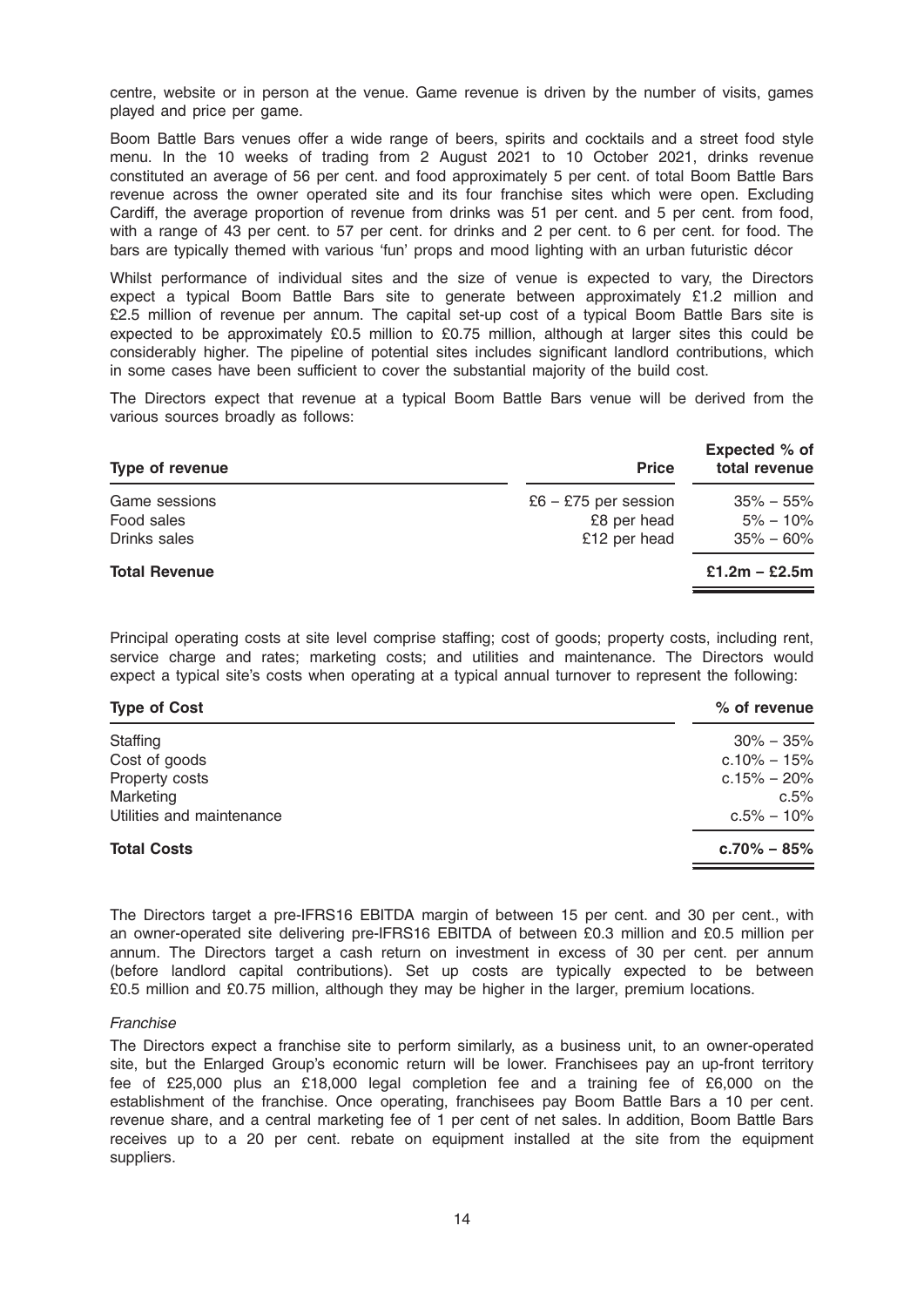Boom Battle Bars targets franchisees with a minimum liquidity of £200,000, typically a previous business owner or high net worth professional aged between 30 and 55. Franchisees are sourced through a variety of channels, including by exhibiting at franchise shows, advertising in trade publications, inbound contacts and through industry contacts.

Boom Battle Bars will typically act as guarantor on the lease or sign a joint tenancy agreement. Boom Battle Bars has been able to secure a number of property deals which come with substantial landlord capital contributions and rent-free periods. The benefit of this is generally passed on to the franchisee. In return Boom Battle Bars will obtain personal guarantees and retain full step-in rights for franchise sites in the event that the franchisee is unable to operate the site or defaults on any aspect of the agreement.

A typical franchise site is expected to generate EBITDA contribution through franchise fees of between £0.1 million and £0.2 million per annum.

#### Pipeline of prospective sites

In addition to the existing sites, Boom Battle Bars has an advanced pipeline of 21 sites, being sites in build, or in respect of which contracts have been exchanged or where legal documentation is well advanced and exchange of contracts is expected within 90 days. Boom Battle Bars also has a further pipeline of 18 other sites under discussion.

|    | <b>Existing sites and</b><br><b>Advanced Pipeline</b> | <b>Owner-</b><br>operated<br>$(O-O) /$<br><b>Franchise</b><br>(FS) | Size (sqft) | Date opened /<br>planned | <b>Legal status</b> |
|----|-------------------------------------------------------|--------------------------------------------------------------------|-------------|--------------------------|---------------------|
|    | Norwich                                               | <b>FS</b>                                                          | 11,688      | <b>Jun-20</b>            | Open                |
|    | Cardiff                                               | <b>FS</b>                                                          | 5,528       | Oct-20                   | Open                |
|    | Liverpool                                             | <b>FS</b>                                                          | 10,796      | May-21                   | Open                |
|    | Lakeside                                              | $O-O$                                                              | 14,508      | <b>Jul-21</b>            | Open                |
|    | Eastbourne                                            | <b>FS</b>                                                          | 7,947       | <b>Jul-21</b>            | Open                |
|    | Swindon                                               | <b>FS</b>                                                          | 15,000      | Oct-21                   | Open                |
| 1  | O <sub>2</sub> Arena                                  | $O-O$                                                              | 17,728      | Q4 2021                  | In Build            |
| 2  | Edinburgh                                             | $O-O$                                                              | 9,500       | Q1 2022                  | Exchanged           |
| 3  | <b>Oxford Street</b>                                  | $O-O$                                                              | 15,000      | Q2 2022                  | Exchanged           |
| 4  | Exeter                                                | $O-O$                                                              | 10,000      | Q2 2022                  | Adv. Legals         |
| 5  | Wandsworth Rams Q                                     | <b>FS</b>                                                          | 10,140      | Q4 2021                  | In Build            |
| 6  | <b>Bath</b>                                           | <b>FS</b>                                                          | 8,500       | Q1 2022                  | Exchanged           |
| 7  | Glasgow                                               | <b>FS</b>                                                          | 10,485      | Q1 2022                  | Exchanged           |
| 8  | Watford                                               | <b>FS</b>                                                          | 6,635       | Q1 2022                  | Exchanged           |
| 9  | Coventry                                              | <b>FS</b>                                                          | 7,481       | Q2 2022                  | Exchanged           |
| 10 | Ealing                                                | <b>FS</b>                                                          | 10,000      | Q2 2022                  | Exchanged           |
| 11 | Aldgate East                                          | <b>FS</b>                                                          | 8,011       | Q2 2022                  | Exchanged           |
| 12 | Manchester                                            | <b>FS</b>                                                          | 8,802       |                          | Adv. Legals         |
| 13 | Oxford                                                | <b>FS</b>                                                          | 10,359      |                          | Adv. Legals         |
| 14 | <b>Bournemouth</b>                                    | <b>FS</b>                                                          | 11,000      |                          | Adv. Legals         |
| 15 | Leeds                                                 | <b>FS</b>                                                          | 7,000       |                          | Adv. Legals         |
| 16 | Ipswich                                               | <b>FS</b>                                                          | 9,000       |                          | Adv. Legals         |
| 17 | Southampton                                           | <b>FS</b>                                                          | 5,156       |                          | Adv. Legals         |
| 18 | Hull                                                  | <b>FS</b>                                                          | 34,053      |                          | Adv. Legals         |
| 19 | Reading                                               | <b>FS</b>                                                          | 7,679       |                          | Adv. Legals         |
| 20 | Sheffield                                             | <b>FS</b>                                                          | 7,920       |                          | Adv. Legals         |
| 21 | Chelmsford                                            | <b>FS</b>                                                          | 9,963       |                          | Adv. Legals         |

The full pipeline of 39 sites includes a further 7 potential owner-operated sites and 11 potential franchise sites.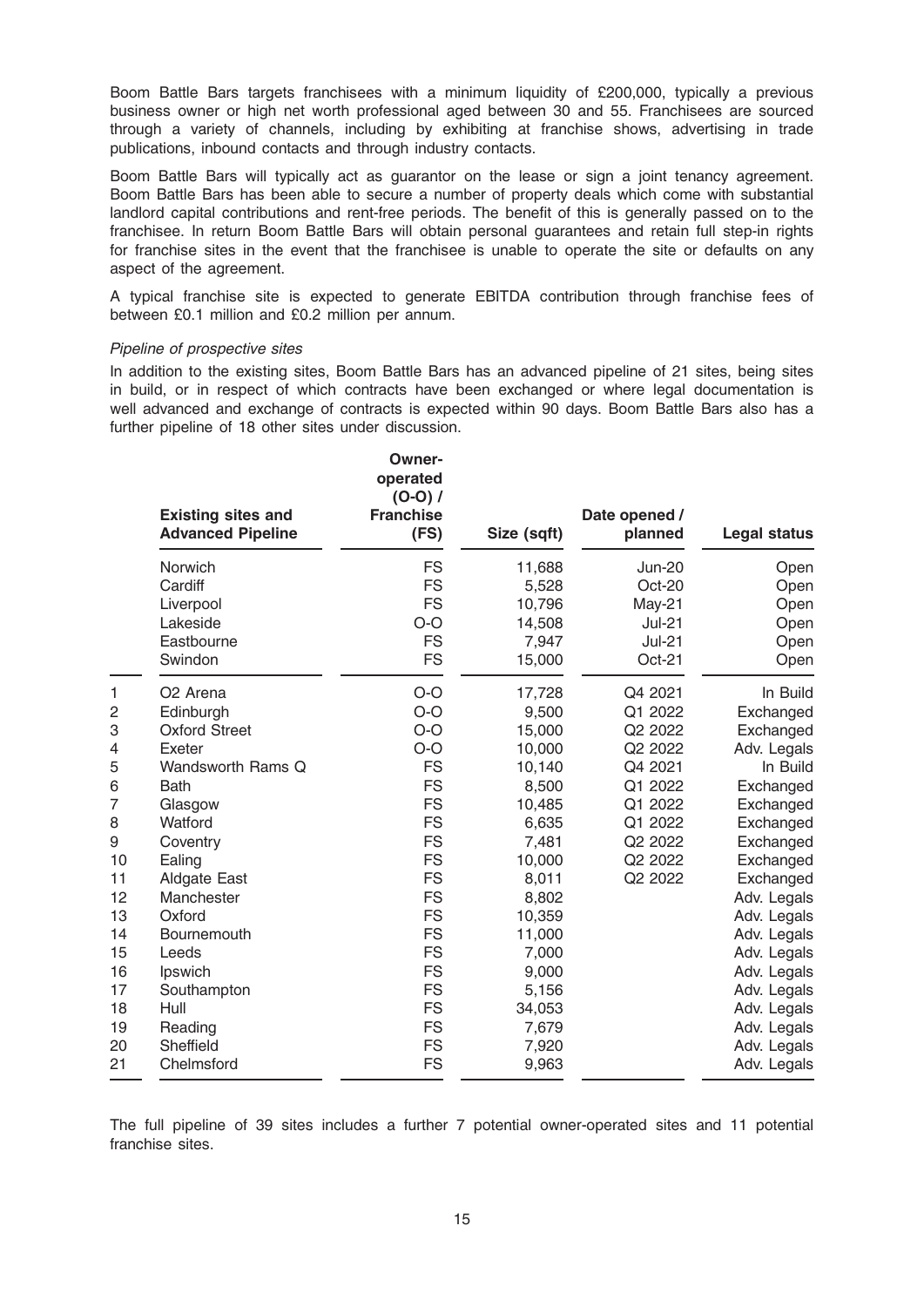#### Illustrative potential EBITDA contribution

Based on the Directors' expectation of EBITDA contribution from Boom Battle Bars owner-operated and franchise sites respectively, the Directors believe that an illustrative pre-IFRS16 EBITDA run rate from the advanced pipeline of potential sites is approximately £3.8 million per annum. Based on this illustrative run-rate EBITDA, the price being paid by the Company for Boom Battle Bars represents a multiple of 4.57x the illustrative run-rate EBITDA.



**Boom EBITDA Bridge** Directors' illustration of EBITDA potential from contracted and planned network

As set out above, Boom Battle Bars' existing sites comprise 1 owner operated and 5 franchise sites. 1 owner-operated site and 1 franchise site are in build; contracts have been exchanged on 2 owner operated sites (including Oxford Street which would be regarded as a 'super site' by the Directors) and 6 franchise sites. In total, the Directors plan to have at least 7 owner-operated sites and 20 franchise sites open by the end of 2022. These plans are more than covered by potential sites within the existing pipeline set out above. As a result, the Directors do not expect the acquisition of appropriate sites to be a constraining factor in the short to medium term.

#### Boom Battle Bars' competitive positioning

The Directors are not aware of any other competing competitive socialising bar concepts available for franchise in the UK. The Directors therefore believe that Boom Battle Bars will prove to be attractive to potential franchisees, as evidenced by 18 franchisees having signed franchise agreements for new sites, including some existing franchisees for multiple sites, and that this will enable the concept to grow its presence rapidly, quickly establishing a national franchised network alongside an owner-operated network.

The Directors believe the combination of games available at Boom Battle Bars venues provides an additional attraction for customers compared to certain of its competitors. However, the Directors believe the most important differentiators will be location of the Boom Battle Bars sites and customer experience.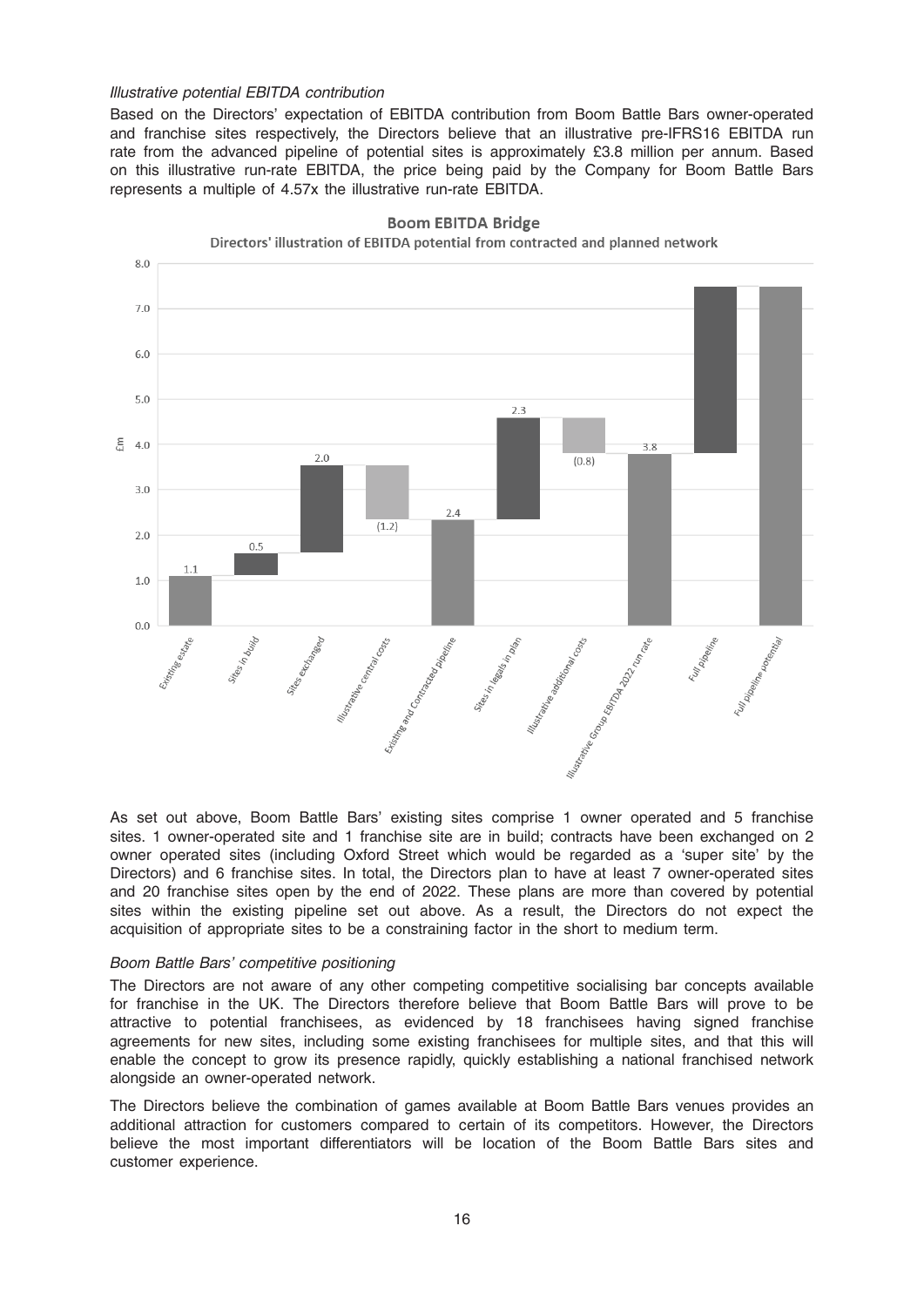# 3. BACKGROUND TO AND REASONS FOR THE ACQUISITION

In July 2020, the Company completed a fundraising of £4.3 million (before expenses) by way of a placing, open offer, share subscription and convertible loan note issue. At that time, the Directors set out a five point plan to build shareholder value, including a medium term target of 20 owneroperated sites within its portfolio by the end of June 2022. Since then, the Directors believe that the Company has made substantial progress on the objectives set out at that time. Inclusive of the acquisitions of the Company's Middle Eastern, French and Belgian master franchises, the Group currently has 18 owner-operated sites, of which 15 are located in the UK. 14 of these were able to re-open on 17 May 2021 when COVID-19 restrictions imposed during the most recent UK Government lockdown were lifted, whilst the newest site, located at the Lakeside shopping centre in Thurrock and is co-located with a Boom Battle Bars site, opened on 29 October 2021. In addition, games have been delivered and the strip out / fit out has started at a site in Milton Keynes where the Company recently signed a lease agreement. Once opened. this will take the Company's total owner-operated estate to 19 sites. In addition, there is a pipeline of several further opportunities, including a number that could be co-located with Boom Battle Bars. In particular, the Company intends to open a site in Oxford Street with Boom Battle Bars, where Boom Battle Bars has already exchanged contracts on a 15,000 square feet site in a prime location a short walk from Oxford Circus. If the Company is able to open the two further owner-operated sites set out above by the end of Q1 2022, it would mean that the Company will have met its target set in July 2020 comfortably ahead of schedule.

The Directors believe that there is now an opportunity to build on the progress made and to accelerate the Group's progress beyond escape rooms into other experiential leisure activities. The Directors believe this opportunity derives from an unprecedented combination of favourable commercial property market conditions and a positive outlook for spending on experiences as follows:-

- The experiential leisure market was experiencing strong growth prior to the onset of COVID-19;
- The trading performance in the UK since re-opening on 17 May 2021 has been stronger than the Board expected and as a result, the Directors believe that consumer desire for experiences will continue, reinforcing the trends seen previously; and
- Sentiment surveys show consumers prioritising 'going out' and other 'experiential leisure' activities. In addition, the Directors believe there has been a significant increase in activitybased social entertainment.

Since the Company's fundraising in July 2020, referred to above, the Directors believe the impact of the COVID-19 pandemic on the retail commercial property market and leisure industry has become more evident.

- The closure of a number of well-known high street large format stores such as BHS, Debenhams, Top Shop and a number of John Lewis stores has created voids in many shopping centres;
- The leisure industry has also witnessed a number of casualties with several well-known casual dining businesses, such as Bella Italia, Café Rouge, Chiquito, Frankie & Benny, Carluccio's, Byron Burger, ASK, Zizzi, Pizza Express, Wahaca and Gourmet Burger Kitchen closing down or dramatically reducing their footprint; and
- The impact of COVID-19 has increased pressure on landlords at a time when they were already struggling to occupy empty units.

As a result, many shopping centres and other retail destinations are experiencing significant voids and the Directors believe that this offers an attractive once in a generation opportunity for expansion of the Enlarged Group.

- Institutional landlords are increasingly considering alternative use options, including leisure, to fill these voids in what were historically shops or casual dining restaurants;
- Typically, the larger the size of the vacant unit, the fewer the number of operators who are prepared to occupy the site. In the Directors' experience, landlords prioritise letting of large units to anchor tenants, as flagship sites lying vacant can devalue the entire scheme; and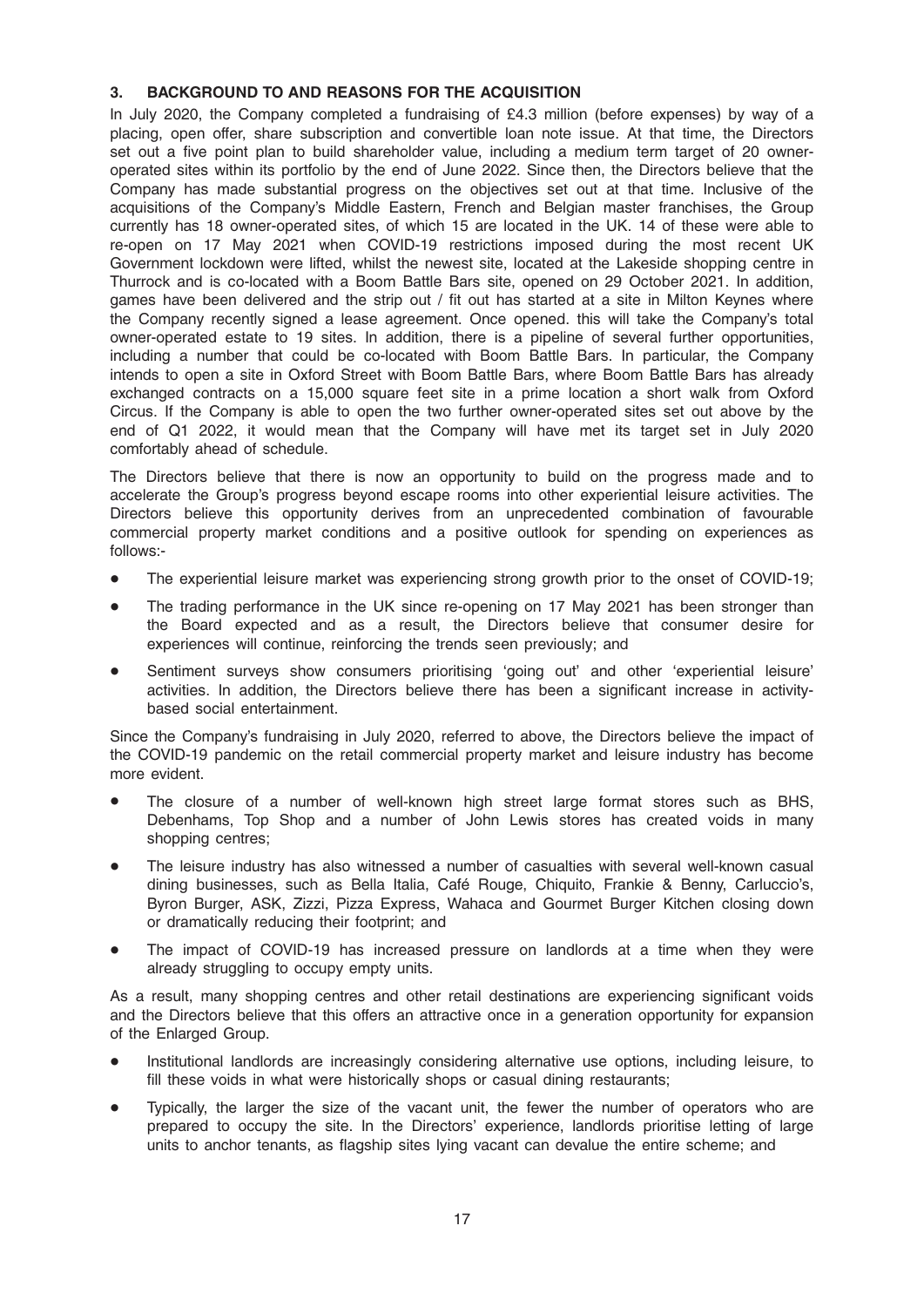As a result, many landlords are prepared to offer substantial financial incentives to potential anchor tenants by way of up-front capital contributions and/or lengthy rent free periods. These incentives significantly reduce the cash requirements for operators to establish and operate sites, improving the potential returns that can be generated and the ability to attract franchisees.

Boom Battle Bars is able to operate from larger format venues than Escape Hunt and, as such, has been able to secure deals with landlords on terms which the Directors believe are very attractive and, to the knowledge of the Directors , which were not generally available prior to the onset of COVID-19. The Directors believe that many of these venues would benefit from having multiple experiential leisure brands, which provides the opportunity to locate Escape Hunt escape rooms within or close to the venues which are or will be occupied by a Boom Battle Bars. The first example of such a shared venue will be in the Lakeside shopping centre in Thurrock, Essex which is the first owner-operated Boom Battle Bars and will also comprise a Escape Hunt. The site opened with a full Boom Battle Bars offering on 16 July 2021, whilst the escape rooms at the same venue opened on 29 October 2021.

As a consequence, the Directors believe that the Acquisition presents an unprecedented opportunity to benefit from the trends in experiential leisure and take advantage of the conditions in the retail commercial property market to create in the Enlarged Group a business which has the potential to become one of the UK's pre-eminent experiential leisure businesses. Furthermore, they believe that the opportunity for growth, cash generation and profitability is greater for the combined businesses than for the individual constituents and that there is the potential to generate operational synergies, principally from the following four areas:-

- 1. Co-location of sites:
	- Increased scale and buying power are expected to reduce the cost of a site fit-out; and
	- \* Services at a site, such as reception areas, food and beverage offering and maintenance, can be shared across the two formats.
- 2. Cross marketing
	- The Directors believe that there will be a significant cross-over of target markets between Escape Hunt and Boom Battle Bars, giving rise to the potential to cross market, create loyalty and reward schemes, and multi-buy tickets;
	- Shared consumer databases are expected to increase the number of people to whom the Enlarged Group can market directly; and
	- The Directors are exploring the opportunity for a wider corporate events service which can cover escape room experiences, digital team building, team nights out and conference activities.
- 3. Management
	- The Directors believe that the existing management teams of Boom Battle Bars and Escape Hunt are highly complementary. The Boom Battle Bars Group has reached a stage in its growth at which it would be looking to invest more heavily in senior management resources and governance. Escape Hunt has these structures, processes and procedures in place which can be leveraged effectively across the Enlarged Group.
	- Conversely, the Directors believe that the pace of execution and creativity demonstrated by the Boom Battle Bars Group will benefit the existing Escape Hunt business.
	- The Directors believe that the Enlarged Group's central resources and operational teams will be better leveraged, setting the foundations for a company which can grow quickly and efficiently.
- 4. Central costs
	- The Directors expect the Enlarged Group will benefit from shared central services such as group finance, marketing, legal, human resources, information technology, and company secretarial.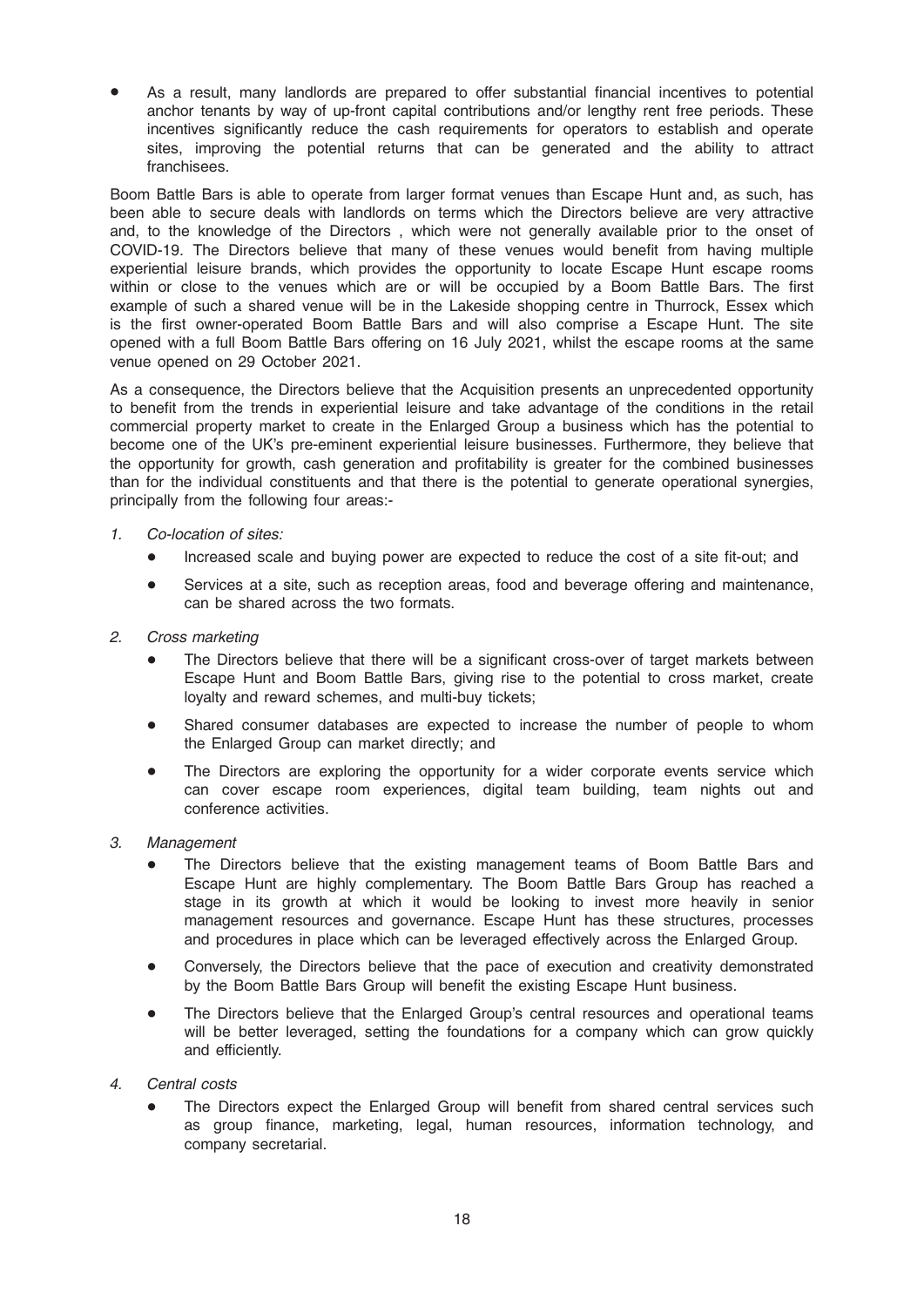### 4. MARKET OPPORTUNITY AND GROWTH STRATEGY FOR THE ENLARGED GROUP

#### Market overview

The Directors plan to expand the business rapidly over the coming years, in part taking advantage of certain market dynamics which are set out below.

#### 1. Consumer Trends

Expenditure on experiences has seen significant growth over the last 20 years, and this progression is expected to continue. According to the Bureau of Economic Analysis, by 2030 the share of discretionary expenditure spent on experiences and experiential products is expected to have risen to 48 per cent., and a recent Eventbrite study showed that 65 per cent. of millennials would sooner choose a desirable experience over a desirable product<sup>1</sup>.

In particular, millennial customers no longer value traditional measures of success as highly, such as the ownership of property, and instead place higher value on experiences which they can have and share more broadly<sup>2</sup>.

The Directors believe that consumers have an innate desire for togetherness and memory making, and following a 15 month period of forced social inactivity brought about by COVID-19, expect there to be pent up demand for the Enlarged Group's services. More broadly, the Directors believe that the Enlarged Group is particularly well positioned to take advantage of the macro shift towards the experience economy.

#### 2. Availability of sites

The Directors are seeing a significant number of potential sites becoming available on substantially better terms than would have been available pre-COVID-19.

Moreover, the incentives on offer through rent free periods and/or capital contributions made available by commercial property landlords have increased materially. The Directors believe that this may be due to nervousness by landlords that it might be hard to find tenants in the short to medium term.

With the impact of rent arrears and debt burdens not yet fully crystallised, the Directors expect future creditor voluntary arrangements and administrations to further increase the availability of desirable potential sites on attractive terms.

The Directors believe that the Acquisition provides immediate access to a network of existing trading sites and a well-developed pipeline of new sites which have either been signed or are in negotiation, many of which come with substantial landlord contributions. In addition, a number of contracts have been signed with franchisees ahead of opening new sites. Further details of the pipeline are set out below. As such, the Directors believe that the Acquisition provides access to a network of both established and potential sites which can be fitted out at minimal cost to the Enlarged Group (net of landlord contributions) which together will provide a substantial, invested asset base from which the Enlarged Group has the opportunity to generate significant revenue in future.

#### 3. Decreased competition

The pressures of 2020 have been significant on the leisure industry and the Directors expect that a number of competitors will struggle to survive.

There have already been a number of closures in the leisure industry generally, and the Directors expect there to be more as the effect of the unwinding of UK Government support is felt.

# Growth Strategy

In July 2020, at the time of its fundraising referred to above, Escape Hunt set out a five point plan to build shareholder value. The Directors believe that the Acquisition is highly complementary and, as such, the growth strategy remains broadly the same for the Enlarged Group as it was for the Group just over a year ago.

https://www.lek.com/insights/ei/consumer-leisure-spending-growth<br>https://medium.com/the-forge-institute/the-experience-economy-millennials-paving-a-new-way-forward-for-marketingfc508483e80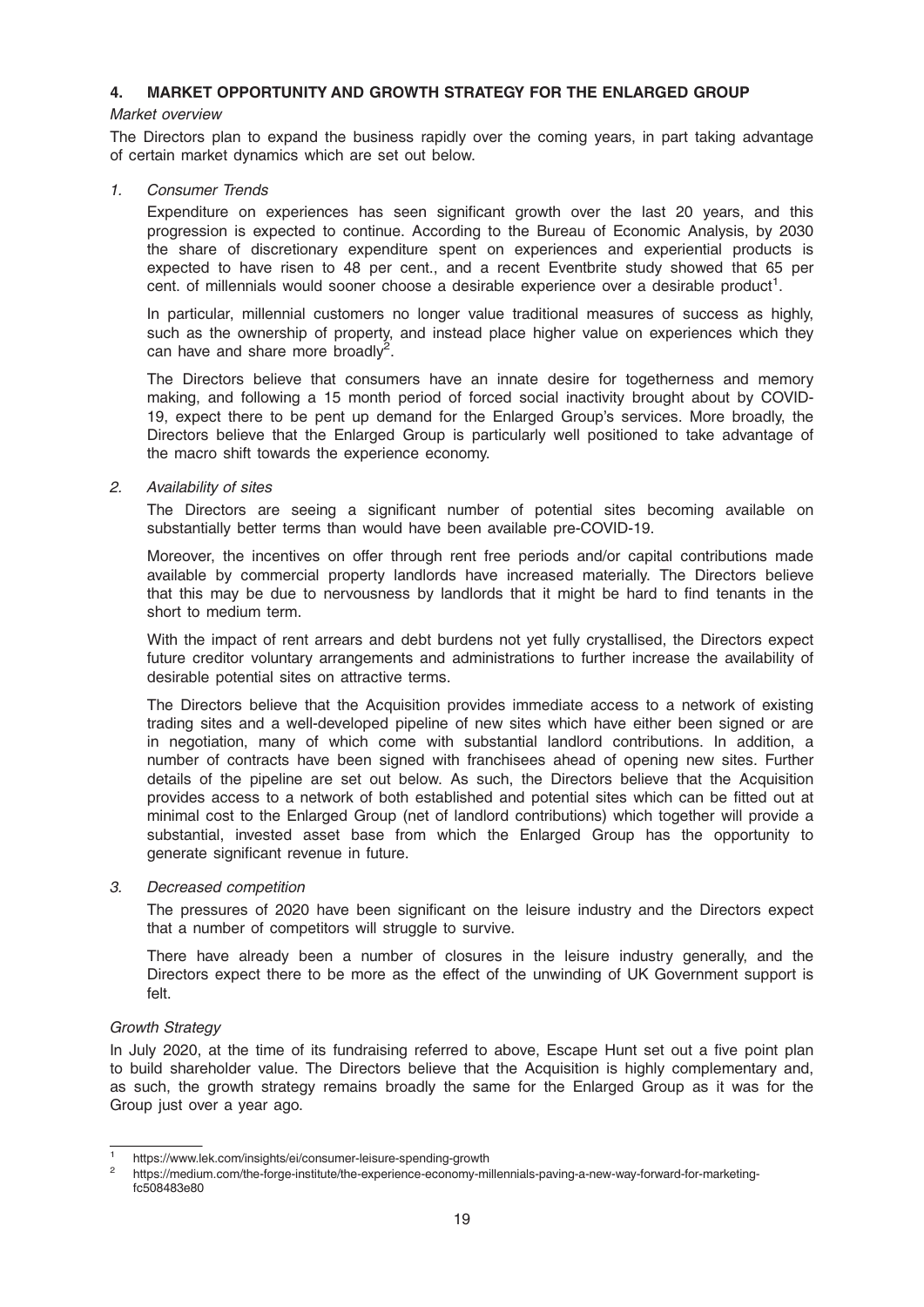The Directors have established a four point plan to build shareholder value in the Enlarged Group, details of which are set out below:-

1. Maximise the UK footprint by rolling out each brand, either through direct investment into owneroperated sites or through franchises The Directors have set the following UK targets for each of the brands within the Enlarged Group:-

|                                                              | <b>ESCAPE HUNT</b>      | <b>BOOM BATTLE BAR</b>              |
|--------------------------------------------------------------|-------------------------|-------------------------------------|
| Existing sites                                               | 15 UK sites             | 1 owner operated<br>5 franchise     |
| Short term target: End 2021                                  | 16 UK owner<br>operated | 2 UK owner operated<br>6 franchise  |
| Target: $6 - 18$ months (end 2022)                           | 21 UK owner<br>operated | 7 UK owner operated<br>20 franchise |
| Potential sites (long term $-5yrs+$ )                        | $50+$                   | $100+$                              |
| Primary operating model                                      | $O+O$                   | Franchise                           |
| Expected approximate split (Franchise vs Owner-<br>operated) | $1/5$ vs $4/5$          | $2/3$ vs $1/3$                      |

The targets for the Escape Hunt brand have not changed materially, although the Directors believe that a number of new sites in future will be co-located with a Boom Battle Bars. As set out above, the Directors have a long term ambition of 50 Escape Hunt sites in the UK. In the short term, with access to the net funds from the Fundraising, the target is to open a further site in the UK in Milton Keynes by the end of 2021, and a further 5 in the 12 months thereafter, including on Oxford Street in Q1 2022.

The Directors consider that the short term focus for the Boom Battle Bars brand is to increase rapidly the number of sites in the UK, taking advantage of the prevailing favourable commercial property market conditions and an exciting competitive socialising concept. Short term plans are to have 8 sites open in the UK by the end of 2021 and 27 by the end of 2022. The Directors believe that this provides an opportunity to build a substantial network of sites over the longer term.

Further details of the pipeline of potential new sites for Boom Battle Bars are set out above.

#### Franchise versus owner-operated

Whilst for the Escape Hunt brand, the UK roll-out to date has been restricted to owneroperated sites, Boom Battle Bars has a combination of 5 franchise sites and 1 owner-operated site with a further 17 franchise sites and 4 owner-operated sites in the advanced pipeline.

There are benefits of expanding through franchises, such as lower capital investment, reduced involvement in day-to-day operations, the ability to grow the network faster, and that in many cases, local ownership and know-how can lead to a more motivated and effective local management. However, the total profit and return that can be earned by the Enlarged Group from a franchise site is lower than from a well-managed owner-operated site.

The Enlarged Group's strategy in the UK is therefore to grow through a combination of franchise and owner-operated venues. In the case of the Escape Hunt brand, the default in the UK will be owner-operated, but, in time, franchise sites in the UK are likely as the Directors expect that, in future, some franchisees may seek to co-locate Escape Hunt alongside a Boom Battle Bars as is planned for certain venues (such as the Lakeside shopping centre in Thurrock, Essex, and Oxford Street in central London) in the Enlarged Group's owner-operated estate going forward. The Directors would expect a Escape Hunt network split of approximately 20 per cent. franchise sites and 80 per cent. owner-operated sites in the UK.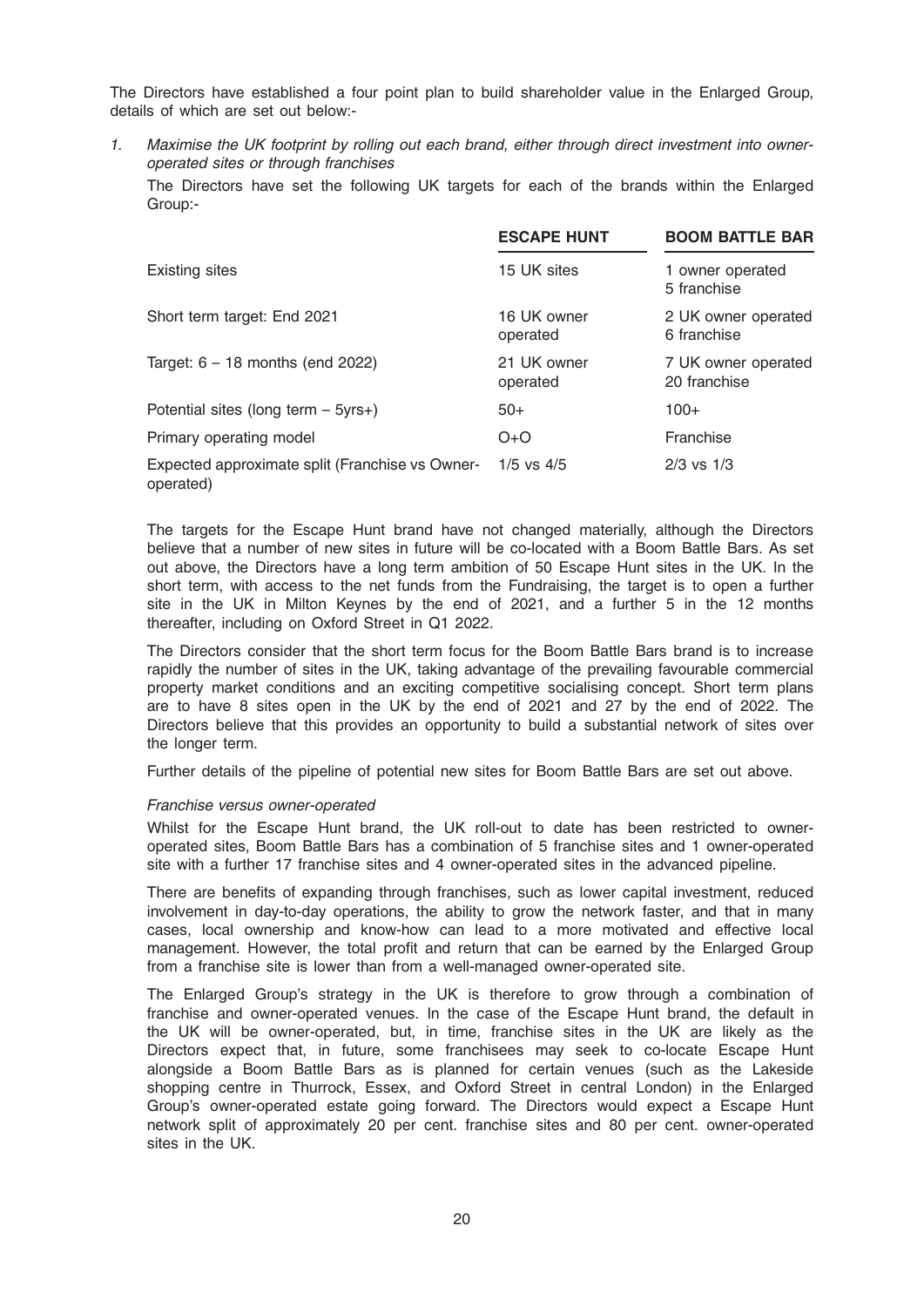In the case of Boom Battle Bars, the default option in the UK will be franchised sites. However, each potential venue will be assessed on its own merits. Certain strategically important locations will be owner-operated and, where suitable sites are available on attractive terms, they will be developed as owner-operated sites if a suitable franchisee is not available.

The Directors anticipate in the longer term that, of the Boom Battle Bars sites in the UK, approximately one-third will be owner-operated and approximately two-thirds will be franchised.

However, Shareholders and potential investors should note that in all cases, as set out above, because Boom Battle Bars typically guarantees the lease obligation for the franchised venue, franchises will not be established in venues unless the senior management of Boom Battle Bars would themselves be prepared to operate the site and believe that it would be successful.

The plans to expand the Boom Battle Bars network in the UK are underpinned by the pipeline of sites in discussion as set out above.

#### 2. Accelerate growth in international territories, predominantly through franchises

The Directors believe that there is a significant opportunity for each brand internationally, although the immediacy of international growth will differ for each business. Ultimately however, it is the Directors' current intention that a predominantly franchise strategy will underpin any expansion throughout international territories.

For Escape Hunt, the plans are as previously set out. The Directors plan to continue to focus on growing the US business in partnership with PCH. A number of 'Discovery Days' are expected to be held and prospective franchisees are being vetted. A 'super centre' has been established in Houston, Texas which has received its next two catalogue games for installation which is currently in progress. The Group is also exploring opportunities to develop the franchise network in the Middle East following the acquisition of the master franchise in the region in September 2020.

For Boom Battle Bars, the focus will initially be on the UK. In the mid-term, international franchise opportunities will be explored, which the Directors expect to be done by leveraging the relationships of the Boom Battle Bars management team and more broadly of the Enlarged Group.

In time, the Directors believe that the proposition will become increasingly attractive since multi-brand deals are expected to allow franchisees to fill larger spaces resulting in lower property costs per square foot and improved operating leverage.

#### 3. Continue to develop new products and markets which facilitate the growth of B2B sales

The Enlarged Group will continue to innovate and develop products that provide access to a broader range of customer markets. In June 2021, the Board identified four customer segments which it would target as part of the strategy articulated at the time. The Directors believe that these four customer segments remain highly relevant to the Enlarged Group, highlighting how well the Directors believe the entities fit together.

The four target segments identified, together with the anticipated product mix are:

|                                      | <b>For Business</b>                        | <b>For Education</b>                            | <b>For Brands</b>                         | <b>For Retail</b>                                |
|--------------------------------------|--------------------------------------------|-------------------------------------------------|-------------------------------------------|--------------------------------------------------|
| Escape<br>Hunt                       | offerings<br>• Digital<br>for global teams | • Gamification of<br>learning and<br>assessment | • Activations for<br>TV / Film<br>studios | $\bullet$ Social<br>entertainment<br>experiences |
|                                      | • L&D, Training                            |                                                 | • Brand licenses                          | • Physical, virtual,<br>indoor and<br>outdoor    |
| <b>Boom</b><br>Battle<br><b>Bars</b> | • Team building                            |                                                 | $\bullet$ Brand                           | • Competitive                                    |
|                                      | • Corporate<br>socials                     |                                                 | endorsements<br>and sponsorship           | socialising<br>between friends                   |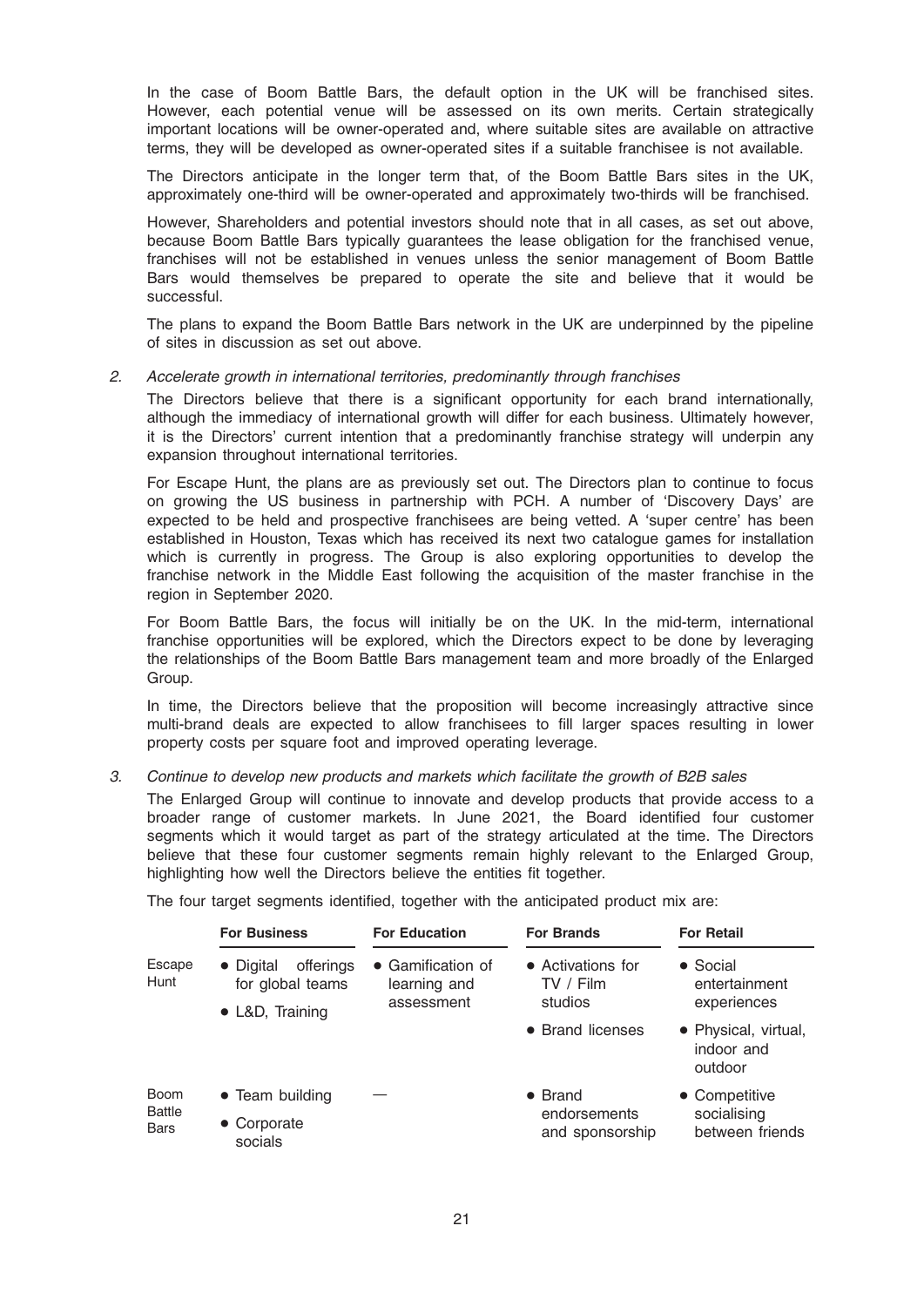4. Integrate the businesses, exploit the synergies where possible, and develop an infrastructure that supports scale and future growth

Once fully integrated, the Directors believe the Enlarged Group has the potential to become one of the UK's leading experiential leisure companies.

The Directors have identified four areas of focus for the integration of the businesses:

#### Embrace each other's culture

The Directors aim to build an environment where the companies' respective cultures are allowed to flourish. To do this, they aim to identify and embrace the respective DNA and values which underpin the success of each business.

#### Exploit the market opportunity

The Directors aim to use enhanced scale and breadth to capitalise on the current commercial property market conditions. The Directors aim to become landlords' "go-to" operator for any space between 3,000 and 20,000 square feet, and to leverage that advantage in the lifetime rental costs of properties in the network.

#### Leverage operating synergies

Where possible, the Directors plan to co-locate brands and to introduce cross-marketing initiatives between customer pools.

The Directors plan to flex the corporate sales team across each business to grow the 'for Business' proposition across the Enlarged Group.

#### Invest in back office

The Directors have identified a number of systems and processes which can be applied across the Enlarged Group and plan to consolidate all underlying systems and processes for maximum efficiency. One such example will be a move to a single finance system for consistency across the reporting entities.

In addition, the Directors aim to rebuild the Enlarged Group's web and digital presence to allow fluid customer journeys between brands.

#### Impact on employees

The Directors believe that the businesses of Escape Hunt and Boom Battle Bars are highly complementary. Both are relatively young brands which have been expanding and the Enlarged Group's strategy, as set out above, is to continue to grow organically by expanding the network of their respective sites in the UK and internationally and by developing new products and target markets.

The Directors do not expect any redundancies to arise from the Acquisition. The plans in place to combine Escape Hunt's head office and central functions with those of the Boom Battle Bars Group and to operate as the Enlarged Group, are expected to generate operational efficiencies in future and to provide new career development opportunities for employees at all levels in the Enlarged Group.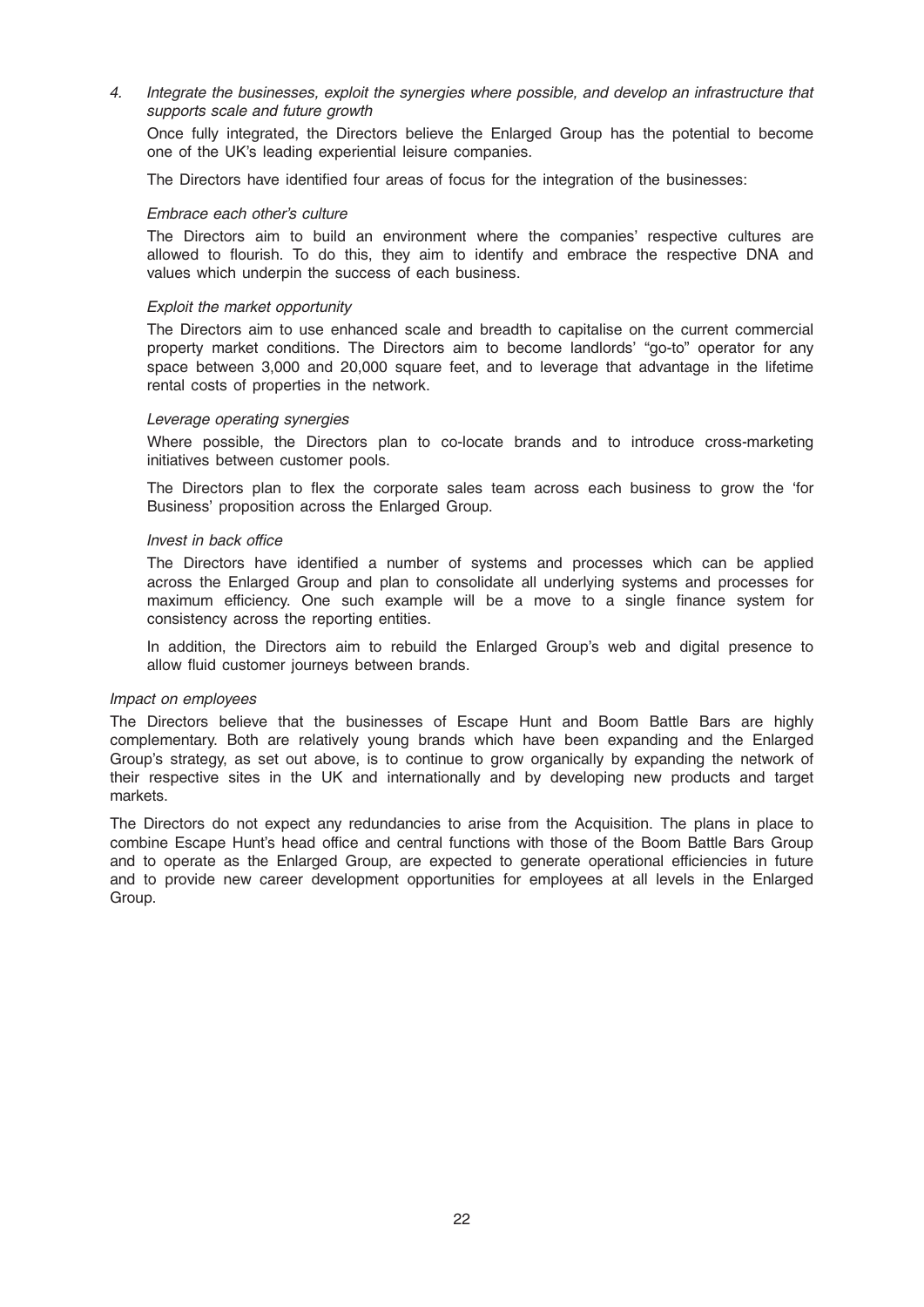The Boom Battle Bars resource transferring as part of the Acquisition includes:



# 5. PRINCIPAL TERMS AND CONDITIONS OF THE ACQUISITION

On 3 November 2021, the Company entered into the Acquisition Agreement, pursuant to which it has conditionally agreed to acquire the Boom Battle Bars Group. The consideration is to be satisfied by:-

- (i) £9.88 million in cash (raised through the Placing); and
- (ii) conditional on the performance of the Boom Battle Bars Group following Completion, the issue of some or all of the Consideration Shares to the Seller; and

At the Issue Price, the Consideration Shares (together with the cash) imply a value of approximately £17.38 million for the entire issued share capital of Boom Battle Bars.

Completion of the Acquisition is conditional, amongst other things, upon:

- Shareholder approval of the Resolutions numbered 1 and 2 in the Notice of General Meeting;
- the Placing and Open Offer Agreement having become unconditional in all respects; and
- Admission.

The Seller has given customary warranties (and the Seller has given certain indemnities) pursuant to the Acquisition Agreement.

The issue of the Consideration Shares is conditional on the performance of the Boom Battle Bars Group following Completion. The Consideration Shares are subject to an earn-out and will only be issued if the performance of the Boom Battle Bars Group in the financial year ending 31 December 2022 meets a combination of the turnover and site roll-out targets set out below. The Consideration Shares are expected to be issued during the first half of 2023 and will be subject to a customary lock-in until 15 July 2023.

The turnover component comprises 66.7 per cent. of the earn-out calculation and the site roll-out plan makes up the balance of 33.3 per cent, (with 20 per cent. linked to owner operated sites and 13.3 per cent. linked to franchise sites). There is a limited ability for an over-performance against one target to compensate for potential under-performance against another such that the turnover component can comprise a maximum of 75% of the earn-out calculation, if the turnover target is exceeded but the site roll-out target is not achieved, and the site roll-out plan a maximum of 40% of the earn-out calculation, if the site roll-out plan is exceeded but the turnover earn-out target is not achieved.

The earn-out target numbers are:

- $£10.96$  million combined turnover from the owner-operated sites and from the franchise revenue share in the year to 31 December 2022;
- 7 owner operated sites open by 31 December 2022; and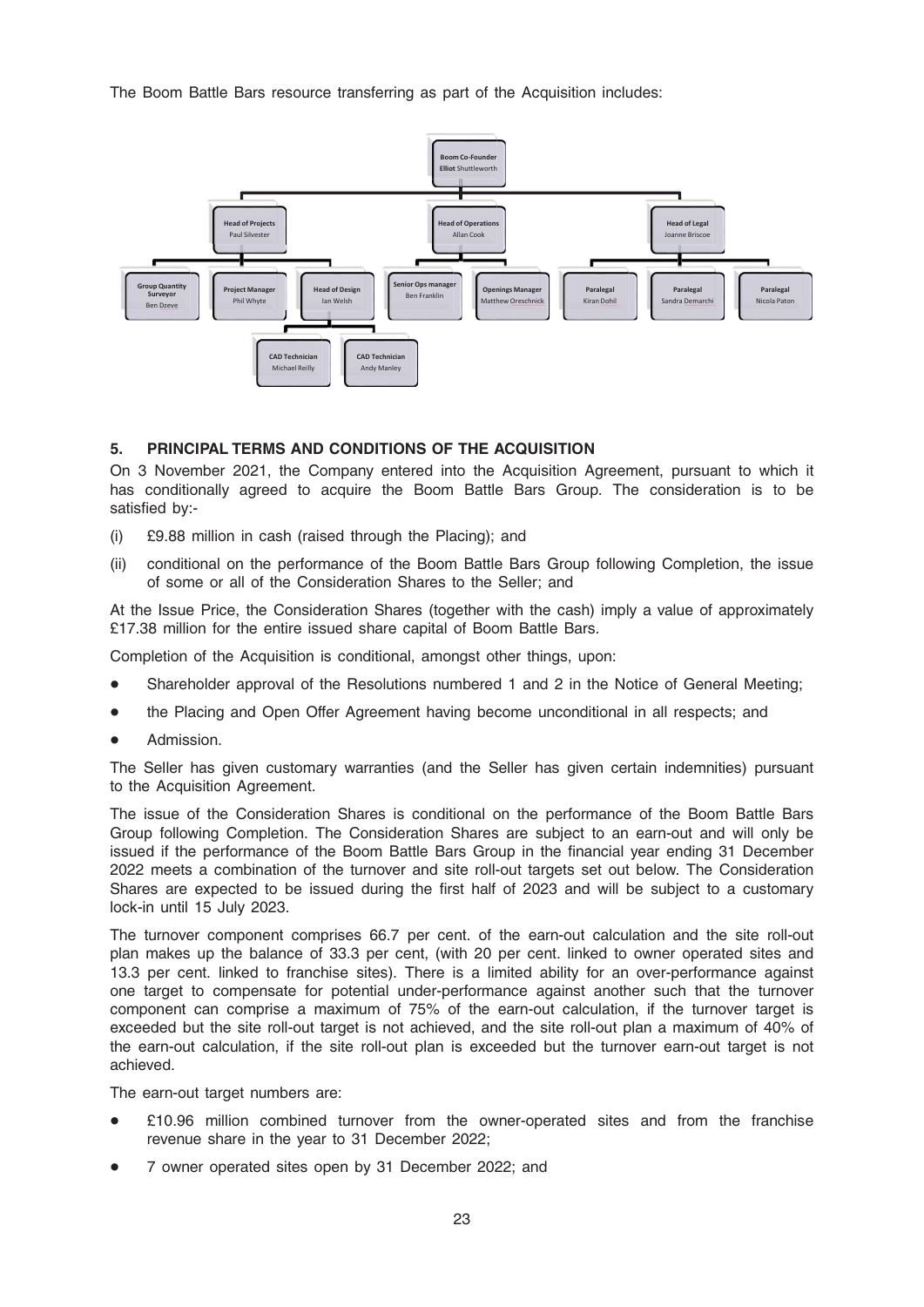20 franchise sites open by 31 December 2022.

If each of these earn-out targets is achieved in full then the maximum number of Consideration Shares will be issued to the Seller.

If the earn-out targets are not satisfied in full then there is a reducing straight line sliding scale for the partial achievement of each component of the earn-out down to the minimum criteria. If the minimum criteria are not met in every element of the earn-out then no Consideration Shares will be issued. The minimum criteria for each element of the earn-out are:

- £8.15 million combined turnover from the owner-operated sites and from the franchise revenue share in the year to 31 December 2022;
- 13 franchise sites open by 31 December 2022; and
- 5 owner operated sites open by 31 December 2022.

In addition, alongside the Acquisition Agreement, the Company has been granted a two year exclusivity period by MFT Capital to negotiate final terms to acquire Flip Out, a family focused leisure entertainment business and the UK's largest trampoline operator by number of sites, for an amount determined with reference to the trading performance of Flip Out in the twelve months prior to the acquisition, subject to a minimum enterprise value of £40 million. If the Company proceeds with the acquisition of Flip Out, the consideration for the acquisition, which may require Shareholder approval at the time, is expected to be satisfied by the issue of new Ordinary Shares, although it may be paid in cash at the Seller's option, conditional on funding..

Flip Out is the UK's largest trampoline operator by number of sites, with an existing portfolio of 28 trampoline and adventure parks. Nine are owner-operated and 19 are operated by franchisees across the UK, in each case under the Flip Out franchise brand. Historically, the adventure parks have been located predominantly in out-of-town industrial estates or multi-use leisure parks. However, more recently there has been a shift into shopping centres, supported by demand for experience-led offerings within shopping centre schemes and availability of retail space on terms which the Directors believe to be attractive. The adventure parks are designed with wall-to-wall activities which may include trampolines, assault courses, slides, climbing, laser tag, inflatables, ice rinks, bumper cars, laser maze, soft play and others. Each site has an onsite cafe and family games arcades. The target market is typically children from age  $4 - 14$ .

The MFT Capital group currently owns the rights to the Flip Out brand in the UK and all other international territories other than in Australia and New Zealand.

Any decision to acquire Flip Out will be conditional on agreeing the detailed terms of such acquisition and on any regulatory and/or Shareholder approvals which may be required at the time.

The acquisition of Flip Out is entirely at Escape Hunt's discretion. The value of the consideration will be determined by a formula, summarised as follows:

The target will be valued at an enterprise value which will be calculated at the higher of:

- £40 million; and
- the value determined by a pricing mechanism which will apply to both franchise sites (recurring revenue only) and owner operated sites. The principle is to apply reducing multiples of EBITDA to different components of the business:
	- a. 7.5x actual EBITDA<sup>3</sup> for sites that have been open for 12 months, net of head office costs
	- b. For owner operated or franchise sites that have traded for  $9 12$  months; 5.5x grossed up EBITDA (seasonally adjusted);
	- c. For owner operated or franchise sites that have traded for  $6 9$  months; 4.5x grossed up EBITDA (seasonally adjusted);
	- d. Franchise and owner-operated sites that are not opened or have opened within 6 months; 4.5x forecast EBITDA from the first 12 months of operation. This is conditional on the enterprise value of the Flip Out group being determined to be greater than

EBITDA is before exceptional items which are non-trading and defined as exceptional by the auditors.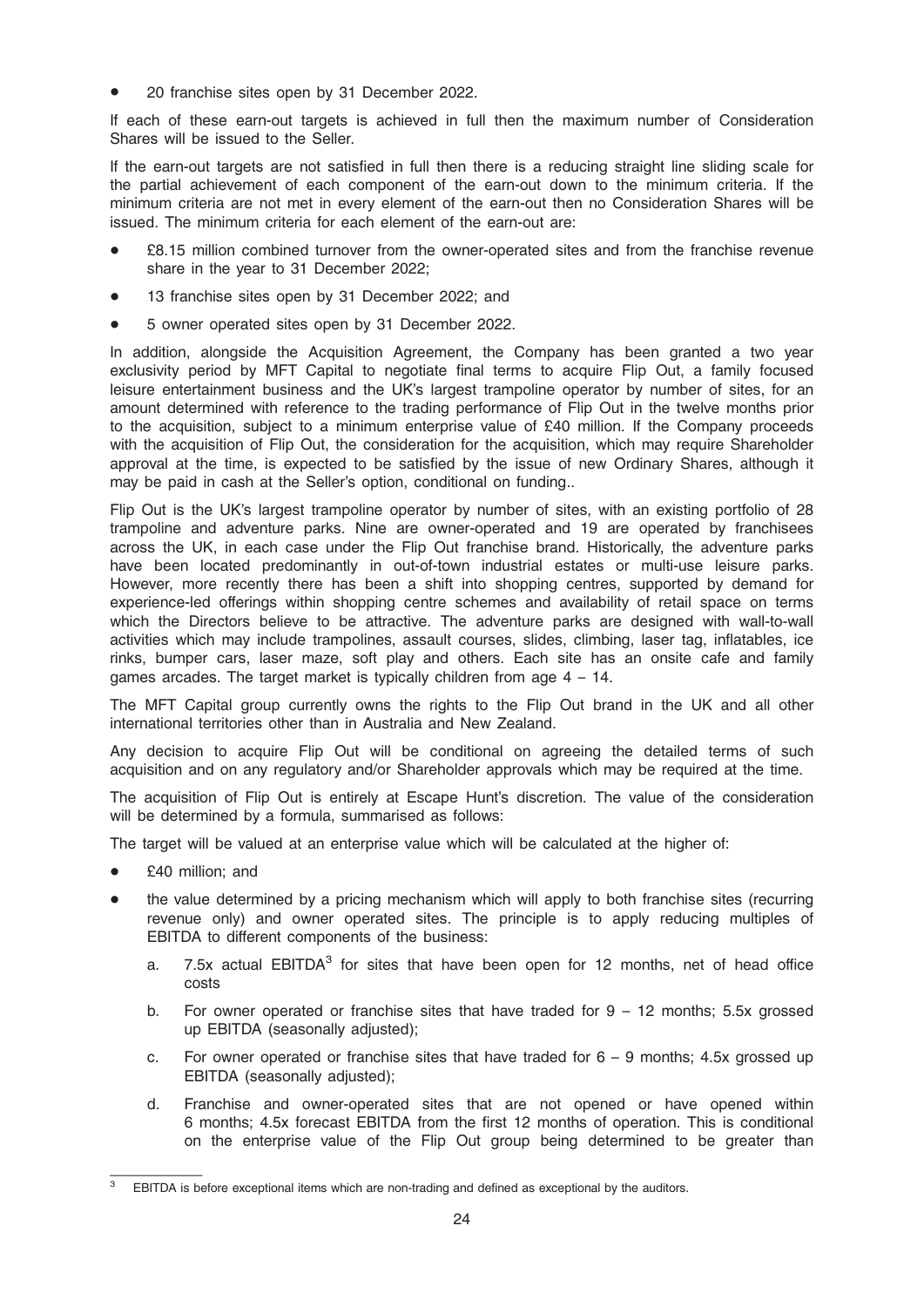£40 million at the time of acquisition. The consideration in relation to these sites, insofar as it renders the total enterprise value to be more than £40 million will be retained (the "Retention") and will be released as soon as reasonably practicable after the last site in relation to which such Retention has been held has completed 12 months of trading. The Retention in relation to each site will then be recalculated. Provided that in aggregate the sites have met or exceeded their forecasts, the full amount of the Retention will be paid. However, if the forecasts are not achieved, the payment from the Retention will be reduced by 4.5x the amount by which the actual performance is less than the forecast provided that such reduction will not reduce the overall enterprise value below £40 million; and

e. For franchise agreements signed but not open, 0.25x future (as yet not paid) upfront exclusivity fees and equipment rebates.

The consideration paid for Flip Out will be the enterprise value, less the net debt in the business at the date of acquisition.

The Directors expect the application of the above formula to result in a valuation of approximately 6x the run-rate pre-IFRS16 EBITDA of Flip Out on the date of acquisition.

### 6. UNAUDITED INTERIM RESULTS OF ESCAPE HUNT FOR THE SIX MONTHS ENDED 30 JUNE 2021

On 28 September 2021, the Company released its unaudited interim results for the six months ended 30 June 2021.

Group revenue in the first half was £1,178k (H1 2020: £1,306k) comprising £936k (H1 2020: £1,017k) from owner-operated sites and £242k (H1 2020: £287k) from the franchise network reflecting a period when across the estate, many franchise sites were closed. Downloadable print and play games together with remote play and digital games contributed £151k to revenue (H1 2020: £53k). Whilst gross profit margin was lower than the comparable period in the prior year, this was largely as a result of direct labour training costs incurred prior to re-opening and the cumulative, although relatively small, costs not covered by furlough payments during lockdown.

Site level EBITDA from the Group's owner-operated sites was £199k (H1 2020: £254k) reflecting modest cost reductions helped by furlough, and the benefit received from Government support schemes during lockdown. The P&L benefit from the Government rates holiday and rates-related grants totalled £432k in the period of which £341k was received in cash grants and the balance being the benefit of the rates holiday.

Central costs, including costs allocated to owner-operated sites and the franchise network in aggregate fell 9% to £1,237k (H1 2019: £1,359k). Much of this can be attributed to the success of all our head office staff working from home, which led to a decision to exercise a break clause in our head office property lease which terminated in Q1 2021. This is expected to lead to annualised savings of over £100k per annum. We have been successfully making use of more flexible working arrangements whilst providing a location in central London for colleagues to meet and work together when necessary. The overall cost reflects a 30% reduction compared to central costs in the same period in 2019 illustrating the impact of a number of enduring cost cuts. As the Group resumes its planned growth trajectory, central costs are expected to rise, although at a significantly lower rate than turnover and gross profit as we expect a substantial operational gearing benefit.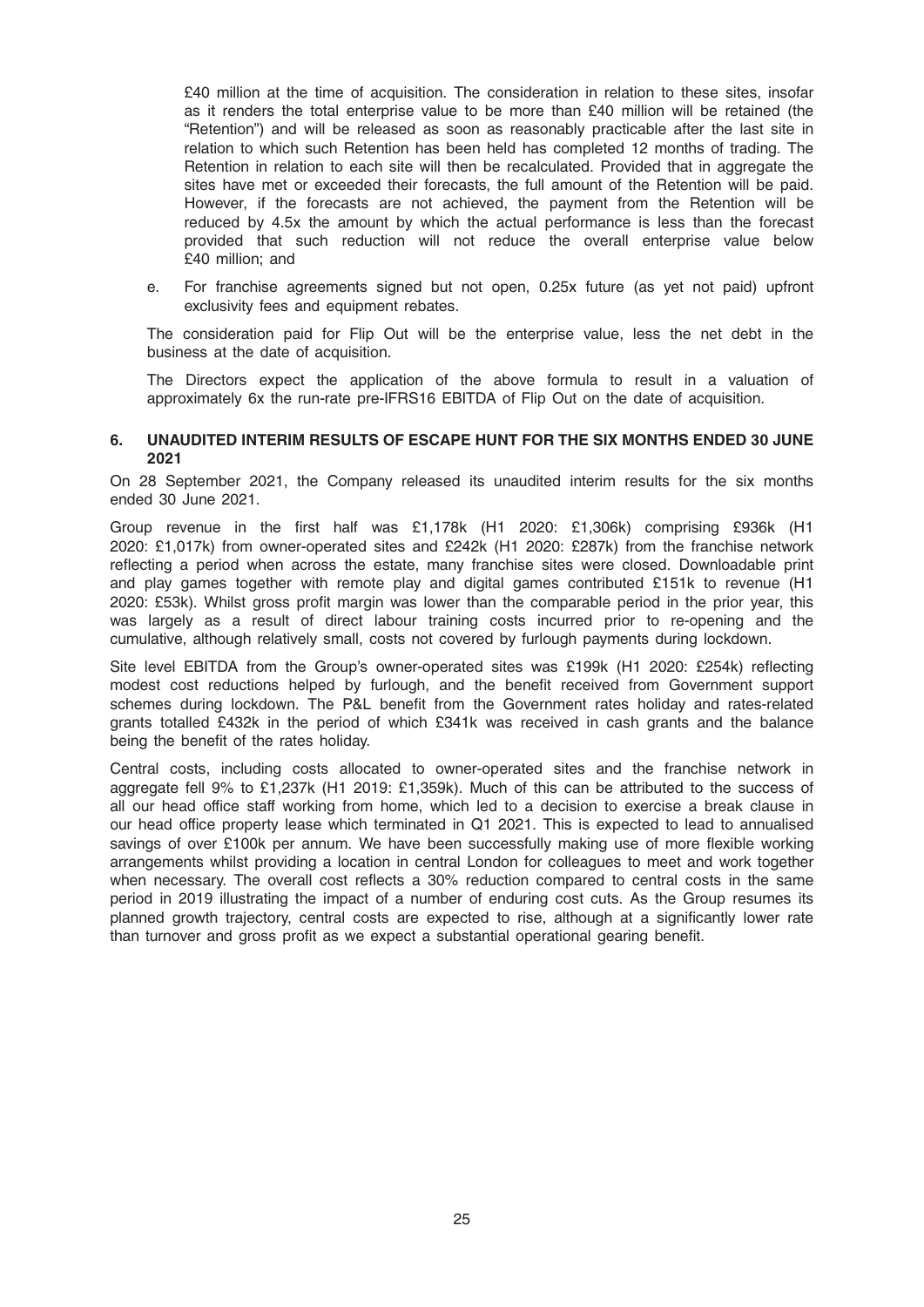Group Adjusted EBITDA loss reduced to £796k (H1 2020: £816k).

|                                                  | <b>Six months</b><br>ended<br><b>June 2021</b><br>£'000 | <b>Six months</b><br>ended<br><b>June 2020</b><br>£'000 |
|--------------------------------------------------|---------------------------------------------------------|---------------------------------------------------------|
| <b>Adjusted EBITDA</b>                           | (796)                                                   | (816)                                                   |
| Amortisation of intangibles                      | (216)                                                   | (1,078)                                                 |
| Depreciation                                     | (1,038)                                                 | (1, 111)                                                |
| Rent credits recognised                          | 25                                                      |                                                         |
| Loss on disposal of tangible assets              | (18)                                                    |                                                         |
| Branch closure costs and other exceptional costs | (147)                                                   |                                                         |
| Foreign currency gains / (losses)                | (6)                                                     |                                                         |
| Share-based payment expense                      | (26)                                                    | (5)                                                     |
| Operating loss                                   | (2,222)                                                 | (3,010)                                                 |
|                                                  |                                                         |                                                         |

Group operating loss reduced by 27% to £2,222k (H1 2020: £3,010k) and the total comprehensive loss for the period was £2,390k (H1 2020: £3,073k). Branch closure and other exceptional costs include costs associated with the acquisition of the French and Belgian master franchise, and provision against the remaining balance on a loan made to a franchisee several years ago.

The Company continued to manage cash carefully, with net cash used in operating activities of £100k (H1 2020: £94k). The movement was helped by £836k of positive working capital movements.

The Group had £2,414k cash on hand at the end of the period (31 Dec 2020: £2,722k). Cash was boosted by the £1.4m fund raising which completed on 28 January 2021.

In September 2021, the Group received £1.2m cash (£950k net of associated fees) in respect of research and development grants from HMRC. The grant will be recognised in H2 and is in addition to the £256k (£207k net of fees) recognised in 2020. The cash receipt has further boosted the Group's cash reserves.

Cash on hand at 30 September 2021 was £3.5 million.

# 7. CURRENT TRADING AND PROSPECTS OF THE ENLARGED GROUP

# Escape Hunt

Consumer demand returned strongly as COVID restrictions lifted in both the UK and many of the other regions in which Escape Hunt operates. The Board was optimistic that that demand would return in the UK and Europe once sites were allowed to re-open and were delighted to see that it continued to build through July and August to record levels of performance. The Board believes that Escape Rooms have entered the consumer psyche and it is now becoming a natural consideration of 'things to do' alongside more traditional leisure activities and believes this is part of a broader growth trend in experiential leisure.

One aspect of the recent performance has been the five-star TripAdvisor ratings and / or number one TripAdvisor™ ranking all the sites in the UK enjoy including the newly opened sites. In August 2021, all the UK sites which had been open for more than a year, and therefore eligible for consideration, received the prestigious TripAdvisor™ Travellers' Choice awards, placing them in the top 10% of businesses listed on TripAdvisor™. The Board believes this has been helped by the performance of the staff at sites.

The Company made further strategic progress in the period. The acquisition the former French and Belgian master franchise added to the owner operated estate bringing an owner operated site in each of Paris and Brussels. The Group also opened two new owner operated sites in the UK in Watford and Kingston respectively and is in the process of building two further sites – one at the Lakeside shopping centre in Essex and one in Milton Keynes. The Board believes the returns being generated at the new UK sites are attractive to Shareholders and is actively evaluating a number of further sites helped by favourable property conditions.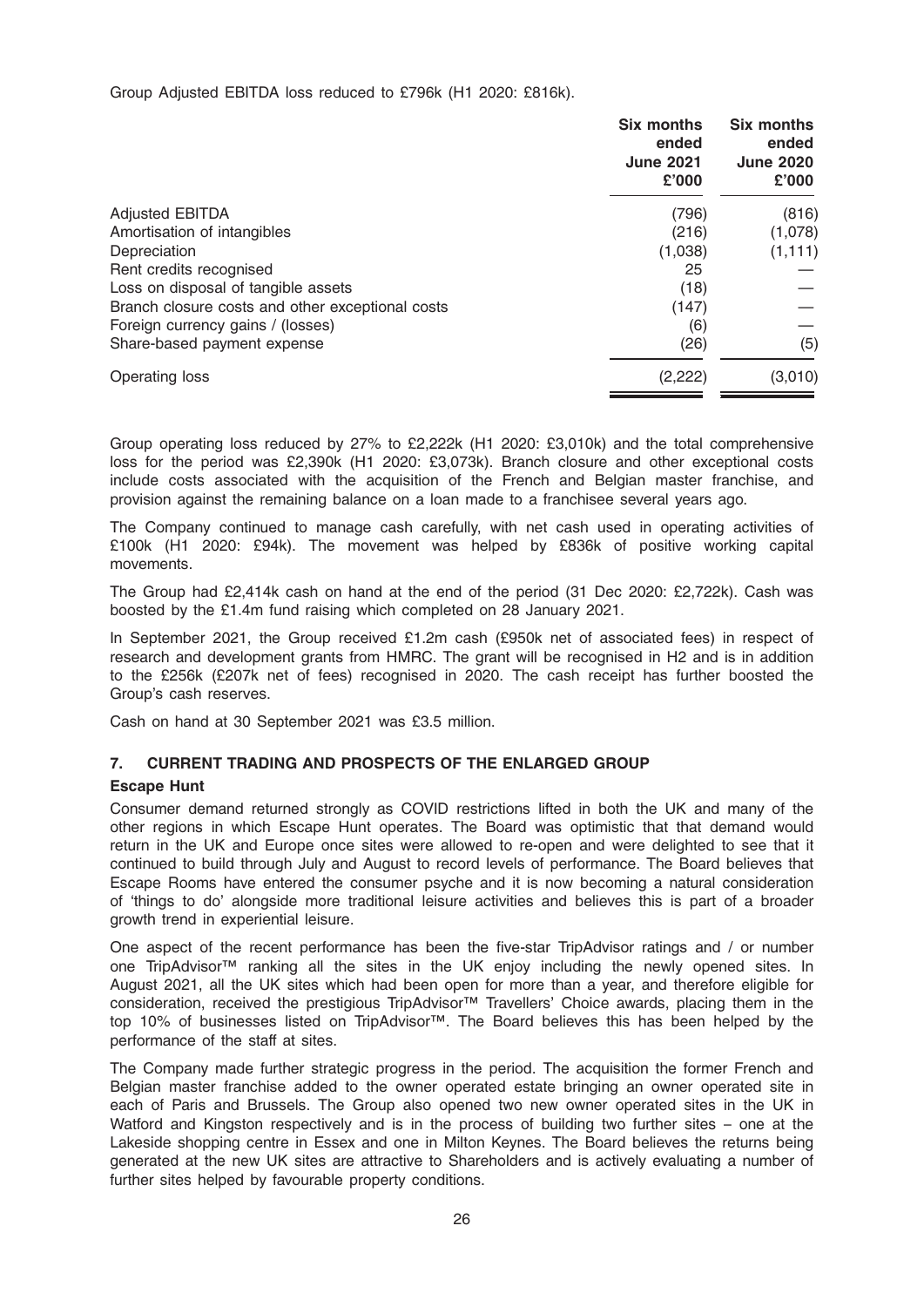The performance of the owner operated estate since re-opening has further demonstrated the what the Board believes to be an attractive business model. The estate as a whole has outperformed against the target 'box economics', whilst still showing growth. The Board believes that the site level EBITDA margins achieved, notwithstanding the short-term help from a lower VAT rate and business rates holiday, have been particularly encouraging.

Within the franchise estate, different countries have been affected in different ways. However, overall, the estate performed well and, whilst a small number of sites have been forced to close as a result of financial hardship under COVID, those that have survived have been performing again with a number registering record weekly revenue performances.

The Board believes that there is a significant opportunity both in the UK and more widely in the retail property market and that Escape Hunt is well positioned to take advantage of the more attractive terms on offer. In turn, the Board expects this to make future sites even more financially attractive than before.

#### OWNER OPERATED SITES

UK

The Company's UK estate re-opened to the public on 17 May 2021, following a protracted COVID lockdown enforced by the UK Government. The Board believes that, since re-opening, trading at the Company's UK sites has been very encouraging.

Revenue and EBITDA from the UK owner operated estate was significantly ahead of the Board's expectations in the 19 weeks between 17 May 2021 and 26 September 2021. Revenue for the 8 sites which were open in the same period in 2019 was up 17% compared to the same period in 2019. At an EBITDA level, the performance reflected an important milestone with each of July, August and September being profitable at group EBITDA level. In the 19 weeks of trading to 26 September 2021, site level EBITDA from the eight sites that were open in the same period in 2019 was 177% higher than in the same period in 2019.

Across all UK sites, including the sites not open in the comparable period in 2019, revenue in the 19-week period to 26 September 2021 grew by 92% compared to 2019, and site level EBITDA grew by 329%.

Five of the six newest UK sites performed in line with high performing, more mature sites. The sixth site has shown good growth and traded profitably, albeit operating at reduced capacity whilst awaiting its full complement of games.

#### Dubai

The site in Dubai was open throughout the six months to 30 June 2021, although trading was impacted to some extent by COVID restrictions. Nevertheless, the Dubai site delivered a performance over the period which was marginally ahead of the Board's expectations. Following a strong performance in July 2021 and profitable months in August 2021 and September 2021, the profits generated from Dubai since its acquisition in October 2020 have more than covered the acquisition cost, inclusive of fees, leading to a payback of significantly less than one year.

The team in Dubai has recently won a tender to participate in the 'Riyadh Season', which is an Expo funded by the government of Saudi Arabia to promote tourism and leisure. The Expo runs for a number of months from 1 October 2021 and Escape Hunt will be present with both physical and VR games. The costs are all covered by the Expo's promoters and the Board believes that the event provides an excellent opportunity to test the new modular designed games whilst promoting the brand to both consumers and potential franchisees. The event is expected to generate a meaningful contribution for the Middle East business in the current financial year.

# France and Belgium

The acquisition of the master franchise for France and Belgium completed on 8 March 2021. Excluding earnout, the consideration represented approximately 1x the business' historic EBITDA and was funded using a portion of the proceeds from a placing of 8 million shares at 17.5p per share which was announced on 28 January 2021. As a condition of the deal, the Group's six leading franchisees in France all signed new franchise agreements, extending for a further six years on renewed terms. with them.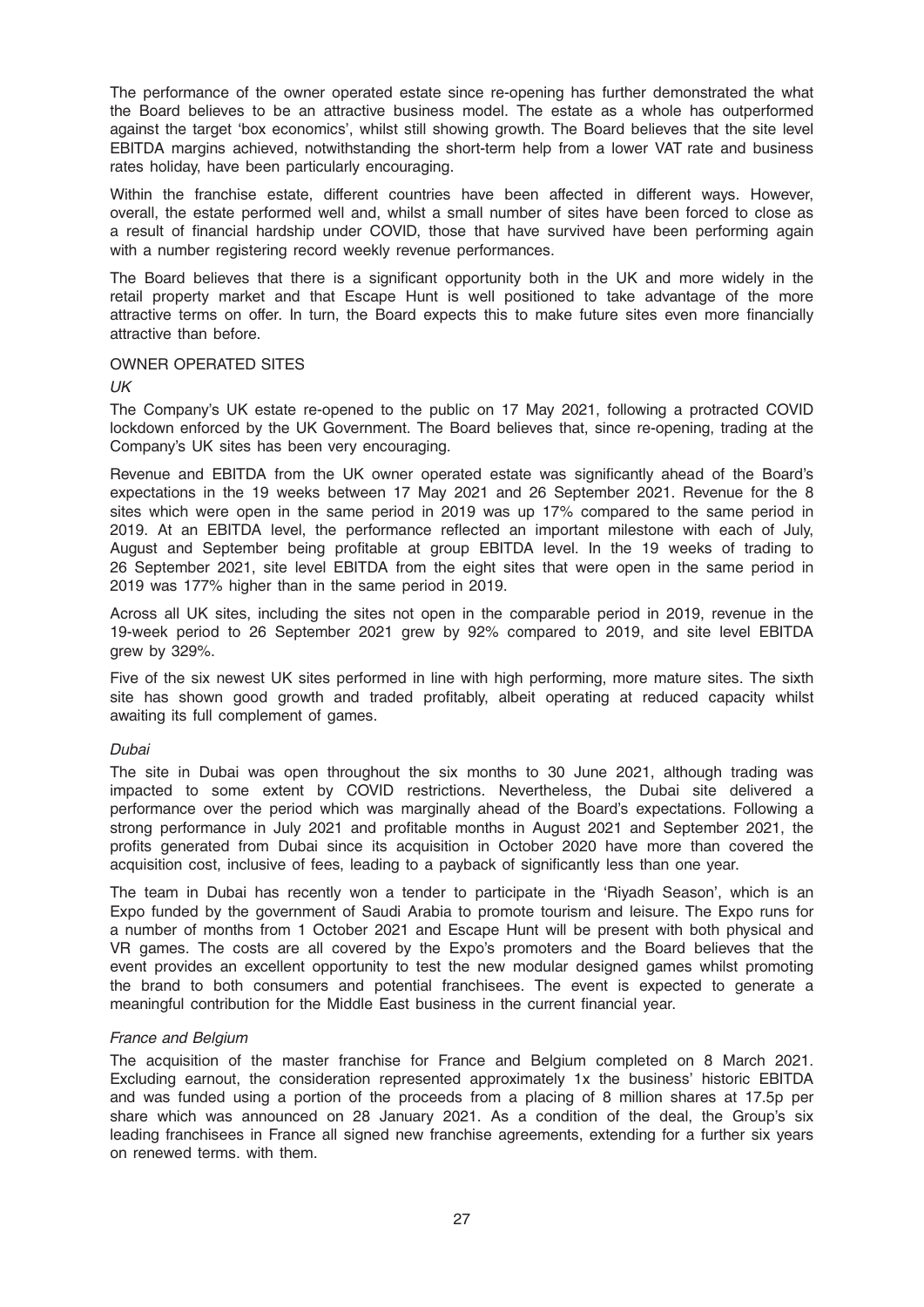Lockdown in both Belgium and France was extended until early June 2021. However, both France and Belgium have seen a resumption of business and, taking into account the delayed re-opening, have been performing in line with our expectations. The Board remains confident of generating a very good return on capital from the acquisition and in building on the progress made in the region by the previous owners.

#### FRANCHISE OPERATIONS

### International franchise

Whilst Australia enjoyed a period of relative freedom from COVID in Q1 and Q2 2021, a number of Australian sites had to close again in August due to renewed lockdowns. France and other northern European countries all endured long lockdown periods which until June 2021. When sites have been open, it performance has demonstrated that there is considerable consumer demand, so the Board is confident that the estate will return to previous performance levels. The Board has been going through a process to refresh the franchise relationships increasingly interacting directly rather than through a master franchisee and the Board believes this approach is paying off. Significant progress has been made towards developing the games catalogue, which is designed to deliver higher quality games and associated collateral to the franchise network.

#### US franchise

Progress in the US has been impacted by COVID notably through the effects on travel. The Group's area representative in the USA, PCH, is establishing a 'super centre' in Houston which is intended to serve as the hub from which they can showcase an Escape Hunt site to prospective franchisees. New modular design games have been built, have been delivered to Houston and, following delays due to travel restrictions, are now being installed.

### **OUTLOOK**

Trading since 30 June 2021 has been significantly stronger than the Board had expected as COVID restrictions have been relaxed.

The newly acquired businesses in Dubai, France and Belgium are likewise performing satisfactorily. Whilst a number of Australian cities went back into lockdown in August, all sites in the Group's French estate are open and business is returning as expected. Sites in other parts of the world likewise are returning in line with expectations.

The Group reached a significant milestone, delivering a positive group level EBITDA in each of July, August and September 2021. With the foundations laid for a profitable and cash generative business, the Board is confident for the future of Escape Hunt.

# The Boom Battle Bars Group

Both of Boom Battle Bars' UK franchise sites then operating were closed from 31 December 2020 due to the UK Government lockdown measures related to COVID-19.

Both franchise sites in Cardiff and Norwich re-opened once restrictions were lifted. New franchise sites opened in Liverpool on 20 May 2021, in Eastbourne on 4 August 2021, and in Swindon on 15 October 2021. Boom Battle Bars' first owner-operated site opened at the Lakeside shopping centre in Thurrock, Essex, on 16 July 2021. Sites at the O2 Arena in London (owner operated) and in Wandsworth (franchise) are currently in build and due to open before the end of 2021.

Revenue from the four franchise sites operating in the 10 weeks to 10 October 2021 has been approximately 45 per cent. ahead of management's internal forecasts. Annualised revenue from the four sites in the same period since has been 33 per cent. ahead of the 'mature' annual revenue expected from the four sites. Revenue from the owner operated site in Lakeside has likewise been 22 per cent. ahead of management's expectations in the 10 weeks to 10 October 2021.

Significant progress has been made on developing the pipeline of new sites, with a new site opening recently in Swindon and 17 new franchisees signing franchise agreements. In addition, 1 owner operated site and 1 franchise site are currently in build, whilst leases have been signed for a further 2 owner-operated sites and 6 franchise sites. A further 11 sites are in advanced discussions. The total potential landlord contributions for the 21 sites in the advanced pipeline currently under discussion is £7.6 million, with the recently opened site in Swindon also having attracted a £0.5m landlord contribution.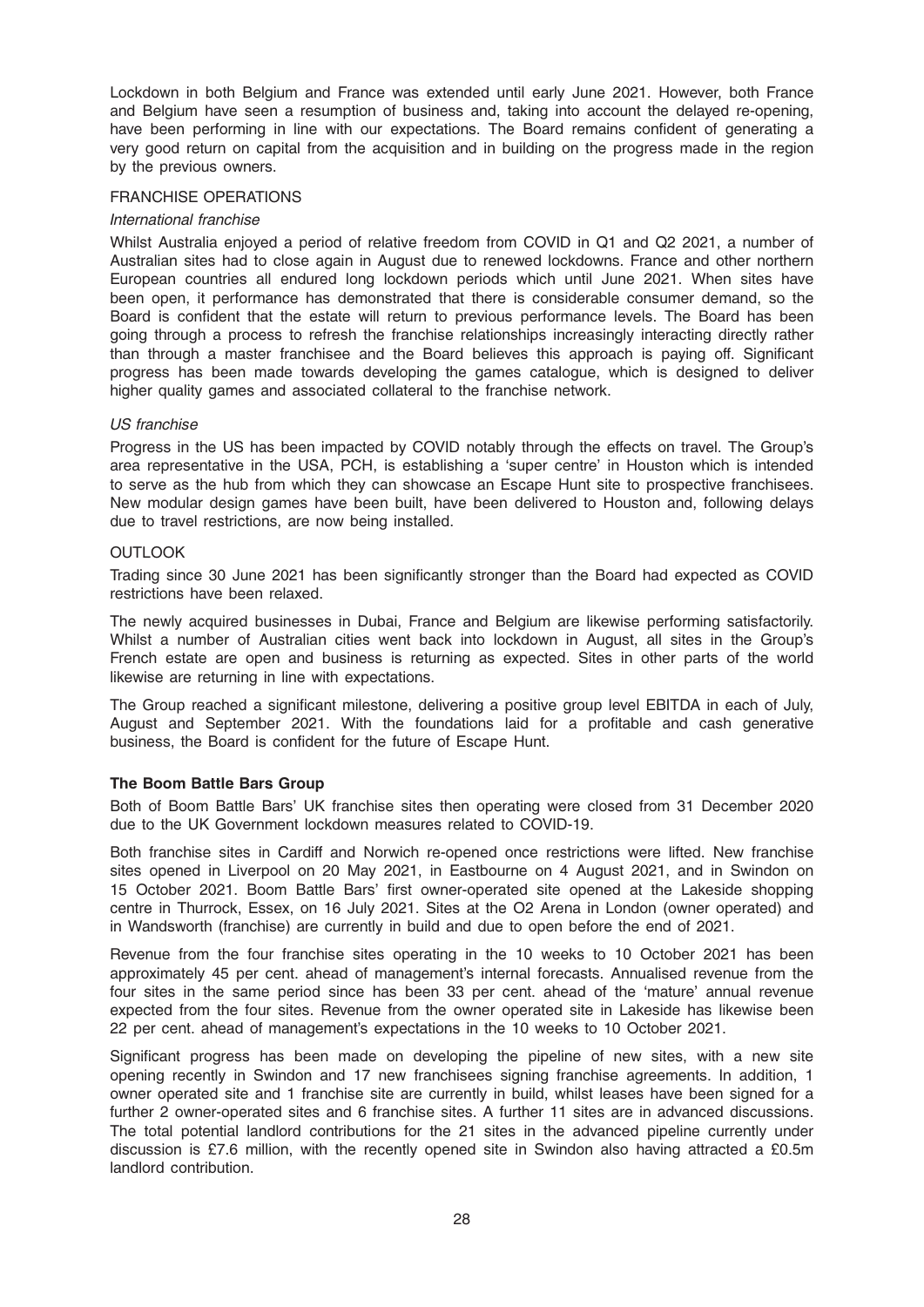Progress in signing sites and franchise agreements underpins the Directors' plans to expand the Boom Battle Bars network.

The performance since re-opening gives the Directors confidence that trading at Boom Battle Bars will continue to remain strong for the remainder of the year. The Directors believe that becoming part of the Enlarged Group will allow for shared cost savings and enable combined marketing initiatives to be actioned creating a solid platform to continue the growth strategy.

### 8. INFORMATION ON THE FUNDRAISING

In order to pay for the cash element of the consideration payable for the Acquisition, for operational improvements/integration of Boom Battle Bars, for new sites, to meet the costs and expenses of the Proposals and for general working capital purposes, the Company is seeking to raise £15.0 million (gross) (£13.88 million net of expenses (including VAT)) pursuant to the Placing and the Subscription through the issue of the Placing Shares and the Subscription Shares at the Issue Price. The Placing Shares and Subscription Shares will represent approximately 29.2 per cent. of the Enlarged Share Capital.

Furthermore, the Company is making an Open Offer pursuant to which it may raise up to an additional £2.2 million (before expenses). The Issue Price of 30 pence per Open Offer Share is the same as the price at which the Placing Shares and the Subscription Shares are being issued.

Following Admission, the Placing Shares, Subscription Shares and Open Offer Shares will rank pari passu with the Existing Ordinary Shares. Application will be made for the admission of the Placing Shares, the Subscription Shares and the Open Offer Shares, to trading on AIM, which is expected to take place at 8.00 a.m. on 23 November 2021.

### Placing

Pursuant to the terms of the Placing and Open Offer Agreement, Shore Capital Stockbrokers, as agent for the Company, has conditionally agreed to use its reasonable endeavours to place the Placing Shares at the Issue Price.

The Placing is conditional upon the Placing and Open Offer Agreement becoming unconditional and not having been terminated in accordance with its terms. The Placing is not being underwritten.

Shore Capital's obligations under the Placing and Open Offer Agreement in respect of the EIS Placing Shares are conditional on, inter alia,:

- i. the passing by the Shareholders of the Resolutions numbered 1 and 2 by the requisite majorities of Shareholders at the General Meeting; and
- ii. the EIS Placing Shares having been unconditionally allotted and issued by the Company at or before 11.59 p.m. on the day immediately prior to the Expected Admission Date.

Shore Capital's obligations under the Placing and Open Offer Agreement in respect of the VCT Placing Shares are conditional on, inter alia:

- i. all the conditions in the Placing and Open Offer Agreement relating to the placing of the EIS Placing Shares having been fulfilled (or, where applicable, waived); and
- ii. the VCT Placing Shares having been unconditionally allotted and issued by the Company at or before 7.30 a.m. on the Expected Admission Date.

Shore Capital's obligations under the Placing and Open Offer Agreement in respect of the Non-EIS/ VCT Placing Shares are conditional on, inter alia:

- i. all the conditions in the Placing and Open Offer Agreement relating to the placing of the VCT Placing Shares having been fulfilled (or, where applicable, waived);
- ii. the Non-EIS/VCT Placing Shares having been unconditionally allotted and issued by the Company before 8.00 a.m. on the Expected Admission Date;
- iii. Admission taking place not later than 8.00 a.m. on the Expected Admission Date (or such later date as Shore Capital may agree as the date for Admission but in any event not later than 8.00 am on the Long Stop Date);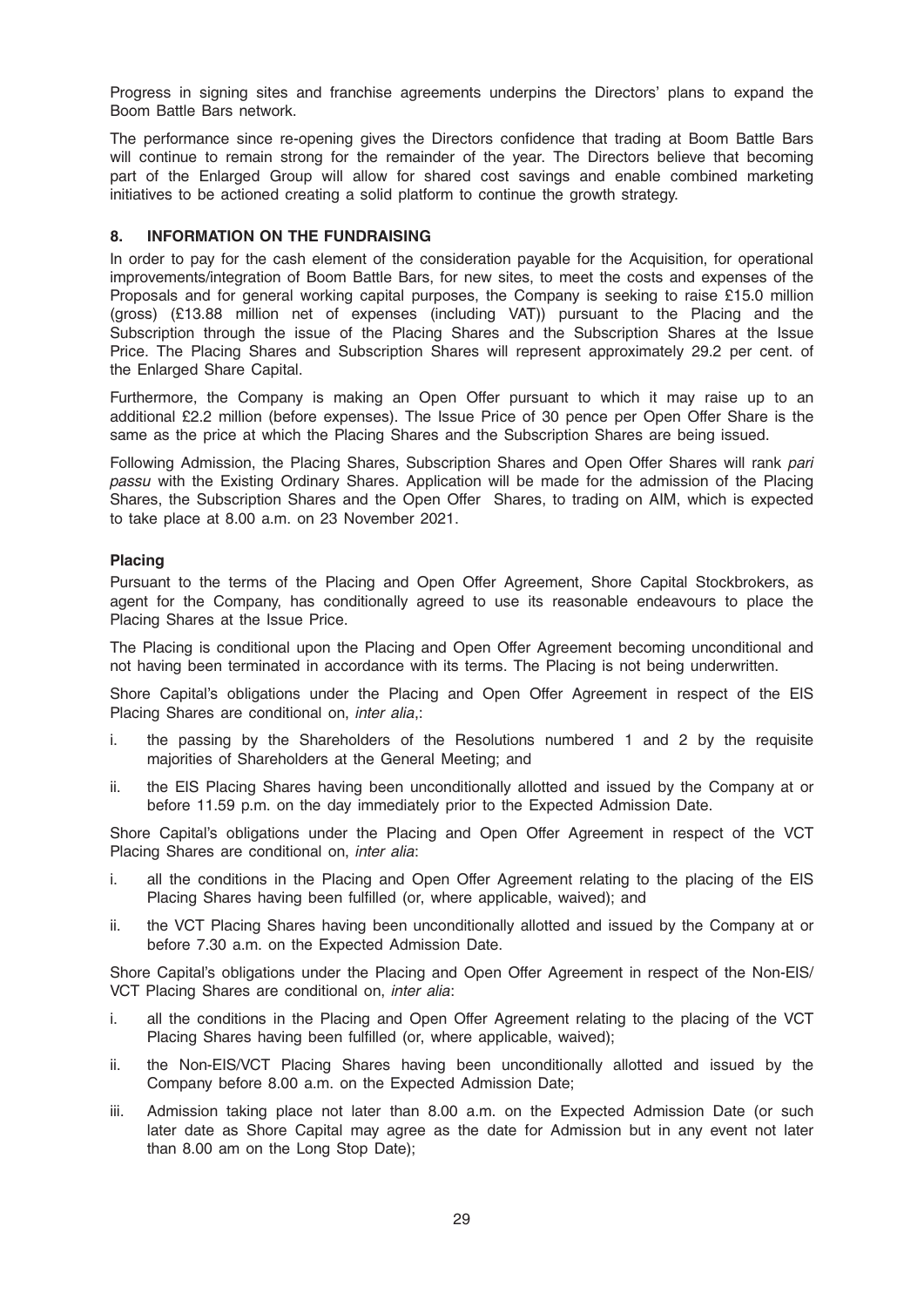- iv. the Company having confirmed to Shore Capital that, prior to the delivery of such confirmation, none of the warranties of the Company contained in the Placing and Open Offer Agreement was untrue, inaccurate or misleading on and as at the date of the Placing and Open Offer Agreement or will be untrue, inaccurate or misleading immediately prior to Admission when repeated at that time, by reference to the facts and circumstances then subsisting; and
- v. the Company having complied with or performed its obligations under the Placing and Open Offer Agreement to the extent that the same fall to be performed prior to Admission.

Application will be made for the Placing Shares to be admitted to trading on AIM subject, inter alia, to the passing of Resolutions 1 and 2 at the General Meeting. It is expected that Admission will become effective and that dealings in the Placing Shares will commence at 8.00 a.m. on 23 November 2021.

The Placing Shares will, when issued and fully paid, rank pari passu in all respects with the Existing Ordinary Shares, the Subscription Shares, the Open Offer Shares and the Consideration Shares, including the right to receive all dividends and other distributions declared, made or paid after the date of Admission. The Placing Shares are not subject to clawback and are not part of the Open Offer.

The allotment and issue of the Open Offer Shares is conditional on Admission of the Placing Shares, but the Placing is not conditional on Admission of the Open Offer Shares; if the Placing does not complete, then the Open Offer will also not complete. However, if the Open Offer does not complete, then this will not prevent the Placing from completing.

The Company is raising approximately £335,000 at the Issue Price from certain of the Directors (being Richard Rose and Karen Bach and/or their connected persons) by way of the Placing.

### **Subscription**

The Subscription comprises the issue of the Subscription Shares by the Company at the Issue Price, representing approximately 0.4 per cent. of the Enlarged Share Capital. It is anticipated that the Subscription will raise approximately £0.225 million for the Company, before expenses. The Subscription is conditional, inter alia, on Admission becoming effective by no later than 8.00 a.m. on 23 November 2021 or such later date (being no later than 30 November 2021) as the Company and Shore Capital may agree.

The Subscription Shares will be issued credited as fully paid and will, on issue, rank pari passu with the Existing Ordinary Shares, the Placing Shares, and the Open Offer Shares in all respects including, without limitation, in relation to any dividends and other distributions declared, paid or made following Admission. The Subscription Shares will be issued free from all liens, charges and encumbrances. It is expected that certificates in respect of Subscription Shares will be despatched by post within fourteen days of the date of Admission.

The Company is raising approximately £150,000 at the Issue Price from certain of the Directors (being Richard Harpham and Graham Bird) by way of the Subscription.

#### Open Offer

Subject to the fulfilment of the conditions set out below, Qualifying Shareholders may subscribe for Open Offer Shares in proportion to their holding of Existing Ordinary Shares held on the Record Date.

Qualifying Shareholders subscribing for their full entitlement under the Open Offer may also request additional Open Offer Shares as an Excess Entitlement, up to the total number of Open Offer Shares available to Qualifying Shareholders under the Open Offer. The Open Offer is not underwritten.

The Open Offer is conditional, *inter alia*, on the following:

- i. Resolutions 1 and 2 being passed at the General Meeting;
- ii. the Placing and Open Offer Agreement not being terminated prior to Admission of the Placing Shares and having become unconditional in all respects; and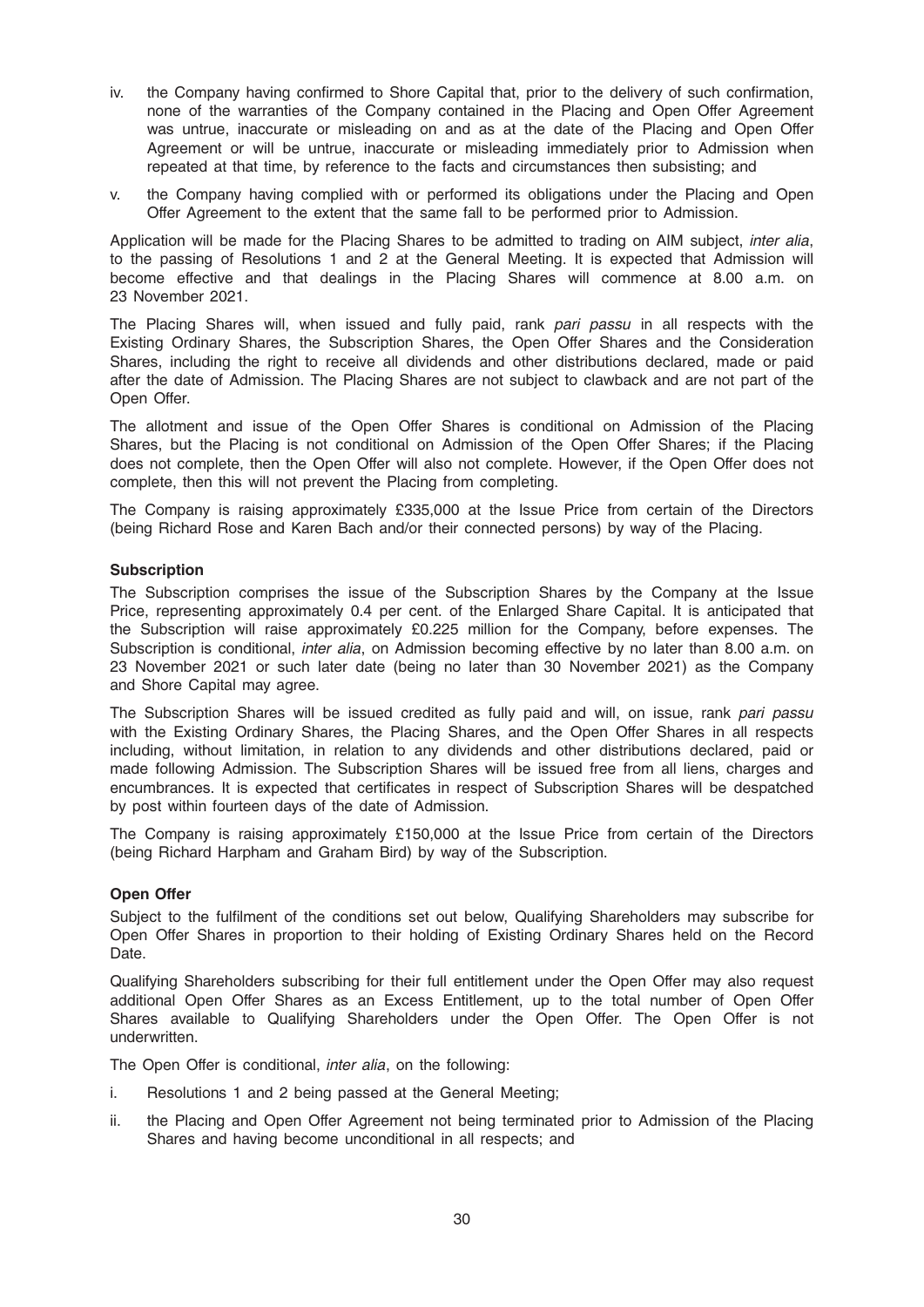iii. Admission of the Open Offer Shares becoming effective on or before 8.00 a.m. on 23 November 2021 (or such later date and/or time as the Company and Shore Capital may agree, being no later than 30 November 2021).

The allotment and issue of the Open Offer Shares is conditional on Admission of the Placing Shares, but the Placing is not conditional on Admission of the Open Offer Shares; if the Placing does not complete, then the Open Offer will also not complete. However, if the Open Offer does not complete, then this will not prevent the Placing from completing.

If these and the other conditions to the Open Offer are not satisfied or waived (where capable of waiver), the Open Offer will lapse and will not proceed and any applications made by Qualifying Shareholders will be rejected. In these circumstances, application monies received by the Receiving Agent in respect of Open Offer Shares will be returned (at the applicant's sole risk), without payment of interest, as soon as reasonably practicable thereafter. Lapsing of the Open Offer cannot occur after dealings in the Open Offer Shares have begun.

Application will be made for the Open Offer Shares to be admitted to trading on AIM subject, *inter* alia, to the passing of Resolutions 1 and 2 at the General Meeting. It is expected that Admission will become effective and that dealings in the Open Offer Shares will commence at 8.00 a.m. on 23 November 2021.

The Open Offer Shares will, when issued and fully paid, rank pari passu in all respects with the Existing Ordinary Shares, including the right to receive all dividends and other distributions declared, made or paid after the date of Admission of the Open Offer Shares. The Open Offer is not being underwritten.

Qualifying Shareholders should note that the Open Offer is not a "rights issue". Invitations to apply under the Open Offer are not transferable unless to satisfy bona fide market claims. Qualifying non-CREST Shareholders should be aware that the Application Form is not a negotiable document and cannot be traded. Qualifying Shareholders should also be aware that in the Open Offer, unlike in a rights issue, any Open Offer Shares not applied for will not be sold in the market nor will they be placed for the benefit of Qualifying Shareholders who do not apply for Open Offer Shares under the Open Offer.

# Basic Entitlement

On, and subject to the terms and conditions of the Open Offer, the Company invites Qualifying Shareholders to apply for their Basic Entitlement of Open Offer Shares at the Issue Price. Each Qualifying Shareholder's Basic Entitlement has been calculated on the following basis:

# 1 Open Offer Share for every 12 Existing Ordinary Shares

held at the Record Date.

Basic Entitlements will be rounded down to the nearest whole number of Ordinary Shares.

# Excess Entitlement

Qualifying Shareholders are also invited to apply for additional Open Offer Shares (up to the total number of Open Offer Shares available to Qualifying Shareholders under the Open Offer) as an Excess Entitlement. Any Open Offer Shares not issued to a Qualifying Shareholder pursuant to their Basic Entitlement will be apportioned between those Qualifying Shareholders who have applied for an Excess Entitlement at the sole and absolute discretion of the Board, provided that no Qualifying Shareholder shall be required to subscribe for more Open Offer Shares than he or she has specified on the Application Form or through CREST.

# Overseas Shareholders

The Open Offer Shares have not been and are not intended to be registered or qualified for sale in any jurisdiction other than the United Kingdom. Accordingly, unless otherwise determined by the Company and effected by the Company in a lawful manner, the Application Form will not be sent to Shareholders with registered addresses in, or who are resident or located in the United States or any other Open Offer Restricted Jurisdiction since to do so may require compliance with the relevant securities laws of that jurisdiction. The Company reserves the right to treat as invalid any application or purported application for Open Offer Shares which appears to the Company or its agents or professional advisers to have been executed, effected or despatched in a manner which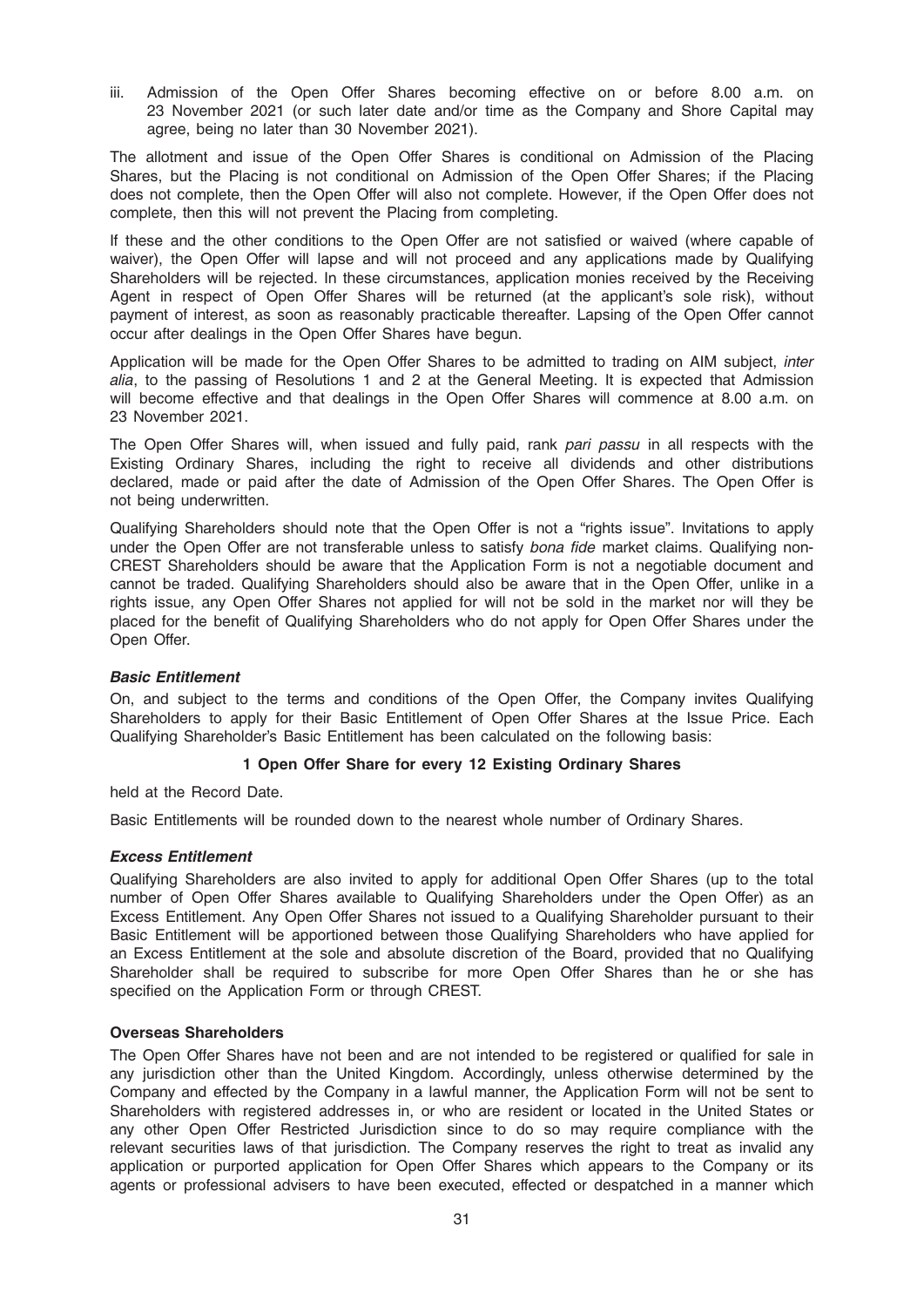may involve a breach of the laws or regulations of any jurisdiction or if the Company or its agents or professional advisers believe that the same may violate applicable legal or regulatory requirements or if it provides an address for delivery of share certificates for Open Offer Shares outside the UK, or in the case of a credit of Open Offer Shares in CREST, to a CREST member whose registered address would not be in the UK.

Notwithstanding the foregoing and any other provision of this document or the Application Form, the Company reserves the right to permit any Qualifying Shareholder to apply for Open Offer Shares if the Company, in its sole and absolute discretion, is satisfied that the transaction in question is exempt from, or not subject to, the legislation or regulations giving rise to the restrictions in question.

Part 3 of this document together with the accompanying Application Form, in the case of Qualifying non-CREST Shareholders, contains the terms and conditions of the Open Offer. If a Qualifying Shareholder does not wish to apply for Open Offer Shares he or she should not complete or return the Application Form or send a USE message through CREST.

# Qualifying non-CREST Shareholders

If you are a Qualifying non-CREST Shareholder you will receive an Application Form, which accompanies this document and which gives details of your Basic Entitlement (as shown by the number of the Open Offer Shares allocated to you). If you wish to apply for Open Offer Shares under the Open Offer you should complete the accompanying Application Form in accordance with the procedure for application set out in paragraph 1 of Section A of Part 3 of this document and on the Application Form itself. The completed Application Form, accompanied by a cheque or bankers draft (written in black ink), should be returned by post to Equiniti Limited, Corporate Actions, Aspect House, Spencer Road, Lancing, West Sussex BN99 6DA so as to arrive as soon as possible and in any event no later than 11.00 a.m. on 19 November 2021.

### Qualifying CREST Shareholders

Application will be made for the Open Offer Entitlements of Qualifying CREST Shareholders to be credited to stock accounts in CREST. It is expected that the Open Offer Entitlements will be credited to stock accounts in CREST on 5 November 2021. Applications through the CREST system may only be made by the Qualifying CREST Shareholder originally entitled or by a person entitled by virtue of a bona fide market claim. If you are a Qualifying CREST Shareholder, no Application Form is enclosed with this document, but you will receive credits to your appropriate stock account in CREST in respect of the Basic Entitlements to which you are entitled. You should refer to the procedure for application set out in paragraph 2 of Section A of Part 3 of this document. The relevant CREST instruction must have settled by no later than 11.00 a.m. on 19 November 2021.

# 9. EIS/VCT

The following information is based upon the laws and practice currently in force in the UK and may not apply to persons who do not hold Ordinary Shares as investments.

The Company has received preliminary assurance from HMRC that the Ordinary Shares are capable of qualifying for EIS tax reliefs. Accordingly, the EIS Placing Shares will rank as "eligible shares" and will be capable of being a "qualifying holding" and that the Company can issue EIS3 "compliance certificates" for the purposes of EIS, subject to the successful submission of an EIS1 compliance statement to HMRC.

Shareholders and investors who are in any doubt as to their tax position or who are subject to tax in jurisdictions other than the UK are strongly advised to consult their own independent financial adviser.

The information below is intended only as a general guide to the current tax position under UK taxation law and is not intended to be exhaustive.

# **EIS**

The Company intends to operate so that it qualifies for the taxation advantages offered under EIS.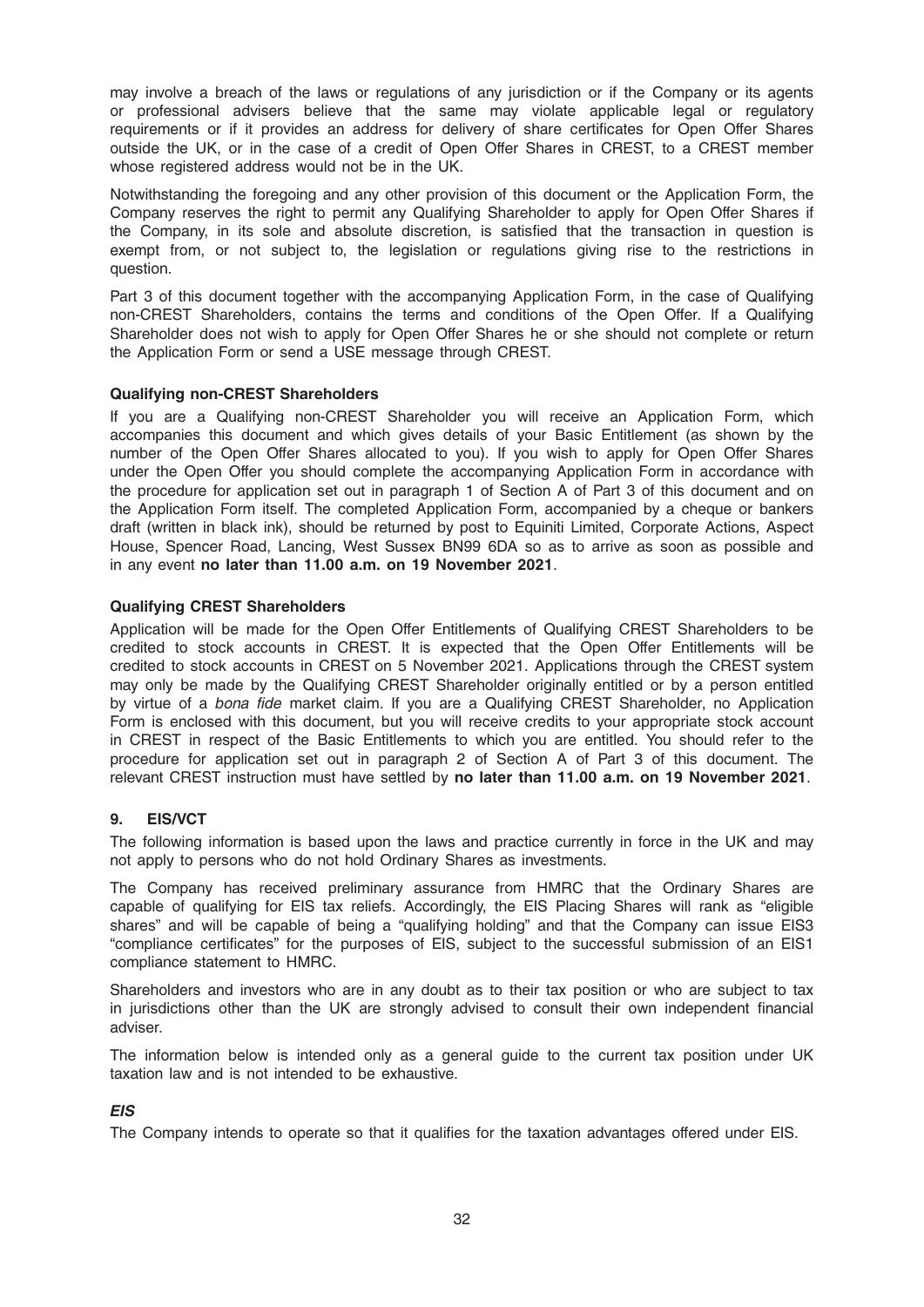The main advantages are as follows:

- Individuals can claim a tax credit reduction of 30 per cent. of the amount invested in the Company against their UK income tax liability, provided they have a sufficient tax liability to reclaim this amount, thus reducing the effective cost of their investment to 70 pence for each £1 invested. However, there is an EIS subscription limit of £1 million in each tax year, or £2 million in each tax year providing at least the excess over £1 million is invested into shares in a company which qualifies as a knowledge intensive company, and, to retain the relief, the EIS Placing Shares must be held for at least three years.
- UK investors (individuals or certain trustees) may defer a chargeable gain by investing the amount of the gain in the Company. There is no limit to the level of investment for this purpose and, therefore, to the amount of gain which may be deferred in this way. Note that the deferred gain will come back into charge when the EIS Placing Shares are disposed of or if the Company ceases to qualify as an EIS company within the three year qualifying period.
- There is no tax on capital gains made upon disposal after the three year period (the "Qualifying Period") of shares in an EIS qualifying company on which income tax relief has been given and not withdrawn.
- If a loss is made on disposal of the EIS Placing Shares at any time, the amount of the loss (after allowing for any income tax relief retained) can be set off against either the individual's gains for the tax year in which the disposal occurs, or, if not so used, against capital gains of a subsequent tax year, or against the individual's net income of the tax year of the disposal or of the previous tax year.
- Provided a Shareholder has owned EIS Placing Shares for at least two years and certain conditions are met at the time of transfer, up to 100 per cent. business property relief will be available, which reduces the inheritance tax liability on the transfer of EIS Placing Shares to nil.
- The amount of relief an investor may gain from an EIS investment in the Company will depend on the investor's individual circumstances.

#### Qualifying Period

In order to retain the EIS reliefs, an investor must hold their shares for at least three years. A sale or other disposal (other than an inter-spousal gift or a transfer on death) will result in any income tax relief that has been claimed being clawed back by HMRC. Additionally, any capital gains deferred will come back into charge and the capital gains tax exemption will be lost. It is the investor's responsibility to disclose a disposal to HMRC.

An individual can only be eligible for EIS relief on the subscription of shares if all shares held by that investor are shares which have been or will be eligible for EIS relief or the original subscriber shares which the investor has continued to hold.

Additionally, if the Company ceases to meet certain qualifying conditions within three years from the date of the share issue, the tax reliefs will be lost. This will be shown as the "Termination Date" on the EIS3 compliance certificate which the Company will issue to investors following formal approval of the share issue by HMRC.

#### Advance Assurance of EIS Status

In order for investors to claim EIS reliefs relating to their shares in the Company, the Company has to meet a number of rules regarding the kind of company it is, the amount of money it can raise, how and when that money must be employed for the purposes of the trade, and the trading activities carried on. The Company must satisfy HMRC that it meets these requirements and is therefore a qualifying company.

Although the Company currently expects to satisfy the relevant conditions for EIS investment, neither the Company nor the Directors give any warranty or undertaking that relief will be available in respect of any investment in the EIS Placing Shares or that the Company will continue to satisfy the conditions for EIS investment.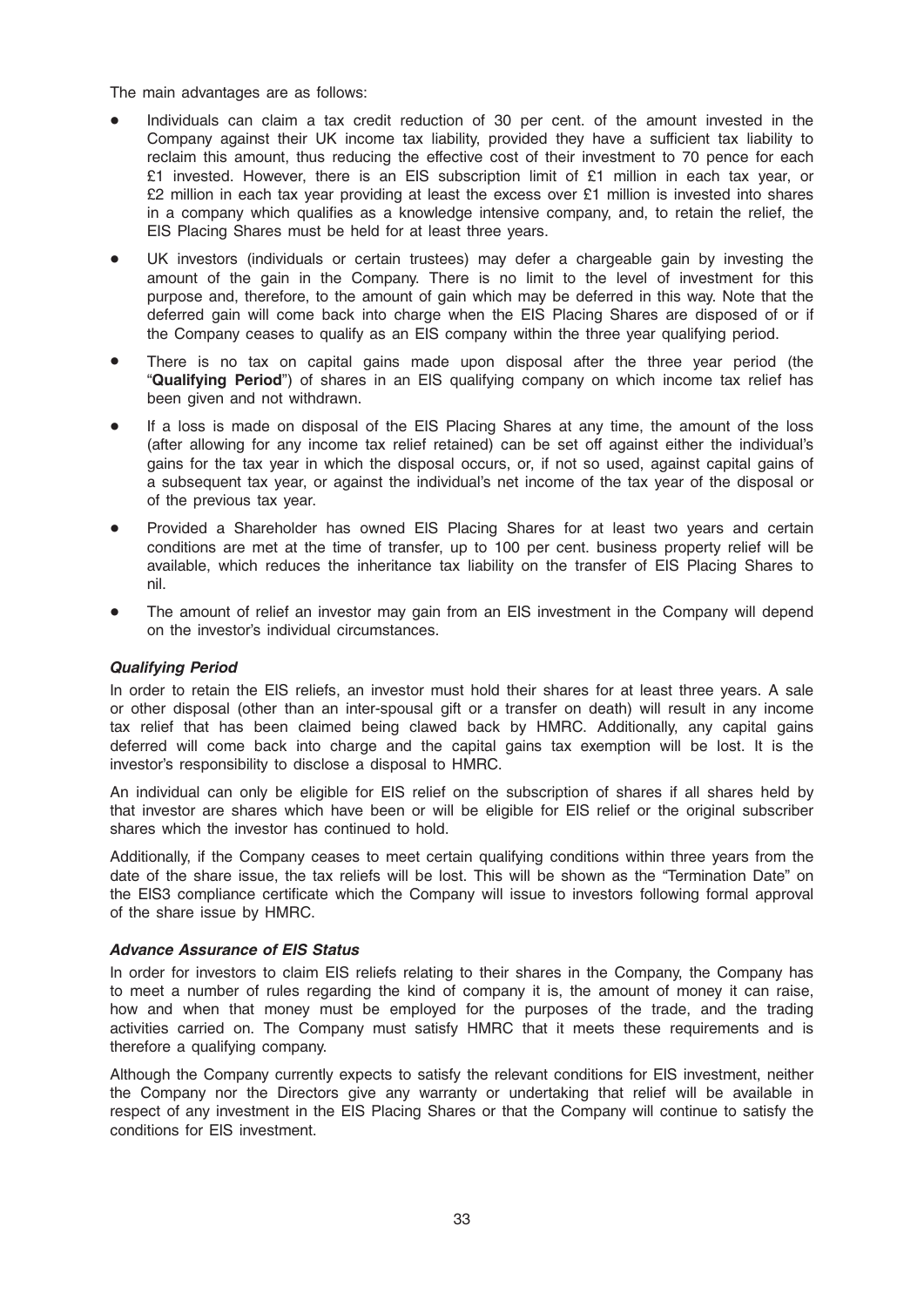# **VCT**

The status of the Ordinary Shares as a qualifying holding for VCT purposes will be conditional, *inter* alia, on the Company continuing to satisfy the relevant requirements and on the Ordinary Shares being held as a "qualifying holding" for VCT purposes throughout the period of ownership.

Neither the Company nor the Directors give any warranty, representation or undertaking that any VCT investment in the Company will remain a qualifying holding nor have they obtained any advance assurance from HM Revenue and Customs prior to the date of this document. The Company cannot guarantee or undertake to conduct its business following Admission, in a way to ensure that the Company will continue to meet the requirements of a VCT Scheme. VCTs considering making a qualifying VCT investment are recommended to seek their own professional advice in order that they may fully understand how the relief legislation may apply in their individual circumstances.

The status of the VCT Placing Shares as a qualifying holding for VCTs will be conditional, *inter alia*, upon the Company continuing to satisfy the relevant requirements.

Although the Company currently expects to satisfy the relevant conditions for VCT investment, neither the Company nor the Directors give any warranty or undertaking to any Shareholder that an investment in the VCT Placing Shares by a VCT will be a qualifying holding.

#### Structure of the EIS Placing and the VCT Placing

New Ordinary Shares will be allotted and issued in certificated form to the EIS Placees at 11.59 p.m. on 22 November 2021. New Ordinary Shares will be allotted and issued in certificated form to the VCT Placees at 7.30 a.m. on 23 November 2021. New Ordinary Shares will be delivered into the CREST accounts for all other Placees of the Non-EIS/VCT Placing Shares as soon as possible after 8.00 a.m. on 23 November 2021. As soon as possible after 8.00 a.m. on 23 November 2021, the EIS and VCT Placing Shares will be dematerialised into CREST. The subscription for Placing Shares by the EIS Placees and the VCT Placees is not conditional on Admission.

As the rules governing EIS and VCT reliefs are complex and interrelated with other legislation, if Shareholders and investors are in any doubt as to their tax position, require more detailed information than the general outline above, or are subject to tax in a jurisdiction other than the United Kingdom, they should consult their professional adviser.

#### 10. DIRECTORS' PARTICIPATION AND RELATED PARTY TRANSACTION

Details of the Directors' participation, directly and via connected persons, in the Placing and Subscription at the Issue Price are as follows:-

| <b>Director</b>     | Number of<br><b>Placing Shares or</b><br><b>Subscription</b><br><b>Shares</b><br>subscribed for | Number of<br><b>Ordinary Shares</b><br>held immediately<br>after Admission | Percentage of<br><b>Enlarged Share</b><br>capital<br>(assuming no<br>take up of the<br>Open Offer) |
|---------------------|-------------------------------------------------------------------------------------------------|----------------------------------------------------------------------------|----------------------------------------------------------------------------------------------------|
| <b>Richard Rose</b> | 1,000,000                                                                                       | 2,387,000                                                                  | $1.5\%$                                                                                            |
| Richard Harpham     | 158,333                                                                                         | 867.099                                                                    | 0.5%                                                                                               |
| Graham Bird         | 341,667                                                                                         | 1,783,029                                                                  | $1.1\%$                                                                                            |
| Karen Bach          | 116.667                                                                                         | 259,067                                                                    | 0.2%                                                                                               |

Canaccord Genuity Group Inc., which is a substantial shareholder in the Company as defined in the AIM Rules for Companies (and therefore a related party of the Company for the purposes of the AIM Rules for Companies) (the "Substantial Shareholder Related Party"), has conditionally subscribed for 10,000,000 Placing Shares. Therefore, the participation of the Substantial Shareholder Related Party in the Placing constitutes a related party transaction under Rule 13 of the AIM Rules for Companies.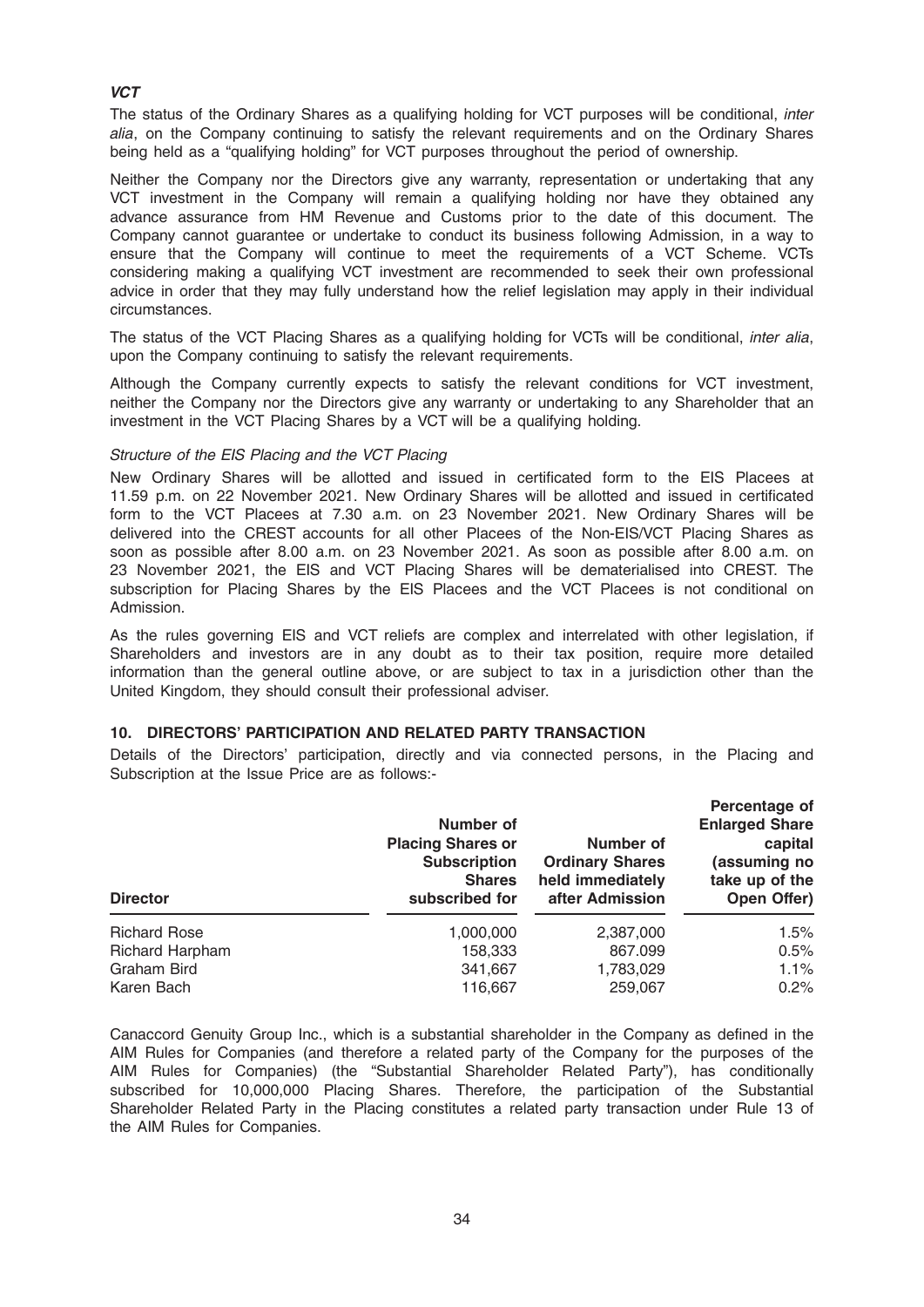The Directors, having consulted with Shore Capital and Corporate, the Company's nominated adviser, consider that the terms of the Substantial Shareholder Related Party's participation in the Fundraising are fair and reasonable insofar as the Shareholders are concerned.

### 11. USE OF NET PROCEEDS

The net proceeds of the Fundraising are expected to be approximately £16.08 million (on the basis the Open Offer is fully subscribed) and will be used to pay for the cash element of the consideration payable for the Acquisition, for operational improvements/integration of Boom Battle Bars, for new Escape Hunt and Boom Battle Bars sites, to fund the costs and expenses of the Proposals and for general working capital purposes.

#### 12. SETTLEMENT AND DEALINGS

The Placing Shares, the Subscription Shares and the Open Offer Shares will be issued credited as fully paid and will rank pari passu with the Existing Ordinary Shares, including the right to receive all dividends and other distributions declared, made or paid, if any, in respect of Ordinary Shares after their issue.

Application will be made to the London Stock Exchange for the Placing Shares, the Subscription Shares and the Open Offer Shares to be admitted to trading on AIM. Subject to the passing of Resolutions 1 and 2 at the General Meeting, it is expected that Admission will become effective and that dealings in the New Ordinary Shares will commence at 8.00 a.m. on 23 November 2021.

Settlement of the Placing will, at the option of Placees, be within CREST. New Ordinary Shares in respect of the Placing will be allotted and issued in certificated form to:

- a. the EIS Placees at 11.59 p.m. on 22 November 2021; and
- b. the VCT Placees at 7.30 a.m. on 23 November 2021.

New Ordinary Shares in respect of the Placing will be delivered into the CREST accounts for all other Placees (excluding the EIS and VCT Placing Shares) as soon as possible after 8.00 a.m. on 23 November 2021.

As soon as possible after 8.00 a.m. on 23 November 2021, the EIS and VCT Placing Shares will be dematerialised into CREST.

No temporary documents of title will be issued. Definitive share certificates for Placees not settling through CREST will be despatched by the Registrar within 10 Business Days of the date of Admission. Prior to the despatch of such certificates, transfers will be certified against the register of members of the Company held by the Registrar.

Details of how the Open Offer Shares will be settled are set out in Section A of Part 3 of this document.

#### 13. SENIOR MANAGEMENT ADDITIONS

#### Senior Management

On Admission, it is proposed that the following individuals will join the Enlarged Group as members of its senior management team with responsibility for Boom Battle Bars:

#### David "Elliott" Shuttleworth, MD, Boom Battle Bars (Aged 31)

Elliott is a co-founder of Boom Battle Bars and responsible for all aspects of the business. His flair for creativity and passion for Boom Battle Bars to be the UK's number one competitive socialising concept is felt throughout the business. Elliott's innovation has helped create an incredible product and a strong team.

#### Joanne "Jo" Briscoe, Boom Battle Bars In-House Legal Counsel, (Aged 47)

Jo is an accomplished property lawyer with over 18 years' experience, Jo, whose expertise is in property, franchising, commercial property and property corporate work, works across the Boom Battle Bars portfolio and commercial contracts.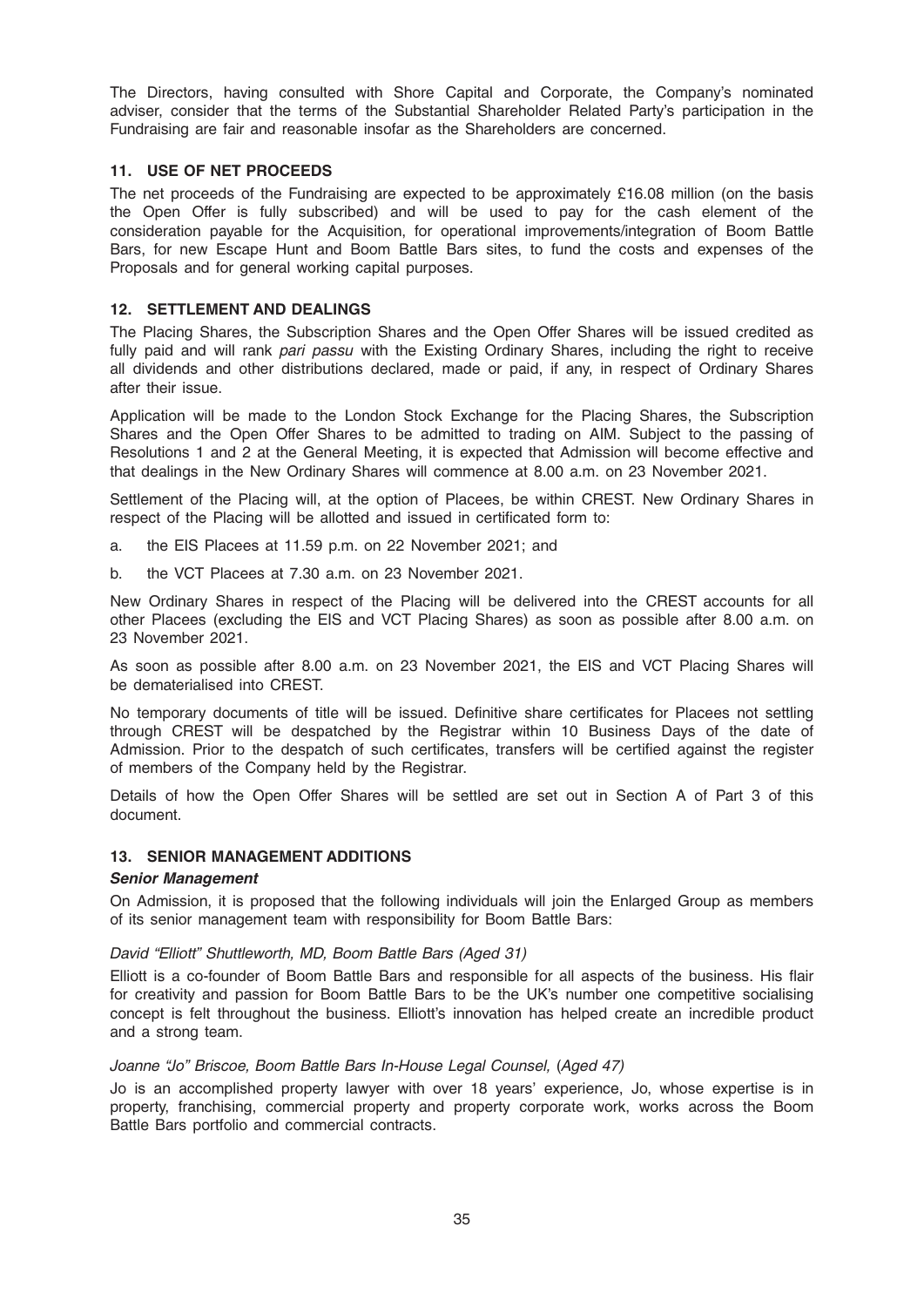#### 14. INCENTIVISATION ARRANGEMENTS

In order to align the interests of Shareholders and employees of the Enlarged Group following Admission, the Company is proposing to make changes to the existing Executive Growth Share Plan by setting new vesting conditions and making new awards. The EGSP was established in May 2017 but there are currently no beneficiaries as the original vesting conditions were not met by anyone.

Under the proposed changes, beneficiaries of the EGSP will be entitled to share in the equity value created within the Enlarged Group (such share in the equity value being the "Management Share"). The underlying principle of the plan is that the Management Share will be determined as being 7.5 per cent. of the value created from a starting point of 1.75x the Issue Price pence per share. The share price will need to exceed 2x the Issue Price pence per share before any value accrues to the Management Share and the total payout will be restricted to 5 per cent. of the enlarged issued share capital of the Company as at the date of the payout. The benefit will be received in the form of new shares to be issued by the Company, or (at the Company's option) in cash.

The Company intends to amend the articles of association of the subsidiary company which encompasses the EGSP scheme and to issue invitations pursuant to the EGSP on or shortly after Admission to certain members of the Enlarged Group's senior executive team. Further to such invitation, each relevant individual may (at their own election) acquire from the Company the number of G Shares specified in the invitation. Invitations will only be made in respect of the acquisition of the 1000 G Shares currently held by the Company.

### 15. LOCK-INS AND ORDERLY MARKET PROVISIONS

The Seller has entered into a Lock-in Agreement with the Company, KK Advisory and Shore Capital, pursuant to which terms the Seller has undertaken to the Company and Shore Capital that, save in specified circumstances, it will not, without the prior consent of Shore Capital, dispose of any interest in Ordinary Shares held by it until 15 July 2023 ("Lock-in Period"). The specified circumstances include:

- a) any disposal pursuant to any offer made for the share capital of the Company (or any part of it) by an offeror that would result in the offeror obtaining or consolidating control (as defined in the City Code on Takeovers and Mergers) of the Company or the execution of an irrevocable commitment to accept such an offer or a sale to an offeror or potential offeror which is named in a public announcement of a firm or, as the case may be, possible intention to make such an offer; or
- b) any disposal pursuant to an intervening court order;
- c) pursuant to disposals under any scheme or reconstruction under section 110 of the Insolvency Act 1986 or any compromise or arrangement or any takeover effected under part 26 of the Companies Act;
- d) pursuant to an offer by the Company to purchase its own shares which is made in identical terms to all shareholders;
- e) any disposal to the trustees of a trust of the Seller, provided that the transferee of the Ordinary Shares agrees to be bound by the provisions of the Lock-in Agreement; or
- f) a transfer to an Associate (within the meaning of paragraph (c) in the definition of "related party" in the AIM Rules), subject to such Associate having first entered into a deed of adherence to be bound by the terms of the Lock-in Agreement; or any disposal to the Company to meet certain potential liabilities under the Acquisition Agreement

Furthermore, the Seller has also undertaken to the Company, KK Advisory and Shore Capital not to dispose of its Ordinary Shares for a period of 12 months from the expiry of the Lock-in Period otherwise than through the Company's broker or KK Advisory (or a broker approved by KK Advisory for this purpose) and in any case with the consent of the Company's broker in order to maintain an orderly market in the Ordinary Shares.

#### 16. PROPOSED CHANGE OF NAME

The Resolutions include a resolution to change the name of the Company to XP Factory Plc to reflect the changing nature of the Enlarged Group's business. Upon the change of name being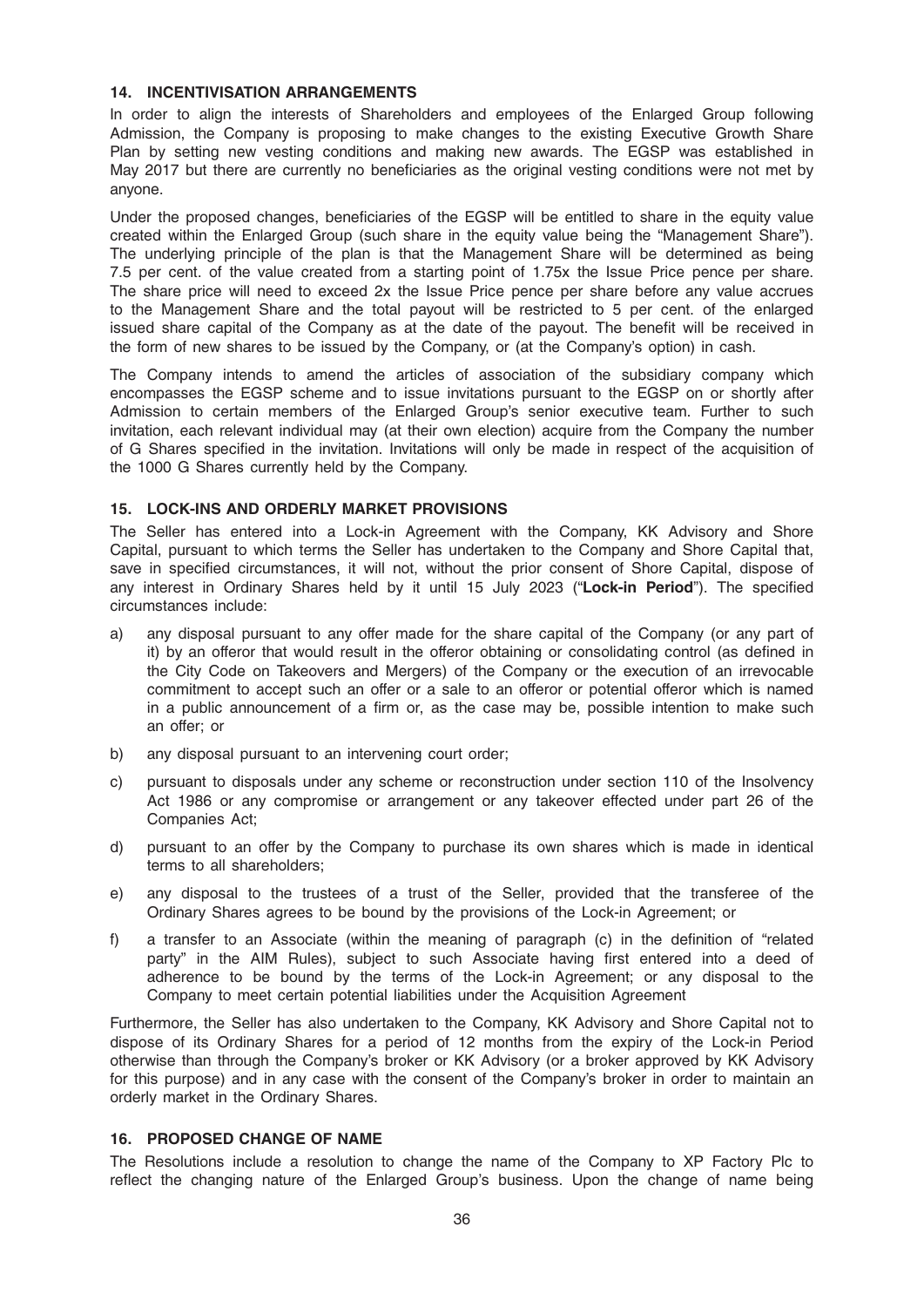registered at Companies House, which is expected to occur around within three weeks following Admission, the Company's AIM ticker symbol will be changed to XPF and its website address will be changed to www.xpfactory.com.

# 17. PROPOSED AMENDMENTS TO THE ARTICLES

The Articles currently contain a cap on the Company's borrowing powers. The Board considers that the inclusion of such a provision in the Articles is no longer necessary or appropriate and therefore the Resolutions include a proposed amendment to the Articles to remove the cap on borrowing powers of two times "Adjusted Capital and Reserves" (as such term is defined in the current Article 102.3).

Further, the Board considers that, should the Company ever wish to hold general meetings by way of an electronic platform, it would be beneficial to set out the procedure in the Articles.

Finally, the Board considers that there are a few provisions in the Articles that are superfluous to a company whose shares are admitted to trading on AIM which are therefore proposed to be deleted (being provisions that are more appropriate to a company whose shares are listed on the Main Market of the London Stock Exchange).

The proposed changes to the Articles are set out in Resolution 4 in the Notice of General Meeting.

### 18. TAXATION

Your attention is drawn to the information regarding taxation which set out in paragraph 19 of Part 8 of this document. That information is intended only as a general guide to the current tax position under UK taxation law. If you are in any doubt as to your tax position, you should contact your independent professional adviser.

### 19. GENERAL MEETING

Set out at the end of this document is the Notice of General Meeting convening the General Meeting to be held at the offices of Shore Capital at Cassini House, 57 St James's Street, London SW1 1LD at 10.00 a.m. on 22 November 2021. The full terms of the Resolutions are set out in that notice and are summarised below:

Resolution 1: the Company does not currently have sufficient authority to allot shares to effect the Placing, the Subscription or the Open Offer or to issue the Consideration Shares. Accordingly, Resolution 1 (which is conditional upon the passing of Resolution 2) is an ordinary resolution to ensure that the Directors have sufficient authority under section 551 of the 2006 Act to issue such shares. This authority will expire at the earlier of the Company's next annual general meeting and 1 February 2023.

Resolution 2: is a special resolution (conditional upon the passing of Resolution 1), to empower the Directors, pursuant to section 570 of the 2006 Act, to allot New Ordinary Shares up to a maximum aggregate nominal amount of £1,029,812.59 on a non-pre-emptive basis to effect the Placing, the Subscription and the Open Offer and to issue the Consideration Shares. This authority will expire at the earlier of the Company's next annual general meeting and 1 February 2023.

If Resolution 2 is passed, the Directors will have the power, under the 2006 Act, to allot such New Ordinary Shares without offering those shares to existing Shareholders.

Resolution 3: is a special resolution to change the name of the Company to XP Factory Plc. It is conditional upon the passing of Resolutions 1 and 2.

Resolution 4: is a special resolution to amend the Company's articles of association in the manner set out within the resolution, conditional upon the passing of Resolutions 1 and 2.

### 20. ACTION TO BE TAKEN

The Company continues to monitor developments relating to the outbreak of Covid-19, including the related public health guidance and legislation issued by the UK Government. At present, it is expected that it will be possible to hold a physical General Meeting and to welcome the maximum number of Shareholders the Company is able to, within safety constraints and in accordance with Government guidelines that will apply at the time.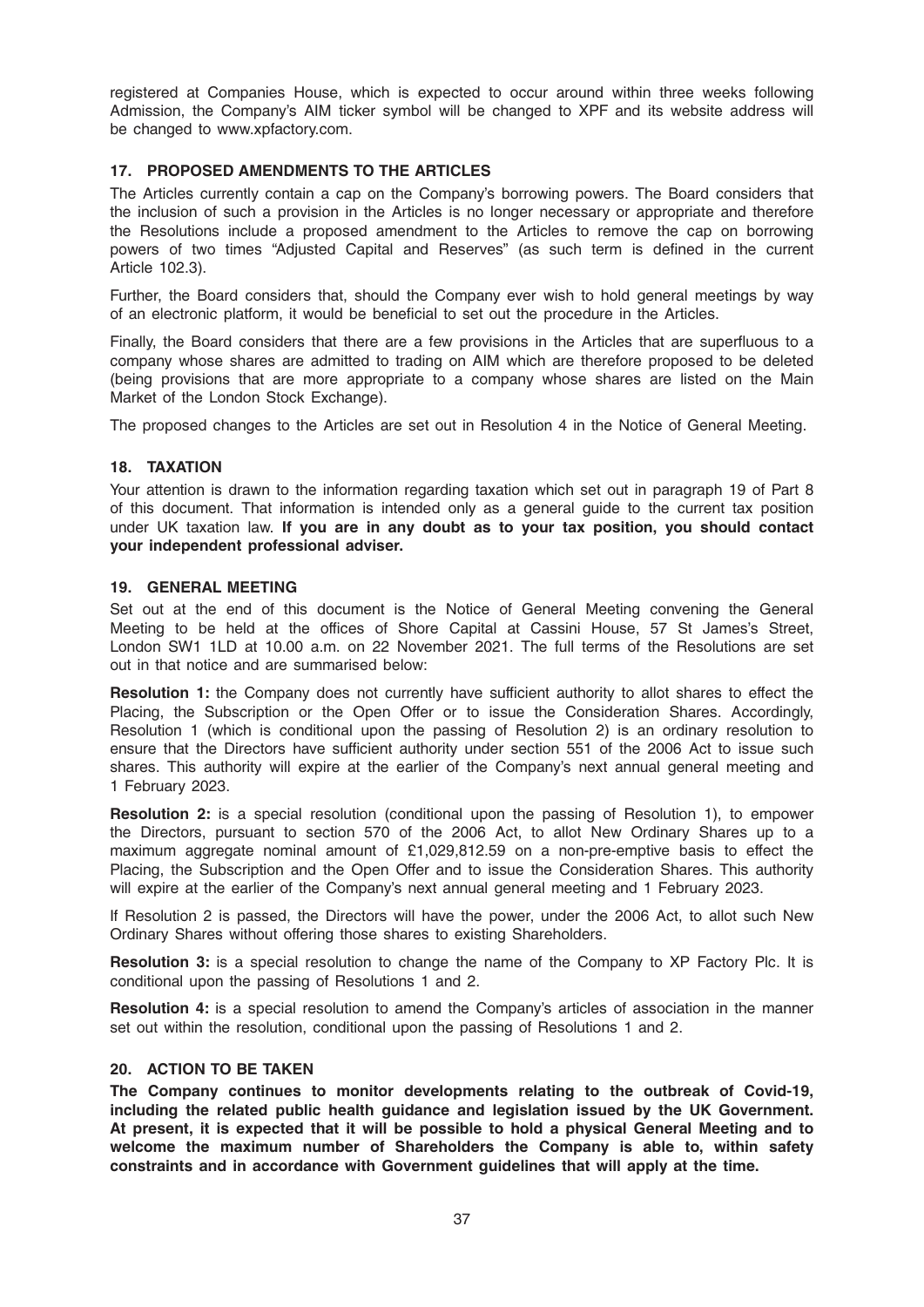However, given the constantly evolving nature of the situation, the Company wants to ensure that it is able to adapt these arrangements efficiently to respond to changes in circumstances. On this basis, should the situation change such that it considers that it is no longer possible for Shareholders to attend the meeting, the Company will adopt contingency plans and notify Shareholders of the change by way of an announcement on an RIS as early as is possible before the date of the meeting. Any updates to the position will also be included on the Company's website at www.escapehunt.com/investors/. Should the Company have to change the arrangements in this way, it is likely that it will not be in a position to accommodate Shareholders beyond the minimum required to hold a quorate meeting which will be achieved through the attendance of employee shareholders.

Shareholders wishing to attend the meeting in person or wishing to appoint a proxy or corporate representative other than the Chair of the meeting are asked to register their proposed attendance as soon as practicable by emailing the Company Secretary at graham.bird@escapehunt.com. Rules around capacity at the venue and changes in health and safety requirements may mean that Shareholders cannot ultimately attend the meeting.

Given the uncertainty as to whether Shareholders will be able to attend the General Meeting, the Board recommends that all Shareholders appoint the Chair of the General Meeting as their proxy. This will ensure that your vote is counted even if attendance at the meeting is restricted or you or any other proxy you might appoint are unable to attend in person.

You will find accompanying this document a Form of Proxy for use in connection with the General Meeting. You are asked to complete the Form of Proxy in accordance with the instructions printed on it so as to be received by the Company's registrars, Equiniti Limited, as soon as possible but in any event not later than 10.00 a.m. on 18 November 2021.

The return of a completed Form of Proxy will not prevent a member attending the General Meeting and voting in person if the member wishes to do so and attending the General Meeting in person is currently permitted under prevailing UK legislation.

CREST members who wish to appoint a proxy or proxies through the CREST electronic proxy appointment service may do so by using the procedures described in the CREST Manual. CREST Personal Members or other CREST sponsored members, and those CREST members who have appointed (a) voting service provider(s), should refer to their CREST sponsor or voting service provider(s), who will be able to take the appropriate action on their behalf

### 21. FURTHER INFORMATION

Your attention is also drawn to the remaining parts of this document, which contain further information on the Proposals.

### 22. RECOMMENDATION

The Directors consider the Proposals to be fair and reasonable and in the best interests of the Company and Shareholders as a whole. Accordingly, the Directors unanimously recommend that Shareholders vote in favour of the Resolutions, as they intend to do in respect of their own direct and beneficial shareholdings, amounting to, in aggregate, 3,679,528 Existing Ordinary Shares, representing approximately 4.2 per cent. of the Existing Share Capital.

Yours faithfully

Richard Rose Chairman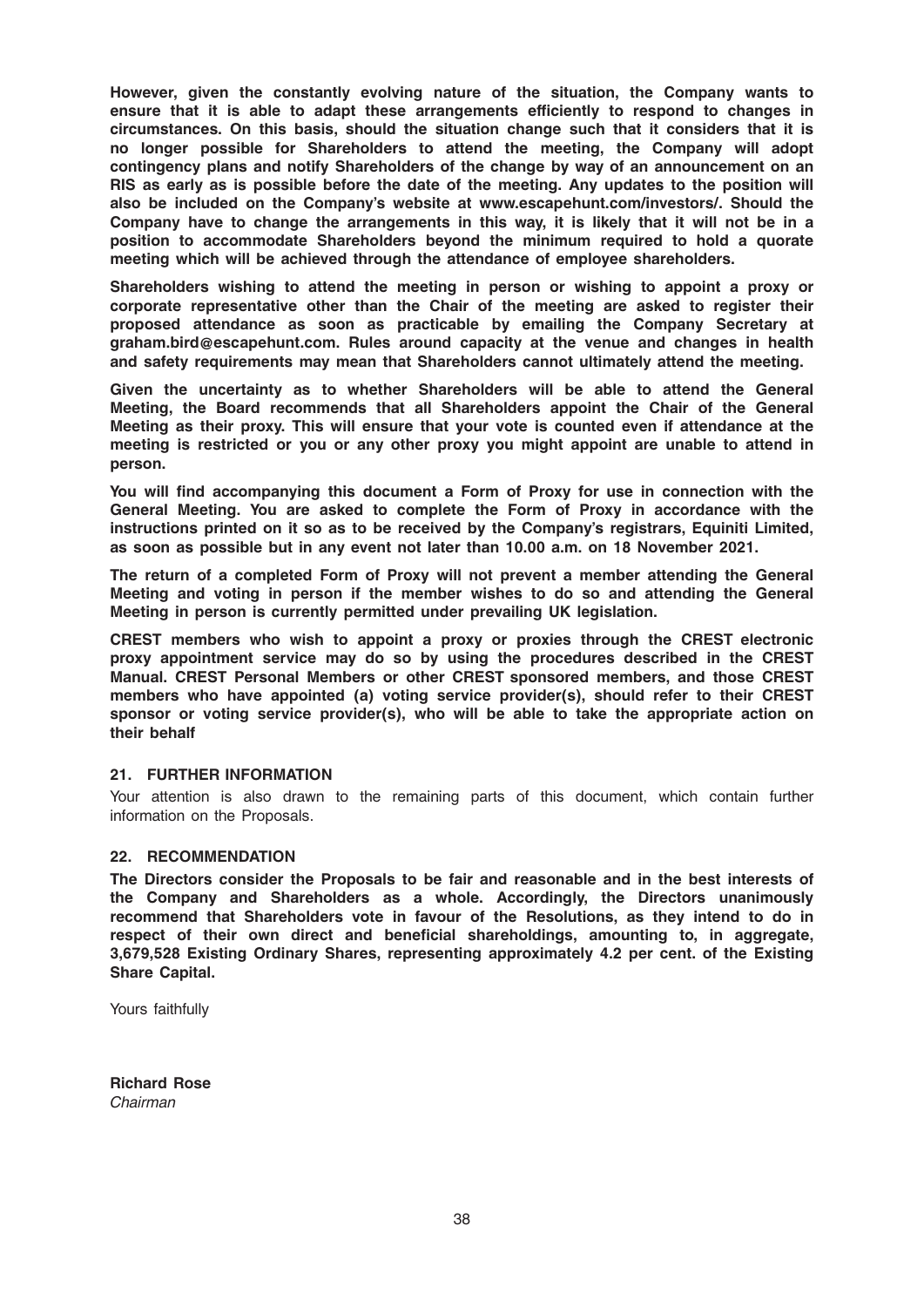# PART 2

### RISK FACTORS

Shareholders and prospective investors should be aware that an investment in the Company is highly speculative and involves a high degree of risk. Before making any investment decision, Shareholders and prospective investors should carefully consider all the information contained in this document including, in particular, the risk factors described below, which are not presented in any order of priority and may not be exhaustive.

The following risk factors are all those known by the Directors which are considered by them at the date of this document to be material to the Group and, following Completion, the Enlarged Group. Additional risks and uncertainties not currently known to the Directors, or that the Directors currently deem immaterial, may also have an adverse effect on the Enlarged Group's business, financial condition and results of operations.

If any of the following risks were to materialise, the Enlarged Group's business, financial condition, results or future operations could be materially adversely affected. In such cases, the market price of the Ordinary Shares could decline and an investor may lose part or all of his or her investment.

An investment in the Company may not be suitable for all recipients of this document. Qualifying Shareholders are advised to consult an independent financial adviser duly authorised under FSMA who specialises in advising on the acquisition of shares and other securities before making a decision to invest.

It should be noted that the Company is relying on exemptions from issuing a prospectus in sections 86(1)(aa) of the FSMA (as amended) resulting in this document not being a prospectus. Consequently, this document does not include all information that an investor would receive if it were a prospectus. References to the Company are also deemed to include, where appropriate, each member of the Enlarged Group.

#### General risks

An investment in the Company is only suitable for investors capable of evaluating the risks and merits of such investment and who have sufficient resources to bear any loss that may result from the investment. A prospective investor should consider with care whether an investment in the Company is suitable for them in the light of their personal circumstances and the financial resources available to them. The investment opportunity offered in this document may not be suitable for all recipients of this document. Investors are therefore strongly recommended to consult an investment adviser authorised under FSMA, or such other similar body in their jurisdiction, who specialises in advising on investments of this nature before making their decision to invest.

Investment in the Company should not be regarded as short term in nature. There can be no guarantee that any appreciation in the value of the Company's investments will occur or that the commercial objectives of the Enlarged Group will be achieved.

Investors may not receive the full amount initially invested. The prices of shares and the income derived from them can go down as well as up. Past performance is not necessarily a guide to the future.

This document includes "forward looking statements" which include all statements other than statements of historical facts including, without limitation, those regarding the Enlarged Group's financial position, business strategy, plans and objectives of management for future operations and any statements preceded by, followed by or that include forward looking terminology such as the words "targets", "plan", "project", "believes", "estimates", "aims", "intends", "can", "may", "expects", "forecasts", "anticipates", "would", "should", "could" or similar expressions or the negative thereof. Such forward looking statements involve known and unknown risks, uncertainties and other important factors beyond the Company's control that could cause the actual results, performance or achievements of the Company to be materially different from its future results, performance or achievements expressed or implied by such forward looking statements. Such forward looking statements are based on numerous assumptions regarding the Company's present and future business strategies and the environment in which the Enlarged Group will operate in the future.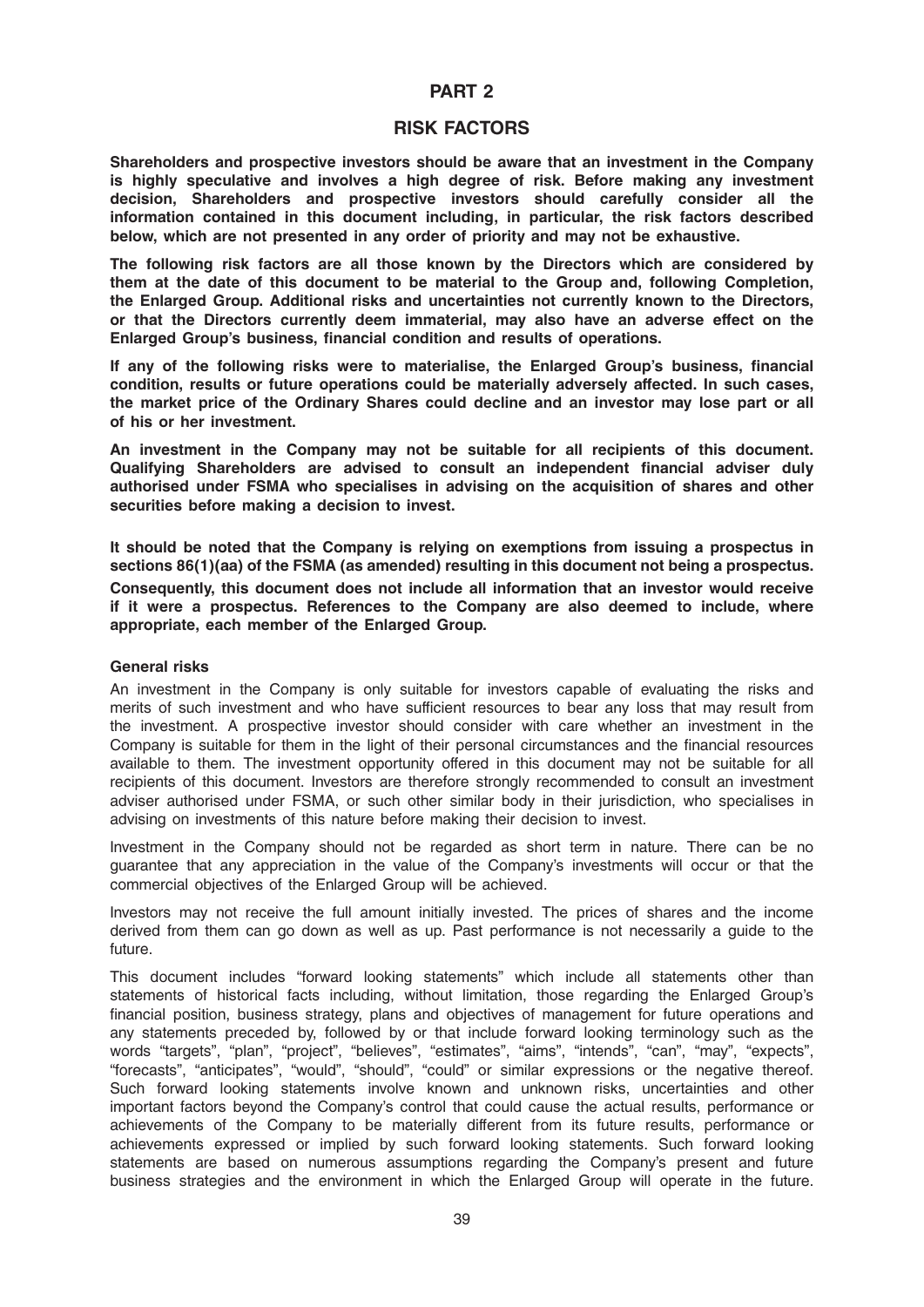Among the important factors that could cause the Company's actual results, performance or achievements to differ materially from those implied by any forward looking statements include factors in this Part 2 and elsewhere in this document. These forward looking statements speak only as at the date of this document. Save as is required by law or regulation, the Company, Shore Capital, and their respective directors, officers, employees, agents, members and partners expressly disclaim any obligation or undertaking to update publicly or revise any forward looking statements (including to reflect any change in expectations with regard thereto or any change in events, conditions or circumstances on which any such statement is based). As a result of these factors, the events described in the forward looking statements in this document may not occur. Prospective investors and Shareholders should be aware that these statements are estimates, reflecting only the judgement of the Directors and prospective investors and Shareholders should not rely on any forward looking statements.

#### Coronavirus (COVID-19)

There is still significant uncertainty worldwide in relation to the social and economic impact from the spread of COVID-19; new variants of Covid-19 and the various national responses. National and international travel restrictions, social distancing measures or further lockdowns could have a material adverse effect on demand for the Enlarged Group's products and services and may adversely impact the Enlarged Group's trading and financial performance.

#### Risks relating to the Proposals

#### Risk that the Enlarged Group's results will not match expectations

If completion of the Acquisition occurs, the Enlarged Group may not realise the anticipated benefits from the Acquisition or may encounter difficulties in achieving the anticipated benefits. If the results and cash flows generated by the Enlarged Group are not in line with the Company's expectations, it may materially impact on the Enlarged Group's business, results of operations and financial performance and could have an adverse effect on the Company's share price. In addition, any goodwill that arises on the Acquisition may be required to be written down, which, while having no cash impact, could have an adverse effect on the Enlarged Group's financial position and share price.

#### Acquisition and integration costs may be greater than anticipated

The Company expects to incur a number of costs in relation to the Acquisition, including integration and post-Completion costs in order to successfully combine the operations of the Group and the Boom Battle Bars Group, assuming the Acquisition completes. The actual costs of the Acquisition and integration process may exceed those estimated and there may be further additional and unforeseen expenses incurred in connection with the Acquisition. In addition, the Group will incur legal, accounting, financial adviser and transaction fees and other costs relating to the Acquisition, some of which are payable whether or not the Acquisition completes. Although the Directors believe that the integration and Acquisition costs will be more than offset by the realisation of the benefits resulting from the Acquisition, this net benefit may not be achieved in the short-term or at all, particularly if the Acquisition is delayed or does not complete. These factors could materially adversely affect the business, financial conditions, results of operations and prospects of the Enlarged Group, including its ability to pay a dividend.

#### Achievement of strategic aims

The value of an investment in the Company is dependent on the Enlarged Group achieving its strategic aims. While the Directors are optimistic about its prospects, there is no certainty that the Enlarged Group will be capable of achieving its strategy or the anticipated revenues, profitability or cash generation. The Enlarged Group's future operating results will be highly dependent upon how well it manages its planned strategy as outlined in Part 1 of this document.

# The Acquisition and the Fundraising may not complete

Completion of the Acquisition and the Fundraising is subject to certain conditions which are normal for a transaction of this nature, including but not limited to, the approval of Shareholders at the General Meeting, the Placing and Open Offer Agreement becoming unconditional and Admission becoming effective.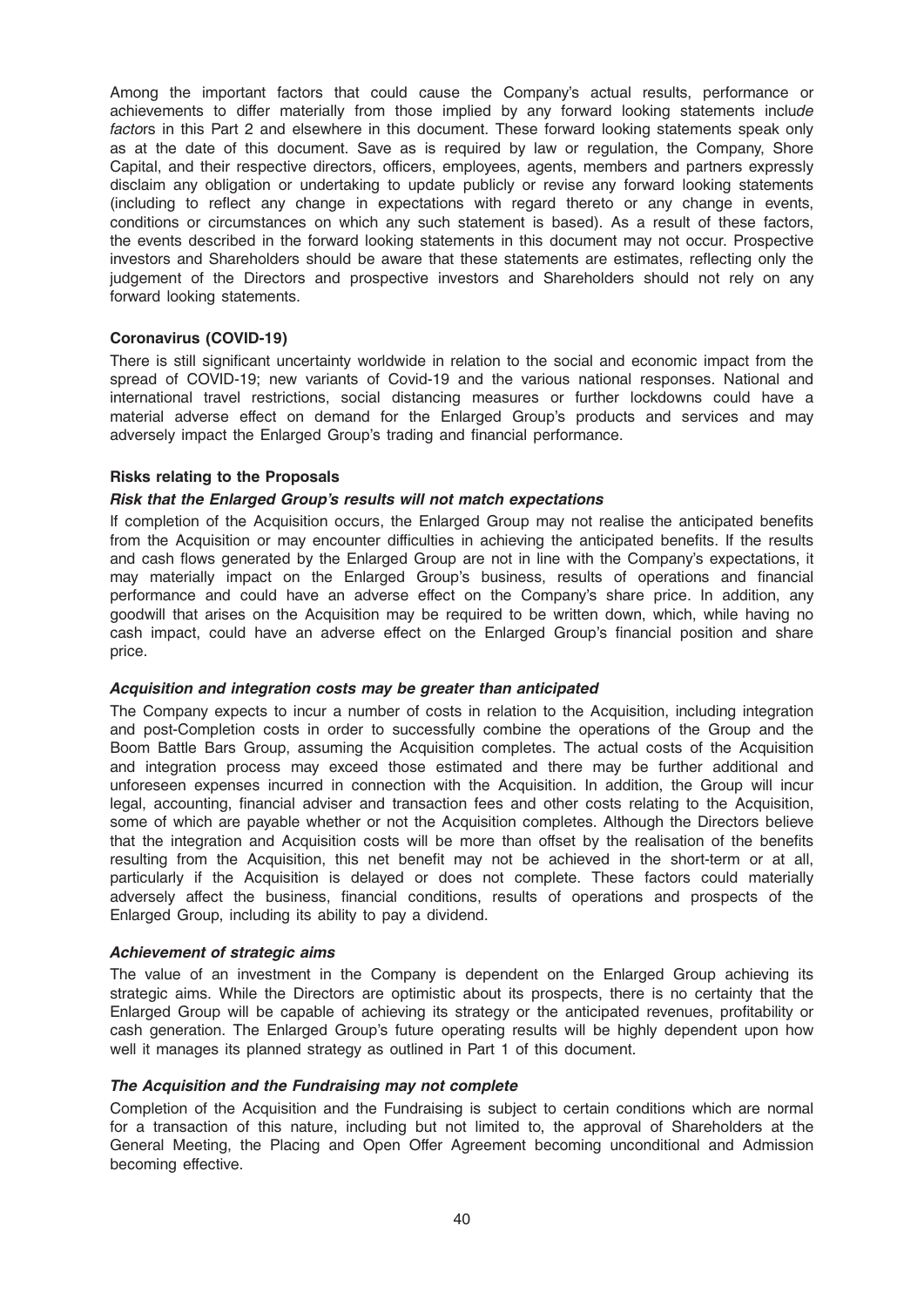There can be no assurance that the conditions to completion of the Acquisition and the Fundraising will be satisfied (or waived, if applicable). If any applicable conditions are not satisfied (or waived) by the Long Stop Date, the Acquisition will not complete. If the Acquisition does not complete, the Company would nonetheless be obliged to pay certain costs (including due diligence and advisory fees) incurred in connection with the Acquisition and Admission.

### EIS/VCT tax qualification and potential investments

The Company has applied for advance assurance from HMRC that the VCT Placing Shares represent a qualifying holding for Venture Capital Trusts and a subscription for EIS Placing Shares by way of the Placing is capable of qualifying for Enterprise Investment Scheme tax reliefs.

Although any potential future subscription for shares may be eligible for tax relief under the EIS, or be a qualifying holding for a VCT investor, neither the Company nor the Directors will provide any warranty or guarantee in this regard. Investors must take their own advice and rely on it. Neither the Company nor the Directors will give any warranties or undertakings that EIS relief or VCT relief will not be withdrawn. Investors must take their own advice and rely on it. If the Enlarged Group carries on activities beyond those disclosed to HMRC, then Shareholders may cease to qualify for the tax benefits. The actual availability of EIS relief and qualifying status for VCT purposes would be contingent upon certain conditions being met by both the Enlarged Group and the relevant investors. Should the law regarding the EIS or VCTs change, then any reliefs or qualifying status previously obtained may be lost. If the Enlarged Group ceases to carry on the business outlined in this document, changes the manner in which the business is undertaken or acquires or commences a business which is not insubstantial to the Enlarged Group's activities at any time this could prejudice the status of any future tax efficient investments made in the Company under the VCT provisions, if clearance is received. If these changes are made during the three year period from the last allotment of any investment in tax efficient shares, this could prejudice the qualifying status of the Company (as referred to above) under the EIS provisions. Circumstances may arise where the Board believes that the interests of the Enlarged Group are not best served by acting in a way that preserves the EIS or VCT qualifying status. In such circumstances, the Company cannot undertake to conduct its activities in a way designed to secure or preserve any such relief or status claimed by any Shareholder.

If the Enlarged Group does not employ all of the proceeds of an EIS share issue for qualifying trading purposes within 24 months of the date of issue of any EIS shares, the Enlarged Group will not be a qualifying company and as such EIS relief will be withdrawn. In respect of subscription for any VCT shares made by a VCT, if the Enlarged Group does not employ the funds invested by the VCT for qualifying purposes within 24 months, the funds invested by the VCT would be apportioned pro rata and its qualifying holding would be equal to the VCT's funds that had been employed for qualifying trade purposes within the above time limits. Any remaining element of the VCT's investment would comprise part of its non-qualifying holding.

The above information is based upon current tax law and practice and other legislation and any changes in the legislation or in the levels and bases of, and reliefs from, taxation may affect the value of an investment in the Company. Any person who is in any doubt as to their taxation position should consult their professional taxation advisers.

The issue of the VCT Placing Shares and EIS Placing Shares is not conditional on completion of the Acquisition or the allotment and issue of the remainder of the Placing Shares. There is a risk that the issue of the VCT Placing Shares and EIS Placing Shares completes and matters subsequently arise which mean that the Placing and Open Offer Agreement or Acquisition Agreement do not complete as anticipated at 8.00 a.m. on 23 November 2021.

# Recourse under the Acquisition Agreement

Whilst the Company has conducted due diligence, received confirmations through warranties and received protections by way of indemnities under the Acquisition Agreement, there is no guarantee that such arrangements will provide adequate compensation for the Company for any loss or liability arising from any undisclosed liabilities, issues or defects that may arise in relation to the Boom Battle Bars Group.

The Group may not have full recourse against, or otherwise recover in full from, the Seller in respect of all losses which it may suffer in respect of a breach of those covenants and warranties, or in respect of the subject matter of any of the indemnities, or otherwise in respect of the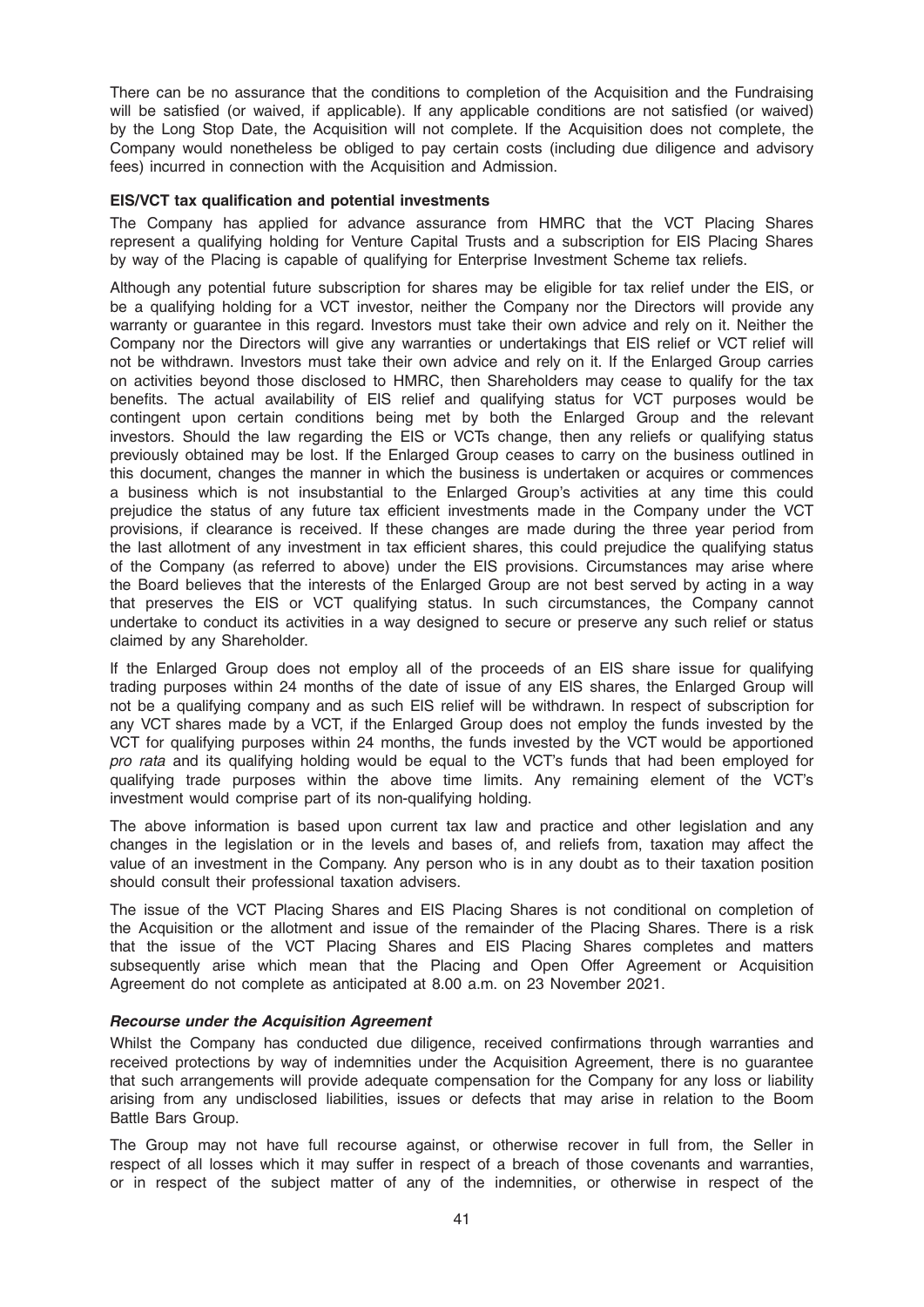Acquisition. In addition, the Group will be dependent on the ongoing solvency of the Seller to the extent it seeks to recover amounts in respect of claims brought under such indemnities, covenants and warranties. The warranties, covenants and indemnities provided by the Seller do not cover all issues identified by the Group, nor do they cover all fees and costs that may be payable by the Group in connection with the Acquisition, which may be material. To the extent the Group suffers any losses and is unable to recover such losses from the Seller, it could have a material adverse effect on the Enlarged Group's business, results of operation, financial condition and ability to pay a dividend.

### Management's attention may be diverted from the business of the Enlarged Group by the **Acquisition**

The Acquisition has required, and will continue to require, substantial amounts of time from each of the Group's and the Boom Battle Bars Group's management teams, which could adversely affect their ability to operate the respective businesses. The Enlarged Group's management team will also be required, following Completion, to devote significant attention and resources to integrating the businesses. There is a risk that the challenges associated with managing the Acquisition will result in management distraction and that consequently the underlying businesses will not perform in line with expectations.

### The loss of one or more members of the Enlarged Group's key employees following the Acquisition could adversely affect the Enlarged Group's business, prospects, financial condition and results of operation

The performance of the Enlarged Group's management and other key employees, taken together, is critical to the success of the Enlarged Group and, while plans are, or will be, put in place, for the retention of management and other key employees, there can be no assurance that the Acquisition will not result in the departure of management and/or other key employees from the Enlarged Group. Such departures may take place either before Completion or during the Enlarged Group's integration process following Completion. Failure of the Enlarged Group to maintain or put in place plans or arrangements or otherwise to incentivise employees appropriately could result in the departure of management and/or other key employees. The departure of a significant number of management or other key employees could adversely affect both the Enlarged Group's ability to conduct its businesses (through an inability to execute business operations and strategies effectively) and the value of those businesses, which could have a material adverse effect on the Enlarged Group's business, financial condition, results of operations and prospects.

### The Seller is expected to gain a significant interest in, and thereafter will continue to be able to exert substantial influence over the Enlarged Group following the Fundraising and Admission and the subsequent issue of the Consideration Shares and its interest may differ from, or conflict with, those of other Shareholders.

Following the issue of the Consideration Shares, the Seller will have an interest of approximately 14.6 per cent. of the Enlarged Share Capital. The interests of the Seller may not always be aligned with those of other Shareholders. In particular, the Seller may hold interests in, or may make acquisitions of, or investments in, other businesses that may be, or may become, competitors of the Enlarged Group.

# Risks relating to the Enlarged Group's business

#### Business interruption – information security breach or cyber-attack

There are two issues the Enlarged Group focuses on with regard to this risk: (i) major IT failure as with many businesses, including those in the market sectors in which the Company operates, the Enlarged Group is reliant on IT systems to support and operate its business; and (ii) business interruption – breach of security – the Enlarged Group holds sensitive personal information in respect of workers, participants, and its own staff. There is increased evidence of cyber-crime and there can be no assurance that the Enlarged Group's systems will be effective in preventing cyber security related incidents. Breaches or attacks could lead to interruption in the Enlarged Group's business and potential reputational damage with a potential resultant loss of revenue, financial penalties for the Enlarged Group and diversion of management time.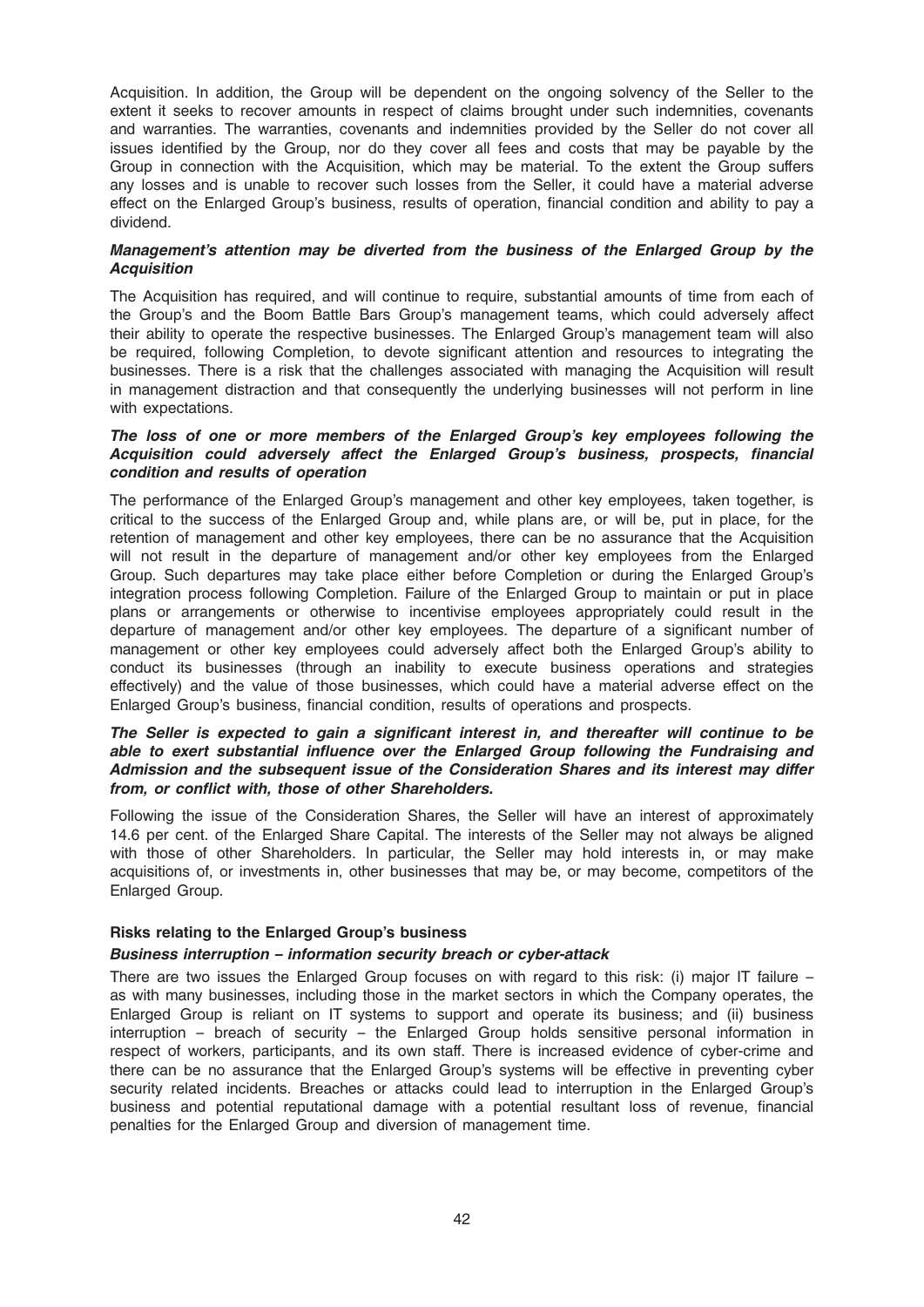### UK's exit from the European Union

The UK's exit from the European Union (commonly referred to as 'Brexit') has created significant political, social and macroeconomic uncertainty for the UK and Europe. The potential direct and indirect impacts of UK completing its withdrawal from the European Union on the Enlarged Group are unclear. The known possible effects of Brexit, and other effects that the Enlarged Group cannot anticipate, could materially adversely affect the Enlarged Group's business, prospects, results of operations and financial position. In addition to the general economic risk that Brexit poses to the Enlarged Group's business, withdrawal from the European Union could potentially inhibit the Enlarged Group's ability, and the ability of its suppliers, to source the supplies required for the Enlarged Group's operations at an equal price to current supplies.

### The Enlarged Group's expansion strategy

The Enlarged Group's core strategy is to open further sites in the UK. The Directors cannot guarantee that the Enlarged Group will be able to locate or secure a sufficient number of appropriate sites to meet its growth and financial targets. Further, new openings may take time to reach profitable operating levels or to match historical financial returns. The success of any new openings undertaken by the Enlarged Group will depend on a number of factors, many of which are beyond the Enlarged Group's control, including the following:

- the ability to identify and secure available and suitable sites on an economic basis;
- obtaining the required planning consents;
- the ability to secure all necessary operating approvals and licences in a timely manner and in a satisfactory form;
- the extent of the competition for sites:
- the ability to conclude a lease on acceptable terms;
- the ability to fit out new sites at an economic cost;
- delays in the timely development of sites;
- the ability to hire staff; and
- general economic conditions.

#### Outstanding rent

The Enlarged Group, in a considerable number of situations, did not paid rent due to certain of its landlords under its leases in relation to the period since the nationwide lockdown which commenced in March 2020. The Enlarged Group has formally agreed terms with all of its landlords that the formal rental payments for the period when its venues have been prevented from being able to be open due to the UK COVID Restrictions will be waived or reduced, and therefore this will not constitute a breach of the relevant lease. Certain administrative issues remain outstanding and, as a result the Enlarged Group has accrued for unpaid rent in its accounts in the sum of £181,153.94, against which £104,099.40 credits are due, leaving a net amount of £77,054.54 being the total sum outstanding as at 28 October 2021.

#### Consumer preferences, trends and perceptions

The leisure market is affected by consumer preferences, trends and perceptions. Changes in these preferences, trends and perceptions may lessen demand for the games offered by the Enlarged Group, which could reduce the Enlarged Group's turnover and harm its business. COVID-19 may also have an as yet unknown impact on consumer preferences and perceptions which endure significantly longer than the UK Government's measures to curtail the spread of COVID-19 which may have a longer lasting negative impact on the Company's business.

#### Economic and market conditions

The Enlarged Group derives most of its revenues from the United Kingdom and is therefore sensitive to fluctuations in the UK economy. The Enlarged Group's performance depends to a certain extent on a number of factors outside of its control, including political and economic conditions. Changes in economic conditions in the United Kingdom and elsewhere, including, for example, levels of employment, lower economic growth, industry conditions, political and diplomatic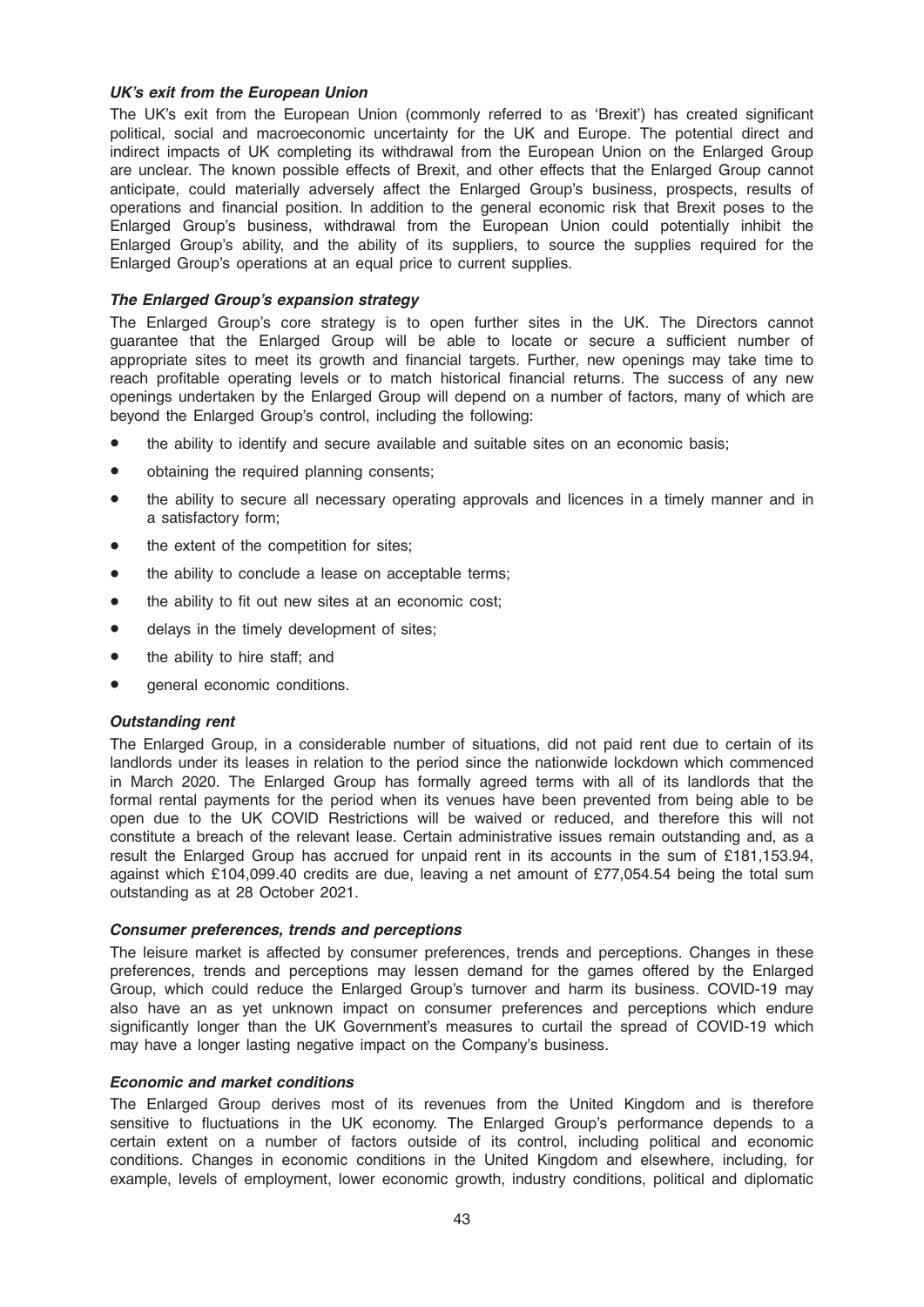events and trends, employment and tax laws, and other factors could have an adverse effect on the financial performance and prospects of the Enlarged Group.

### Terrorist activity

The threat of terrorism in the UK impacts the operation of the Enlarged Group including managing the safety of customers and employees. A prolonged terrorist campaign could ultimately impact consumer spending habits and reduce demand for the Company's products.

### **Competition**

The Enlarged Group competes in all the regions in which it operates with a variety of experiential leisure businesses for both corporate and consumer clients. The Enlarged Group may experience increased competition from existing or new companies which might require the Enlarged Group to grow its business or to innovate its game design/game offerings in order to maintain its market share. Existing competitors of the Enlarged Group include other providers' experiential entertainment. If the Enlarged Group is unable to maintain its competitive position, it could experience downward pressure on prices, lower room occupancy, reduced margins, an inability to take advantage of new business opportunities and a loss of market share, all of which would have an adverse impact on the Enlarged Group's business, financial and other conditions, profitability and results of operations.

The Enlarged Group and its franchisees also compete with other businesses for management, hourly employees and suitable sites. Difficulty in securing suitable management, hourly employees and locations for new sites would have an adverse impact on the Enlarged Group's business, financial and other conditions, profitability and results of operations.

### Threat of new entrants

A single site or a small number of sites offering a similar entertainment experience would be relatively simple for a new entrant to establish. The barriers to entry for such competition is low and there is a risk that such entrants could dilute the market place or adversely impact the consumer's perception of similar entertainment experiences in the event that the quality of experience offered by these new entrants was poor or at worst, attracted negative publicity related to the health and safety of participants in similar entertainment experiences.

The Enlarged Group's strategy is to develop an international, experiential entertainment business and the Directors believe the barriers to entry for new global entrants adopting the same strategy are higher than a single-site opening due to the complexities of managing international operations. However, there is a risk that established corporations in the leisure market, who have the capital and resources to compete with the Enlarged Group's business, may wish to enter the market.

#### Immature market and unpredictable regulation

The market for experiential entertainment businesses is immature and growth will be characterised by changes in consumer needs and expectations, continued evolution in technology and increased competition. If the Enlarged Group fails to develop new offerings or modify or improve existing offerings in a timely and cost-effective manner in response to these changes in technology, consumer demands and expectations, competition or product introductions, the Enlarged Group's business, results of operations and financial condition may be adversely affected.

Changing trends could impact on the Enlarged Group's revenues and profits as well as the Enlarged Group's goodwill. Whilst the Directors believe that the Enlarged Group's own game designs have longevity and, therefore, the potential to deliver substantial growth in sales, there can be no guarantee that they will evolve to fulfil this potential. The Enlarged Group will also need to innovate and create new experiences which are market leading; this is not only the number of new experiences which are created but the quality and reflection of consumer tastes in the experiences. If the Enlarged Group fails to anticipate, identify or react swiftly to changes in consumer preferences then this could result in lower sales, margins and profits.

Where the regulatory environment is still in development, the Enlarged Group cannot predict how the authorities and regulators will develop the application of regulation. Any regulation which negatively impacts on the Enlarged Group's sites, speed of site openings, operations or games could adversely impact its results of operations. In addition, due to changing regulation and the Enlarged Group's rapid expansion in different geographies, the Enlarged Group may find that it has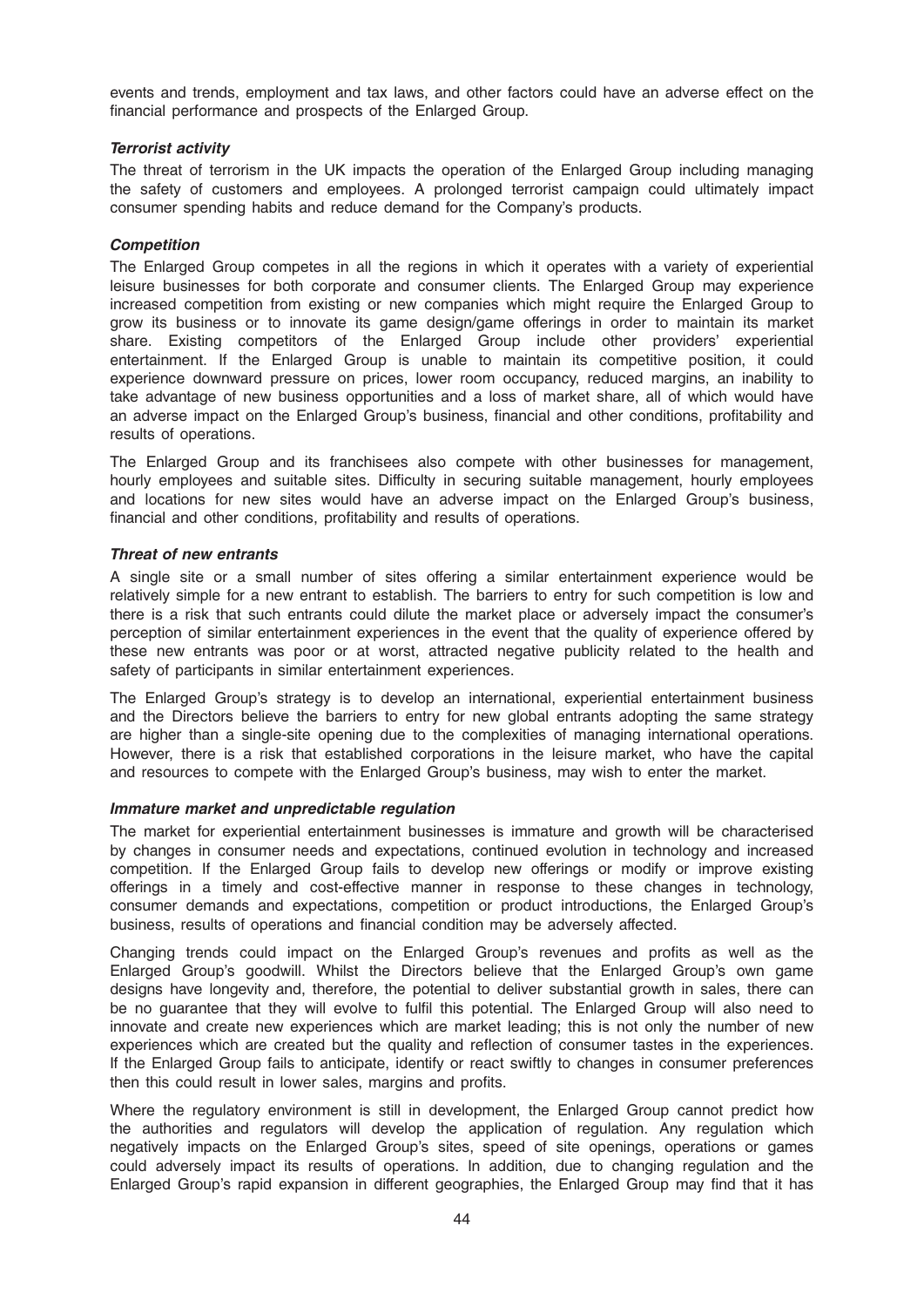inadvertently breached local laws/regulation which may result in fines or penalties which could adversely affect the financial position of the Enlarged Group.

### Leases

The Enlarged Group's operating performance depends in part on its ability to secure and retain leases in desired locations at rents it believes to be reasonable. The leases for the Enlarged Group's new owner-operated sites may generally require that their annual rent be reviewed on an "upwards-only" basis. The annual rent for the premises then becomes the greater of such open market rental value and the previous contractually agreed rent. As a result, the Enlarged Group would be unable to predict or control the amount of any future increases in its rental costs arising from the review of rents it pays for its sites and would be unable to benefit from any decline in the open market rental value of its sites. Any substantial increase in the business rates or rent paid by the Enlarged Group on its owner-operated sites or the early termination of any of its leases could adversely affect the Enlarged Group's business, financial and other conditions, profitability and results of operations.

The Enlarged Group will analyse the suitability of any new sites prior to opening. However, this is not a guarantee that any new site will be a success. If a site is not successful, the Enlarged Group may need to cease its operations on site and seek to assign or sub-let the premises. However, suitable tenants may not be found and any lease may have restrictions on assignment or sub-letting which may mean that this is either prevented or delayed. A failure to find tenants and/or a prohibition or delay in assigning or sub-letting unsuccessful sites will result in the Enlarged Group paying rent and satisfying the tenant's obligations under the lease of a site which it is not operational and rental costs being higher than necessary. In addition, where a site is sub-let or assigned in circumstances where the Enlarged Group provides a guarantee of the assignee's obligations under the lease, the Enlarged Group will be reliant on its tenant satisfying its obligations under the relevant lease or it could become primarily liable to the landlord to satisfy the obligations of the tenant under lease. Higher rent costs, an inability to sub-let or liabilities under guarantees could impact on the Enlarged Group's business, results of operations and financial performance and could have an adverse effect on the share price.

## Co-tenant / franchisee insolvency

There are 11 sites where a company associated with MFT Capital is a joint co-tenant with a franchisee or has provided a guarantee in respect of the franchisee's lease. The Enlarged Group has agreed to take on the co-tenant rights and obligations or guarantees (as applicable) provided that the underlying performance of the franchisee site over twelve months meets certain criteria. In respect of any of the co-tenant or guarantee arrangements which the Enlarged Group may take on in future, if the underlying franchisee becomes insolvent, the landlord is likely to have a right to forfeit the relevant lease.

#### Labour costs

An increase in any of the Enlarged Group's operating costs may negatively affect the Enlarged Group's profitability. Factors such as increased labour and employee benefit costs (including employer pension contributions) and inflation may adversely affect the Enlarged Group's operating costs. Most of the factors affecting costs are beyond the Enlarged Group's control and, in many cases, the Enlarged Group may not be able to pass on these increased costs to its consumers.

In addition, the Enlarged Group is dependent upon an available labour pool of employees for its owner-operated sites, many of whom are hourly employees and a change in supply of quality employees will affect the Enlarged Group's labour costs. A shortage in the labour pool (caused by a change in law, applicable regulations or otherwise including as a result of the UK's withdrawal from the European Union) or other general inflationary pressures or changes will also increase the Enlarged Group's labour costs. Any increases in labour and other costs could have a material adverse impact on the Enlarged Group's business, results of operations and financial performance and could have an adverse effect on the Company's share price.

#### Construction issues

In respect of two properties at which the businesses of the Enlarged Group operate, it is not clear on what basis works at the properties were undertaken, by whom and on what terms. This is because no construction contracts are available in respect of those properties. It is therefore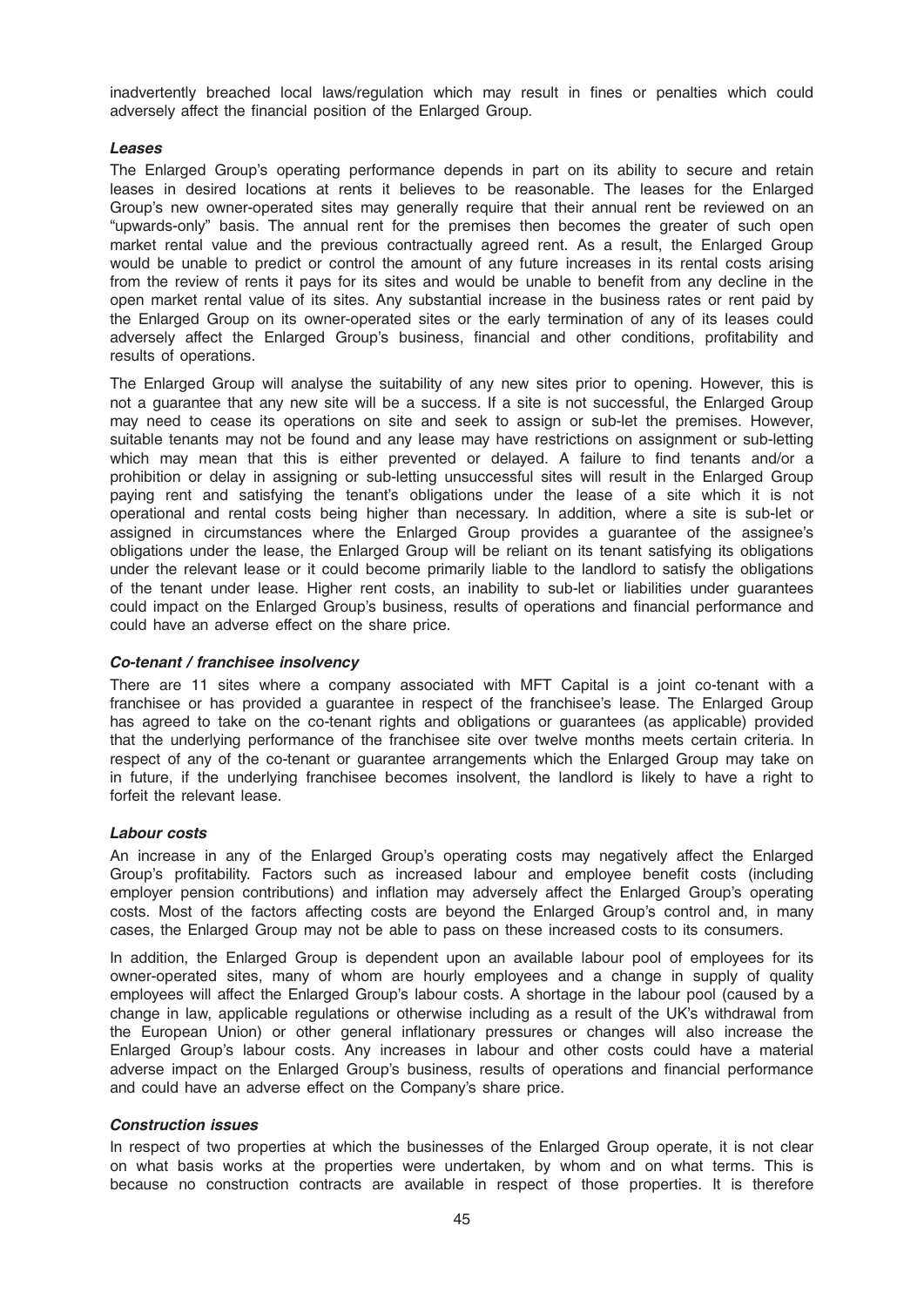unknown what rights (if any) the Enlarged Group may have (and against whom) to seek redress in the event of latent defects in the works at those properties. This leaves the businesses of the Enlarged Group exposed to bearing the financial costs of rectifying the latent defects in the works (and in remedying any consequential loss to third parties as a result of such defects) without having any identifiable recourse to the party or parties responsible for any negligent design or construction of the works.

For certain properties in respect of which documents have been provided, these are invariably not complete construction contracts but rather are either agreements that come before construction contracts (licences for works or overarching agreements without any sight of the actual construction contracts that followed), are documents in draft or incomplete form or which contain no operative terms (for example, they are mere schedules of work or specifications) or are undated and unsigned contracts (or signed in counterpart only).

Where in the limited cases in which completed and signed construction contracts are available in respect of certain properties at which the businesses of the Enlarged Group operate, those contracts are either:

- a) not governed by the laws or Courts of England and Wales but rather the laws of Sweden (which poses a challenge to both interpretation of the duties under the contract and enforcement of the same); or
- b) contain off-market and non-standard terms which make the relevant subsidiaries of the Enlarged Group take more risk under the relevant construction contract (than would standardly be advisable and regarded as the normal market position) whilst absolving the construction party of obligations and liabilities it would normally have to meet (for example, low limits on (or even blanket exclusions of) the contractor's liability for certain types of loss, even where the contractor is at fault).

### Negative publicity

The Enlarged Group may from time to time receive negative publicity, in relation to its own operations or the operations and activities of one or more of its franchisees or particular sites. Due to the branded nature of the Enlarged Group's business, any adverse publicity, whether disseminated in the UK or elsewhere in the world, associated with any of the Escape Hunt or Boom Battle Bars names may negatively affect the Enlarged Group's reputation and impact on the overall success of operations, regardless of whether the allegations are valid, whether they are limited to just a single location or whether the Enlarged Group itself or a particular franchisee is at fault. This could lead to an adverse impact on the financial performance and future prospects of the Enlarged Group.

Consumer opinions of the Enlarged Group could be disproportionately affected by reviews left on third party platforms, such as TripAdvisor™. Negative reviews, while small in number, are considered to have a disproportionate influence on the perception of the Enlarged Group and its brand as they are often viewed in priority to the positive reviews left by the majority of consumers.

#### Performance of franchisees and exposure to brand damage

The Enlarged Group depends, in large part, on the Escape Hunt and Boom Battle Bars brands. The vast majority of sites are owned and operated by franchisees who are responsible for delivering the high standards of the Escape Hunt and Boom Battle Bars brands to consumers. Whilst franchisees are required to operate within the Enlarged Group's standards for site operation, they are given a degree of autonomy to ensure they operate in a way that suits their local area. The Enlarged Group provides that franchisees must adhere to strict quality, safety and image regulations that the Enlarged Group promotes through the implementation of training and careful monitoring, funded by both the franchisees and the Enlarged Group, and through appraisals. Despite these controls, and absent a decision to remove such franchisees from its business, the Enlarged Group may be unable to prevent its franchisees from operating outside of the Enlarged Group's operational regulations, franchise manual and business model.

The failure of a franchisee, and in particular, the failure of a material franchisee responsible for the management of a significant number of sites, to operate within the Enlarged Group's operational regulations, franchise manual and business model in relation to matters such as the appearance of the franchised site, the training of staff or adhering to guidelines as to the content games, could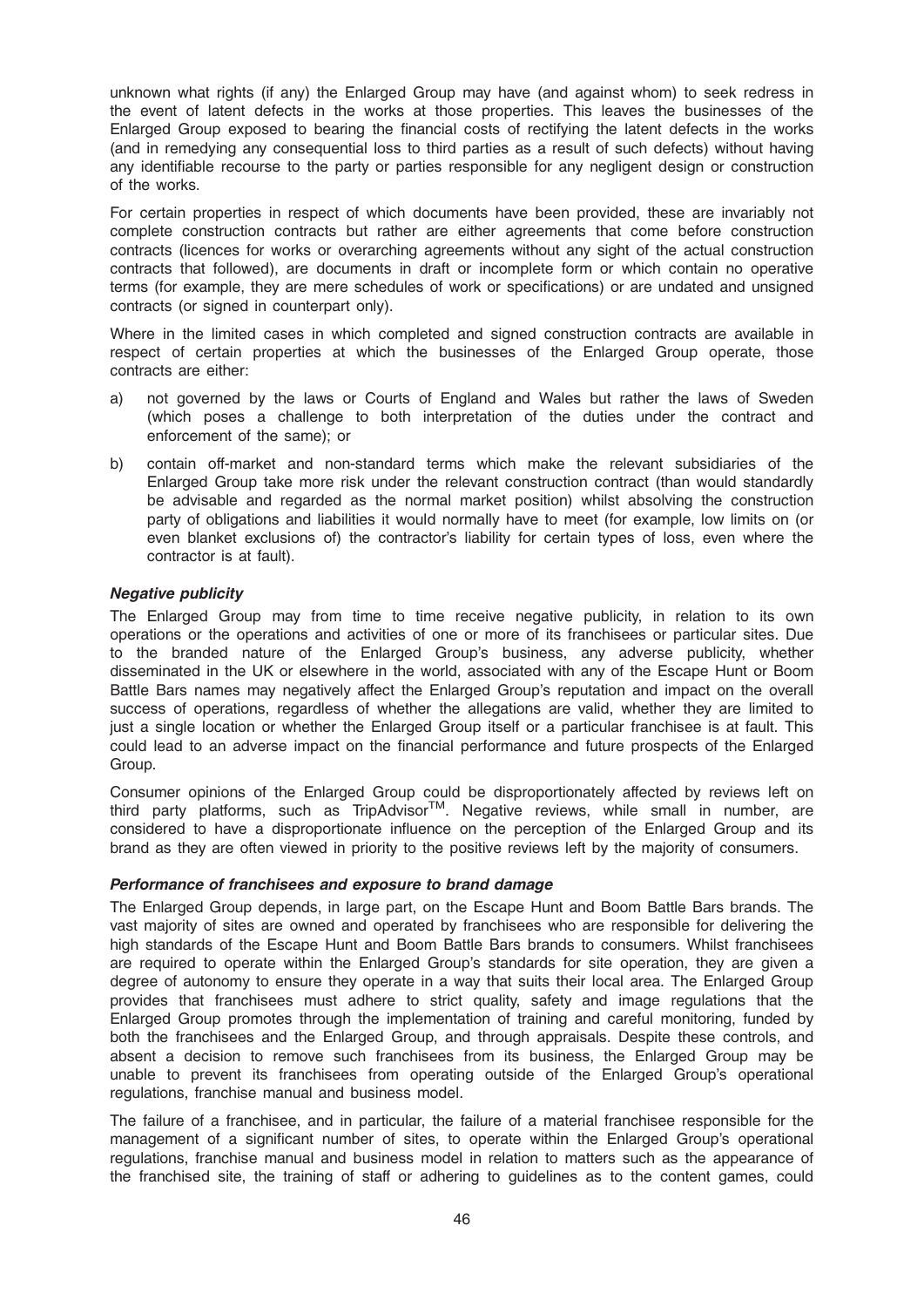damage the Enlarged Group's reputation and adversely impact the overall financial performance of the Enlarged Group.

Franchisees, as independent business operators, may from time to time disagree with the Enlarged Group's business strategy or with the Enlarged Group's interpretation of respective rights and obligations under the relevant franchise agreements and/or code of franchisee conduct. This may lead to disputes between the Enlarged Group and the franchisees, which the Enlarged Group expects to occur from time to time. To the extent the Enlarged Group has disputes with one or a number of franchisees, who may be able to exercise a degree of influence over the Enlarged Group's business and pressurise the Enlarged Group to resolve the disputes in their favour, this could have a material adverse effect on the Enlarged Group's profitability, results of operations and/ or cash flows. Any such disputes would also have the effect of diverting the attention of the Enlarged Group's management from their normal business and potentially unsettle the network of franchisees if details of the dispute were to be released.

The Enlarged Group and its franchisees are subject to a variety of litigation risks, including, but not limited to personal injury claims, vicarious liability claims, litigation with or involving franchisees and intellectual property claims, amongst others. Each of these claims may increase costs, reduce the roll-out of new franchise sites and affect the scope and terms of insurance or indemnifications the Enlarged Group and its franchisees may have. In addition, the Enlarged Group and its franchisees are subject to various regulatory regimes, changes to which may impose greater costs and regulatory burdens on both the Enlarged Group and franchisees, and negatively affect the Enlarged Group's ability to establish new franchise sites. Despite the terms of the franchise agreements, there is also a risk that the Enlarged Group could be determined to have vicarious liability for acts or omissions by its franchisees in some jurisdictions in which it operates.

The Enlarged Group historically found that, as a new enterprise with a lower business profile, franchised branches were not always successful. A range of factors contribute to a branch closure including a lack of local consumer purchasing power and experience of the franchisee. The Enlarged Group now has more experience of selecting quality franchisees and a better understanding of the criteria applicable to a successful branch location. However, there is a risk that franchised branches opened recently which have yet to be established as successful, sustainable branches may close in the near to medium term in the event that the franchisee does not view the franchised branch as an attractive business opportunity. As independent business operators, it is possible that franchisees may become insolvent which could have a substantial negative impact on the Enlarged Group's ability to collect payments due under such franchisee's franchise agreement(s). On insolvency, any liquidator may reject the Enlarged Group's claim to royalty payments pursuant to franchise agreement(s) in which case there would be no further royalty payments from such franchisee, and the Enlarged Group may not ultimately recover those payments in insolvency proceedings in respect of such franchisee.

As some of the Enlarged Group's franchise agreements are with operating entities (as opposed to holding companies) they are subject to business, credit, financial and other risks, which may be unrelated to the operation of their branch(es). These unrelated risks could materially and adversely affect a franchisee and its ability to service its sub-franchisees while making royalty payments, which in turn may materially and adversely affect our business and operating results.

#### Infringement or misappropriation of the Enlarged Group's brands

A key part of the Enlarged Group's value is in the development of its brands and its intellectual property including its Boom Battle Bars and Escape Hunt brands. Any damage to the brands or inability to protect the Enlarged Group's intellectual property could have a material adverse effect on the business of the Enlarged Group.

## The success of any expansion into new jurisdictions cannot be guaranteed

The needs, expectations and preferences of consumers in new markets may not be aligned to the experiences offered by the Enlarged Group and there can be no guarantee that the strategy employed by the Enlarged Group will be fulfilled in all of its target markets.

The Enlarged Group's trademarks cannot necessarily be protected and/or renewed in all overseas territories due to localised regulation which sometimes requires a business to have operations in that territory before a trademark can be protected and/or renewed.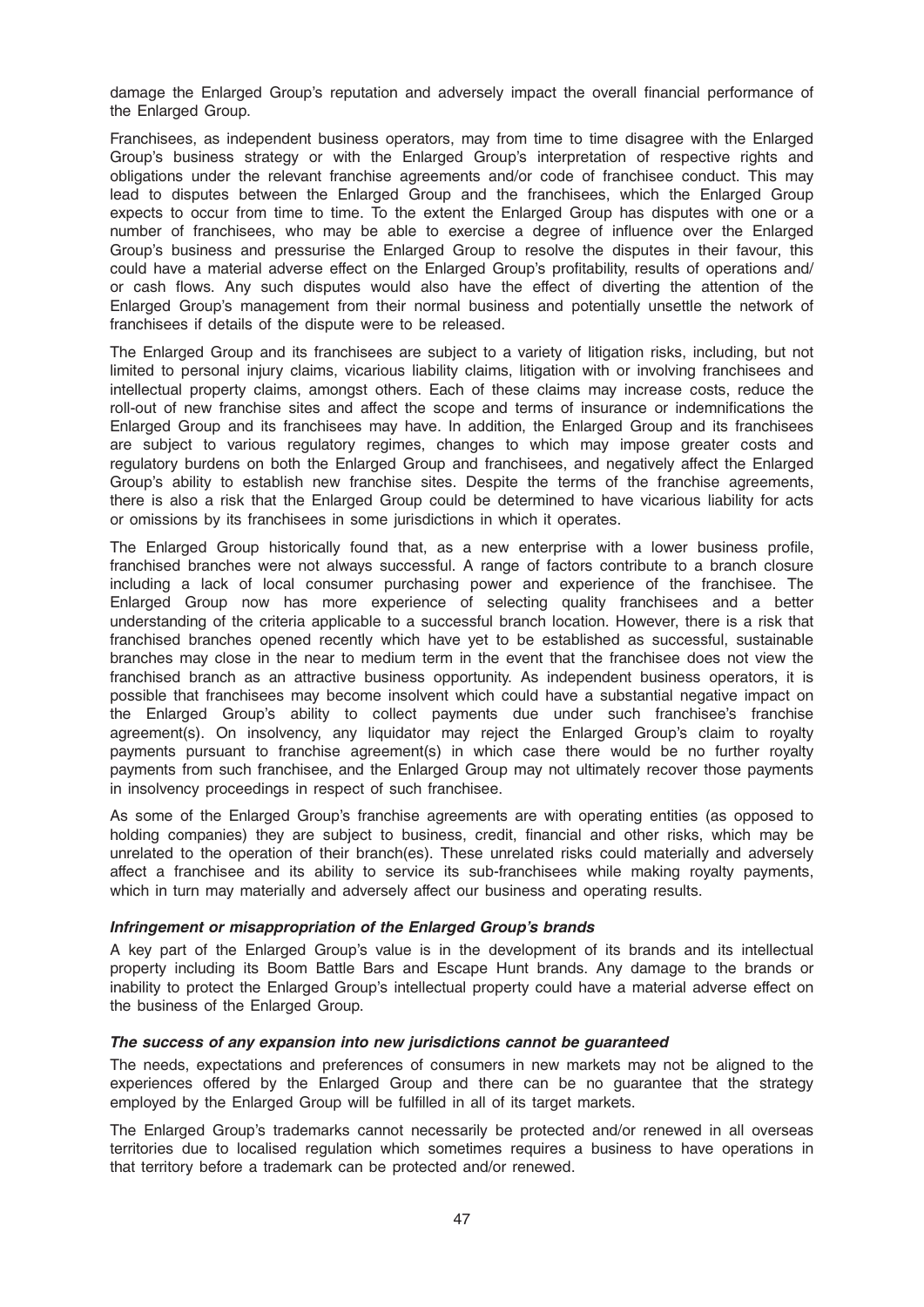### Foreign currency exchange rate fluctuations

The Enlarged Group is not subject to currency fluctuations at a local level because supplier and customer receipts are in local currency. However, the consolidated accounts of the Enlarged Group are reported in Pounds Sterling and therefore the Enlarged Group is directly exposed to exchange rate fluctuations on the translation of its local results into Pounds Sterling. Further adverse exchange rate fluctuations may negatively impact upon the Enlarged Group's translation of its local results into Pounds Sterling.

### Regulation and reliance on licences, permits and approvals

Certain of the Enlarged Group's existing, and future bars is, or will need to be, licensed to permit, among other things, the sale of alcoholic drinks. Difficulties or failures in obtaining or maintaining required licences or approvals could delay or prohibit the operation of the Enlarged Group's bars. If any of the Enlarged Group's licences were withdrawn or amended, the profitability of the affected bars would be adversely affected and this, in turn, may have an adverse effect on the Enlarged Group's operating results, financial condition and prospects. The licensing requirements which affect the Enlarged Group's bars are subject to change, and additional or more stringent requirements may be imposed on the Enlarged Group's operations in the future, which could have an adverse effect on the Enlarged Group's operating results, financial condition and prospects.

The Enlarged Group is subject to regulation in areas such as health and safety and fire safety. Whilst the Directors believe that the Enlarged Group has appropriate policies and procedures in place, if the applicable regulations change, then the Enlarged Group may need to adapt at either an individual site or corporate level, which may require additional expenditure. Changes to fire safety regulations, or the interpretation or implementation of these regulations at a local level, could involve a variation in the authorised capacity of the Enlarged Group's sites. Furthermore, in order to ensure that the Enlarged Group's sites remain fully compliant with legislative requirements there will always be the need to adequately maintain its premises, not only generally but if an *ad hoc* issue arises, which will require capital expenditure.

The Enlarged Group's sites are subject to other laws and regulations that affect their operations, including in relation to employment, minimum wages, premises and personal licenses, sanitation and data protection.

If additional or more stringent requirements were to be imposed in the future, it would increase this burden, which could adversely affect the Enlarged Group's operating results (as a result of increased costs or lower revenues) and, in turn, adversely affect the Enlarged Group's financial condition and prospects. If the Enlarged Group were unable to comply with additional regulatory requirements, or compliance became uneconomic, the Enlarged Group may need to change its operations, and such changes may adversely affect the Enlarged Group's financial performance.

# The Enlarged Group could be subject to material fines and claims related to health and safety risks at its sites

Use of the Enlarged Group's escape rooms and bars, pose potential health and safety risks, including serious injury or death, to customers, employees and third party contractors. The Enlarged Group may be subject to material claims asserted against it for any injury or death suffered by someone using its facilities or services, during or outside of normal staffing hours. The Enlarged Group might not be able to successfully defend such claims and it may be liable for fines, damages and costs in excess of, or outside the scope of, its insurance coverage. Even with adequate insurance, such claims may cause significant damage to the Enlarged Group's reputation and may have a material impact on its ability to attract or retain customers. Any such fines or claims may have a material adverse effect on the Enlarged Group's business, financial condition, results of operations and prospects.

#### **Insurance**

The Enlarged Group's portfolio of sites could suffer physical damage resulting in losses which may not be fully compensated for by insurance, or at all. In addition, there are certain types of losses, generally of a catastrophic nature, that may be uninsurable or are not able to be insured at a reasonable cost. Should an uninsured loss or a loss in excess of insured limits occur, the Enlarged Group could lose its capital invested in the affected site as well as anticipated future revenue from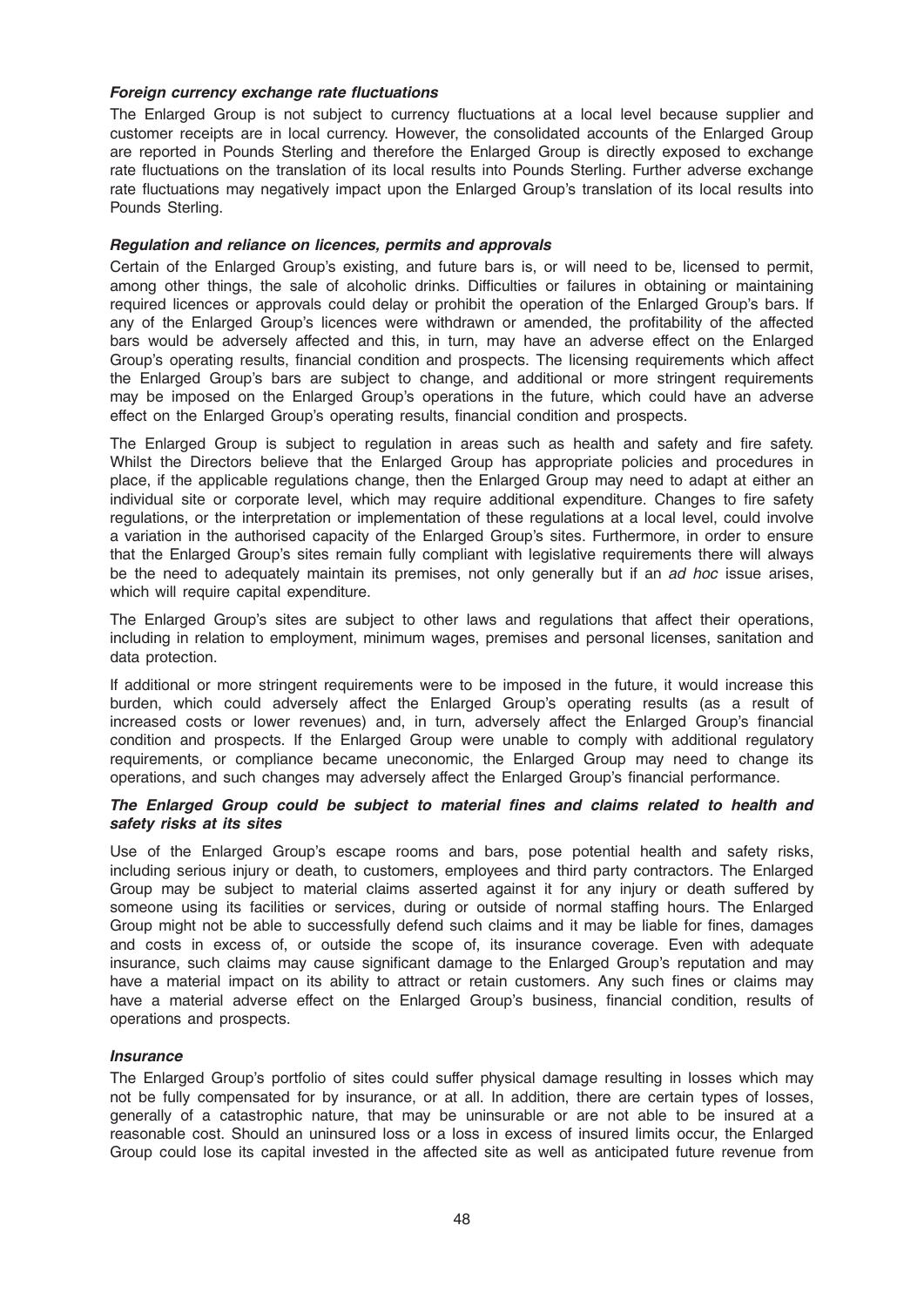that property. Material uninsured losses could have a material adverse effect on the Enlarged Group's results from operations, financial condition and/or business prospects.

### Changes in taxation, statutory charges and compliance costs

As a licensed retailer and employer of a large number of employees, the Enlarged Group is subject to a number of tax and duties levied by the Government. The Enlarged Group's operating and other expenses could increase, without a corresponding rise in revenues, as a result of increases in taxation arising from changes in taxation policies and/or other statutory charges (including, without limitation, increases in business rates across the Enlarged Group's estate or reductions in capital allowance rates). The Enlarged Group's financial results may also be adversely affected by other changes in laws, regulations or government policies that lead to increased costs of compliance.

### Reliance on key contracts and business relationships

The Enlarged Group's business is dependent on its ability to establish and maintain arrangements with suitable franchisees that adhere to the Enlarged Group's business model and strategy and successfully promote the Escape Hunt brand. Some of these franchisees operate a large number of the Enlarged Group's sites and are material to the Enlarged Group's business. There is a risk that such material franchisees may exert a potential degree of influence over the Enlarged Group and could put pressure on the Enlarged Group to change or abandon certain policies and procedures. There is also a risk that material franchisees may deviate from the Enlarged Group's established business model and guidelines. Any deviation by a material franchisee could have an adverse effect on the overall success of the Enlarged Group's operations and could impact on the financial condition and future prospects of the Enlarged Group.

The Enlarged Group has the right to terminate the franchise agreement with a franchisee who fails to comply with prescribed specifications, standards, operating procedures or rules. A termination of the franchise agreement for such reasons could adversely impact on the reputation of the Enlarged Group and on the revenue and profitability of the Enlarged Group's business.

In addition, where the Enlarged Group has expanded into new territories, there have been instances of the franchise agreements not complying in all respects with the relevant local laws and regulations and there has been a risk that the relevant franchise agreements are unenforceable. Rectification is dependent on the agreement of the franchisee concerned. In addition to the time and expense in rectifying these issues, in a worst-case scenario a franchisee may attempt to terminate its agreement without notice, claim damages and, if it were to successfully argue that the agreement was not enforceable, establish a new experiential business under a different brand free from any restrictive covenants contained in its franchise agreement with the Enlarged Group. If a franchisee were to attempt to terminate its agreement and set up in competition, the franchisee would need to establish a new branch, under a different brand and install new infrastructure and games to operate the branch. The Directors believe that the strength of the Enlarged Group's brands means that, should such a scenario arise, it would be well-placed to recruit an alternative franchisee in the relevant location who would have available to it the Enlarged Group's brands, infrastructure and game room design ready-to use in the new branch.

If franchisees do not renew their expired franchise agreements and the Enlarged Group cannot find suitable replacement franchisees, there would be a reduction in open sites which would have an adverse effect on the financial performance and future prospects of the Enlarged Group.

The Enlarged Group has established relationships with a number of suppliers which are important in the design, manufacture, supply and installation of games. Games are designed by the Company and the intellectual property associated with the games is owned by the Company. A failure by one or more of these suppliers to perform in accordance with the terms of engagement with the Enlarged Group could lead to an increase in the costs of manufacturing and installing games and/or to delays in opening new sites and the installation of new games and have an adverse effect on the financial performance and prospects of the Enlarged Group. The Enlarged Group maintains relationships with a number of suppliers in an effort to avoid over dependence on a single supplier. However, replacing a supplier could lead to an increase in costs and/or delays which could have an adverse effect on the financial performance and prospects of the Enlarged Group.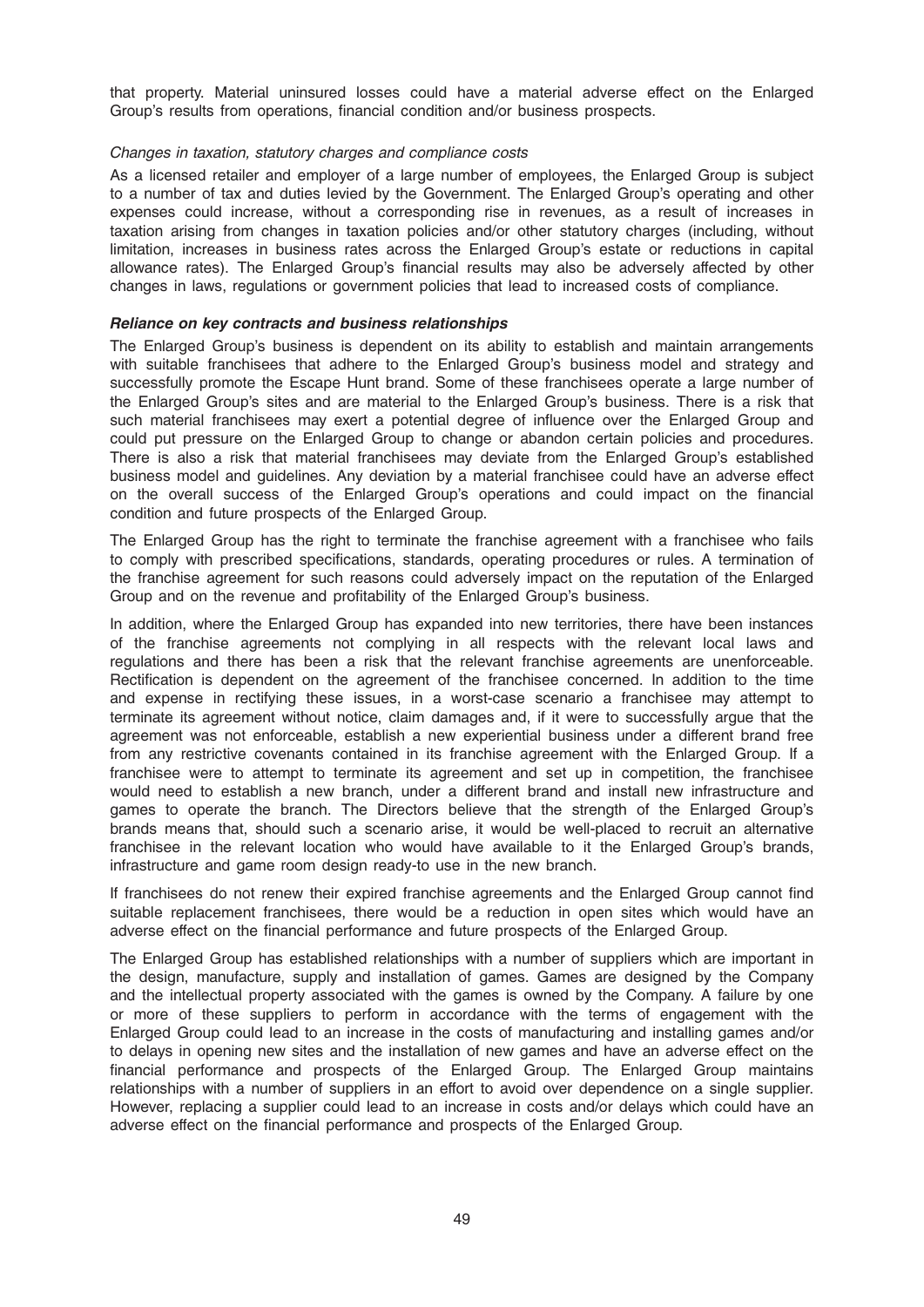### Financial resources

The Directors consider that the net funds receivable by the Enlarged Group through the Fundraising will be sufficient for its present plans, and that the working capital available to the Enlarged Group (taking into account the net proceeds of the Fundraising) is sufficient for its present requirements, that is for at least twelve months from the date of Admission. The Enlarged Group's future capital requirements will, however, depend on many factors, including: the impact of COVID-19, its ability to open new owner-operated and franchised sites, expand its sales, cash flow and control costs. In future, the Enlarged Group may require, and may attempt to raise, additional funds through equity or debt financings or from other sources. Any additional equity financing may be dilutive to Shareholders and any debt financing, if available, may require restrictions to be placed on the Enlarged Group's future financing and operating activities, and would carry the cost of interest. The Enlarged Group may be unable to obtain additional financing on acceptable terms or at all if market and economic conditions, the financial condition or operating performance of the Enlarged Group or investor sentiment (whether towards the Enlarged Group, in particular, or towards the market sector in which the Enlarged Group operates) are unfavourable. The Enlarged Group's inability to raise additional funding may hinder its ability to grow in the future or to maintain its existing levels of operation which could have a material adverse impact on the Enlarged Group's business, results of operations and financial performance and could have an adverse effect on the Company's share price.

# Health and safety regulation

The Enlarged Group is subject to regulation in areas such as health and safety and fire safety. Whilst the Enlarged Group believes it has appropriate policies and procedures in place, these may need to be adapted to reflect revised operating procedures following the re-opening of the Enlarged Group's sites following their enforced closure as a result of the COVID-19 pandemic. This may require additional expenditure. Furthermore, in order to ensure the Enlarged Group's sites remain fully compliant with legislative requirements, there will always be the need to maintain premises, not only generally, but if an ad hoc issue arises, which again will require capital expenditure.

### Recruitment and retention of key employees

The Enlarged Group's future success is highly dependent on the expertise and continued services of certain key executives and employees, including the executive Directors. Recruiting, retaining and incentivising suitably qualified personnel will be important to the Enlarged Group's success. Although the Enlarged Group enters into employment arrangements with each of its key employees to secure their services, it cannot guarantee the recruitment and retention of such key executives and employees. As a result, the loss of service of any of the Enlarged Group's key personnel may adversely affect the Enlarged Group's business, its results of operations and financial condition.

# Complaints or litigation from customers, landlords, local authorities and/or third parties

The Enlarged Group could be the subject of complaints or litigation from individuals or groups of customers and/or class actions alleging illness or injury or raising other health or operational concerns, and from other third parties in relation to nuisance and negligence. It may also incur additional liabilities as a leasehold property owner (including environmental liability). If the Enlarged Group were to be found liable in respect of any complaint or litigation, this could adversely affect the Enlarged Group's results or operations and could also adversely affect the Enlarged Group's reputation.

#### Financial controls and internal reporting procedures

The Enlarged Group has systems and controls in place to allow it to produce accurate and timely financial statements and to monitor and manage risks. If any of these systems or controls were to fail, the Enlarged Group may be unable to produce financial statements accurately or on a timely basis or expose the Enlarged Group to risk. Any concerns investors may have over the potential lack of available and current financial information and the controls the Enlarged Group has in place could adversely affect the Company's share price.

# Taxation and legislative changes

This document has been prepared on the basis of current legislation, regulation, rules and practices in the UK and the Directors' interpretation thereof. Such interpretation may not be correct and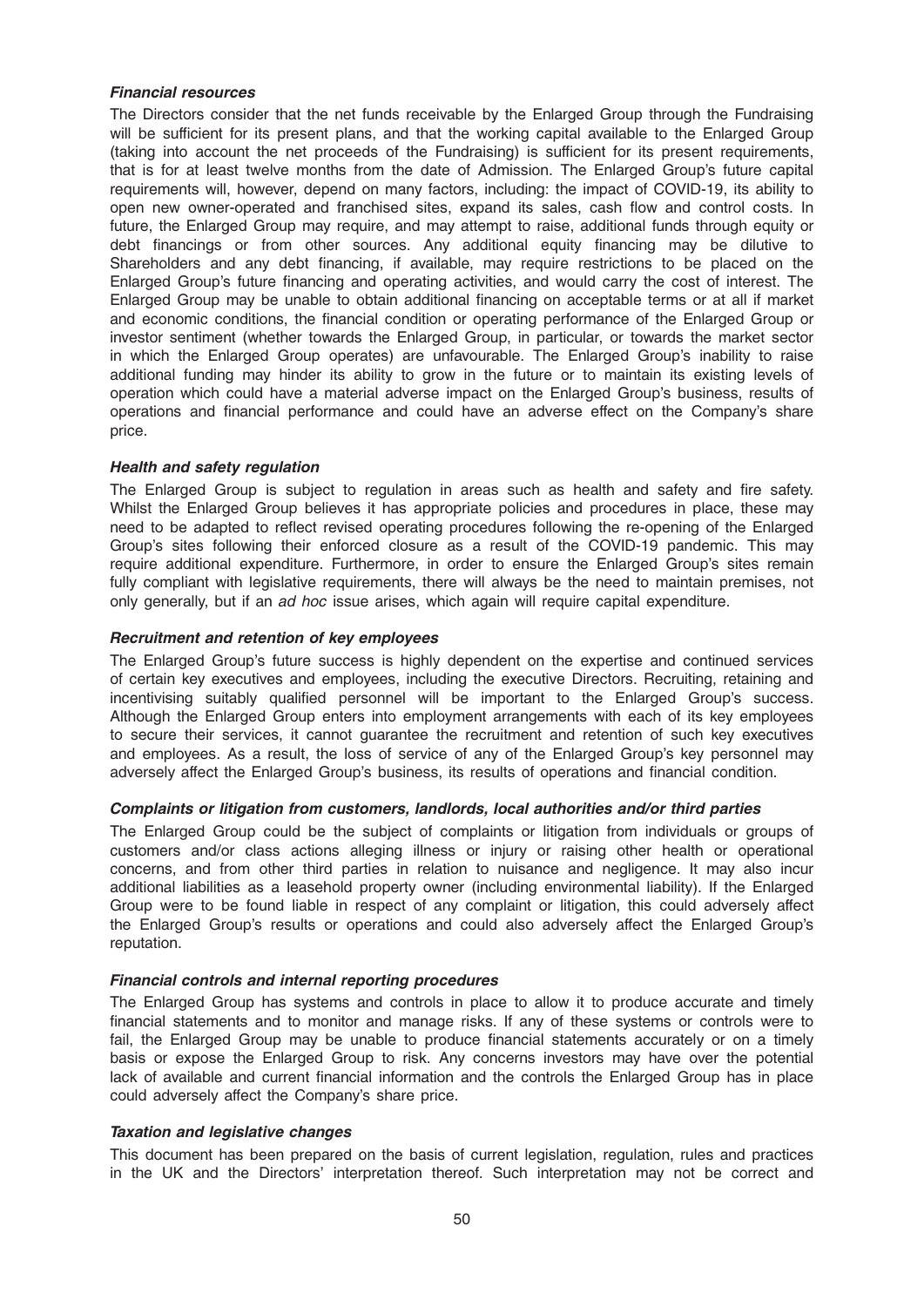legislation, regulation, rules and practice may change, possibly with retrospective effect. The taxation of an investment in the Company depends on the individual circumstances of Shareholders. Any change in the Company's tax status or in taxation legislation could affect the Company's ability to provide returns to Shareholders or alter post tax returns to Shareholders. Any change in legislation, regulation, rules or practice may have an adverse effect on the returns available on an investment in the Company.

#### Increases in operating and other expenses

The Enlarged Group's operating and other expenses could increase without a corresponding increase in revenues. Factors which could increase operating and other expenses include:

- increases in the rate of inflation;
- increases in taxes and other statutory charges;
- changes in laws, regulations or government policies and the increased costs of compliance with them;
- laws, regulations or policies;
- significant increases in insurance premiums;
- unforeseen capital expenditure arising as a result of defects affecting the Enlarged Group's properties which need to be rectified or failure to perform by sub-contractors;
- increases in borrowing costs; and
- increase in national minimum wage.

#### Privacy or data protection failures and fraudulent activity

The Enlarged Group is subject to regulation regarding its use of personal customer data. These regulations include, but are not limited to, the UK's Data Protection Act 2018, the "UK GDPR" as that term is defined in that Act and other applicable legislation.

The Enlarged Group processes (and also requests third parties to do so on its behalf) customer data as part of its business, some of which may be personal data. The Enlarged Group therefore must comply with the applicable data protection and privacy laws and regulations. These laws restrict the Enlarged Group's ability to collect and use personal information relating to customers and potential customers, including the use of that information for marketing purposes. Further, there can be no assurance that the Enlarged Group's systems will be effective in preventing cyber security related incidents.

The Enlarged Group uses customer email addresses for marketing purposes. Under applicable regulations, this typically requires consent in a form that meets the requirements of the GDPR, and such consents may not have been obtained by the Enlarged Group in the required form and/or in all cases. The Enlarged Group is conducting a review to monitor ongoing compliance of its marketing processes in light of the GDPR and other data protection regulation. Therefore, there is a risk that this review may identify instances where the Enlarged Group's use of customer email addresses for marketing purposes has involved a breach of the GDPR and/or PECR. Breach of these rules can lead to third party liability, regulatory action or a fine of up to the greater of four per cent. of turnover or €20 million, as well as adverse publicity, any of which could have a material adverse effect on the Enlarged Group's prospects. Further, there can be no assurance that future compliance with the relevant regulations and the absence of required consents will not curtail the Enlarged Group's ability to conduct marketing activities to its customer base, which could also adversely affect the Enlarged Group's business and prospects.

The Enlarged Group is also exposed to the risk that personal data could be wrongfully appropriated, lost or disclosed, stolen or processed and that it may be in breach of applicable data protection and privacy laws and regulations. If the Enlarged Group or any of the third party service providers on which it relies fails to store or transmit customer information in a secure manner, or if any loss of personal customer data were otherwise to occur, the Enlarged Group could be subject to investigative or enforcement action by relevant regulatory authorities and could face liability under data protection and privacy laws and regulations. This could result in liability to data subjects, regulatory action and/or a fine of up to four per cent. of global turnover or, if greater, €20 million. The Enlarged Group could also be subject to various forms of fraudulent activity if it does not have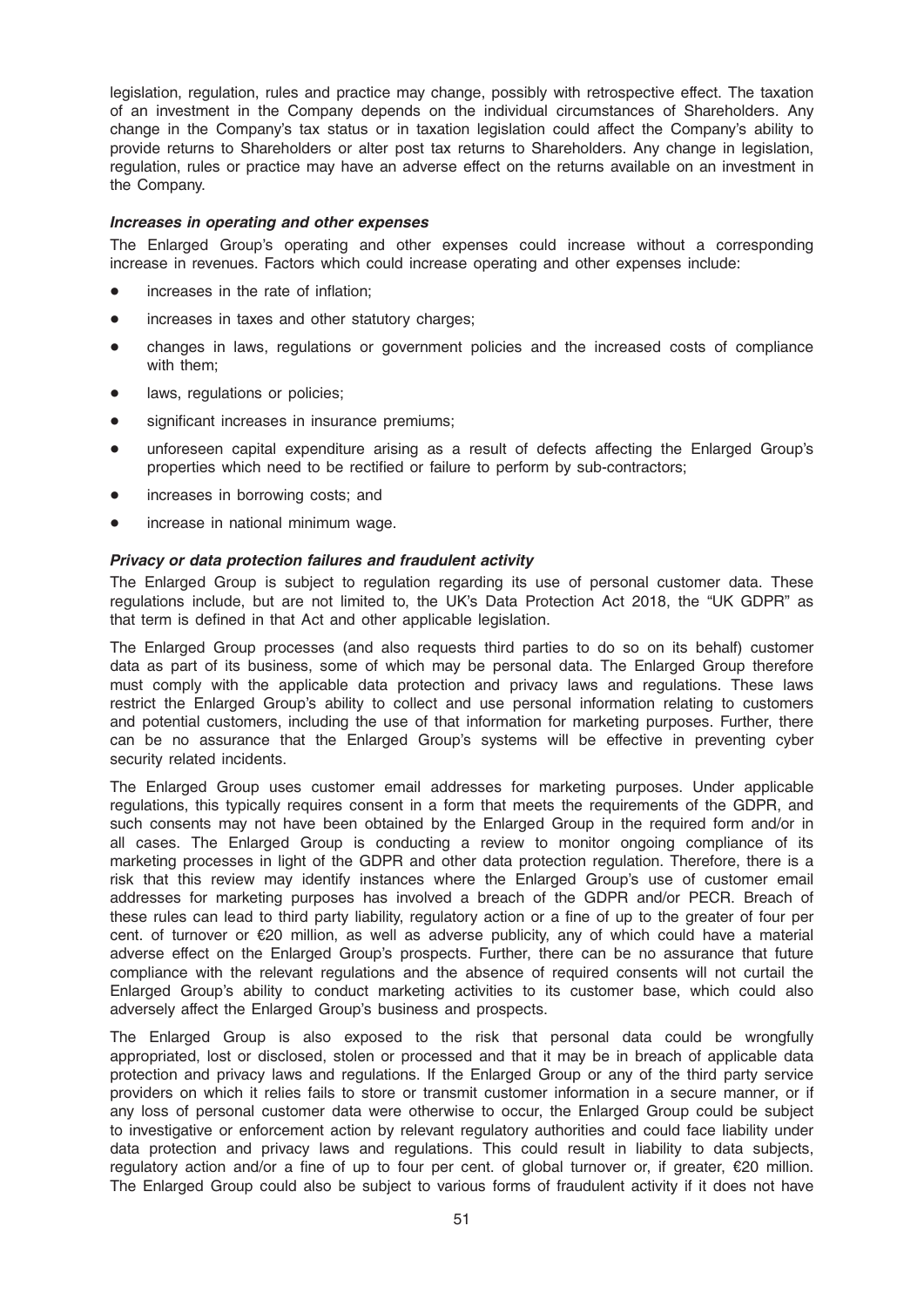appropriate cyber security protections. The Enlarged Group is also subject to a number of requirements relating to the processing of credit card data, and there can be no assurance that these requirements have always been met. Any violations may result in the Enlarged Group incurring liabilities to, for example, card scheme providers, which may have an adverse effect on the Enlarged Group's financial position, business and prospects.

Any of the events referred to above could also result in the loss of the goodwill of its customers, damage to reputation and deter new customers which could have a material adverse effect on the Enlarged Group's business, financial condition, results of operation and prospects.

### Force Majeure

The Enlarged Group's operations now or in the future may be adversely affected by risks outside the control of the Enlarged Group such as labour unrest, civil disorder, war, terrorist attacks, subversive activities or sabotage, fires, floods, explosions or other catastrophes, epidemics, including the COVID-19 outbreak, or quarantine restrictions.

#### Risks relating to an investment in the Ordinary Shares

#### Investment in AIM securities

An investment in shares traded on AIM may be less liquid and is perceived to involve a higher degree of risk than an investment in a company whose shares are listed on the Official List. Prospective investors should be aware that the value of the Ordinary Shares may go down as well as up and that the market price of the Ordinary Shares may not reflect the underlying value of the Company and the Enlarged Group. Investors may therefore realise less than, or lose all of, their investment.

### AIM Rules

The AIM Rules are less onerous than those of the Official List. Neither the FCA nor the London Stock Exchange has examined or approved the contents of this document. Shareholders and prospective investors (as appropriate) should be aware of the risks of investing in AIM quoted shares and should make the decision to invest only after careful consideration and, if appropriate, consultation with an independent financial adviser.

#### Dilution of ownership of Ordinary Shares

The proportionate ownership and voting interest in the Company of Shareholders (who are not Placees) will be reduced pursuant to the Placing, the Subscription and Acquisition. In addition, to the extent that Shareholders (who are not Placees) do not take up the offer of Open Offer Shares under the Open Offer, their proportionate ownership and voting interest in the Company will be further reduced and the percentage that their shareholdings represent of the ordinary share capital of the Company will, following Admission of the New Ordinary Shares, be reduced accordingly. Shareholders with registered addresses in, or who are resident or located in Open Offer Restricted Jurisdictions will not be able to participate in the Open Offer.

### Expiry of lock-in arrangements

Subject to, or following the expiry of any undertakings given pursuant to the Lock-in Agreement, which are summarised in Part 1 of this document, MFT Capital could sell a substantial number of Ordinary Shares in the public market following Admission. Such sales, or the perception that such sales could occur, may materially adversely affect the market price of the Ordinary Shares. This may make it more difficult for Shareholders to sell the Ordinary Shares at a time and price that they deem appropriate and could also impede the Enlarged Group's ability to issue equity securities in the future should it need to.

#### **Dividends**

There can be no assurance as to the level of future dividends payable by the Company, if any. Subject to compliance with the 2006 Act, the declaration, payment and amount of any future dividends are subject to the discretion of the Directors, and will depend on, *inter alia*, the Enlarged Group's earnings, financial position, cash requirements, availability of profits and the Enlarged Group's ability to access, and repatriate within the Group, or, if the Acquisition completes, the Enlarged Group. In addition, the Company is reliant on receiving dividends from its subsidiaries in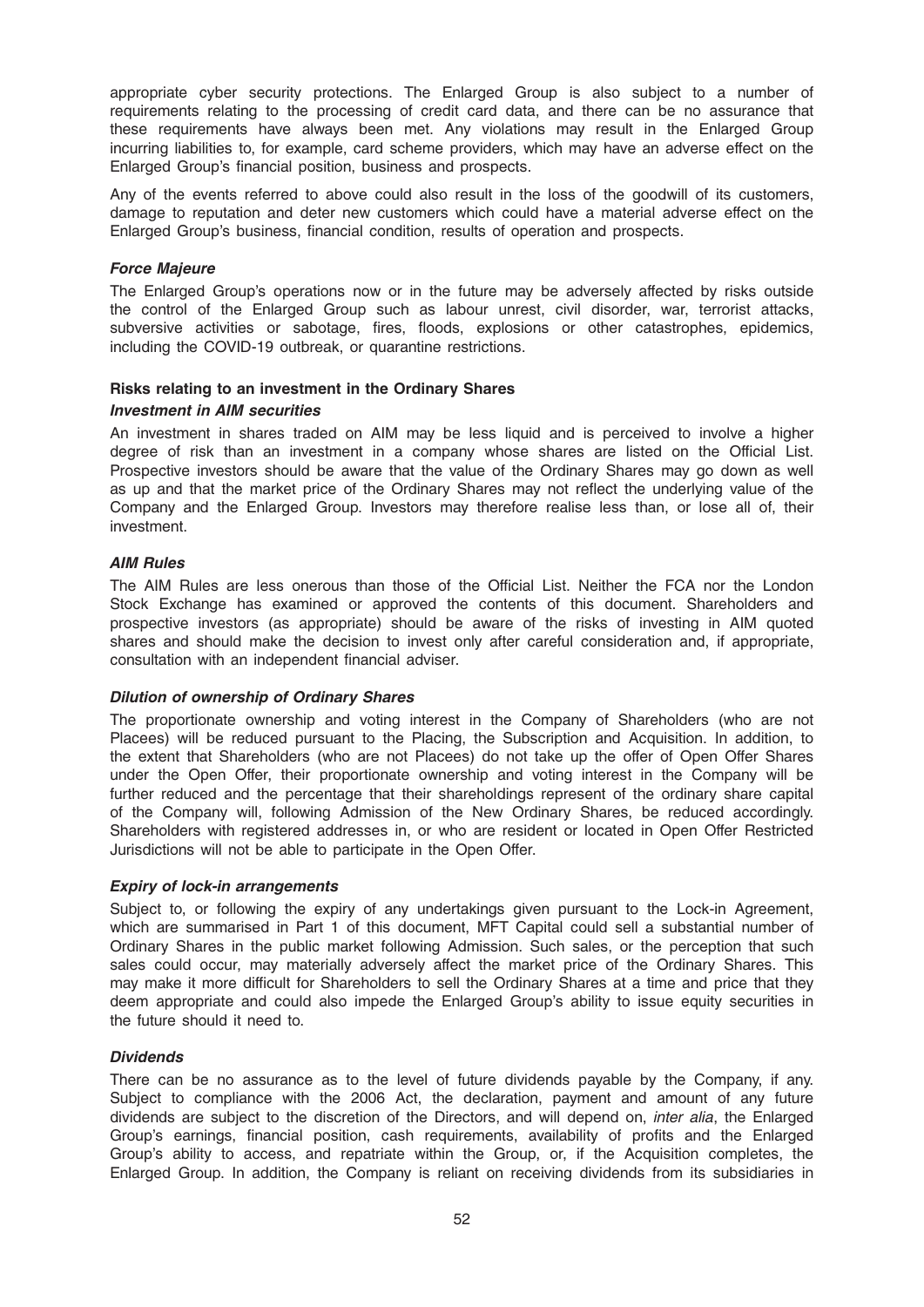order to generate future distributable reserves and to enable it to pay dividends. The Enlarged Group can give no assurance that it will be able to pay a dividend on its Ordinary Shares in the future.

### Volatility of share price

The trading price of the Ordinary Shares may be subject to wide fluctuations in response to a number of events and factors, such as variations in operating results, announcements of innovations or new services by the Company or its competitors, changes in financial estimates and recommendations by securities analysts, the share price performance of other companies that investors may deem comparable to the Company, news reports relating to trends in the Company's markets, large purchases or sales of Ordinary Shares, liquidity (or absence of liquidity) in the Ordinary Shares, currency fluctuations, legislative or regulatory changes and general economic conditions. These fluctuations may adversely affect the trading price of the Ordinary Shares, regardless of the Company's performance.

The following factors, in addition to other risks described in this document, may have a significant effect on the market price of the Ordinary Shares:

- variations in operating results;
- actual or anticipated changes in the estimates of operating results or changes in stock market analyst recommendations regarding the Ordinary Shares, other comparable companies or the industry generally;
- macro-economic conditions in the countries in which the Enlarged Group may do business;
- foreign currency exchange fluctuations and the denominations in which the Enlarged Group may conduct business and holds cash reserves;
- market conditions in the industry, the industries of customers and the economy as a whole;
- actual or expected changes in the Enlarged Group's growth rates or competitors' growth rates;
- changes in the market valuation of similar companies;
- trading volume of the Ordinary Shares;
- sales of the Ordinary Shares by the Directors or other Shareholders; and
- adoption or modification of regulations, policies, procedures or programmes applicable to the Enlarged Group's business.

In addition, if the stock market in general experiences loss of investor confidence, the trading price of the Ordinary Shares could decline for reasons unrelated to the Enlarged Group's business, financial condition or operating results. The trading price of the Ordinary Shares might also decline in reaction to events that affect other companies in the industry, even if such events do not directly affect the Enlarged Group. Each of these factors, among others, could harm the value of the Ordinary Shares.

#### Future capital raisings may not be successful

If securities or industry analysts do not publish research or publish unfavourable or inaccurate research about the business, the Company's share price and trading volume of the Ordinary Shares could decline. The trading market for the Ordinary Shares will depend, in part, on the research and reports that securities or industry analysts publish about the Enlarged Group or its business. The Directors may be unable to sustain coverage by well-regarded securities and industry analysts. If either none or only a limited number of securities or industry analysts maintain coverage of the Company, or if these securities or industry analysts are not widely respected within the general investment community, the trading price for the Ordinary Shares could be negatively impacted. In the event that the Company obtains securities or industry analyst coverage, if one or more of the analysts who cover the Company downgrade the Ordinary Shares or publish inaccurate or unfavourable research about the Enlarged Group's business, the Company's share price would be likely to decline. If one or more of these analysts cease coverage of the Company or fail to publish reports regularly, demand for the Ordinary Shares could decrease, which might cause the Company's share price and trading volume to decline.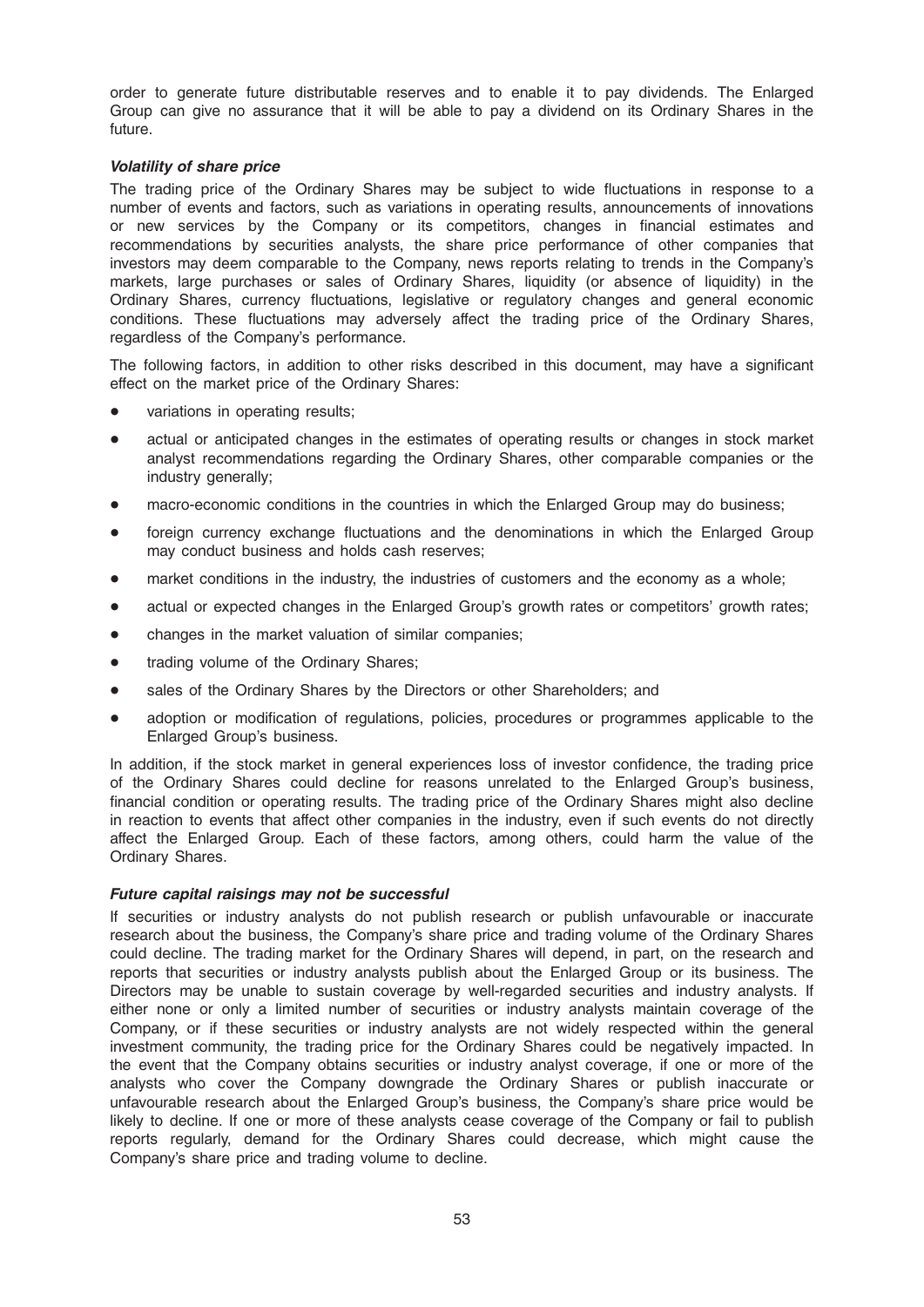### Valuation of shares

The Issue Price has been determined by the Board and may not relate to the Enlarged Group's net asset value, net worth or any established criteria or value. There can be no guarantee that the Ordinary Shares will be able to achieve higher valuations or, if they do so, that such higher valuations can be maintained.

#### Market perception

Market perception of the Enlarged Group may change, potentially affecting the value of investors' holdings and the ability of the Enlarged Group to raise further funds by the issue of further Ordinary Shares or otherwise.

#### **Suitability**

A prospective investor should consider carefully whether an investment in the Company is suitable in the light of his or her personal circumstances and the financial resources available to him or her. An investment in the Company involves a high degree of risk and may not be suitable for all recipients of this document. Prospective investors are advised to consult a person authorised by the FCA or under FSMA, (or, if outside the UK, another appropriate regulatory body) before making their decision.

THE SPECIFIC AND GENERAL RISK FACTORS DETAILED ABOVE DO NOT INCLUDE THOSE RISKS ASSOCIATED WITH THE ENLARGED GROUP WHICH ARE UNKNOWN TO THE DIRECTORS.

ALTHOUGH THE BOARD WILL SEEK TO MINIMISE THE IMPACT OF THE RISK FACTORS, INVESTMENT IN THE COMPANY SHOULD ONLY BE MADE BY INVESTORS ABLE TO SUSTAIN A TOTAL LOSS OF THEIR INVESTMENT. INVESTORS ARE STRONGLY RECOMMENDED TO CONSULT AN INVESTMENT ADVISER AUTHORISED UNDER FSMA WHO SPECIALISES IN INVESTMENTS OF THIS NATURE BEFORE MAKING ANY DECISION TO INVEST.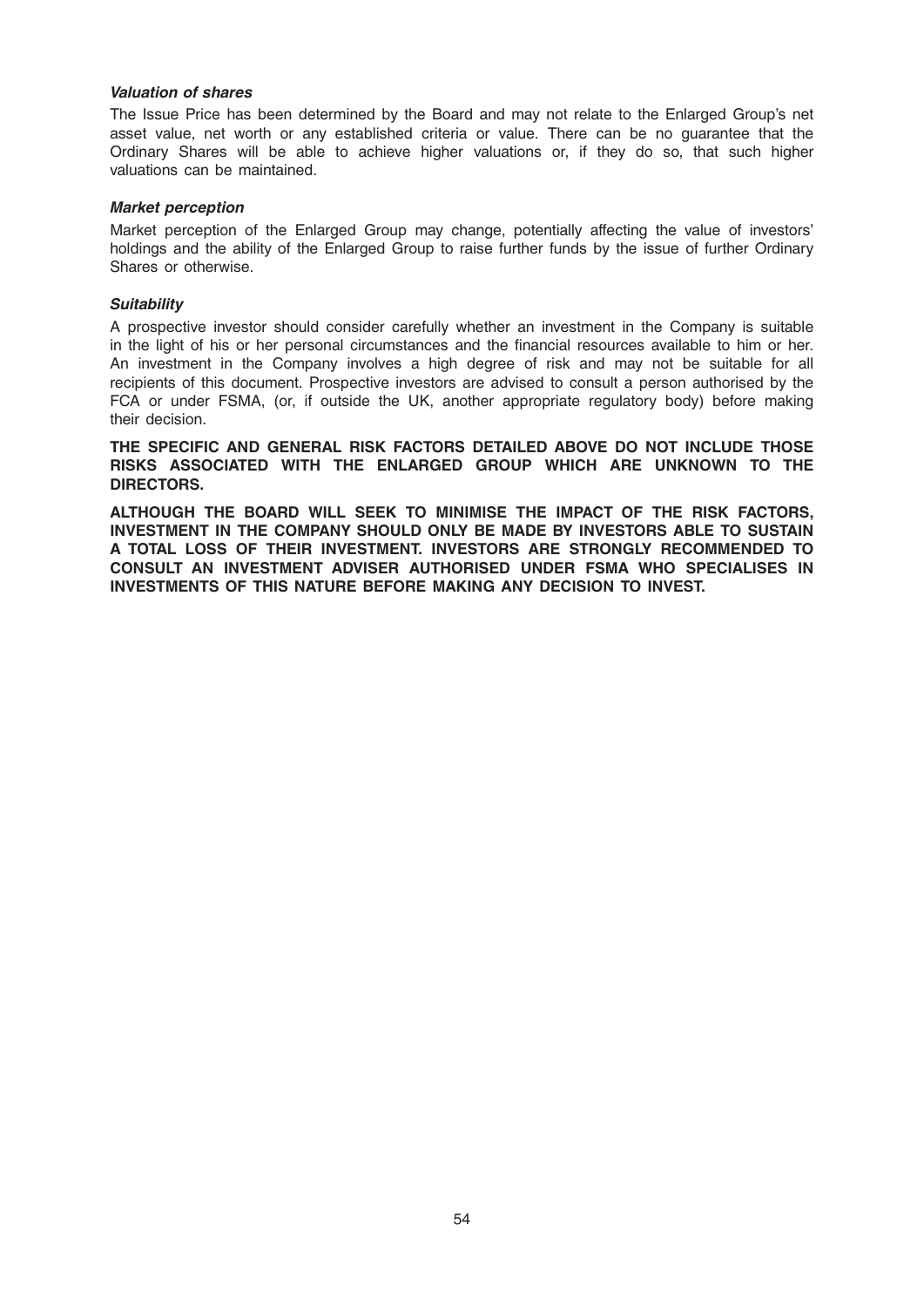# PART 3

# DETAILS OF THE OPEN OFFER

# SECTION A: TERMS OF THE OPEN OFFER

Subject to the terms and conditions set out below (and, in the case of Qualifying Non-CREST Shareholders, also in the Application Form), the Company hereby invites Qualifying Shareholders to subscribe for Open Offer Shares pro rata to their existing shareholdings at the Issue Price, payable in full on application and free of all expenses, on the basis of:

### 1 Open Offer Share for every 12 Existing Ordinary Shares

held by Qualifying Shareholders at the Record Date and so on in proportion for any other number of Existing Ordinary Shares then held.

Qualifying Shareholders are also being given the opportunity, provided they take up their Basic Entitlements in full, to apply for Excess Entitlements through the Excess Application Facility, further details of which are set out below.

Qualifying Shareholders with holdings of Existing Shares in both certificated and uncertificated form will be treated as having separate holdings for the purpose of calculating their Basic Entitlements.

Entitlements of Qualifying Shareholders will be rounded down to the nearest whole number of Open Offer Shares. Fractional entitlements which would otherwise arise will not be issued to the Qualifying Shareholders but will be made available under the Excess Application Facility. Qualifying Shareholders should be aware that the Open Offer is not a rights issue.

Qualifying Non-CREST Shareholders should also note that their respective Application Forms are not negotiable documents and cannot be traded. Qualifying CREST Shareholders should note that, although the Open Offer Entitlements will be credited through CREST and be enabled for settlement, applications in respect of entitlements under the Open Offer may only be made by the Qualifying Shareholder originally entitled or by a person entitled by virtue of a bona fide market claim raised by Euroclear's Claims Processing Unit. Open Offer Shares not applied for under the Open Offer will not be sold in the market for the benefit of those who do not apply under the Open Offer. Any Open Offer Shares which are not applied for by Qualifying Shareholders under the Open Offer will not be issued by the Company as the Open Offer is not underwritten.

#### Excess Application Facility

The Excess Application Facility enables Qualifying Shareholders to apply for Open Offer Shares in excess of their Basic Entitlement as at the Record Date.

However, applications for Excess Entitlements will be satisfied only and to the extent that corresponding applications by other Qualifying Shareholders are not made or are made for less than their Basic Entitlements and may be scaled back at the Company's absolute discretion. No assurance can be given that applications by Qualifying Shareholders under the Excess Application Facility will be met in full, in part or at all.

In any event, applications will be rejected if to the best of the Directors' knowledge, acceptance would result in the Qualifying Shareholder, together with those acting in concert with him for the purposes of the City Code on Takeovers and Mergers, holding more than 29.9 per cent of the Ordinary Shares in issue immediately following Admission.

Qualifying Non-CREST Shareholders who wish to apply to acquire more than their Basic Entitlements should complete the relevant sections on the Application Form. Qualifying CREST Shareholders will have Excess Entitlements credited to their stock account in CREST and should refer to paragraph 2 of this Part 3 for information on how to apply for Excess Entitlements pursuant to the Excess Application Facility.

# Procedure for application and payment

The action to be taken by you in respect of the Open Offer depends on whether at the relevant time you have an Application Form in respect of your entitlement under the Open Offer or you have Open Offer Entitlements credited to your CREST stock account in respect of such entitlement. The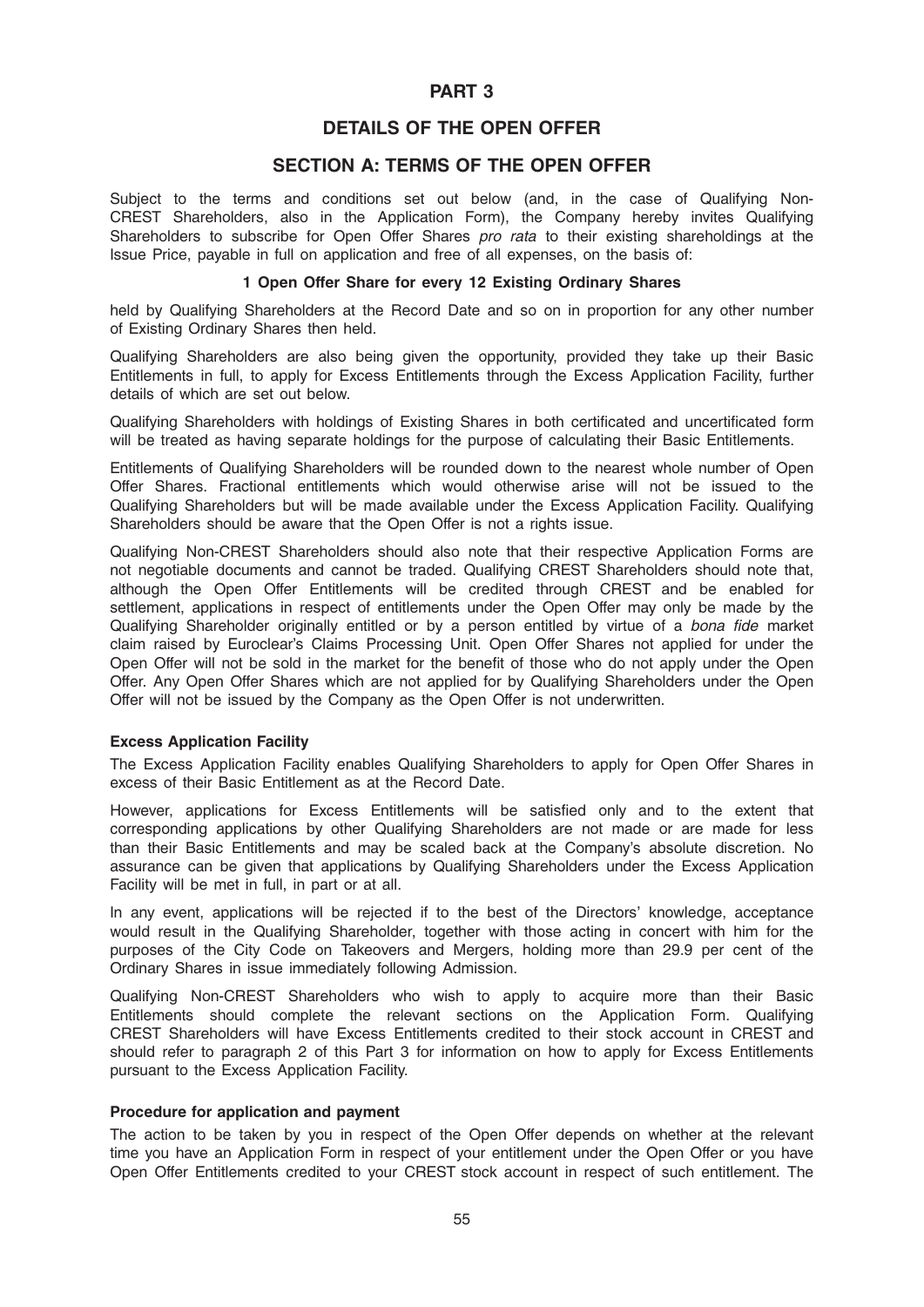Application Form shows the number of Existing Shares held at the Record Date. It will also show Qualifying Shareholders their Open Offer Entitlement that can be allotted in certificated form. Qualifying Shareholders who hold all their Existing Shares in CREST will be allotted Open Offer Entitlements and Excess Open Offer Entitlements in CREST. Qualifying Shareholders who hold part of their Existing Shares in uncertificated form will be allotted Open Offer Shares in uncertificated form to the extent that their entitlement to Open Offer Shares arises as a result of holding Existing Shares in uncertificated form. However, it will be possible for Qualifying Shareholders to deposit Open Offer Entitlements into, and withdraw them from, CREST. Further information on deposit and withdrawal from CREST is set out in paragraph 1(vi) of this Part 3.

CREST sponsored members should refer to their CREST sponsor, as only their CREST sponsor will be able to take the necessary action specified below to apply under the Open Offer in respect of the Open Offer Entitlements of Qualifying CREST Shareholders. Qualifying CREST Shareholders who wish to apply under the Open Offer in respect of their Open Offer Entitlements in CREST should refer to the CREST Manual for further information on the CREST procedures referred to below.

# 1. If you have an Application Form in respect of your Open Offer Entitlements

### (i) General

Qualifying Non-CREST Shareholders will have received an Application Form enclosed with this document. The Application Form shows the number of Existing Ordinary Shares registered in your name at the close of business on the Record Date in Box 1. It also shows the Basic Entitlement allocated to you set out in Box 2. Box 3 shows how much you would need to pay to take up your Basic Entitlement in full. You may apply for less than your entitlement should you wish to do so. Basic Entitlements are rounded down to the nearest whole number and any fractional entitlements to Open Offer Shares will be aggregated and made available under the Excess Application Facility.

You may also hold such an Application Form by virtue of a bona fide market claim.

The instructions and other terms set out in the Application Form constitute part of the terms of the Open Offer.

#### (ii) Market Claims

Applications may only be made on the Application Form, and may only be made by the Qualifying Shareholder named in it, or by a person entitled by virtue of a bona fide market claim in relation to a purchase of Existing Ordinary Shares through the market prior to the date upon which the Existing Ordinary Shares were marked "ex" the entitlement to the Open Offer by the London Stock Exchange, being 8.00 a.m. on 4 November 2021 (an "Applicant").

Application Forms may be split up to 3.00 p.m. on 17 November 2021.

The Application Form is not a negotiable document and cannot be separately traded. A Qualifying Non-CREST Shareholder who has sold or transferred all or part of his holding of Existing Shares prior to 8.00 a.m. on 4 November 2021, being the time and date upon which the Existing Ordinary Shares were marked "ex" the entitlement to the Open Offer by the London Stock Exchange, should consult his broker or other professional adviser as soon as possible, as the invitation to acquire Open Offer Shares under the Open Offer may be a benefit which may be claimed by the transferee from his counterparty pursuant to the rules of the London Stock Exchange. Qualifying Shareholders who have sold all or part of their registered holdings should, if the market claim is to be settled outside CREST, complete Box 9 on the Application Form and immediately send it to the stockbroker, bank or other agent through whom the sale or transfer was effected for transmission to the purchaser or transferee. The Application Form should not, however, subject to certain exceptions, be forwarded to or transmitted in or into an Open Offer Restricted Jurisdiction or to US persons.

If the market claim is to be settled outside CREST, the beneficiary of the claim should follow the procedures set out in the accompanying Application Form. If the market claim is to be settled in CREST, the beneficiary of the claim should follow the procedures set out in paragraph 2 below.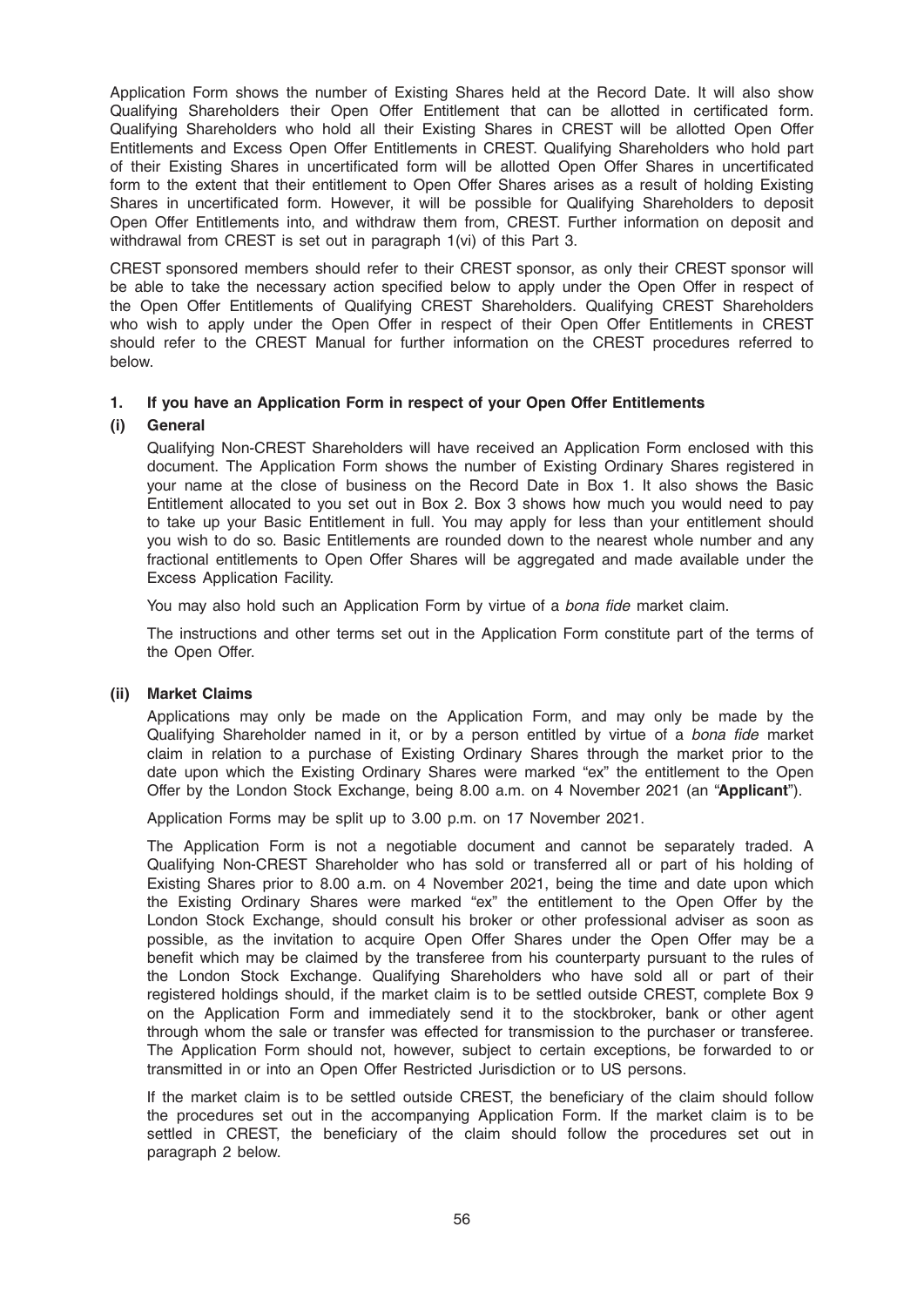### (iii) Application Procedures

If you are a Qualifying Non-CREST Shareholder and wish to apply for all or some of your entitlement to Open Offer Shares under the Open Offer (whether in respect of all or part of your Basic Entitlement or under the Excess Application Facility), you should complete and sign the Application Form in accordance with the instructions on it and send it, together with the appropriate remittance, by post to the Receiving Agent, Equiniti Limited, Corporate Actions, Aspect House, Spencer Road, Lancing, West Sussex BN99 6DA, so as to arrive no later than 11.00 a.m. on 19 November 2021. A reply-paid envelope is enclosed for use by Qualifying Non-CREST Shareholders in connection with the Open Offer.

Please note that Equiniti Limited cannot provide financial advice on the merits of the Open Offer or as to whether or not you should take up some or all of your Open Offer Entitlements. If any Application Form is sent by first-class post within the United Kingdom, Qualifying Non-CREST Shareholders are recommended to allow at least four business days for delivery. The Company may elect in its absolute discretion to accept Application Forms and remittances after that date. The Company may also (in its sole discretion) elect to treat an Application Form as valid and binding on the person(s) by whom or on whose behalf it is lodged, even if it is not completed in accordance with the relevant instructions, or if it does not strictly comply with the terms and conditions of application. Applications will not be acknowledged.

The Company also reserves the right (but shall not be obliged) to accept applications in respect of which remittances are received prior to 11.00 a.m. on 19 November 2021 from an authorised person (as defined in the FSMA) specifying the number of Open Offer Shares concerned, and undertaking to lodge the relevant Application Form in due course.

#### (iv) Payments

All payments must be in pounds sterling and cheques or banker's drafts should be made payable to "Equiniti Limited re Escape Hunt plc Open Offer" and crossed "A/C payee only". Cheques must be drawn on a bank or building society or branch of a bank or building society in the United Kingdom which is either a settlement member of the Cheque and Credit Clearing Company Limited or the CHAPS Clearing Company Limited or which has arranged for its cheques to be cleared through the facilities provided by any of those companies and must bear the appropriate sort code in the top right-hand corner and must be for the full amount payable on application. Third party cheques may not be accepted with the exception of building society cheques or banker's drafts where the building society or bank has inserted details of the name of the account holder and have either added the building society or bank branch stamp or have provided a supporting letter confirming the source of funds. The name of the account holder should be the same as the name of the Shareholder shown on page 1 of the Open Offer Application Form. Post-dated cheques will not be accepted.

Cheques or banker's drafts will be presented for payment upon receipt. No interest will be allowed on payments made before they are due and any interest earned on such payments will accrue for the benefit of the Company. It is a term of the Open Offer that cheques shall be honoured on first presentation, and the Company may elect in its absolute discretion to treat as invalid acceptances in respect of which cheques are not so honoured.

Application monies will be paid into a separate bank account pending the Open Offer becoming unconditional. In the event that it does not become unconditional by 8.00 a.m. on 23 November 2021 or such later time and date as the Company shall agree, (being no later than 8.00 a.m. on 30 November 2021), the Open Offer will lapse and application monies will be returned by post to Applicants, at the Applicants' risk and without interest, to the address set out on the Application Form, within 14 days thereafter. The interest earned on monies held in the separate bank account will be retained for the benefit of the Company.

#### (v) Incorrect sums

If an Application Form encloses a payment for an incorrect sum, the Company (through the Receiving Agent) reserves the right:

(i) to reject the application in full and return the cheque or refund the payment to the Qualifying Non-CREST Shareholder in question (without interest); or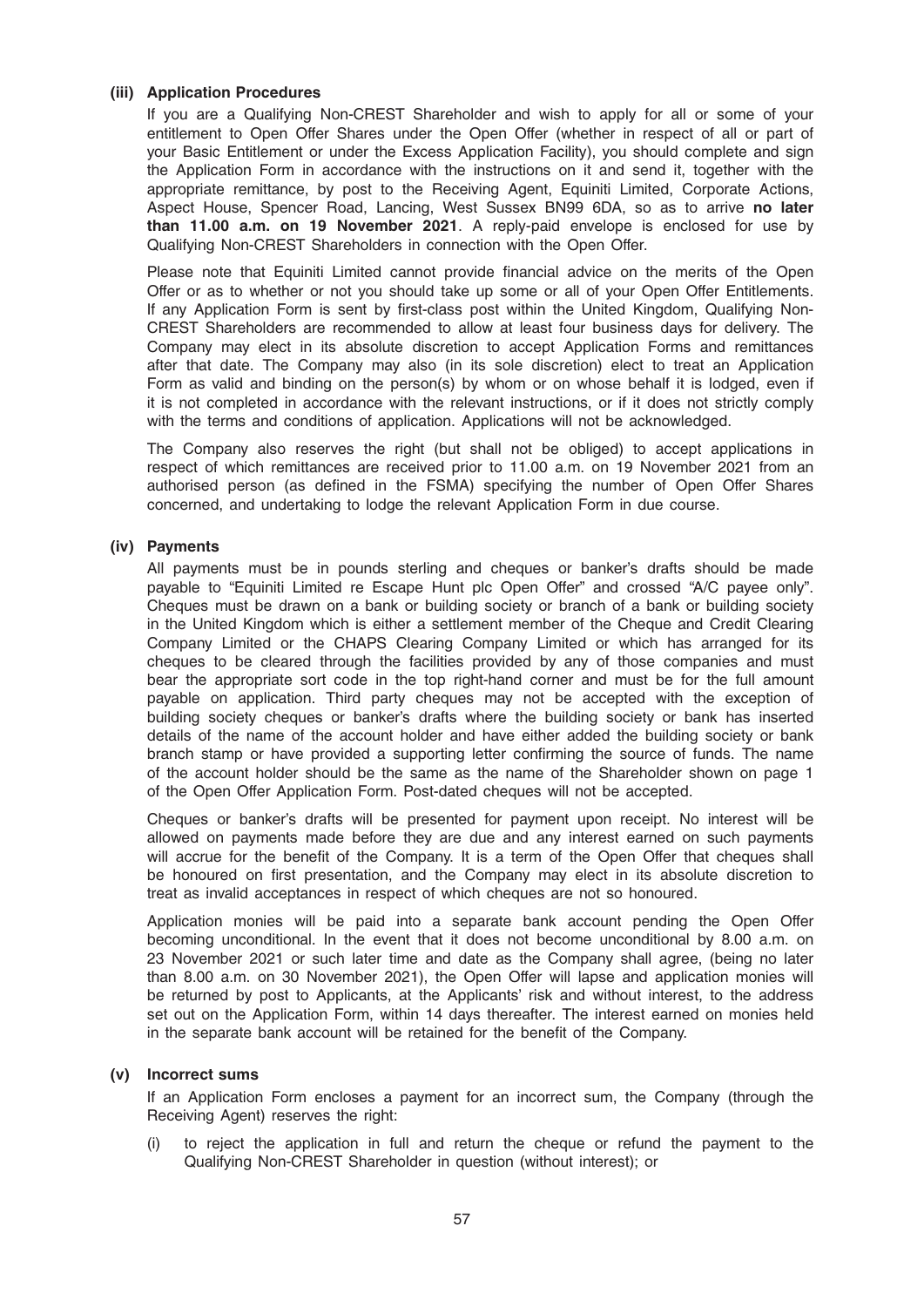- (ii) in the case that an insufficient sum is paid, to treat the application as a valid application for such lesser whole number of Open Offer Shares as would be able to be applied for with that payment at the Issue Price, refunding any unutilised sum to the Qualifying Non-CREST Shareholder in question (without interest), save that any sums of less than £1.00 will be retained for the benefit of the Company; or
- (iii) in the case that an excess sum is paid, to treat the application as a valid application for all of the Open Offer Shares referred to in the Application Form, refunding any unutilised sum to the Qualifying Non-CREST Shareholder in question (without interest), save that any sums of less than £1.00 will be retained for the benefit of the Company.

All monies received by the Receiving Agent in respect of Open Offer Shares will be held in a separate client account.

### (vi) The Excess Application Facility

Provided that the Applicant chooses to take up their Basic Entitlement in full, the Excess Application Facility enables him to apply for Excess Shares. Applicants who wish to do so should complete Boxes 4 (which must be the same number of New Ordinary Shares in Box 2) 5, 6 and 7 and then sign and date the Application Form together with a pounds sterling cheque or bankers draft (written in black ink), for the sum inserted in Box 7.

If applications under the Excess Application Facility are received for more than the total number of Open Offer Shares available following take up of Basic Entitlements and Excess Entitlements, the Excess Shares will be scaled back at the Company's absolute discretion and no assurance can be given that excess applications will be met in full or in part or at all. Each Applicant who has made a valid application for Excess Shares and from whom payment in full for the Excess Shares has been received will receive a pounds sterling amount equal to the number of Excess Shares applied and paid for but not allocated to the relevant Applicant multiplied by the Issue Price. Monies will be returned as soon as reasonably practicable thereafter, without payment of interest and at the Applicant's sole risk.

All enquiries in connection with the procedure for applications under the Excess Application Facility and Excess Entitlements should be addressed to the Receiving Agent, Equiniti Limited, Corporate Actions, Aspect House, Spencer Road, Lancing, West Sussex, BN99 6DA. The Receiving Agent can be contacted on 0371 384 2050 or, if calling from outside the United Kingdom, on +44 371 384 2050. Calls are charged at the standard geographic rate and will vary by provider. Calls outside the United Kingdom will be charged at the applicable international rate. The helpline is open between 8.30 a.m. and 5.30 p.m., Monday to Friday excluding public holidays in England and Wales. Please note that the Receiving Agent cannot provide any financial, legal or tax advice and calls may be recorded and monitored for security and training purposes.

#### (vii) Effect of an application

All documents and remittances sent by post by or to an Applicant (or as the Applicant may direct) will be sent at the Applicant's own risk. By completing and delivering an Application Form, you (as the Applicant(s)):

- i) agree that if no number is inserted on Box 4 or Box 6 of the Application Form (or if a number is inserted in Box 4 or Box 6 which is inconsistent with the amount of the remittance accompanying the Application Form and shown in Box 7), that you shall be deemed to have applied for the lesser of (a) the maximum number of new Ordinary Shares you can apply for and (b) such number of new Ordinary Shares at 30 pence per new Ordinary Share as is covered by the remittance which accompanies the Application Form;
- ii) agree that in consideration of the Company agreeing to the application to subscribe for the aggregate number of new Ordinary Shares stated in Box 4 or Box 6 or as otherwise calculated as set out in the Application Form and subject to the terms and conditions of the Open Offer set out in the Application Form and in this Part 3, you undertake that the application shall be irrevocable (save for any statutory rights of withdrawal under FSMA) and agree that the completion and return of the Application Form with its accompanying remittance shall constitute a conditional contract between you and the Company which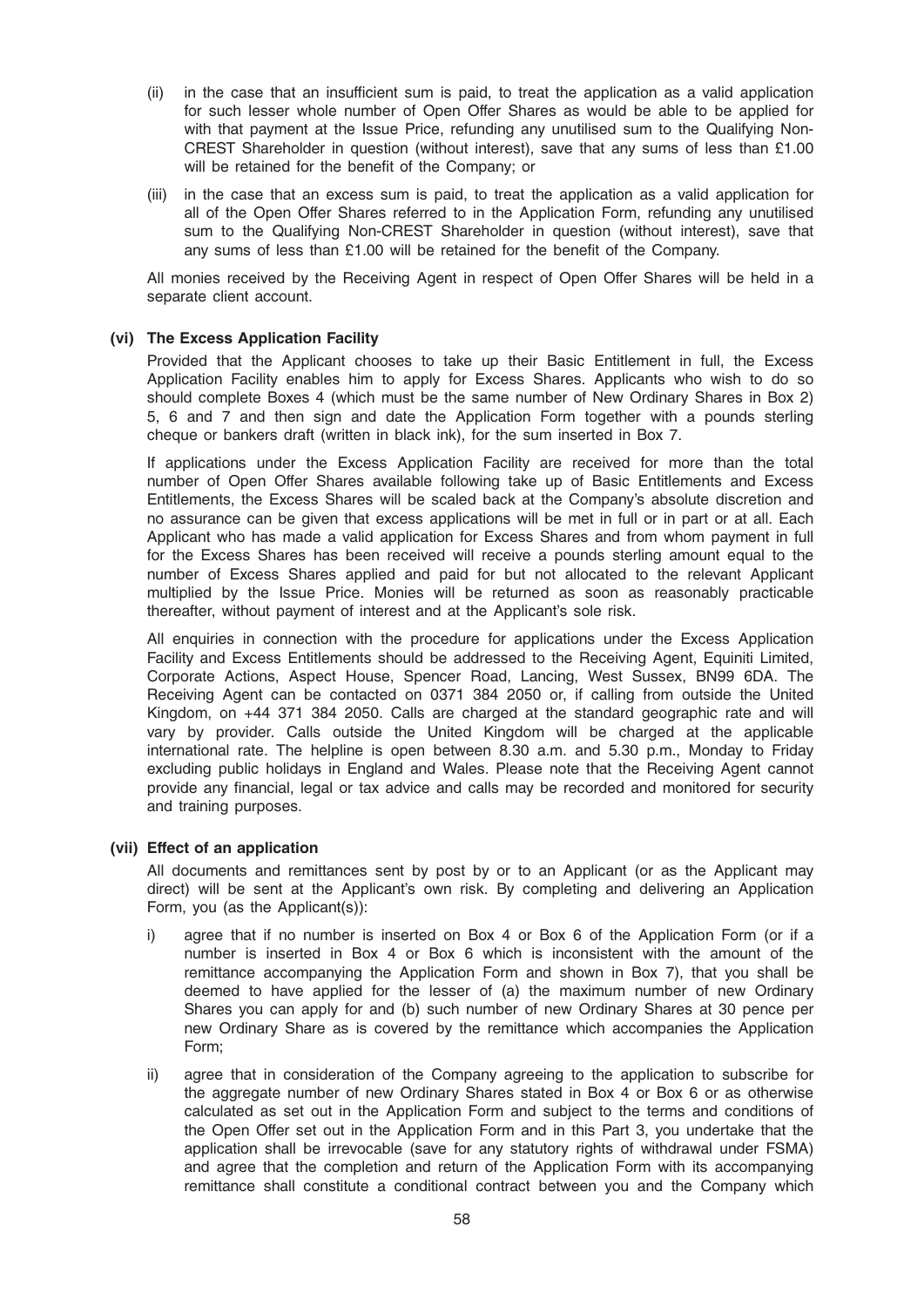shall become binding upon receipt by Equiniti Limited of the Application Form and the accompanying remittance and the Open Offer becoming or being declared unconditional in all respects. You acknowledge that the Company reserves the right to treat any application not strictly complying with the terms and conditions of the Application Form and this Part 3 as nevertheless valid. You acknowledge that the Company reserves the right, but shall not be obliged, to reject any acceptance or purported acceptance of the Open Offer in the circumstances described in this Part 3;

- iii) request that the Open Offer Shares to which you will become entitled be issued to you on the terms set out in this document and the Application Form and subject to the Articles;
- iv) request and authorise the Company or its agents to send to you a definitive certificate in respect of the new Ordinary Shares (reflecting the effects of the Open Offer) for which the application is accepted by post at your own risk to the first address shown on page 1 of the Application Form or to the agent whose name appears in Box 12 of the Application Form and to procure your name be placed on the register of members of the Company as holder(s) of the said new Ordinary Shares. You acknowledge that pending despatch of definitive certificates, transfers of the new Ordinary Shares will be certified against the register of members of the Company;
- v) acknowledge that due completion of the Application Form accompanied by a pounds sterling cheque or bankers' draft constitutes a representation and warranty that the cheque or bankers' draft will be honoured on first presentation and that this shall constitute a fundamental term of the application and the Open Offer and, without prejudice to the Company's right to require payment, that this application may be deemed invalid if such cheque or bankers' draft is not so honoured. You acknowledge that the Company reserves the right to instruct Equiniti Limited to seek special clearance of cheques to allow the Company to obtain value for remittance at the earliest opportunity;
- vi) authorise the Company and/or its agents to present any sterling cheque or bankers' draft enclosed with the Application Form on receipt and to withhold definitive share certificates pending clearance thereof. In the event that any of the conditions of the Open Offer set out in this Part 3 are not fulfilled by 8.00 a.m. on 23 November 2021 (or such later date as the Company may decide), or where you have elected to apply for additional Ordinary Shares under the Excess Application Facility, some or all of such application is not fulfilled, you authorise the Company or its agents to return all application monies (or such part as relates to the additional Ordinary Shares not so fulfilled) without payment of interest (at your risk) either as a cheque by first class post to the address set out on the Application Form or to the agent whose name appears in Box 12 of the Application Form or returned direct to the account of the bank or building society on which the relevant cheque or banker's draft was drawn;
- vii) acknowledge that in order to ensure compliance with the Money Laundering Regulations, Equiniti Limited may, in its absolute discretion, require verification of identity from any person lodging the Application Form. You agree that pending such verification, the Application Form may be dealt with in accordance with, and you will comply with, the provisions set out in this Part 3. You agree that on request by Equiniti Limited, you will disclose promptly in writing to it satisfactory evidence of your identity and do all other acts and things as may reasonably be required so as to comply with such regulations. You agree for Equiniti Limited to make a search using a credit reference agency for the purpose of confirming such identity, where deemed necessary. A record of the search will be retained. You agree that any monies returnable to them and any certificate for new Ordinary Shares issuable to them may be retained pending clearance of their remittance and any verification of identity by the Money Laundering Regulations and that such monies will not bear interest and that, failing such clearance or verification of identity within the period referred to in this document, the Application may be rejected;
- viii) acknowledge that the Company may amend dates and times in relation to the Application Form and the Open Offer;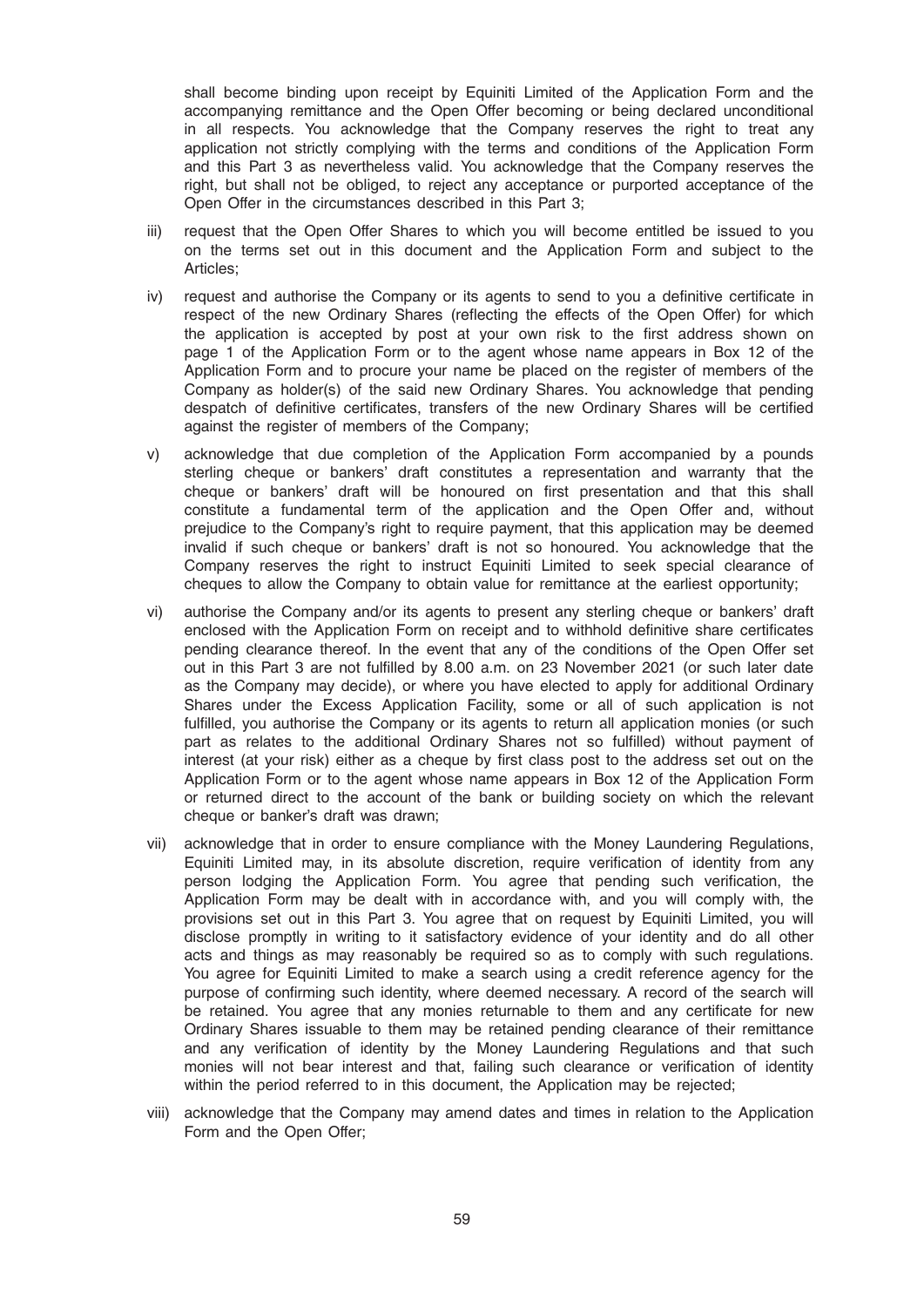- ix) represent and warrant to the Company and Shore Capital that you are not, nor are you applying on behalf of any person who is, in the United States or is a citizen or resident, or which is a corporation, partnership or other entity created or organised in or under any laws, of any other Open Offer Restricted Jurisdiction or any other jurisdiction in which the application for Open Offer Shares is prevented by law and you are not applying with a view to re-offering, re-selling, transferring or delivering any of the Open Offer Shares which are the subject of his application in the United States or to, or for the benefit of, a Shareholder who is a citizen or resident or which is a corporation, partnership or other entity created or organised in or under any laws of any other Open Offer Restricted Jurisdiction or any other jurisdiction in which the application for Open Offer Shares is prevented by law (except where proof satisfactory to the Company has been provided to the Company that you are able to accept the invitation by the Company free of any requirement which it (in its absolute discretion) regards as unduly burdensome), nor acting on behalf of any such person on a non-discretionary basis nor a person otherwise prevented by legal or regulatory restrictions from applying for Open Offer Shares under the Open Offer;
- x) represent and warrant to the Company and Shore Capital that, except where the extension or availability of the Open Offer would not breach any applicable laws or regulations you have not received from or sent copies of the Application Form into any Open Offer Restricted Jurisdiction and you have not otherwise utilised in connection with the Open Offer, directly or indirectly, the mail or any other means of instrumentality of interstate or foreign commerce or any facilities of a national securities exchange in the United States, any member state of the European Economic Area (other than the United Kingdom), Australia, Canada, Japan, New Zealand, South Africa or any other Open Offer Restricted Jurisdiction. You further acknowledge that, subject to certain exceptions set out in this document, no application will be treated as valid which is received in an envelope postmarked in, or which otherwise appears to the Company or its agents to have been dispatched in or from the United States, any member state of the European Economic Area (other than the United Kingdom), Australia, Canada, Japan, New Zealand, the Republic of South Africa or any other Open Offer Restricted Jurisdiction and the Company reserves the right to treat an Application Form as invalid if it believes the making of such an application may violate any legal or regulatory requirements in any jurisdiction;
- xi) represent and warrant to the Company and Shore Capital that you are not in the United States, nor are you applying for the account of any person who is located in the United States, unless (a) the instruction to apply was received from a person outside the United States and (b) the person giving such instruction has confirmed that it has the authority to give such instruction and either (y) has investment discretion over such account or  $(z)$  is an investment manager or investment company that, in the case of each of  $(y)$  and (z), is applying for the new Ordinary Shares in an "offshore transaction" within the meaning of Regulation S; and (ii) you are not applying for the new Ordinary Shares with a view to the offer, sale, resale, transfer, delivery or distribution, directly or indirectly, of any new Ordinary Shares into the United States;
- xii) represent and warrant to the Company and Shore Capital that you are not in breach of the provisions of note 1 under "Instructions for Transfer and Splitting" on page 2 of the Application Form;
- xiii) represent and warrant to the Company and Shore Capital that you are not, and nor are you applying as nominee or agent for, a person who is or may be liable to notify and account for tax under the Stamp Duty Reserve Tax Regulations 1986 at any of the increased rates referred to in sections 67, 70, 93 or 96 (depositary receipts and clearance services) of the Finance Act 1986;
- xiv) confirm to the Company and Shore Capital that in making the application you are not relying on any information or representation other than that contained in this document, and you accordingly agree that no person responsible solely or jointly for this document or any part thereof shall have any liability for any such information or representation not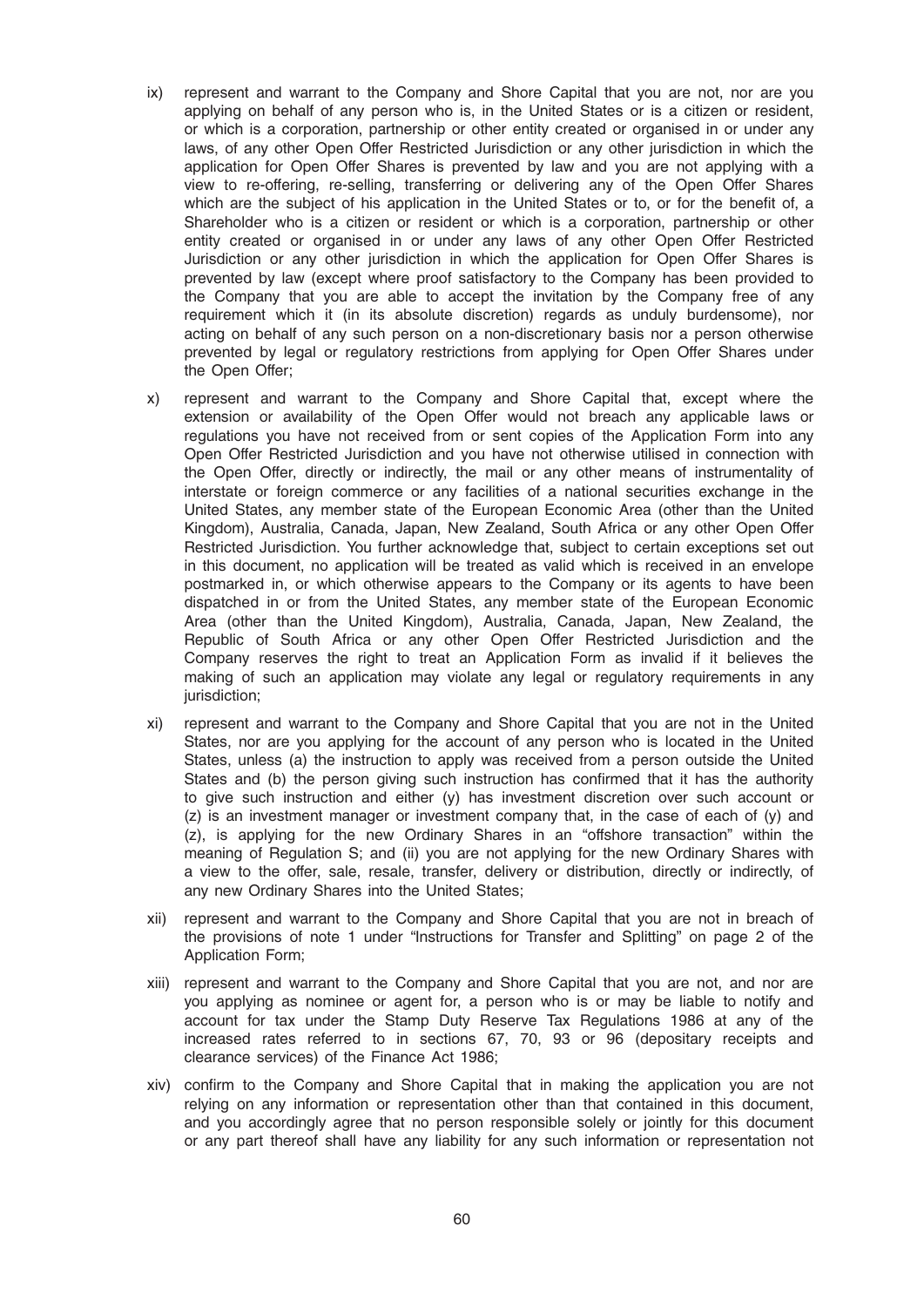so contained and further agrees that, having had the opportunity to read this document, you will be deemed to have had notice of all the information in relation to the Company contained in this document;

- xv) represent and warrant to the Company and Shore Capital that you have the right, power and authority, and has taken all action necessary, to make the application under the Open Offer and to execute, deliver and exercise his rights, and perform his obligations under any contracts resulting therefrom and that you are not a person otherwise prevented by legal or regulatory restrictions from applying for Open Offer Shares or acting on behalf of any such person on a non-discretionary basis;
- xvi) confirms to the Company and Shore Capital that no person has been authorised to give any information or to make any representation concerning the Group or the Open Offer Shares (other than as contained in this document) and, if given or made, any such other information or representation should not be, and has not been, relied upon as having been authorised by the Company, the Broker and the Nominated Adviser;
- xvii) agree with the Company and Shore Capital that all applications, and contracts resulting therefrom, and any non-contractual obligations related thereto, under the Open Offer shall be governed by, and construed in accordance with, the laws of England;
- xviii) represent and warrant to the Company and Shore Capital that you are the Qualifying Shareholder originally entitled to the Open Offer Entitlements;
- xix) represent and warrant to the Company and Shore Capital that, if you have received some or all of his Open Offer Entitlements from a person other than the Company, you are entitled to apply under the Open Offer in relation to such Open Offer Entitlements by virtue of a bona fide market claim; and
- xx) confirm that in making the application you are not relying and has not relied on Shore Capital or any person affiliated with Shore Capital, in connection with any investigation of the accuracy of any information contained in this document or his investment decision.

If you do not wish to apply for any of the Open Offer Shares to which you are entitled under the Open Offer, you should not complete and return the Application Form.

If you are in doubt as to whether or not you should apply for any of the Open Offer Shares under the Open Offer, you should consult your independent financial adviser immediately. All enquiries in relation to the procedure for application for Qualifying Non-CREST Shareholders under the Open Offer should be addressed to the Receiving Agent, telephone number 0371 384 2050 or, if calling from outside the United Kingdom, on +44 371 384 2050. Calls are charged at the standard geographic rate and will vary by provider. Calls outside the United Kingdom will be charged at the applicable international rate. The helpline is open between 8.30 a.m. – 5.30 p.m., Monday to Friday excluding public holidays in England and Wales. Please note that the Receiving Agent cannot provide any financial, legal or tax advice and calls may be recorded and monitored for security and training purposes.

### 2. If you have Open Offer Entitlements credited to your stock account in CREST

#### (a) General

Each Qualifying CREST Shareholder will receive a credit to his stock account in CREST of his Basic Entitlement equal to the number of Open Offer Shares for which he is entitled to apply under his basic entitlement under the Open Offer, together with a credit of Excess Entitlements equal to ten times their balance of Existing Shares on the Record Date.

Qualifying CREST Shareholders should note that this is not a cap on the maximum number of Excess Shares they can apply for and if they wish to apply for more Excess Shares than their Excess Entitlements they have been credited with then they should contact the Shareholder helpline on 0371 384 2050 or, if calling from outside the United Kingdom, on +44 371 384 2050. Calls are charged at the standard geographic rate and will vary by provider. Calls outside the United Kingdom will be charged at the applicable international rate.

The helpline is open between 8.30 a.m. – 5.30 p.m., Monday to Friday excluding public holidays in England and Wales. Please note that Equiniti Limited cannot provide any financial, legal or tax advice and calls may be recorded and monitored for security and training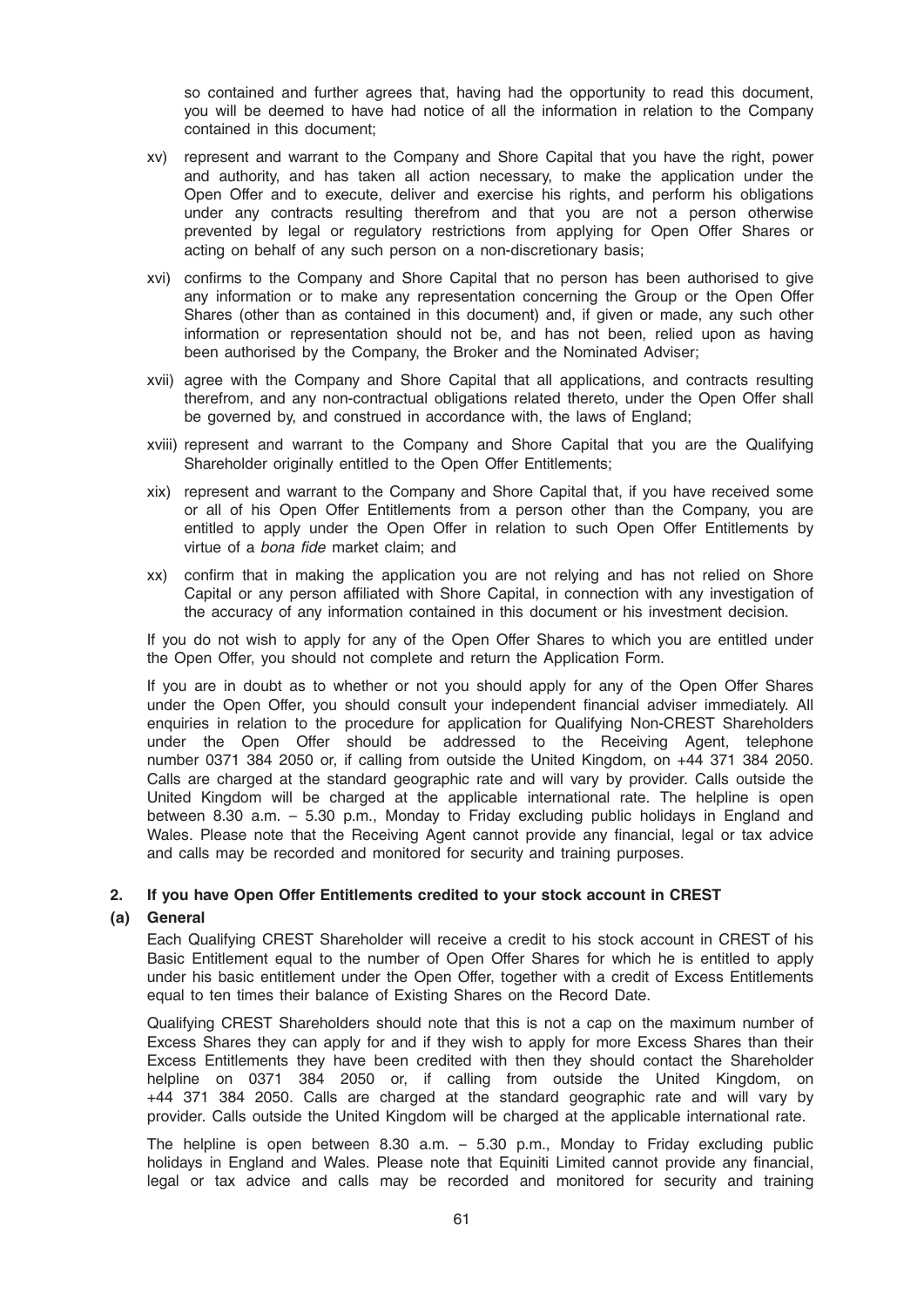purposes. To request an increased credit, ensuring to leave sufficient time for the additional Excess Entitlement credits to be credited to their account and for an application to be made in respect of those entitlements before the application deadline. Basic Entitlements are rounded down to the nearest whole number and any fractional entitlements to Open Offer Shares will be aggregated and made available under the Excess Application Facility.

The CREST stock account to be credited will be an account under the participant ID and member account ID that apply to the Existing Shares held on the Record Date by the Qualifying CREST Shareholder in respect of which the Basic Entitlements and Excess Entitlements have been allocated.

If for any reason the Open Offer and Excess Open Offer Entitlements cannot be admitted to CREST by, or the stock accounts of Qualifying CREST Shareholders cannot be credited by, 8.00 a.m., or such later time as the Company may decide, on 5 November 2021, an Application Form will be sent out to each Qualifying CREST Shareholder in substitution for the Open Offer Entitlements credited to his stock account in CREST. In these circumstances, the expected timetable as set out in this document will be adjusted as appropriate and the provisions of this document applicable to Qualifying Non-CREST Shareholders with Application Forms will apply to Qualifying CREST Shareholders who receive Application Forms.

CREST members who wish to apply for some or all of their entitlements to Open Offer Shares should refer to the CREST Manual for further information on the CREST procedures referred to below. If you are a CREST sponsored member you should consult your CREST sponsor if you wish to apply for Open Offer Shares as only your CREST sponsor will be able to take the necessary action to make this application in CREST.

### (b) Market claims

The Open Offer Entitlements will constitute a separate security for the purposes of CREST. Although Open Offer Entitlements will be admitted to CREST and be enabled for settlement, applications in respect of Open Offer Entitlements may only be made by the Qualifying Shareholder originally entitled or by a person entitled by virtue of a bona fide market claim transaction. Fundraisings identified by the CREST Claims Processing Unit as "cum" the Open Offer Entitlement will generate an appropriate market claim transaction and the relevant Open Offer Entitlements will thereafter be transferred accordingly. Excess Open Offer Entitlements are not entitled to bona fide market claims. If you require Excess Open Offer Entitlements, you need to contact Equiniti as Receiving Agent, who will credit CREST accordingly.

#### (c) USE instructions

CREST members who wish to apply for Open Offer Shares in respect of all or some of their Open Offer Entitlements in CREST must send (or, if they are CREST sponsored members, procure that their CREST sponsor sends) an Unmatched Stock Event ("USE") instruction to Euroclear which, on its settlement, will have the following effect:

- (i) the crediting of a stock account of the Receiving Agent under the participant ID and member account ID specified below, with a number of Open Offer Entitlements corresponding to the number of Open Offer Shares applied for; and
- (ii) the creation of a CREST payment, in accordance with the CREST payment arrangements, in favour of the payment bank of the Receiving Agent in respect of the amount specified in the USE instruction which must be the full amount payable on application for the number of Open Offer Shares referred to above.

#### (d) Content of USE instructions in respect of Basic Entitlements

The USE instruction must be properly authenticated in accordance with Euroclear's specifications and must contain, in addition to the other information that is required for settlement in CREST, the following details:

- (i) the number of Open Offer Shares for which application is being made (and hence the number of the Open Offer Entitlements being delivered to the Receiving Agent);
- (ii) the ISIN of the Basic Entitlements, which is GB00BMDV1220;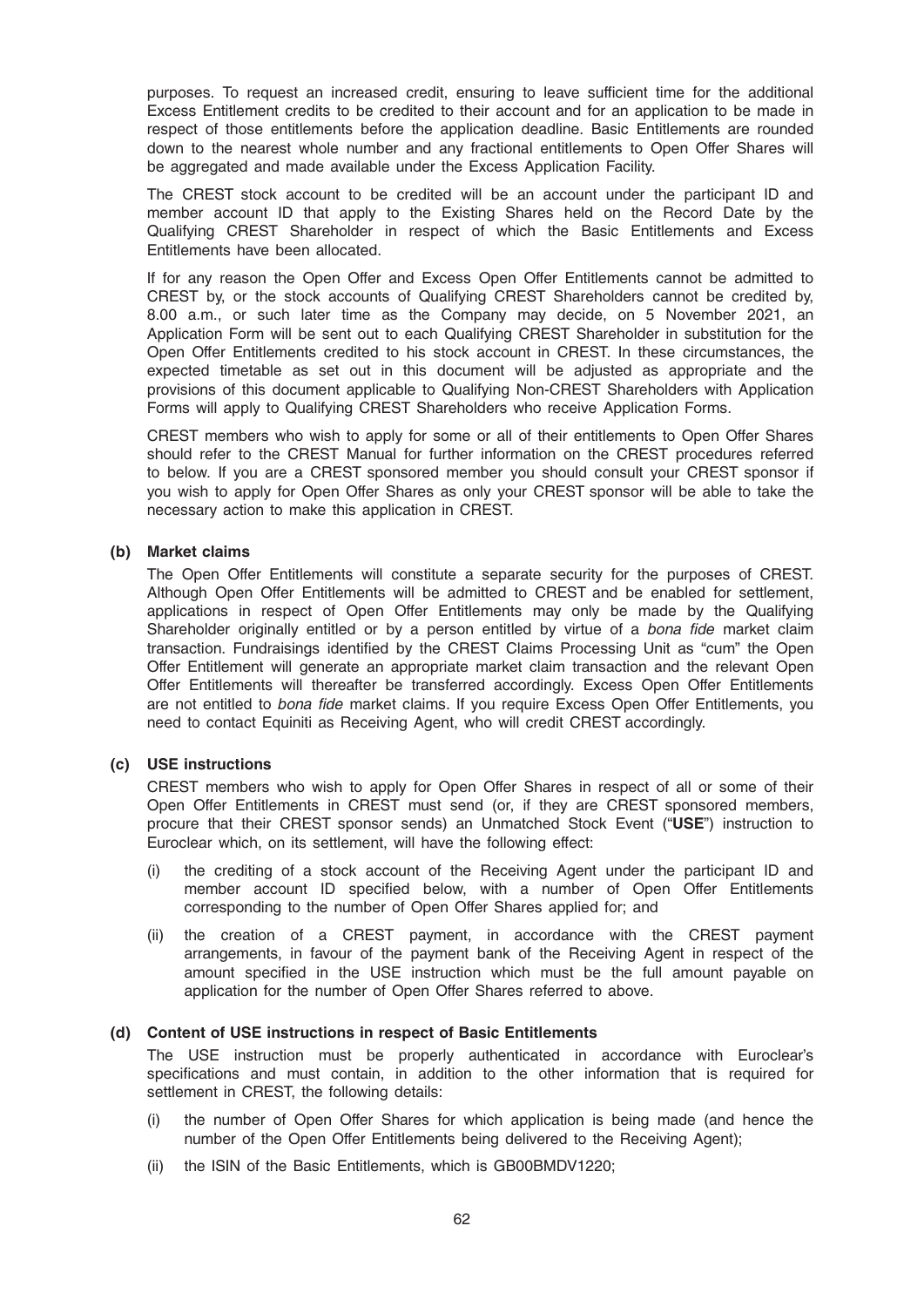- (iii) the CREST participant ID of the accepting CREST member;
- (iv) the CREST member account ID of the accepting CREST member from which the Open Offer Entitlements are to be debited;
- (v) the participant ID of the Receiving Agent, in its capacity as a CREST receiving agent. This is 2RA05;
- (vi) the member account ID of the Receiving Agent, in its capacity as a CREST receiving agent. This is RA348001;
- (vii) the amount payable by means of a CREST payment on settlement of the USE instruction. This must be the full amount payable on application for the number of Open Offer Shares referred to in paragraph (d)(i) above;
- (viii) the intended settlement date. This must be on or before 11.00 a.m. on 19 November 2021;
- (ix) the Corporate Action Number for the Open Offer. This will be available by viewing the relevant corporate action details in CREST. In order for an application under the Open Offer to be valid, the USE instruction must comply with the requirements as to authentication and contents set out above and must settle on or before 11.00 a.m. on 19 November 2021.

In order to assist prompt settlement of the USE instruction, CREST members (or their sponsors, where applicable) may consider adding the following non-mandatory fields to the USE instruction:

- (i) a contact name and telephone number (in the free format shared note field); and
- (ii) a priority of at least 80.

In the event that the Open Offer does not become unconditional by 8.00 a.m. on 23 November 2021 or such later time and date as the Company shall agree (being no later than 8.00 a.m. on 30 November 2021), the Open Offer will lapse, the Open Offer Entitlements admitted to CREST will be disabled and the Receiving Agent will refund the amount paid by a Qualifying CREST Shareholder by way of a CREST payment, without interest, within 14 days thereafter. The interest earned on such monies will be retained for the Company's benefit.

#### (e) Deposit of Open Offer Entitlements into, and withdrawal from, CREST

A Qualifying Non-CREST Shareholder's entitlement under the Open Offer as shown by the number of Open Offer Entitlements set out in his Application Form may be deposited into CREST (either into the account of the Qualifying Shareholder named in the Application Form or into the name of a person entitled by virtue of a *bona fide* market claim) provided that such Qualifying Non-CREST Shareholder is also a CREST member. Similarly, Open Offer Entitlements held in CREST may be withdrawn from CREST so that the entitlement under the Open Offer is reflected in an Application Form. Normal CREST procedures (including timings) apply in relation to any such deposit or withdrawal, subject (in the case of a deposit into CREST) as set out in the Application Form.

A holder of an Application Form who is proposing to deposit the entitlement set out in such form is recommended to ensure that the deposit procedures are implemented in sufficient time to enable the person holding or acquiring the Open Offer Entitlements following their deposit into CREST to take all necessary steps in connection with taking up the entitlement prior to 11.00 a.m. on 19 November 2021.

In particular, having regard to normal processing times in CREST and on the part of the Receiving Agent, the recommended latest time for depositing an Application Form with the CCSS, where the person entitled wishes to hold the entitlement under the Open Offer set out in such Application Form as Open Offer Entitlements in CREST, is 3.00 p.m. on 16 November 2021, and the recommended latest time for receipt by Euroclear of a dematerialised instruction requesting withdrawal of Open Offer Entitlements from CREST is 4.30 p.m. on 15 November 2021, in either case so as to enable the person acquiring or (as appropriate) holding the Open Offer Entitlements following the deposit or withdrawal (whether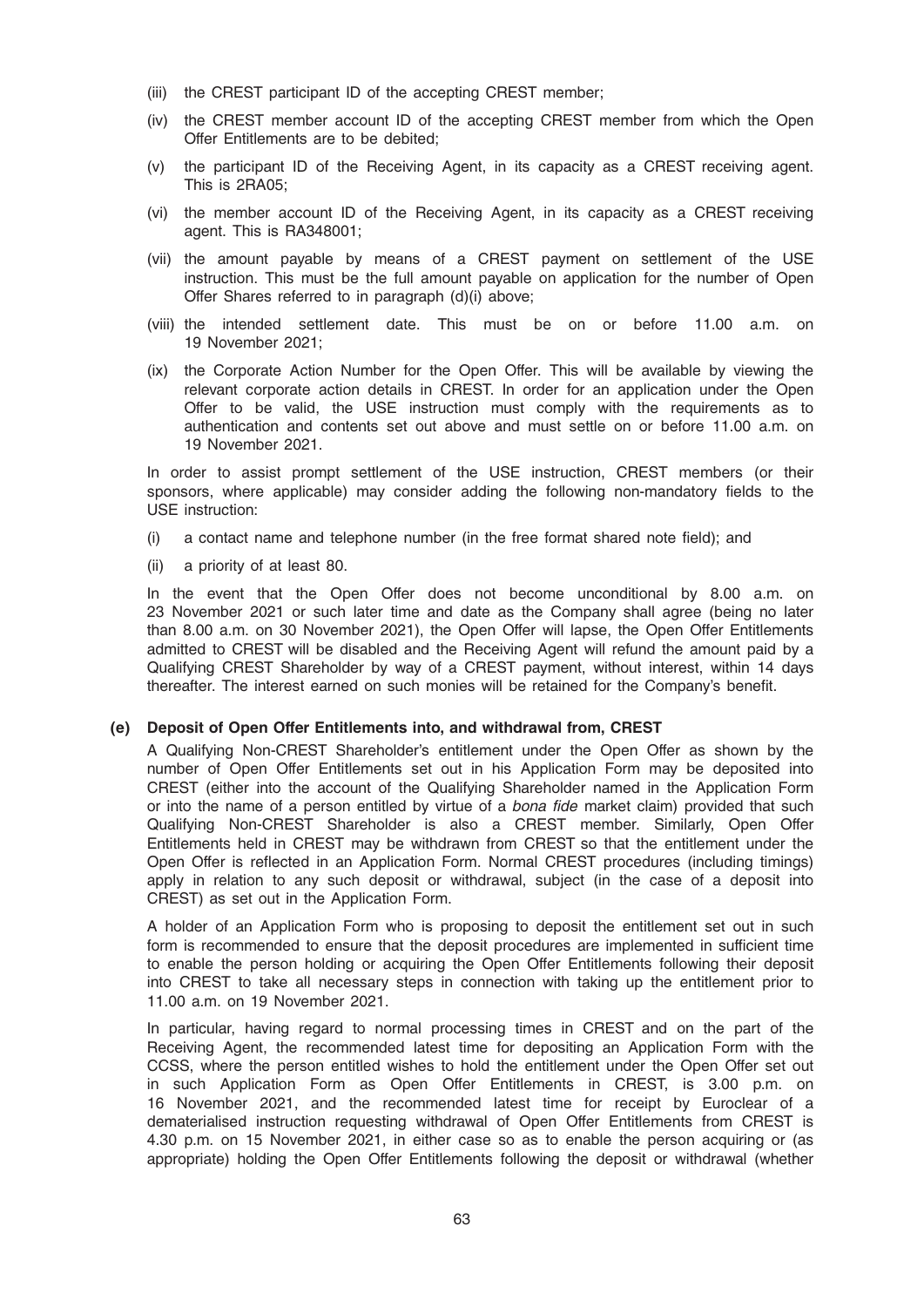as shown in an Application Form or held in CREST) to take all necessary steps in connection with applying in respect of the Open Offer Entitlements prior to 11.00 a.m. on 19 November 2021.

Delivery of an Application Form with the CREST Deposit Form duly completed, whether in respect of a deposit into the account of the Qualifying Shareholder named in the Application Form or into the name of another person, shall constitute a representation and warranty to the Company and the Receiving Agent by the relevant CREST member that it is not in breach of the provisions of the notes under the paragraph headed "Instructions for Depositing Entitlements under the Open Offer into CREST" on page 3 of the Application Form, and a declaration to the Company and the Receiving Agent from the relevant CREST member that it is not a citizen or resident of an Open Offer Restricted Jurisdiction and, where such deposit is made by a beneficiary of a market claim, a representation and warranty that the relevant CREST member is entitled to apply under the Open Offer by virtue of a bona fide market claim.

# (f) Excess Application Facility

The Excess Application Facility enables Qualifying CREST Shareholders, who have taken up their Basic Entitlement in full, to apply for Excess Shares.

If applications under the Excess Application Facility are received for more than the total number of Open Offer Shares available following take up of Basic Entitlements and Excess Entitlements, the Excess Shares will be scaled back at the Company's absolute discretion and no assurance can be given that excess applications by Qualifying Shareholders will be met in full or in part or at all. Excess Entitlements may not be sold or otherwise transferred.

The CREST accounts of Qualifying CREST Shareholders will be credited with Excess Entitlements to enable applications for Excess Shares to be settled through CREST. Qualifying CREST Shareholders should note that, although the Basic Entitlements and the Excess Entitlements will be admitted to CREST, they will have limited settlement capabilities. Neither the Basic Entitlement nor the Excess Entitlements will be tradable or listed and applications in respect of the Open Offer may only be made by the Qualifying Shareholders originally entitled or by a person entitled by virtue of a bona fide market claim.

To apply for Excess Shares pursuant to the Open Offer, Qualifying CREST Shareholders should follow the instructions above and must not return a paper form and cheque.

Should a transaction be identified by the CREST Claims Processing Unit as "cum" the Basic Entitlement will generate an appropriate market claim transaction and the relevant Open Offer Entitlements will thereafter be transferred accordingly.

Excess Entitlements will not be subject to Euroclear's market claims process. Qualifying CREST Shareholders requiring Excess Entitlements are advised to contact the Receiving Agent to request a credit of the appropriate number of entitlements to their CREST account. Please note that an additional USE instruction must be sent in respect of any application under the Excess Entitlement. If applications under the Excess Application Facility are received for more than the total number of Open Offer Shares available following take-up of Open Offer Entitlements, such applications will be scaled back at the Company's absolute discretion. In this event, each Qualifying CREST Shareholder who has made a valid application pursuant to his Excess Entitlement, and from whom payment in full for the Excess Shares has been received, will receive a pounds sterling amount equal to the number of Open Offer Shares validly applied and paid for but which are not allocated to the relevant Qualifying CREST Shareholder multiplied by the Issue Price. Monies will be returned as soon as reasonably practicable following the completion of the scale back, without payment of interest and at the applicant's sole risk by way of cheque or CREST payment, as appropriate. Fractions of Open Offer Shares will be aggregated and made available under the Excess Application Facility.

All enquiries in connection with the procedure for applications under the Excess Application Facility and Excess Entitlements should be addressed to the Receiving Agent, Equiniti Limited, Corporate Actions, Aspect House, Spencer Road, Lancing, West Sussex BN99 6DA. The Receiving Agent can be contacted on 0371 384 2050 or, if calling from outside the United Kingdom, on +44 371 384 2050. Calls are charged at the standard geographic rate and will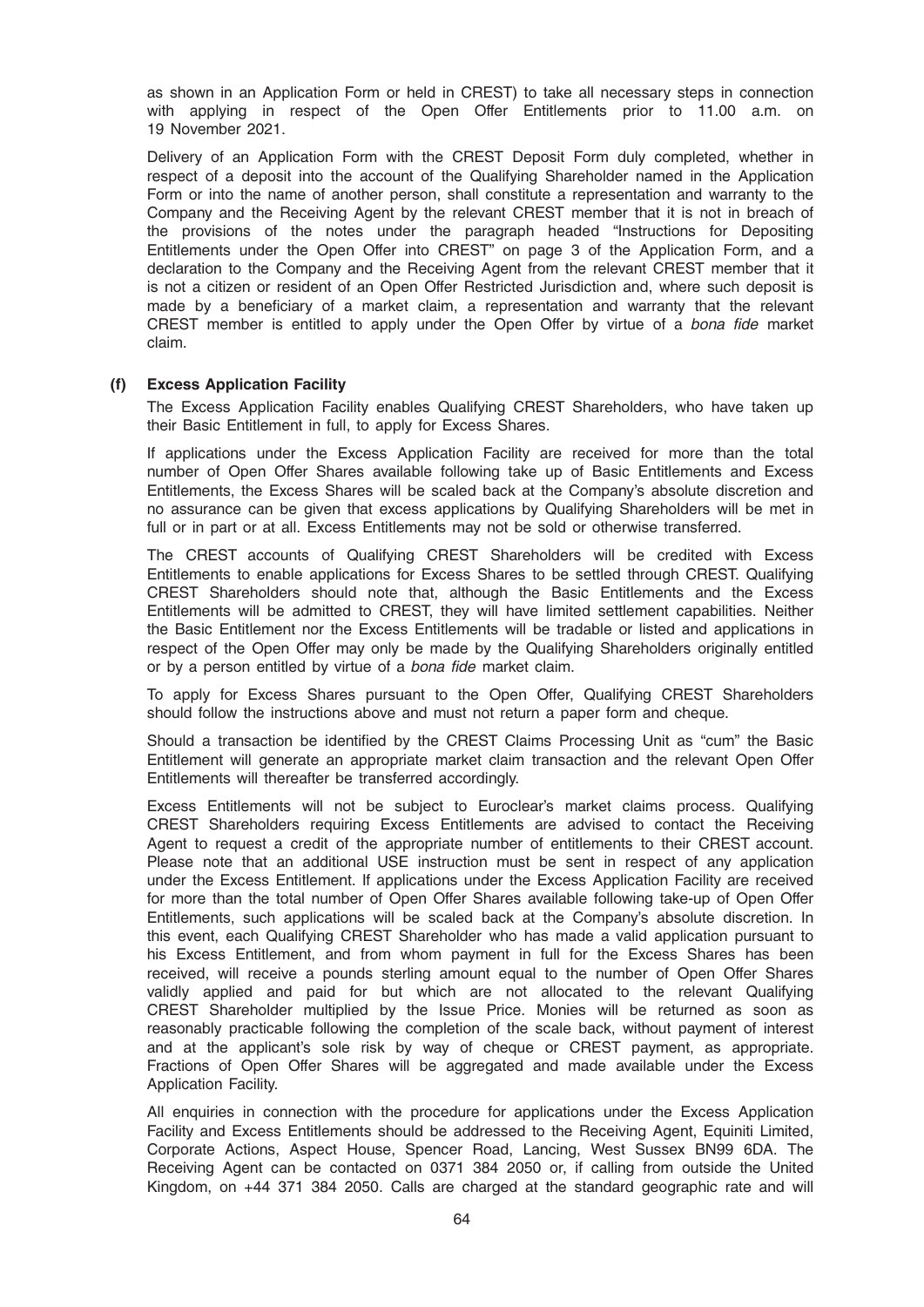vary by provider. Calls outside the United Kingdom will be charged at the applicable international rate. The helpline is open between 8.30 a.m. – 5.30 p.m., Monday to Friday excluding public holidays in England and Wales. Please note that Equiniti Limited cannot provide any financial, legal or tax advice and calls may be recorded and monitored for security and training purposes.

Each Qualifying Shareholder who has made a valid application for Excess Open Offer Shares under the Excess Application Facility and from whom payment in full for Excess Open Offer Shares has been received will receive a refund in an amount equal to the number of Excess Open Offer Shares applied and paid for but not allocated multiplied by the Offer Price. Monies will be returned as soon as reasonably practicable thereafter, without payment of interest and at the applicant's sole risk.

#### (g) Content of USE instructions in respect of Excess Entitlements

The USE instruction must be properly authenticated in accordance with Euroclear's specifications and must contain, in addition to the other information that is required for settlement in CREST, the following details:

- (i) the number of Excess Shares for which application is being made (and hence the number of the Open Offer Excess Entitlements being delivered to the Receiving Agent);
- (ii) the ISIN of the Excess CREST Open Offer Entitlements, which is GB00BMDV1337;
- (iii) the CREST participant ID of the accepting CREST member;
- (iv) the CREST member account ID of the accepting CREST member from which the Open Offer Entitlements are to be debited;
- (v) the participant ID of the Receiving Agent, in its capacity as a CREST receiving agent. This is 2RA07;
- (vi) the member account ID of the Receiving Agent, in its capacity as a CREST receiving agent. This is RA348002;
- (vii) the amount payable by means of a CREST payment on settlement of the USE instruction. This must be the full amount payable on application for the number of Open Offer Shares referred to in paragraph (d)(i) above;
- (viii) the intended settlement date. This must be on or before 11.00 a.m. on 19 November 2021;
- (ix) the Corporate Action Number for the Open Offer. This will be available by viewing the relevant corporate action details in CREST;
- (x) a contact name and telephone number (in the free format shared note field); and
- (xi) a priority of at least 80. In order for an application under the Open Offer to be valid, the USE instruction must comply with the requirements as to authentication and contents set out above and must settle on or before 11.00 a.m. on 19 November 2021.

#### (h) Validity of application

A USE instruction complying with the requirements as to authentication and contents set out above which settles by no later than 11.00 a.m. on 19 November 2021 will constitute a valid application under the Open Offer.

#### (i) CREST procedures and timings

CREST members and (where applicable) their CREST sponsors should note that Euroclear does not make available special procedures in CREST for any particular corporate action. Normal system timings and limitations will therefore apply in relation to the input of a USE instruction and its settlement in connection with the Open Offer. It is the responsibility of the CREST member concerned to take (or, if the CREST member is a CREST sponsored member, to procure that his CREST sponsor takes) such action as shall be necessary to ensure that a valid application is made as stated above by 11.00 a.m. on 19 November 2021.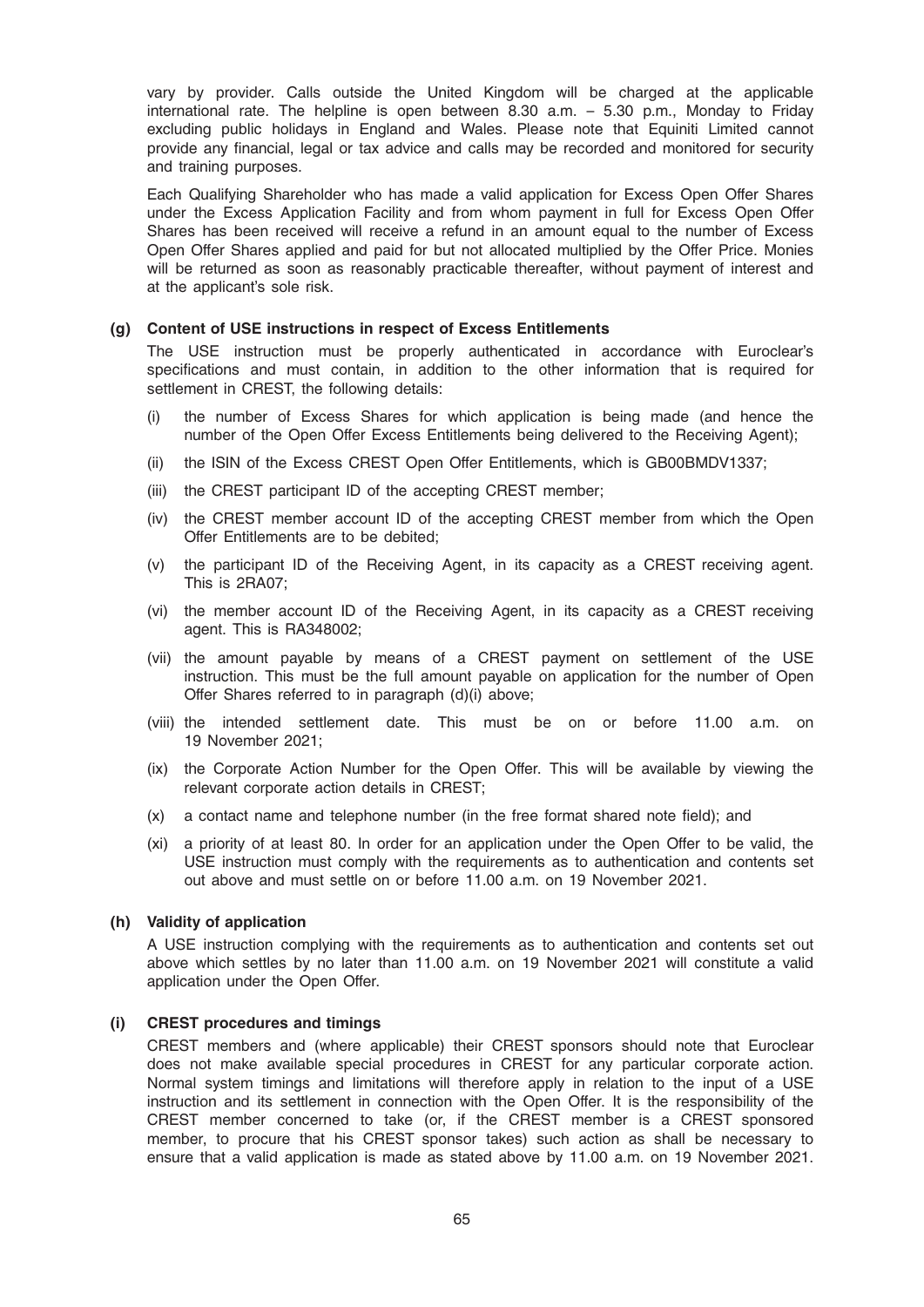In this connection, CREST members and (where applicable) their CREST sponsors are referred in particular to those sections of the CREST Manual concerning practical limitations of the CREST system and timings.

#### (j) Incorrect or incomplete applications

If a USE instruction includes a CREST payment for an incorrect sum, the Company through the Receiving Agent reserves the right:

- (i) to reject the application in full and refund the payment to the CREST member in question;
- (ii) in the case that an insufficient sum is paid, to treat the application as a valid application for such lesser whole number of Open Offer Shares as would be able to be applied for with that payment at the Issue Price, refunding any unutilised sum to the CREST member in question;
- (iii) in the case that an excess sum is paid, to treat the application as a valid application for all the Open Offer Shares referred to in the USE instruction, refunding any unutilised sum to the CREST member in question.

### (k) Effect of valid application

A CREST member who makes or is treated as making a valid application in accordance with the above procedures will thereby:

- (i) represent and warrant to the Company and Shore Capital he has the right, power and authority, and has taken all action necessary, to make the application under the Open Offer and to execute, deliver and exercise his rights, and perform his obligations, under any contracts resulting therefrom and that he is not a person otherwise prevented by legal or regulatory restrictions from applying for Open Offer Shares or acting on behalf of any such person on a non-discretionary basis;
- (ii) agrees to pay the amount payable on application in accordance with the above procedures by means of a CREST payment in accordance with the CREST payment arrangements (it being acknowledged that the payment to the Receiving Agent's payment bank in accordance with the CREST payment arrangements shall, to the extent of the payment, discharge in full the obligation of the CREST member to pay to the Company the amount payable on application);
- (iii) acknowledge that the Company may amend dates and times in relation to the Open Offer;
- (iv) request that the Open Offer Shares to which he will become entitled be issued to him on the terms set out in this document and subject to the Articles;
- (v) agree with the Company and Shore Capital that all applications and contracts resulting therefrom, and any non-contractual obligations related thereto, under the Open Offer shall be governed by, and construed in accordance with, the laws of England;
- (vi) represent and warrant to the Company and Shore Capital that he is not in the United States, nor is he applying for the account of any person who is located in the United States, unless (a) the instruction to apply was received from a person outside the United States and (b) the person giving such instruction has confirmed that (x) it has the authority to give such instruction and either (y) has investment discretion over such account or (z) is an investment manager or investment company that, in the case of each of (y) and (z), is applying for the new Ordinary Shares in an "offshore transaction" within the meaning of Regulation S; and (ii) he is not applying for the new Ordinary Shares with a view to the offer, sale, resale, transfer, delivery or distribution, directly or indirectly, of any new Ordinary Shares into the United States;
- (vii) represent and warrant to the Company and Shore Capital that he is not applying on behalf of any Shareholder, who is a citizen or resident or which is a corporation, partnership or other entity created or organised in or under any laws of an Open Offer Restricted Jurisdiction and he is not applying with a view to re-offering, reselling, transferring or delivering any of the Open Offer Shares which are the subject of this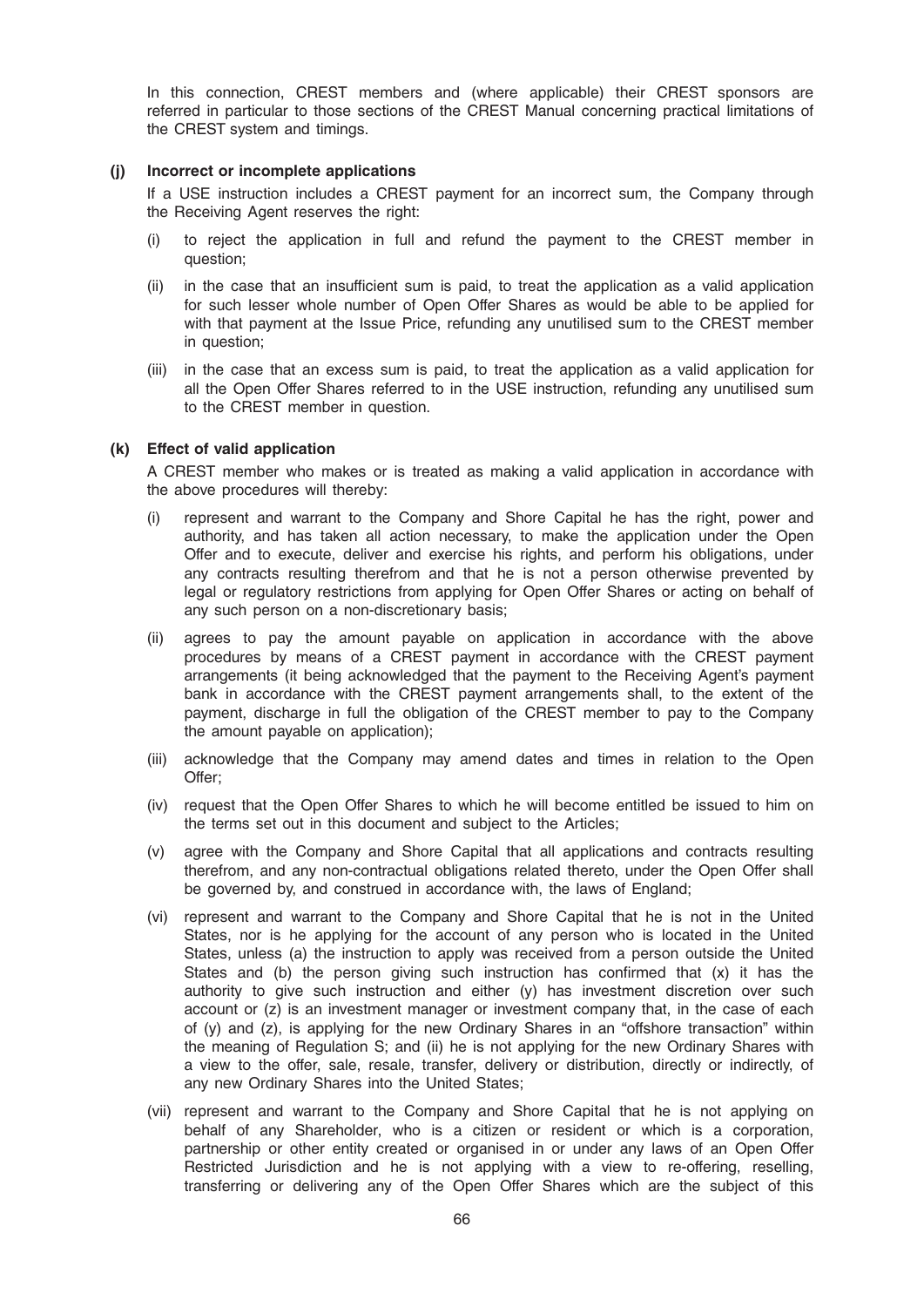application to, or for the benefit of, a Shareholder who is a citizen or resident or which is a corporation, partnership or other entity created or organised in or under any laws of an Open Offer Restricted Jurisdiction except where proof satisfactory to the Company has been provided to the Company that he is able to accept the invitation by the Company free of any requirement which the Company (in its absolute discretion) regards as unduly burdensome, nor acting on behalf of any such person on a nondiscretionary basis nor (a) person(s) otherwise prevented by legal or regulatory restrictions from applying for Open Offer Shares under the Open Offer;

- (viii) represent and warrant to the Company and Shore Capital that, except where the extension or availability of the Open Offer would not breach any applicable laws or regulations he has not received from or sent copies of this Application Form into the United States, any member state of the European Economic Area (other than the United Kingdom), Australia, Canada, Japan, the Republic of South Africa, New Zealand or any other Open Offer Restricted Jurisdiction and he has not otherwise utilised in connection with the Open Offer, directly or indirectly, the mail or any other means of instrumentality of interstate or foreign commerce or any facilities of a national securities exchange in the United States, any member state of the European Economic Area (other than the United Kingdom), Australia, Canada, Japan, New Zealand, South Africa or any other Open Offer Restricted Jurisdiction. He further acknowledges that, subject to certain exceptions set out in this document, no application will be treated as valid which is received in an envelope postmarked in, or which otherwise appears to the Company or its agents to have been dispatched in or from the United States, any member state of the European Economic Area (other than the United Kingdom), Australia, Canada, Japan, New Zealand, the Republic of South Africa or any other Open Offer Restricted Jurisdiction and the Company reserves the right to treat an Application Form as invalid if it believes the making of such an application may violate any legal or regulatory requirements in any jurisdiction
- (ix) represent and warrant to the Company and Shore Capital that he is not, and nor is he applying as nominee or agent for, a person who is or may be liable to notify and account for tax under the Stamp Duty Reserve Tax Regulations 1986 at any of the increased rates referred to in sections 67, 70, 93 or 96 (depositary receipts and clearance services) of the Finance Act 1986;
- (x) confirm to the Company and Shore Capital that in making such application he is not relying on any information in relation to the Company other than that contained in this document, and agrees that no person responsible solely or jointly for this document or any part thereof or involved in the preparation thereof shall have any liability for any such other information and further agrees that, having had the opportunity to read this document, he will be deemed to have had notice of all the information concerning the Company contained in this document;
- (xi) confirms to the Company and Shore Capital that no person has been authorised to give any information or to make any representation concerning the Group or the Open Offer Shares (other than as contained in this document) and, if given or made, any such other information or representation should not be, and has not been, relied upon as having been authorised by the Company, the Broker and the Nominated Adviser;
- (xii) represent and warrant to the Company and Shore Capital that he is the Qualifying Shareholder originally entitled to the Open Offer Entitlements;
- (xiii) represent and warrant to the Company and Shore Capital that, if he has received some or all of his Open Offer Entitlements from a person other than the Company, he is entitled to apply under the Open Offer in relation to such Open Offer Entitlements by virtue of a bona fide market claim; and
- (xiv) confirm to the Company and Shore Capital that in making the application he is not relying and has not relied on Shore Capital or any person affiliated with Shore Capital, in connection with any investigation of the accuracy of any information contained in this document or his investment decision.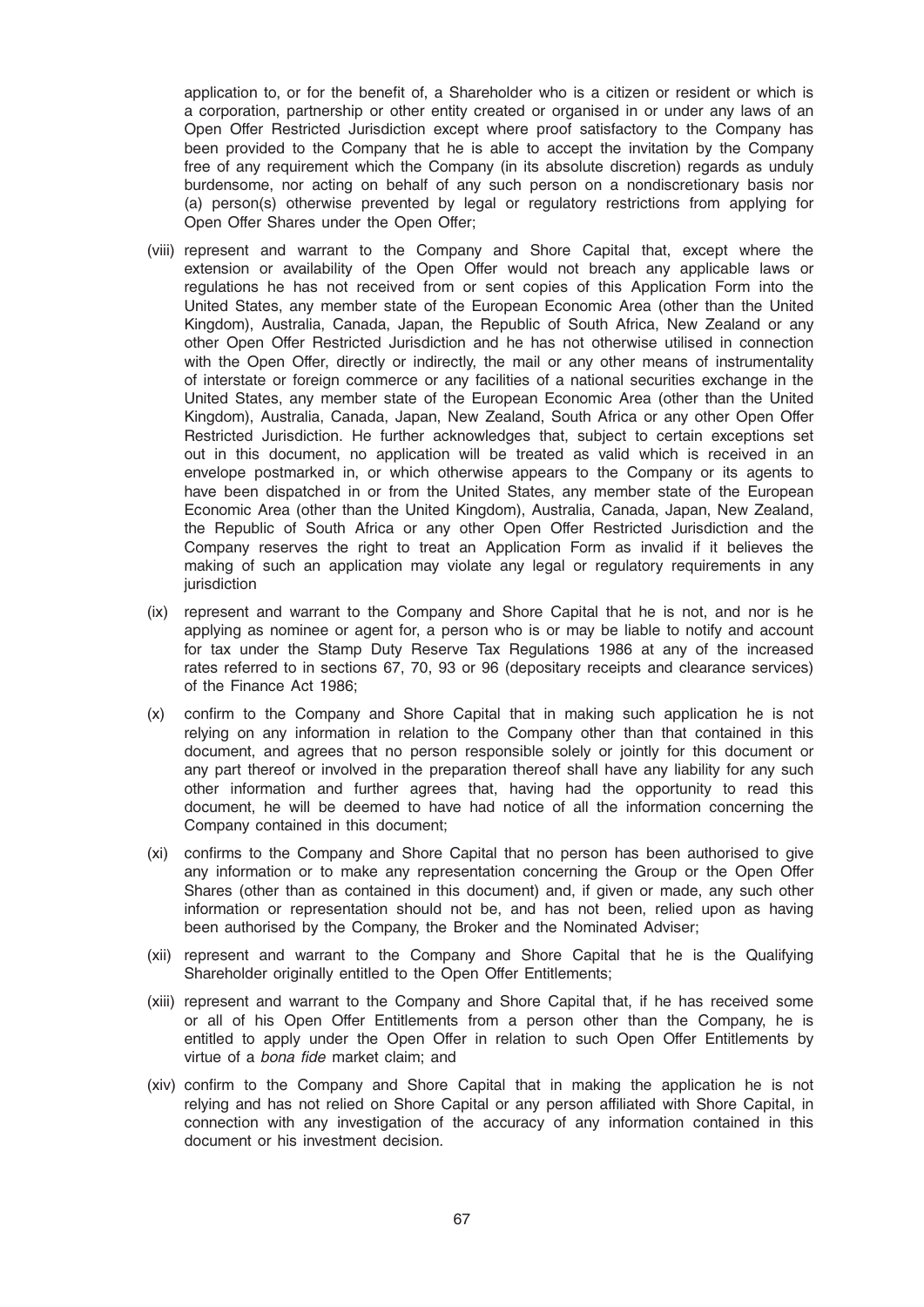# (l) Company's discretion as to rejection and validity of applications

The Company may in its sole discretion:

- (i) treat as valid (and binding on the CREST member concerned) an application which does not comply in all respects with the requirements as to validity set out or referred to in this Part 3;
- (ii) accept an alternative properly authenticated dematerialised instruction from a CREST member or (where applicable) a CREST sponsor as constituting a valid application in substitution for or in addition to a USE instruction and subject to such further terms and conditions as the Company may determine;
- (iii) treat a properly authenticated dematerialised instruction (in this paragraph (l)(iii) the "first instruction") as not constituting a valid application if, at the time at which the Receiving Agent receives a properly authenticated dematerialised instruction giving details of the first instruction or thereafter, either the Company or the Receiving Agent has received actual notice from Euroclear of any of the matters specified in Regulation 35(5)(a) in relation to the first instruction. These matters include notice that any information contained in the first instruction was incorrect or notice of lack of authority to send the first instruction; and
- (iv) accept an alternative instruction or notification from a CREST member or CREST sponsored member or (where applicable) a CREST sponsor, or extend the time for settlement of a USE instruction or any alternative instruction or notification, in the event that, for reasons or due to circumstances outside the control of any CREST member or CREST sponsored member or (where applicable) CREST sponsor, the CREST member or CREST sponsored member is unable validly to apply for Open Offer Shares by means of the above procedures. In normal circumstances, this discretion is only likely to be exercised in the event of any interruption, failure or breakdown of CREST (or any part of CREST) or on the part of the facilities and/or systems operated by the Receiving Agent in connection with CREST.

## 3. Money Laundering Regulations

# (a) Holders of Application Forms

If the value of an application for Open Offer Shares exceeds €15,000 (approximately £12,712 at the prevailing rate of exchange) (or is one of a series of linked applications, the aggregate value of which exceeds that amount), the verification of identity requirements of the Money Laundering Regulations will apply.

The Receiving Agent is entitled to require, at its absolute discretion, verification of identity from any person lodging an Application Form including, without limitation, any person who appears to the Receiving Agent to be acting on behalf of some other person. Submission of an Application Form will constitute a warranty and undertaking by the Applicant to provide promptly to the Receiving Agent such information as may be specified by the Receiving Agent as being required for the purpose of the Money Laundering Regulations.

Pending the provision of evidence satisfactory to the Receiving Agent as to identity, the Receiving Agent may in its absolute discretion retain an Application Form lodged by an Applicant for Open Offer Shares and/or the cheque, banker's draft or other remittance relating to it and/or not enter the Open Offer Shares to which it relates on the register of members or issue any share certificate in respect of them. If satisfactory evidence of identity has not been provided within a reasonable time, then the acceptance will not be valid but will be without prejudice to the right of the Company to take proceedings to recover any loss suffered by it as a result of the failure of the Applicant to provide satisfactory evidence. In that case, the application monies (without interest) will be returned to the bank or building society account from which payment was made.

The Receiving Agent shall be entitled, at its sole discretion, to determine whether the verification of identity requirements apply to any Applicant and whether such requirements have been satisfied and neither of the Receiving Agent or the Company will be liable to any person for any loss suffered or incurred as a result of the exercise of such discretion.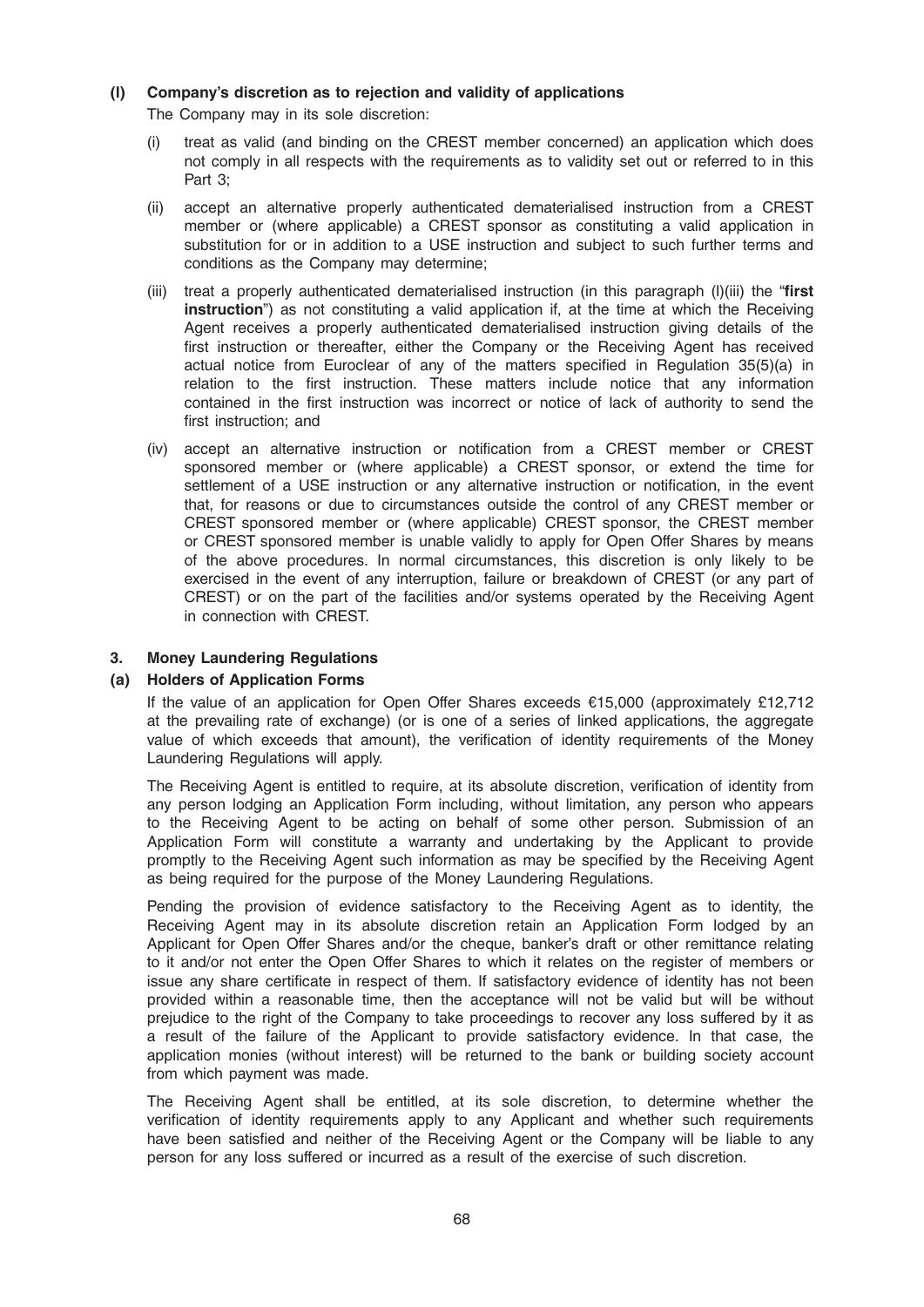The following guidance is provided in order to reduce the likelihood of difficulties, delays and potential rejection of an application (but does not limit the right of the Receiving Agent to require verification of identity as stated above).

- (i) The Applicant should:
	- a. where payment is made otherwise than by the Applicant's own cheque, write the Applicant's name and address on the back of the building society cheque, banker's draft or other third party cheque and, in the case of an individual, record his/her date of birth against his/her name;
	- b. if a building society cheque or banker's draft is used, ask the building society or bank to print on the cheque or banker's draft the full name and account number of the person whose building society or bank account is being debited or to write those details on the back of the cheque and add its stamp; and
	- c. enclose with his Application Form evidence of his name and address from an appropriate third party; for example, a recent bill from a gas, electricity or telephone company or a bank statement, in each case bearing the Applicant's name and address (originals of such documents (not copies) are required and will be returned in due course).
- (ii) If an application is delivered by hand, the Applicant should ensure that he has with him evidence of identity bearing his photograph (for example, a valid full passport) and separate evidence of his address.
- (iii) If you are making an application as agent for one or more persons and you are not a UK or EU regulated person or institution (e.g. a UK financial institution), irrespective of the value of the application, the Receiving Agent is obliged to take reasonable measures to establish the identity of the person or persons on whose behalf the application is being made. If the application is lodged with payment by an agent which is an organisation required to comply with the EU Money Laundering Directive ((EU)/2015/859), or which is subject to anti-money laundering regulation in a country which is a member of the Financial Action Task Force (the non-European Union members of which are Argentina, Australia, Austria, Brazil, Canada, Gibraltar, Hong Kong, Iceland, Japan, Mexico, New Zealand, Norway, Russian Federation, Singapore, South Africa, Switzerland, Turkey and the United States), the agent should provide with the application written confirmation and evidence that it has that status and that it has obtained and recorded evidence of the identity of the person for whom it acts and that it will on demand make such evidence available to the Receiving Agent.

In order to confirm the acceptability of any written assurances referred to above, or in any other case, the Applicant should contact the Receiving Agent on 0371 384 2050 or, if calling from outside the United Kingdom, on +44 371 384 2050. Calls are charged at the standard geographic rate and will vary by provider. Calls outside the United Kingdom will be charged at the applicable international rate. The helpline is open between 8.30 a.m. – 5.30 p.m., Monday to Friday excluding public holidays in England and Wales. Please note that the Receiving Agent cannot provide any financial, legal or tax advice and calls may be recorded and monitored for security and training purposes.

# (b) Open Offer Entitlements in CREST

If you hold your Open Offer Entitlements in CREST and apply for Open Offer Shares in respect of all or some of your Open Offer Entitlements as agent for one or more persons and you are not a UK or EU regulated person or institution (e.g. a UK financial institution), then, irrespective of the value of the application, the Receiving Agent is obliged to take reasonable measures to establish the identity of the person or persons on whose behalf you are making the application. You must therefore contact the Receiving Agent before sending any USE or other instruction so that appropriate measures may be taken.

Submission of a USE instruction which on its settlement constitutes a valid application as described above constitutes a warranty and undertaking by the Applicant to provide promptly to the Receiving Agent such information as may be specified by the Receiving Agent as being required for the purposes of the Money Laundering Regulations. Pending the provision of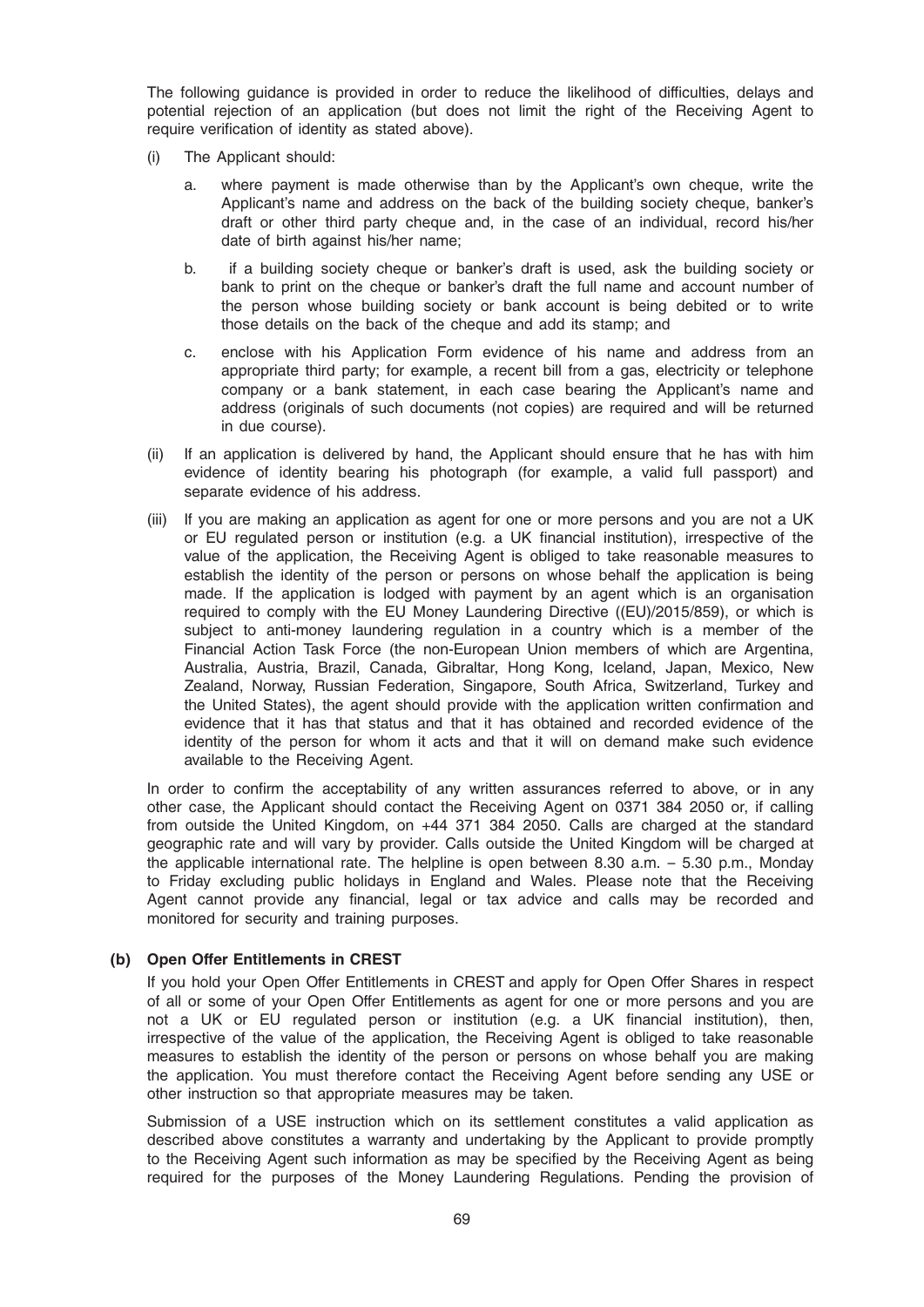evidence satisfactory to the Receiving Agent as to identity, the Receiving Agent may in its absolute discretion take, or omit to take, such action as it may determine to prevent or delay issue of the Open Offer Shares concerned. If satisfactory evidence of identity has not been provided within a reasonable time, then the application for the Open Offer Shares represented by the USE instruction will not be valid. This is without prejudice to the right of the Company to take proceedings to recover any loss suffered by it as a result of failure to provide satisfactory evidence.

# 4. Taxation

Shareholders who are in any doubt as to their tax position, or who are subject to tax in any other jurisdiction, should consult their independent professional adviser immediately.

### 5. Overseas Shareholders

### SUBJECT TO CERTAIN LIMITED EXCEPTIONS, THERE IS NO OFFER OF OPEN OFFER SHARES TO PERSONS RESIDENT IN, OR WHO ARE CITIZENS OF, COUNTRIES OTHER THAN THE UNITED KINGDOM. IT IS THE RESPONSIBILITY OF ALL PERSONS (INCLUDING, WITHOUT LIMITATION, NOMINEES AND TRUSTEES) OUTSIDE THE UNITED KINGDOM TO OBSERVE THIS RESTRICTION.

Subject to certain limited exceptions, Application Forms will not be sent to Overseas Shareholders who are in an Open Offer Restricted Jurisdiction nor will Open Offer Entitlements be credited to a stock account of Overseas Shareholders who are in an Open Offer Restricted Jurisdiction or to US persons.

Receipt of this document and/or an Application Form or the crediting of Open Offer Entitlements to a stock account in CREST will not constitute an offer in those jurisdictions in which it would be illegal to make such an offer and, in those circumstances, this document and/or an Application Form either will not be sent or will be deemed to have been sent for information only and should not be copied or redistributed. No person receiving a copy of this document and/or an Application Form and/or receiving a credit of Open Offer Entitlements to a stock account in CREST in any territory other than the United Kingdom may treat the same as constituting an invitation or offer which could lawfully be made to him or an Application Form which could lawfully be used without contravention of any registration or other legal requirements.

Accordingly, persons receiving a copy of this document and/or an Application Form and/or receiving a credit of Open Offer Entitlements to a stock account in CREST should not, in connection with the Open Offer, distribute or send the Application Form or transfer the Open Offer Entitlements to any person in or into any Open Offer Restricted Jurisdiction. If an Application Form or a credit of Open Offer Entitlements to a stock account in CREST is received by any person in any such territory, or by his agent or nominee, he must not seek to apply for his entitlement to Open Offer Shares under the Open Offer except under an express written agreement between him and the Company. Any person who does forward this document and/or an Application Form or transfer the Open Offer Entitlements into any such territories (whether under a contractual or legal obligation or otherwise) should draw the recipient's attention to the contents of this paragraph.

# (a) Representations and warranties relating to Overseas Shareholders

# Qualifying Non-CREST Shareholders

Any person completing and returning an Application Form or requesting registration of the Open Offer Shares comprised therein represents and warrants to the Company Shore Capital and the Receiving Agent that: (i) such person is not requesting registration of the relevant Open Offer Shares from within the United States or any other Open Offer Restricted Jurisdiction; (ii) such person is not in any territory in which it is unlawful to make or accept an offer to acquire Open Offer Shares in respect of the Open Offer or to use the Application Form in any manner in which such person has used or will use it; (iii) such person is not acting on a non-discretionary basis for a person located within any Open Offer Restricted Jurisdiction (except as agreed with the Company) or any territory referred to in (ii) above at the time the instruction to accept was given; and (iv) such person is not acquiring Open Offer Shares with a view to offer, sale, resale, transfer, deliver or distribute, directly or indirectly, any such Open Offer Shares into any of the above territories. The Company and/or the Receiving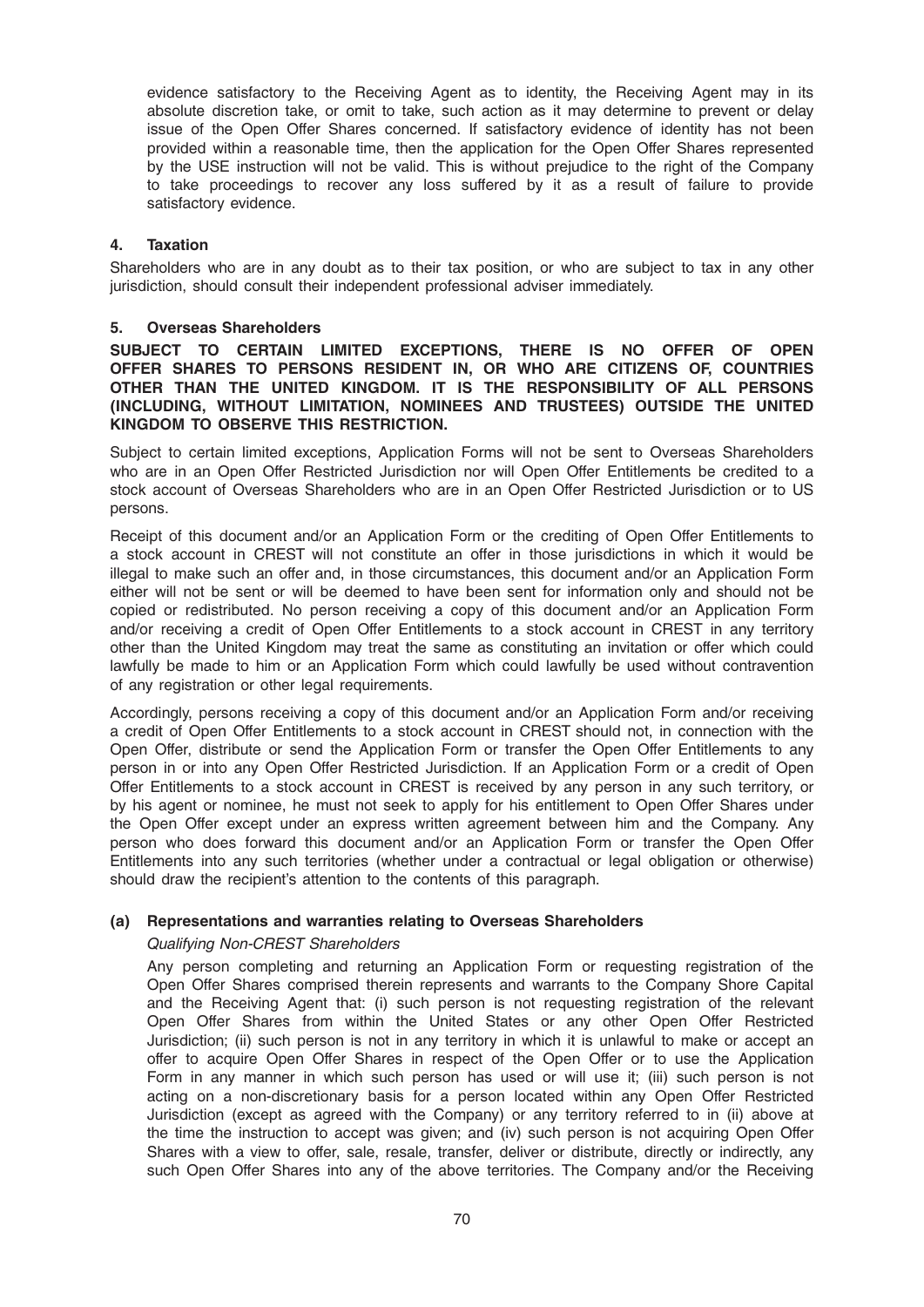Agent may treat as invalid any acceptance or purported acceptance of the allotment of Open Offer Shares comprised in an Application Form if it: (i) appears to the Company or its agents to have been executed, effected or dispatched from the United States or another Open Offer Restricted Jurisdiction or in a manner that may involve a breach of the laws or regulations of any jurisdiction or if the Company or its agents believe that the same may violate applicable legal or regulatory requirements; or (ii) provides an address in the United States or any other Open Offer Restricted Jurisdiction for delivery of the share certificates of Open Offer Shares (or any other jurisdiction outside the United Kingdom in which it would be unlawful to deliver such share certificates); or (iii) purports to exclude the warranty required by this subparagraph 5(a).

### Qualifying CREST Shareholders

A CREST member or CREST sponsored member who makes a valid acceptance in accordance with the procedures set out in this Part 3 represents and warrants to the Company, Shore Capital and the Receiving Agent that, except where proof has been provided to the Company's satisfaction that such person's acceptance will not result in the contravention of any applicable legal requirement in any jurisdiction: (i) such person is not within the United States or any other Open Offer Restricted Jurisdiction; (ii) such person is not in any territory in which it is unlawful to make or accept an offer to acquire Open Offer Shares; (iii) such person is not accepting on a non-discretionary basis for a person located within any Open Offer Restricted Jurisdiction (except as otherwise agreed with the Company) or any territory referred to in (ii) above at the time the instruction to accept was given; and (iv) such person is not acquiring any Open Offer Shares with a view the offer, sale, resale, transfer, delivery or distribute, directly or indirectly, any such Open Offer Shares into any of the above territories.

### (b) Waiver

The provisions of this paragraph 5 and of any other terms of the Open Offer relating to Overseas Shareholders may be waived, varied or modified as regards specific Shareholders or on a general basis by the Company and Shore Capital in their absolute discretion. Subject to this, the provisions of this paragraph 5 supersede any terms of the Open Offer inconsistent herewith. References in this paragraph 5 to "Shareholders" shall include references to the person or persons executing an Application Form and, in the event of more than one person executing an Application Form, the provisions of this paragraph 5 shall apply to them jointly and to each of them.

The comments set out in this paragraph are intended as a general guide only and any Qualifying Shareholder who is in doubt as to his eligibility to accept the offer of Open Offer Shares should consult his professional adviser immediately.

The Company reserves the right to treat as invalid any acceptance or purported acceptance of the offer of Open Offer Shares which appears to the Company or its agents to have been executed, effected or despatched in a manner which may involve a breach of the legislation of any jurisdiction or if it believes, or its agents believe, that the same may violate applicable legal or regulatory requirements or if a Qualifying Shareholder, in the case of an application or an Application Form, provides an address for delivery of share certificates for Open Offer Shares in any jurisdiction outside the United Kingdom in which it would be unlawful to deliver such share certificates.

Notwithstanding any other provision of this document or the Application Form, the Company reserves the right to permit any Qualifying Shareholder to apply for his entitlement to Open Offer Shares under the Open Offer if the Company in its sole and absolute discretion is satisfied that the transaction in question is exempt from or not subject to the legislation or regulations giving rise to the restrictions in question or would not result in the contravention of any applicable legal or regulatory requirements.

Those Shareholders who wish, and are permitted, to subscribe for Open Offer Shares should note that payments must be made as described above in this Part 3.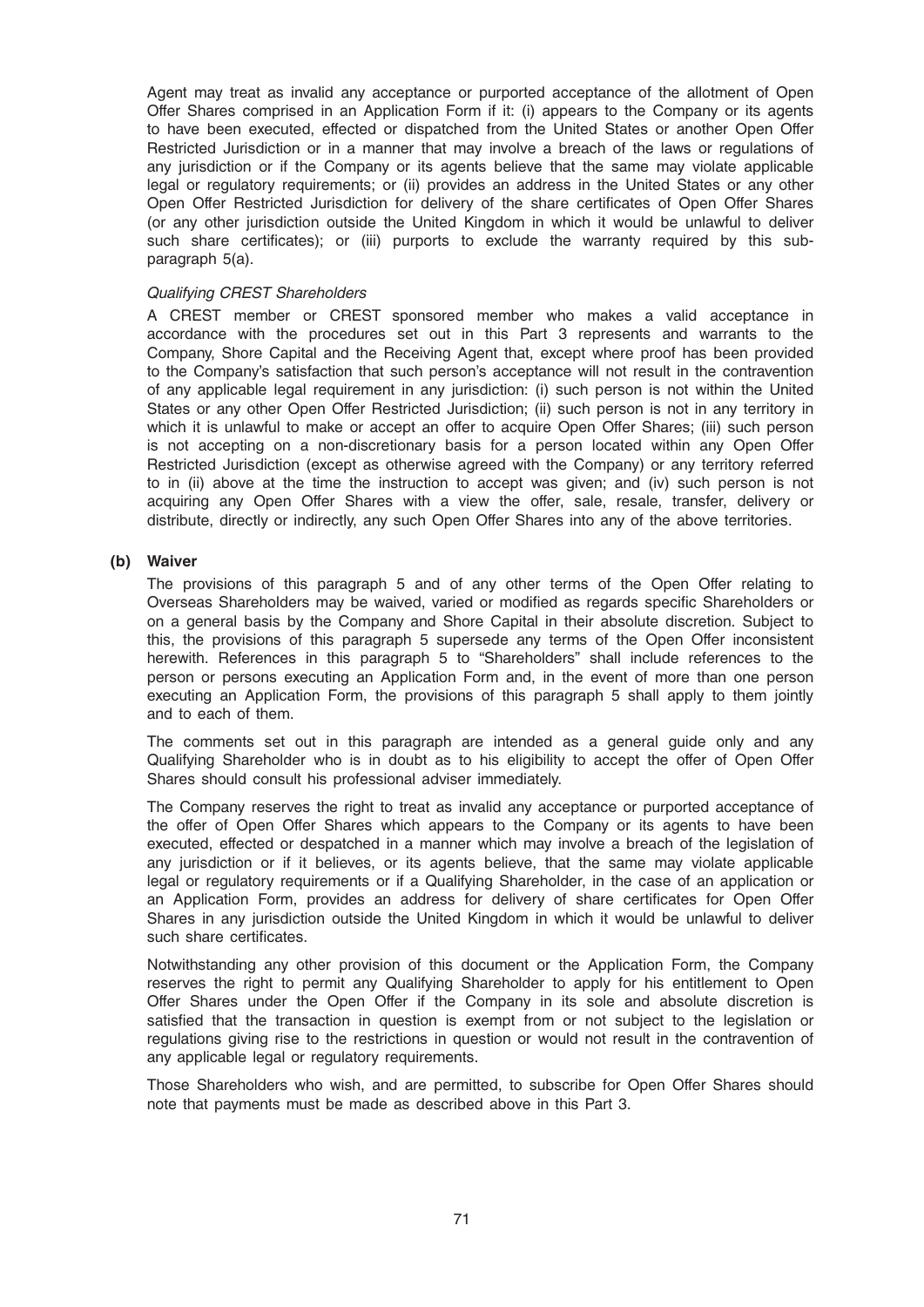## 6. Admission, Settlement and Dealings

Application will be made to the London Stock Exchange for the Open Offer Shares to be admitted to trading on AIM. It is expected that Admission will become effective and dealings in the Open Offer Shares will commence at 8.00 a.m. on 23 November 2021.

Open Offer Entitlements and Excess Open Offer Entitlements held in CREST are expected to be disabled in all respects after 11.00 a.m. on 19 November 2021 (the latest date for applications under the Open Offer). If the conditions to the Open Offer described above are satisfied, Open Offer Shares will be issued in uncertificated form to those persons who submitted a valid application for Open Offer Shares by utilising the CREST application procedures and whose applications have been accepted by the Company on the day on which such conditions are satisfied (expected to be 23 November 2021). On this day, the Receiving Agent will instruct Euroclear to credit the appropriate stock accounts of such persons with such persons' entitlements to Open Offer Shares with effect from Admission (expected to be 23 November 2021). The stock accounts to be credited will be accounts under the same participant IDs and member account IDs in respect of which the USE instruction was given.

Notwithstanding any other provision of this document, the Company reserves the right to send you an Application Form instead of crediting the relevant stock account with Open Offer Entitlements, and to allot and/or issue any Open Offer Shares in certificated form. In normal circumstances, this right is only likely to be exercised in the event of any interruption, failure or breakdown of CREST (or of any part of CREST) or on the part of the facilities and/or systems operated by the Receiving Agent in connection with CREST.

For Qualifying Non-CREST Shareholders who applied by using an Application Form, share certificates in respect of the Open Offer Shares validly applied for are expected to be despatched by post no later than 10 Business Days after the date of Admission. No temporary documents of title will be issued and, pending the issue of definitive certificates, transfers will be certified against the register. All documents or remittances sent by or to applicants, or as they may direct, will be sent through the post at their own risk. For more information as to the procedure for application, Qualifying Non-CREST Shareholders are referred to the Application Form.

#### 7. Times and dates

The Company shall, in its discretion, and after consultation with its financial and legal advisers, be entitled to amend the dates that Application Forms are despatched or amend or extend the latest date for acceptance under the Open Offer and all related dates set out in this document and in such circumstances shall notify the London Stock Exchange, and make an announcement on a Regulatory Information Service, but Qualifying Shareholders may not receive any further written communication.

If a supplementary circular is issued by the Company two or fewer Business Days prior to the latest time and date for acceptance and payment in full under the Open Offer specified in this document, the latest date for acceptance under the Open Offer shall be extended to the date that is three Business Days after the date of issue of the supplementary circular (and the dates and times of principal events due to take place following such date shall be extended accordingly).

#### 8. Governing law and jurisdiction

The terms and conditions of the Open Offer as set out in this document, the Application Form and any non-contractual obligation related thereto shall be governed by, and construed in accordance with, English law.

The courts of England and Wales are to have exclusive jurisdiction to settle any dispute which may arise out of or in connection with the Open Offer, this document or the Application Form. By taking up Open Offer Shares, by way of their Open Offer Entitlement, in accordance with the instructions set out in this document and, where applicable, the Application Form, Qualifying Shareholders irrevocably submit to the jurisdiction of the courts of England and Wales and waive any objection to proceedings in any such court on the ground of venue or on the ground that proceedings have been brought in an inconvenient forum.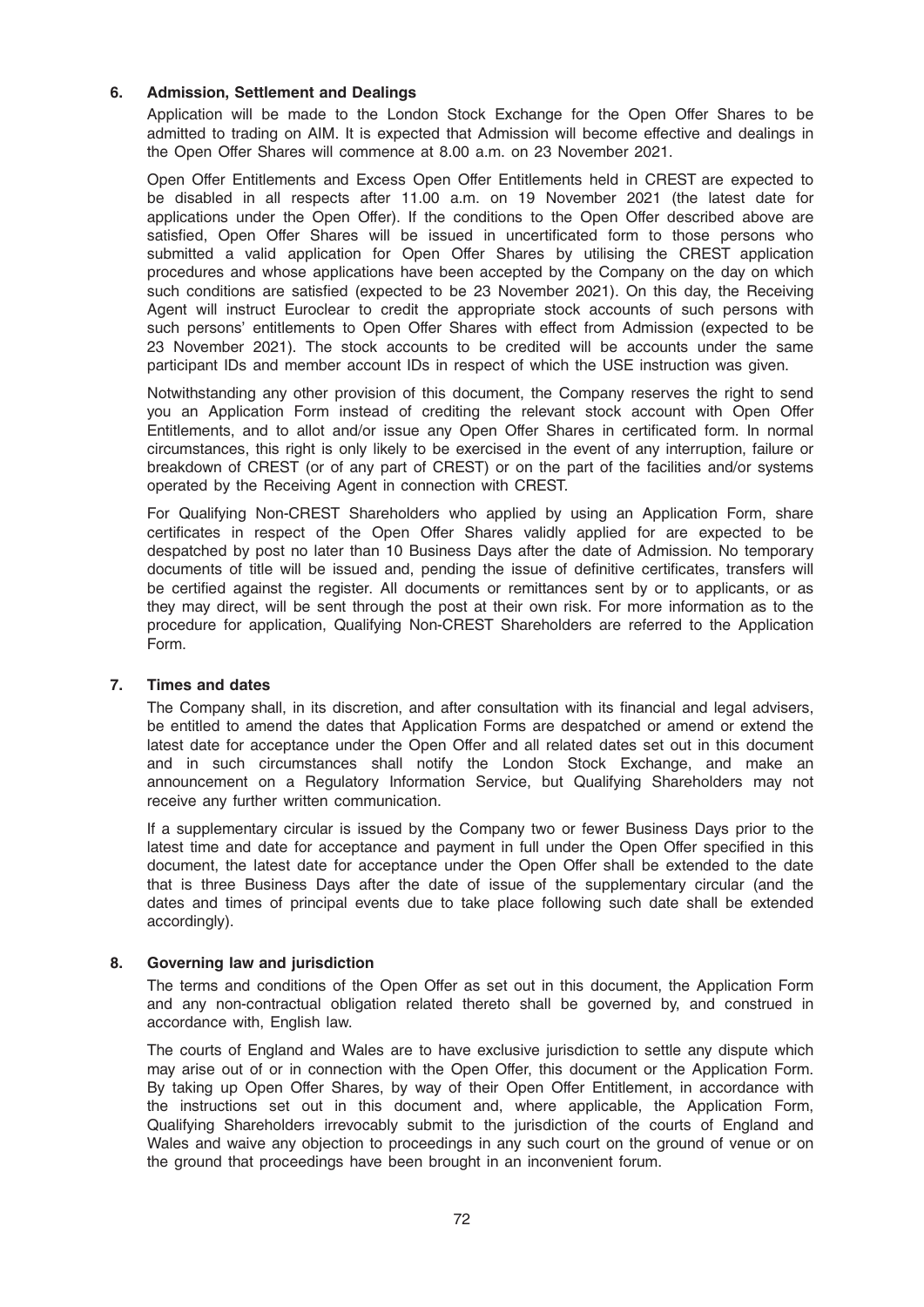# SECTION B: SOME QUESTIONS AND ANSWERS ON THE OPEN OFFER

The questions and answers set out in this Section B of Part 3 are intended to be in general terms only and, as such, you should read Section A of this Part 3 for full details of what action you should take in relation to the Open Offer. If you are in any doubt as to what action you should take, you are recommended to seek your own personal financial advice immediately from your stockbroker, bank, fund manager, solicitor, accountant or other appropriate independent financial adviser, who is authorised under FSMA if you are resident in the United Kingdom, or, if not, from another appropriately authorised independent financial adviser.

This Section B of Part 3 deals with general questions relating to the Open Offer and more specific questions relating principally to Existing Ordinary Shares held by persons resident in the United Kingdom who hold their Existing Ordinary Shares in certificated form only. If you are a Shareholder with a registered address, or are a citizen or resident of, or incorporated in an Open Offer Restricted Jurisdiction, you should read paragraph 5 of Section A of this Part 3. If you hold your Existing Ordinary Shares in uncertificated form (that is, through CREST) you should read paragraph 2 of Section A of this Part 3 for full details of what action you should take. If you are a CREST sponsored member, you should also consult your CREST sponsor.

The contents of this document should not be construed as legal, business, accounting, tax, investment or other professional advice. Each prospective investor should consult his, her or its own appropriate professional advisers for advice. This document is for your information only and nothing in this document is intended to endorse or recommend a particular course of action.

## What is a placing and an open offer?

A placing and an open offer are ways for companies to raise money. Companies may do this by giving their existing Shareholders a right to acquire further shares at a fixed price in proportion to their existing shareholdings (an open offer) and/or providing for specifically identified investors also to acquire a certain number of shares at a fixed price (a placing). The fixed price is normally at a discount to the market price of the existing ordinary shares on the business day prior to the announcement of the placing and/or the open offer.

The Open Offer is an invitation by the Company to Qualifying Shareholders to apply to acquire, in aggregate, up to 7,385,007 Open Offer Shares at a price of 30 pence per Ordinary Share. If you hold Existing Ordinary Shares on the Record Date or have a bona fide market claim, other than, subject to certain exceptions, where you are a Shareholder with a registered address in, or located in, the United States or another Open Offer Restricted Jurisdiction, you will be entitled to apply for Open Offer Shares under the Open Offer.

#### The Open Offer is being made on the basis of:

#### 1 Open Offer Share for every 12 Existing Ordinary Shares

held by Qualifying Shareholders on the Record Date. If your entitlement to Open Offer Shares is not a whole number, you will not be entitled to buy a fraction of an Open Offer Share and your entitlement will be rounded down to the nearest whole number.

Applications by Qualifying Shareholders will be satisfied in full up to the amount of their individual Basic Entitlements. Qualifying Shareholders are also being given the opportunity, provided that they take up their Basic Entitlements in full, to apply for additional Open Offer Shares through the Excess Application Facility.

Qualifying Shareholders should be aware that the Open Offer is not a rights issue. As such, Qualifying non CREST Shareholders should also note that the Application Form is not a negotiable document and cannot be traded. Qualifying CREST Shareholders should note that, although the Open Offer Entitlements will be admitted to CREST they will have limited settlement capabilities (for the purposes of market claims only), and the Open Offer Entitlements will not be tradable or listed, and applications in respect of the Open Offer may only be made by the Qualifying Shareholders originally entitled or by a person entitled by virtue of a bona fide market claim.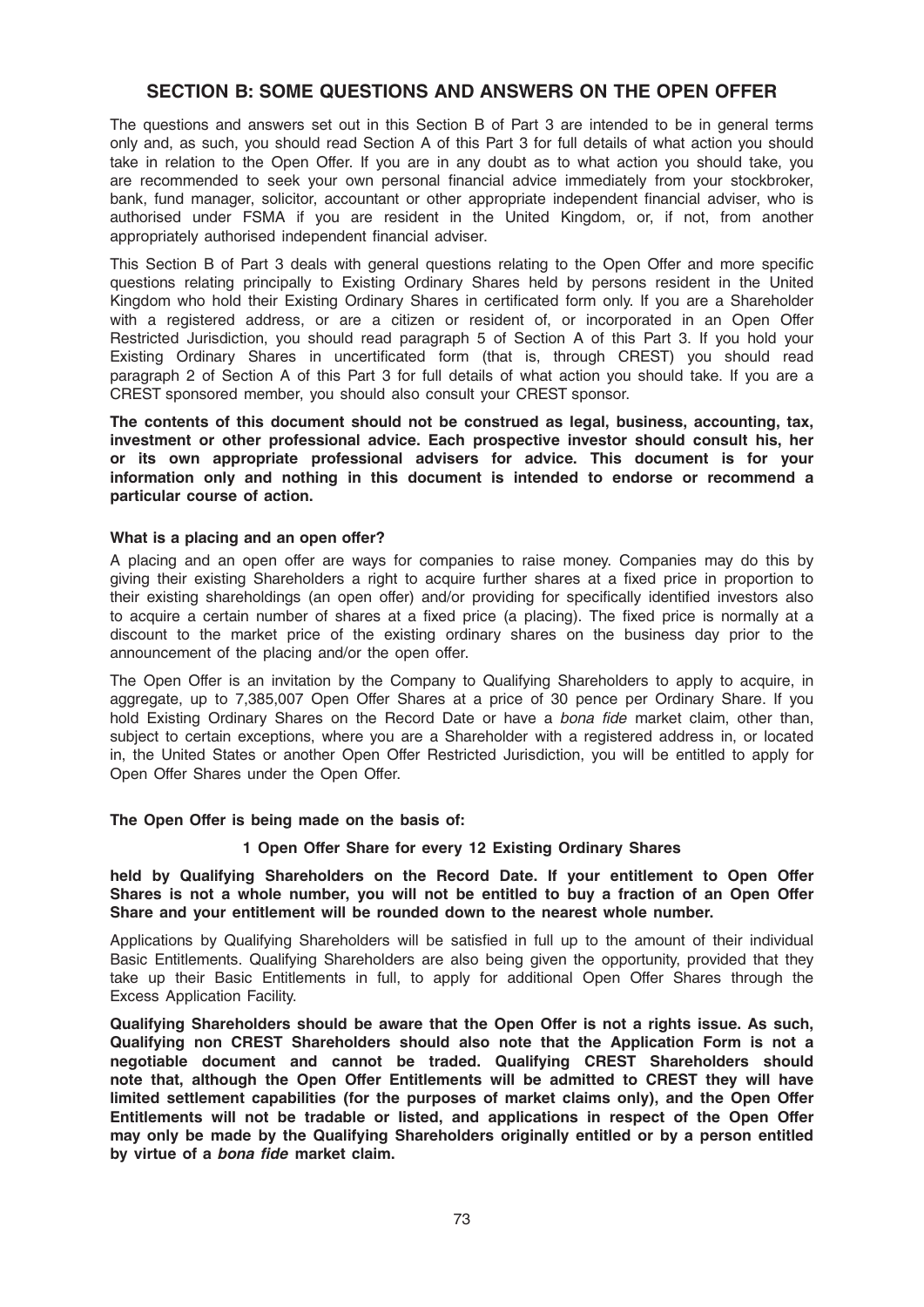## Am I eligible to participate in the Placing?

Unless you are a Placee, you will not be eligible to participate in the Placing.

#### I hold my Existing Ordinary Shares in certificated form. How do I know if I am able to apply to acquire Open Offer Shares under the Open Offer?

If you have received an Application Form and, subject to certain exceptions, are a holder with a registered address and are resident or located in the United Kingdom, then you should be eligible to acquire Open Offer Shares under the Open Offer, as long as you have not sold all of your Existing Ordinary Shares on or before 8.00 a.m. on 4 November 2021(the Ex-entitlement Date for the Open Offer).

#### I hold my Existing Ordinary Shares in certificated form. How do I know how many Open Offer Shares I am entitled to take up?

If you hold your Existing Ordinary Shares in certificated form and, subject to certain exceptions, do have a registered address in and are resident or located in the United Kingdom, you should have been sent an Application Form with this document.

That Application Form shows:

- how many Existing Ordinary Shares you held at close of business on the Record Date;
- how many Open Offer Shares are comprised in your Basic Entitlement; and
- how much you need to pay if you want to take up your right to subscribe for your Basic Entitlement to the Open Offer Shares.

If you have a registered address or are resident or located outside the United Kingdom, subject to certain exceptions, you will not receive an Application Form.

If you would like to apply for any of, all of or more than the Open Offer Shares comprised in your Basic Entitlement you should complete the Application Form in accordance with the instructions printed on it and the information provided in this document. Please return the completed form in the reply paid envelope provided with the Application Form along with a cheque or banker's draft for the number of Open Offer Shares you want to apply for and allow at least four business days for delivery if sent by first class post from within the United Kingdom. Please also see questions 5 and 11 for further help in completing the Application Form.

## 1. I am a Qualifying Shareholder with a registered address in the United Kingdom and I hold my Existing Ordinary Shares in certificated form. What are my choices in relation to the Open Offer and what should I do with the Application Form?

(a) If you want to take up all of your Basic Entitlement?

If you want to take up all of the Open Offer Shares to which you are entitled, all you need to do is send the completed Application Form (ensuring that all joint holders sign (if applicable)), together with your cheque or banker's draft (written in black ink) for the amount (as indicated in Box 3 of your Application Form), payable to "Equiniti Limited re Escape Hunt plc Open Offer" and crossed "A/C payee only", in the accompanying pre paid envelope or return by post to the Receiving Agent, Equiniti Limited, Corporate Actions, Aspect House, Spencer Road, Lancing, West Sussex, BN99 6DA so as to be received by the Receiving Agent by no later than 11.00 a.m. on 19 November 2021, after which time Application Forms will not be valid. If you post your Application Form by first class post, you should allow at least four Business Days for delivery.

All payments must be made in pounds sterling and by cheque or banker's draft made payable to "Equiniti Limited re Escape Hunt plc Open Offer" and crossed "A/C Payee Only". Cheques or banker's drafts must be drawn on a bank or building society or branch of a bank or building society in the United Kingdom or Channel Islands which is either a settlement member of the Cheque and Credit Clearing Company Limited or the CHAPS Clearing Company Limited or which has arranged for its cheques and banker's drafts to be cleared through the facilities provided by any of those companies and must bear the appropriate sort code in the top right hand corner and must be for the full amount payable on application. Third party cheques may not be accepted with the exception of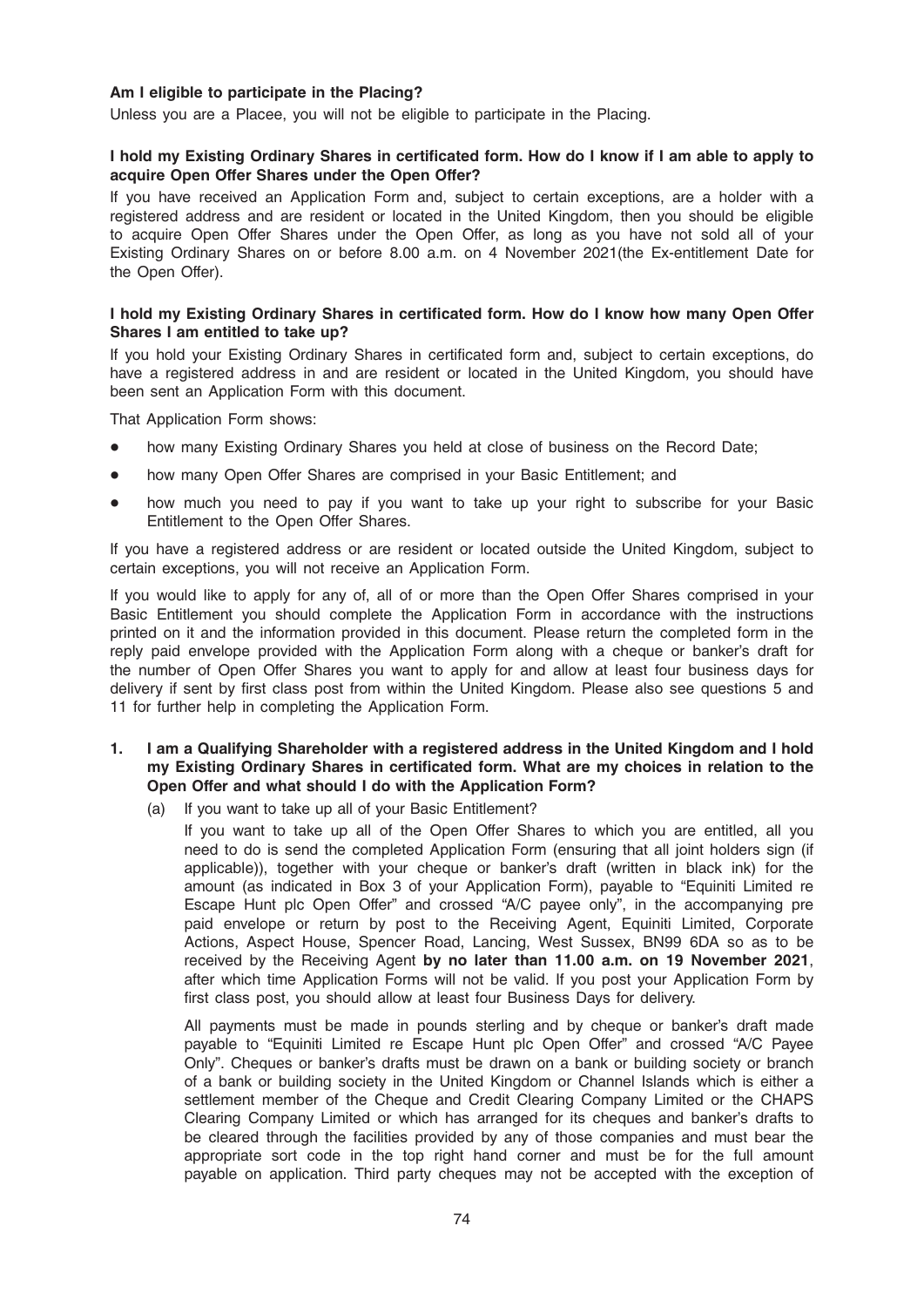building society cheques or banker's drafts where the building society or bank has inserted details of the name of the account holder and have either added the building society or bank branch stamp or have provided a supporting letter confirming the source of funds. The account name should be the same as that shown on the Application Form. Post dated cheques will not be accepted. Cheques or banker's drafts will be presented for payment upon receipt. No interest will be paid on payments. It is a term of the Open Offer that cheques shall be honoured on first presentation and the Company may elect to treat as invalid acceptances in respect of which cheques are not so honoured. All documents, cheques and banker's drafts sent through the post will be sent at the risk of the sender. Payments via CHAPS, BACS or electronic transfer will not be accepted. A definitive share certificate will then be sent to you for the Open Offer Shares that you validly take up. Your definitive share certificate for such Open Offer Shares is expected to be despatched to you by no later than 10 Business Days after the date of Admission.

#### (b) If you want to take up some but not all of your Basic Entitlement?

If you want to take up some but not all of the Open Offer Shares to which you are entitled, you should write the number of Open Offer Shares you want to take up in Box 4 of your Application Form; for example, if you are entitled to take up 100 shares but you only want to take up 50 shares, then you should write '50' in Box 4. To work out how much you need to pay for the Open Offer Shares, you need to multiply the number of Open Offer Shares you want (in this example, '50') by 30 pence, which is the price of each Open Offer Share (giving you an amount of £15 in this example). You should write this amount in Box 7, rounding down to the nearest whole pence, if required, and this should be the amount your cheque or banker's draft is made out for. You should then return the completed Application Form (ensuring that all joint holders sign (if applicable), together with a cheque or banker's draft for that amount, in the accompanying pre paid envelope or return by post to the Receiving Agent, Equiniti Limited, Corporate Actions, Aspect House, Spencer Road, Lancing, West Sussex, BN99 6DA so as to be received by the Receiving Agent by no later than 11.00 a.m. on 19 November 2021, after which time Application Forms will not be valid. All payments must be in pounds sterling and made by cheque or banker's draft made payable to "Equiniti Limited re Escape Hunt plc Open Offer" and crossed "A/C Payee Only". Cheques or banker's drafts (written in black ink) must be drawn on a bank or building society or branch of a bank or building society in the United Kingdom or Channel Islands which is either a settlement member of the Cheque and Credit Clearing Company Limited or the CHAP Clearing Company Limited or which has arranged for its cheques and banker's drafts to be cleared through the facilities provided by any of those companies and must bear the appropriate sort code in the top right hand corner and must be for the full amount payable on application. Third party cheques may not be accepted with the exception of building society cheques or banker's drafts where the building society or bank has inserted details of the name of the account holder and have either added the building society or bank branch stamp or have provided a supporting letter confirming the source of funds. The account name should be the same as that shown on the Application Form. Post-dated cheques will not be accepted. Cheques or banker's drafts will be presented for payment upon receipt. No interest will be paid on payments. It is a term of the Open Offer that cheques shall be honoured on first presentation and the Company may elect to treat as invalid acceptances in respect of which cheques are not so honoured. All documents, cheques and banker's drafts sent through the post will be sent at the risk of the sender. Payments via CHAPS, BACS or electronic transfer will not be accepted. A definitive share certificate will then be sent to you for the Open Offer Shares that you take up. Your definitive share certificate for Open Offer Shares is expected to be despatched to you at your own risk by no later than 10 Business Days after the date of Admission.

You should allow at least four business days for delivery if using first class post or the reply paid envelope within the United Kingdom. If posting from outside the United Kingdom, postage will be payable when using the reply paid envelope.

Full instructions are set out in Section A of this Part 3 and in the Application Form. A definitive share certificate will then be sent to you for the Open Offer Shares that you validly take up. Your definitive share certificate for such Open Offer Shares is expected to be despatched to you by no later than 10 Business Days after the date of Admission.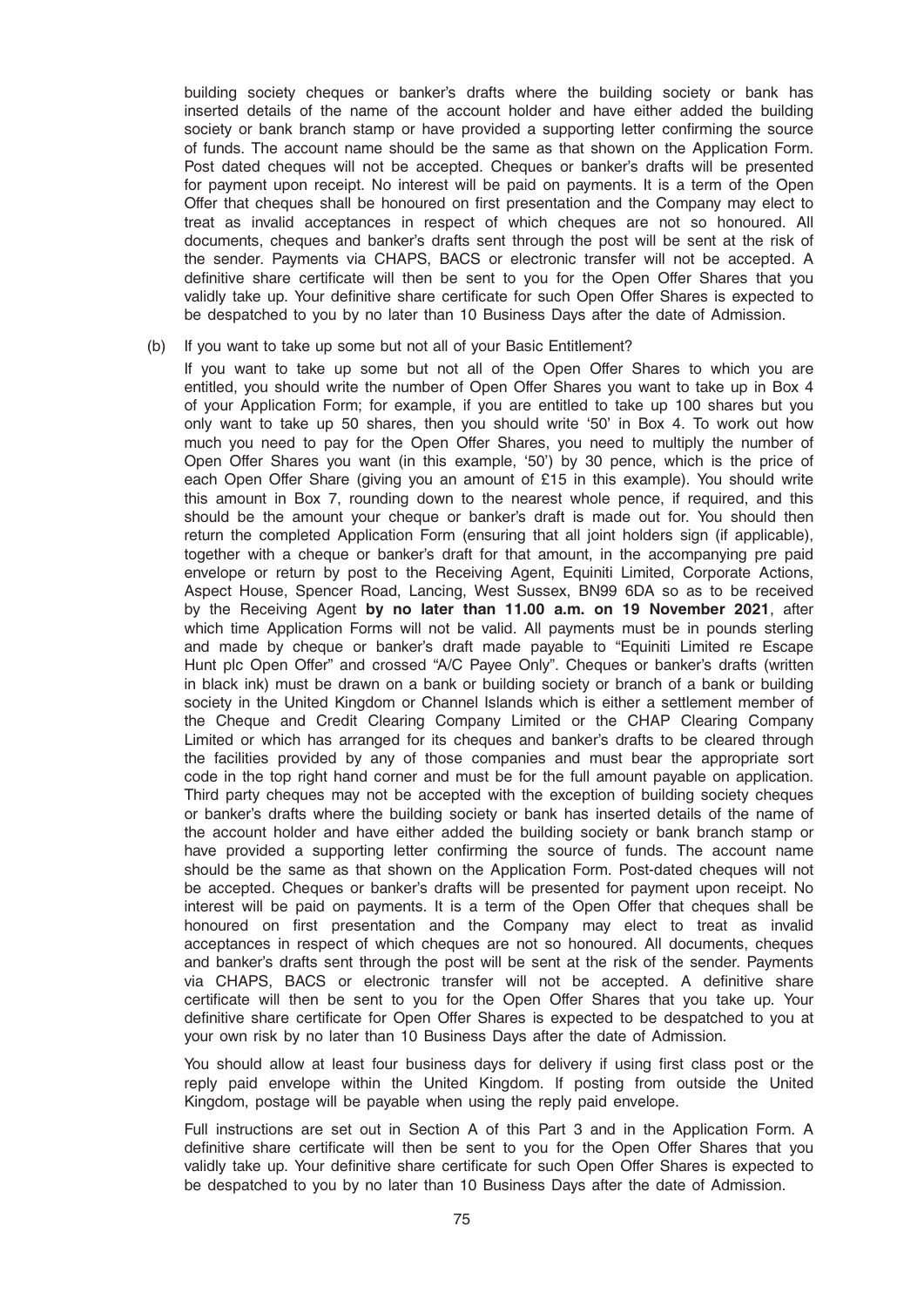#### (c) If you want to apply for more than your Basic Entitlement?

Provided you have agreed to take up your Basic Entitlement in full, you can apply for further Offer Shares under the Excess Application Facility. You should write the number of Open Offer Shares comprised in your Basic Entitlement (as indicated in Box 2 of the Application Form) in Box 4 and write the number of additional Open Offer Shares for which you would like to apply in Box 5. You should then add the totals in Boxes 4 and 5 and insert the total number of Open Offer Shares for which you would like to apply in Box 6. For example, if you have a Basic Entitlement for 50 Open Offer Shares but you want to apply for 100 Open Offer Shares in total, then you should write '50' in Box 4, '50' in Box 5 and '100' in Box 6. To work out how much you need to pay for the Open Offer Shares, you need to multiply the number of Open Offer Shares you want (in this example, '100') by 30 pence, which is the price of each Open Offer Share (giving you an amount of £30 pence in this example). You should write this amount in Box 7, rounding down to the nearest whole pence, if required. You should then return your Application Form (ensuring that all joint holders sign (if applicable) by post to the Receiving Agent, Equiniti Limited, Corporate Actions, Aspect House, Spencer Road, Lancing, West Sussex, BN99 6DA so as to be received by the Receiving Agent by no later than 11.00 a.m. on 19 November 2021, after which time Application Forms will not be valid. Within the United Kingdom only, you can use the reply paid envelope which is enclosed with the Application Form. If applications under the Excess Application Facility are received for more than the total number of Open Offer Shares available following take up of Basic Entitlements, such applications may be allocated in such manner as the Directors may determine, in their absolute discretion, and no assurance can be given that any applications under the Excess Application Facility by Qualifying Shareholders will be met in full or in part or at all.

All payments must be in pounds sterling and made by cheque or banker's draft made payable to "Equiniti Limited re Escape Hunt plc Open Offer" and crossed "A/C Payee Only". Cheques or banker's drafts must be drawn on a bank or building society or branch of a bank or building society in the United Kingdom or Channel Islands which is either a settlement member of the Cheque and Credit Clearing Company Limited or the CHAPS Clearing Company Limited or which has arranged for its cheques and banker's drafts to be cleared through the facilities provided by any of those companies and must bear the appropriate sort code in the top right hand corner and must be for the full amount payable on application. Third party cheques may not be accepted with the exception of building society cheques or banker's drafts where the building society or bank has inserted details of the name of the account holder and have either added the building society or bank branch stamp or have provided a supporting letter confirming the source of funds. The account name should be the same as that shown on the Application Form. Post dated cheques will not be accepted. Cheques or banker's drafts will be presented for payment upon receipt. No interest will be paid on payments. It is a term of the Open Offer that cheques shall be honoured on first presentation and the Company may elect to treat as invalid acceptances in respect of which cheques are not so honoured. All documents, cheques and banker's drafts sent through the post will be sent at the risk of the sender. Payments via CHAPS, BACS or electronic transfer will not be accepted. You should allow at least four business days for delivery if using first class post or the reply paid envelope within the United Kingdom. If posting from outside the United Kingdom, postage will be payable when using the reply paid envelope. Full instructions are set out in Section A of this Part 3 and in the Application Form. If applications under the Excess Application Facility are received for more than the total number of Open Offer Shares available following take up of Open Offer Entitlements, such applications will be scaled back at the Company's absolute discretion. Therefore, applications under the Excess Application Facility may not be satisfied in full. In this event, Qualifying Shareholders will receive a pounds sterling amount equal to the number of Open Offer Shares applied and paid for by, but not allotted to, the relevant Qualifying Shareholder, multiplied by the Issue Price. Monies will be returned as soon as reasonably practicable, without payment of interest and at the applicant's sole risk.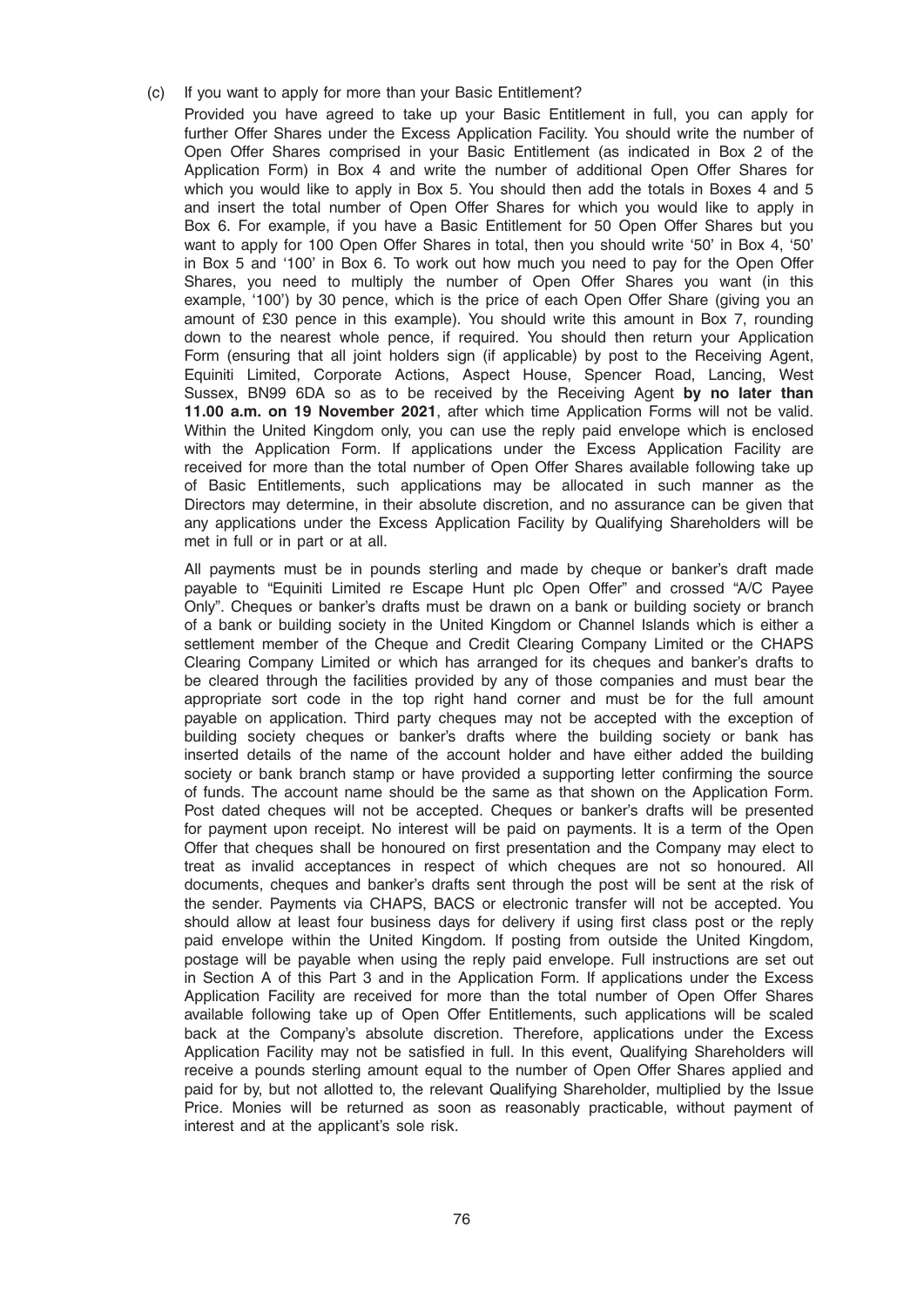A definitive share certificate will then be sent to you for the Open Offer Shares that you validly take up. Your definitive share certificate for such Open Offer Shares is expected to be despatched to you by no later than 10 Business Days after the date of Admission.

(d) If you do not want to take up your Open Offer Entitlement

If you do not want to take up the Open Offer Shares to which you are entitled, you do not need to do anything. In these circumstances, you will not receive any Open Offer Shares. The Open Offer Shares you could have taken up will not be issued by the Company to you or for your benefit. You cannot sell your Application Form or your Open Offer Entitlement to anyone else.

If you are not a Placee and you do not take up any of your Open Offer Entitlement, then following the Fundraising, your interest in the Company will be diluted, although you should note that even if a Qualifying Shareholder (who is not a Placee) subscribes for his full entitlement to the Open Offer Shares, his proportionate interest in the Company will be diluted by the issue of the Placing Shares pursuant to the Placing, the Subscription Shares pursuant to the Subscription and the issue of new Ordinary Shares upon conversion of any of the Convertible Loan Notes.

## 2. I hold my Existing Ordinary Shares in uncertificated form in CREST. What do I need to do in relation to the Open Offer?

CREST members should follow the instructions set out in Section A of this Part 3. Persons who hold Existing Ordinary Shares through a CREST member should be informed by such CREST member of the number of Open Offer Shares they are entitled to apply for under their Open Offer Entitlement and should contact their CREST member should they not receive this information.

## 3. I acquired my Existing Ordinary Shares prior to the Record Date and hold my Existing Ordinary Shares in certificated form. What if I do not receive an Application Form or I have lost my Application Form?

If you do not receive an Application Form, this probably means that you are not eligible to participate in the Open Offer. Some Qualifying non-CREST Shareholders, however, will not receive an Application Form but may still be eligible to participate in the Open Offer, namely:

- Qualifying CREST Shareholders who held their Existing Ordinary Shares in uncertificated form on 4 November 2021 and who have converted them to certificated form; and
- Qualifying non-CREST Shareholders who bought Existing Ordinary Shares before 8.00 a.m. on 4 November 2021 (the Ex-entitlement Date for the Open Offer), but were not registered as the holders of those shares at the close of business on 2 November 2021 (the Record Date).

If you do not receive an Application Form, but think that you should have received one or you have lost your Application Form, please contact the Receiving Agent, Equiniti Limited, on 0371 384 2050 from within the UK or +44 371 384 2050 if calling from outside the UK. Calls are charged at the standard geographic rate and will vary by provider. Calls outside the United Kingdom will be charged at the applicable international rate. The helpline is open between 8.30 a.m. – 5.30 p.m., Monday to Friday excluding public holidays in England and Wales. Please note that the Receiving Agent cannot provide any financial, legal or tax advice and calls may be recorded and monitored for security and training purposes.

#### 4. If I buy Existing Ordinary Shares after the Record Date, will I be eligible to participate in the Open Offer?

If you buy or have bought Existing Ordinary Shares after the Record Date you are unlikely to be able to participate in the Open Offer in respect of those Existing Ordinary Shares.

If you are in any doubt, please consult your stockbroker, bank or other appropriate financial adviser, or whoever arranged your share purchase, to ensure you claim your entitlement.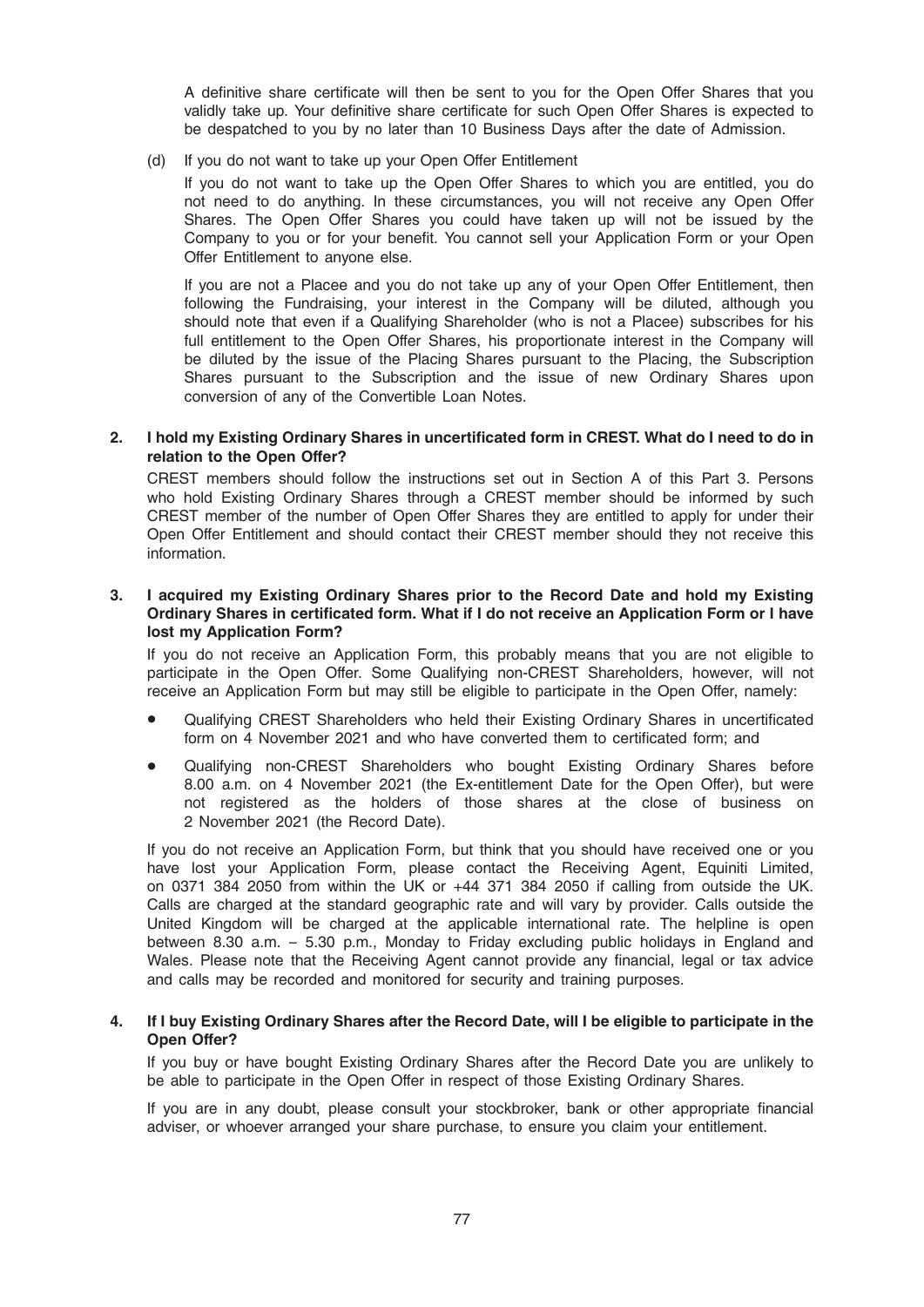## 5. What if I change my mind?

If you are a Qualifying non-CREST Shareholder, once you have sent your Application Form and payment to the Receiving Agent, you cannot withdraw your application or change the number of Open Offer Shares you have applied for, except in the very limited circumstances which are set out in paragraph 2 of Section A of this Part 3.

## 6. What if the number of Open Offer Shares to which I am entitled is not a whole number? Am I entitled to fractions of Open Offer Shares?

Your entitlement to Open Offer Shares will be calculated at the Record Date. If the result is not a whole number, you will not receive an Open Offer Share in respect of the fraction of each Existing Ordinary Share and your entitlement will be rounded down to the nearest whole number.

#### 7. I hold my Existing Ordinary Shares in certificated form. What should I do if I have sold some or all of my Existing Ordinary Shares?

If you hold Existing Ordinary Shares directly and you sold some or all of your Existing Ordinary Shares before the close of business on 2 November 2021, you should contact the buyer or the person/ company through whom you sold your shares. The buyer may be entitled to apply for Open Offer Shares under the Open Offer.

If you sold any of your Existing Ordinary Shares on or after 8.00 a.m. on 4 November 2021, you may still take up and apply for the Open Offer Shares as set out on your Application Form.

## 8. I hold my Existing Ordinary Shares in certificated form. How do I pay?

You should return your Application Form with a cheque or banker's draft drawn in pounds sterling on a bank or building society account in the UK in the reply paid envelope enclosed (from within the United Kingdom) so as to be received by the Receiving Agent by no later than 11.00 a.m. on 19 November 2021. You should allow at least four business days for delivery if using first class post or the reply paid envelope within the United Kingdom. Cheques should be drawn on a sole or joint personal account of the Qualifying Shareholder who is applying for the Open Offer Shares. The funds should be made payable to "Equiniti Limited re Escape Hunt plc Open Offer". In each case, the cheque should be crossed "A/C Payee only". Payments via CHAPS, BACS or electronic transfer will not be accepted. Third party cheques may not be accepted with the exception of banker's drafts or building society cheques where the bank or building society has confirmed the name of the account holder (which must be the same name as appears on page 1 of the Application Form) on the back of the draft or cheque and have added their branch stamp.

## 9. Will the Existing Ordinary Shares that I hold now be affected by the Open Offer?

If you decide not to apply for any of the Open Offer Shares to which you are entitled under the Open Offer, or only apply for some of your Basic Entitlement, your proportionate ownership and voting interest in the Company will be reduced (in addition to the reduction caused by the issue of the Placing Shares, Subscription Shares and New Ordinary Shares upon conversion of any of the Convertible Loan Notes).

#### 10. I hold my Existing Ordinary Shares in certificated form. Where do I send my Application Form?

You should send your completed Application Form and monies in the enclosed reply paid envelope (from within the United Kingdom) by post to the Receiving Agent, Equiniti Limited, Corporate Actions, Aspect House, Spencer Road, Lancing, West Sussex, BN99 6DA so as to be received by no later than 11.00 a.m. on 19 November 2021. You should allow at least four business days for delivery if using first class post or the reply paid envelope within the United Kingdom. If you do not want to take up or apply for Open Offer Shares then you need take no further action.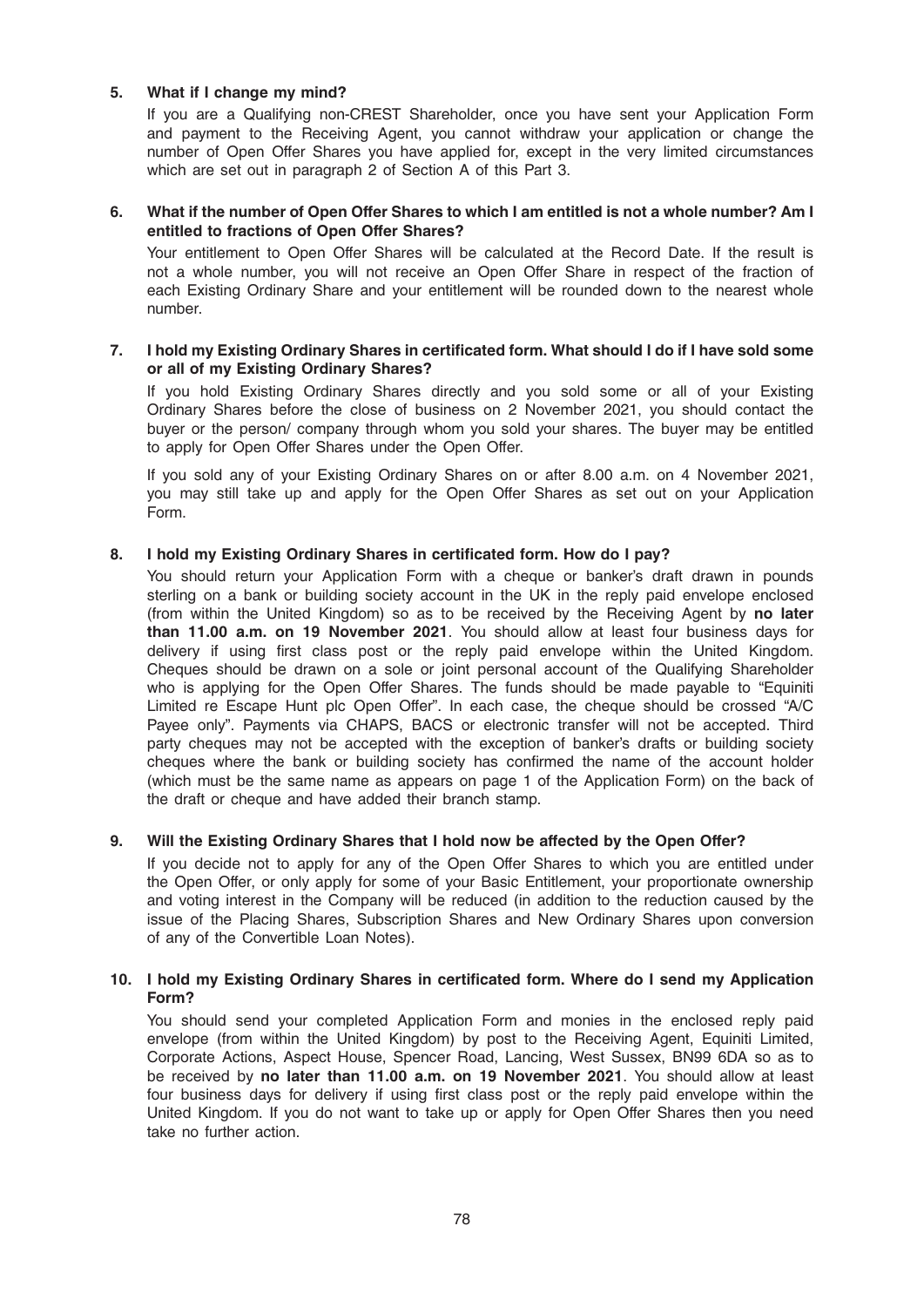## 11. I hold my Existing Ordinary Shares in certificated form. When do I have to decide if I want to apply for Open Offer Shares?

The Receiving Agent must receive your completed Application Form and cheque or banker's draft (written in black ink) by 11.00 a.m. on 19 November 2021. You should allow at least four business days for delivery if using first class post or the reply paid envelope included with the Application Form, within the United Kingdom.

## 12. I hold my Existing Ordinary Shares in certificated form. If I take up my entitlements, when will I receive the certificate representing my Open Offer Shares?

It is expected that the Registrars will post all Open Offer Share certificates by no later than 10 Business Days after the date of Admission.

#### 13. What should I do if I think my holding of Existing Ordinary Shares (as shown in Box 1 on page 1 of the Application Form) is incorrect?

If you bought or sold Existing Ordinary Shares shortly before the Record Date, your transaction may not have been entered on the register of members before the Record Date for the Open Offer. If you bought Existing Ordinary Shares before 8.00 a.m. on 4 November 2021 but were not registered as the holder of those shares on the Record Date for the Open Offer (6.00 p.m. on 2 November 2021), you may still be eligible to participate in the Open Offer. If you are in any doubt, please contact your stockbroker, bank or other appropriate financial adviser, or whoever arranged your share purchase, to ensure you claim your entitlement. You will not be entitled to Open Offer Entitlements in respect of any Existing Ordinary Shares acquired on or after 8.00 a.m. on 4 November 2021.

## 14. Will the Placing and Open Offer affect dividends (if any) on the Existing Ordinary Shares? The New Ordinary Shares will, when issued and fully paid, rank equally in all respects with Existing Ordinary Shares, including the right to receive all dividends or other distributions made, paid or declared, if any, by reference to a record date after the date of their issue.

## 15. Will I be taxed if I take up my entitlements?

Shareholders who are in any doubt as to their tax position or who may be subject to tax in any other jurisdiction are strongly recommended to consult their own professional advisers.

#### 16. What should I do if I live outside the United Kingdom?

Your ability to apply to acquire Open Offer Shares may be affected by the laws of the country in which you live and you should take professional advice as to whether you require any governmental or other consents or need to observe any other formalities to enable you to take up your Open Offer Entitlement. Shareholders with registered addresses or who are resident or located outside the United Kingdom are, subject to certain exceptions, not eligible to participate in the Open Offer. Your attention is drawn to the information in paragraph 5 of Section A of this Part 3.

#### 17. How do I transfer my entitlements into the CREST system?

If you are a Qualifying non-CREST Shareholder, but are a CREST member and want your Open Offer Shares to be in uncertificated form, you should complete the CREST deposit form (Box 11 of the Application Form), and ensure they are delivered to CCSS in accordance with the instructions in the Application Form. CREST sponsored members should arrange for their CREST sponsors to do this. If you have transferred your rights into the CREST system, you should refer to paragraph 2 of Section A of this Part 3 for details on how to apply and pay for the Open Offer Shares.

#### 18. Do I need to comply with the Money Laundering Regulations (as set out in paragraph 3 of Section A of this Part 3)?

If you are a Qualifying non-CREST Shareholder, you may not need to follow these procedures if you pay for them by a cheque drawn on an account in your own name and that account is one which is held with a United Kingdom or Channel Islands regulated bank or building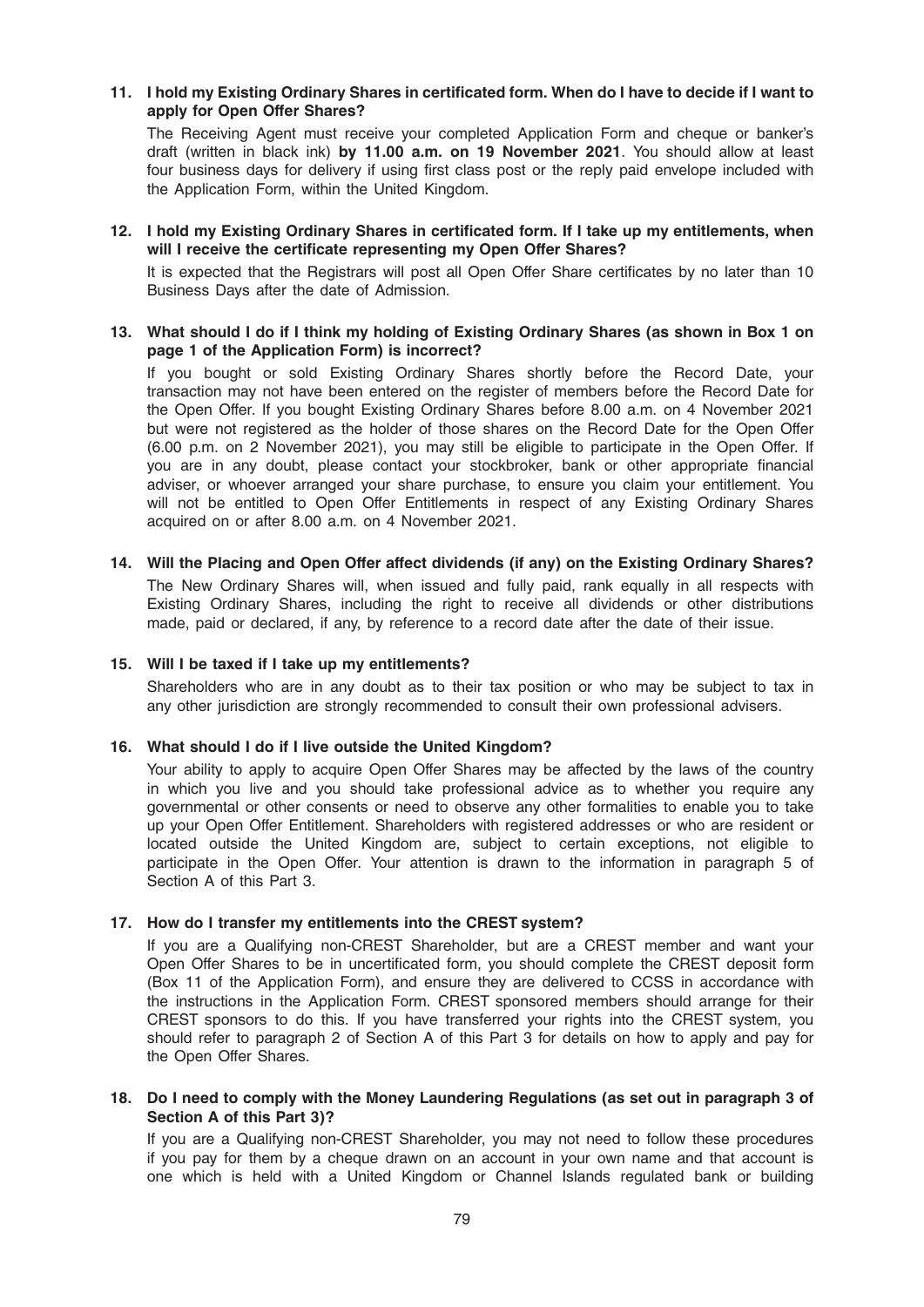society. If you are a Qualifying CREST Shareholder, you will not generally need to comply with the Money Laundering Regulations unless you apply to take up all or some of your entitlement to Open Offer Entitlements as agent for one or more persons and you are not an EU or United Kingdom regulated financial institution. Qualifying non-CREST Shareholders and Qualifying CREST Shareholders should refer to paragraph 3 of Section A of this Part 3 for a fuller description of the requirements of the Money Laundering Regulations.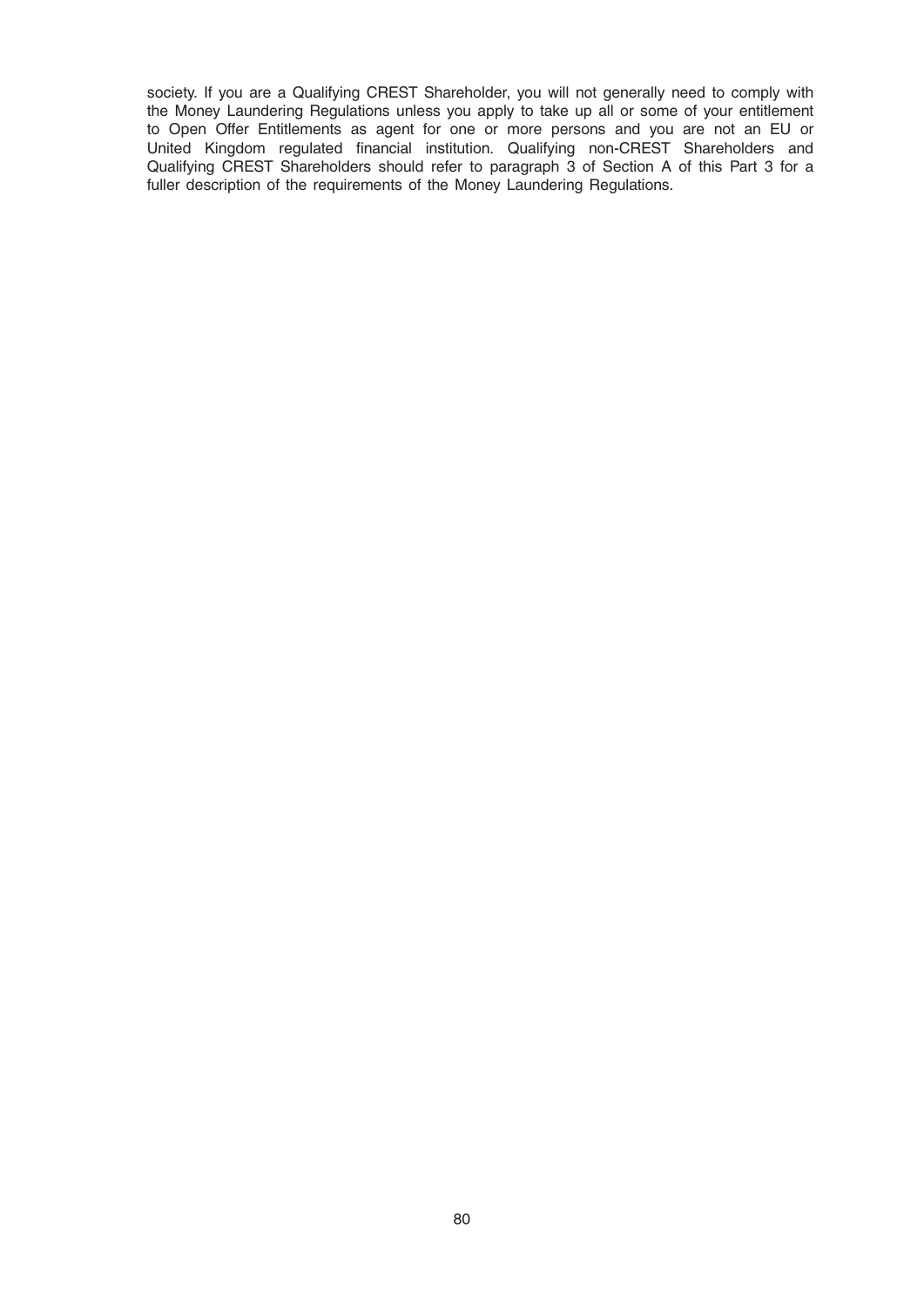# **DEFINITIONS**

The following definitions apply throughout this document and the Application Form, unless the context otherwise requires:

| "2006 Act"                                  | the Companies Act 2006, as amended                                                                                                                                                                                        |
|---------------------------------------------|---------------------------------------------------------------------------------------------------------------------------------------------------------------------------------------------------------------------------|
| "Acquisition"                               | the proposed acquisition by Escape Hunt of the Boom Battle Bars<br>Group on the terms of the Acquisition Agreement                                                                                                        |
| "Acquisition Agreement"                     | the conditional agreement between (1) the Seller (2) Richard<br>Beese (3) David White and (4) the Company dated<br>3 November 2021 relating to the Acquisition details of which are<br>set out in Part 1 of this document |
| "Admission"                                 | the admission of the Ordinary Placing Shares, the Subscription<br>Shares and the Open Offer Shares to trading on AIM becoming<br>effective in accordance with the AIM Rules                                               |
| "AIM"                                       | a market of the London Stock Exchange plc known as AIM                                                                                                                                                                    |
| "AIM Rules"                                 | the AIM Rules for Companies published by the London Stock<br>Exchange, as amended from time to time                                                                                                                       |
| "AIM Rules for Nominated<br>Advisers"       | the AIM Rules for Nominated Advisers published by the London<br>Stock Exchange, as amended from time to time                                                                                                              |
| "Announcement                               | the announcement of the Proposals released by the Company on<br>3 November 2021                                                                                                                                           |
| "Applicant"                                 | a Qualifying Shareholder or a person by virtue of a bona fide<br>market claim who lodges an Application Form or relevant CREST<br>instruction under the Open Offer                                                        |
| "Application Form"                          | the application form relating to the Open Offer and enclosed with<br>this document for use by Qualifying non-CREST Shareholders                                                                                           |
| "Articles"                                  | the articles of association of the Company                                                                                                                                                                                |
| "Basic Entitlement(s)"                      | the pro rata entitlement for Qualifying Shareholders to subscribe<br>for Open Offer Shares, pursuant to the Open Offer as described in<br>Part 3 of this document                                                         |
| "Board"                                     | the board of directors of the Company at any time                                                                                                                                                                         |
| "Boom Battle Bars"                          | the business of Boom Battle Bars, as operated by the Boom Battle<br>Bars Group as at the date of this document                                                                                                            |
| "Boom Battle Bars Group"                    | BBB Franchise Limited, BBB UK Trading Limited and BBB<br>Ventures Limited and BBB Ventures Limited's Subsidiaries as at<br>the date of this document                                                                      |
| "Business Day"                              | a day (other than a Saturday, Sunday or public holiday) when<br>banks are usually open for business in London                                                                                                             |
| "CCSS"                                      | the CREST Courier and Sorting Service, established by Euroclear<br>to facilitate, inter alia, the deposit and withdrawal of certificated<br>securities                                                                    |
| "certificated" or "in certificated<br>form" | in relation to a share or other security, a share or other security<br>that is not in uncertificated form, that is not in CREST                                                                                           |
| "Company" or "Escape Hunt"                  | Escape Hunt Plc, a company incorporated in England and Wales<br>with registered number 10184316                                                                                                                           |
| "Completion"                                | completion of the Acquisition Agreement in accordance with its<br>terms on Admission                                                                                                                                      |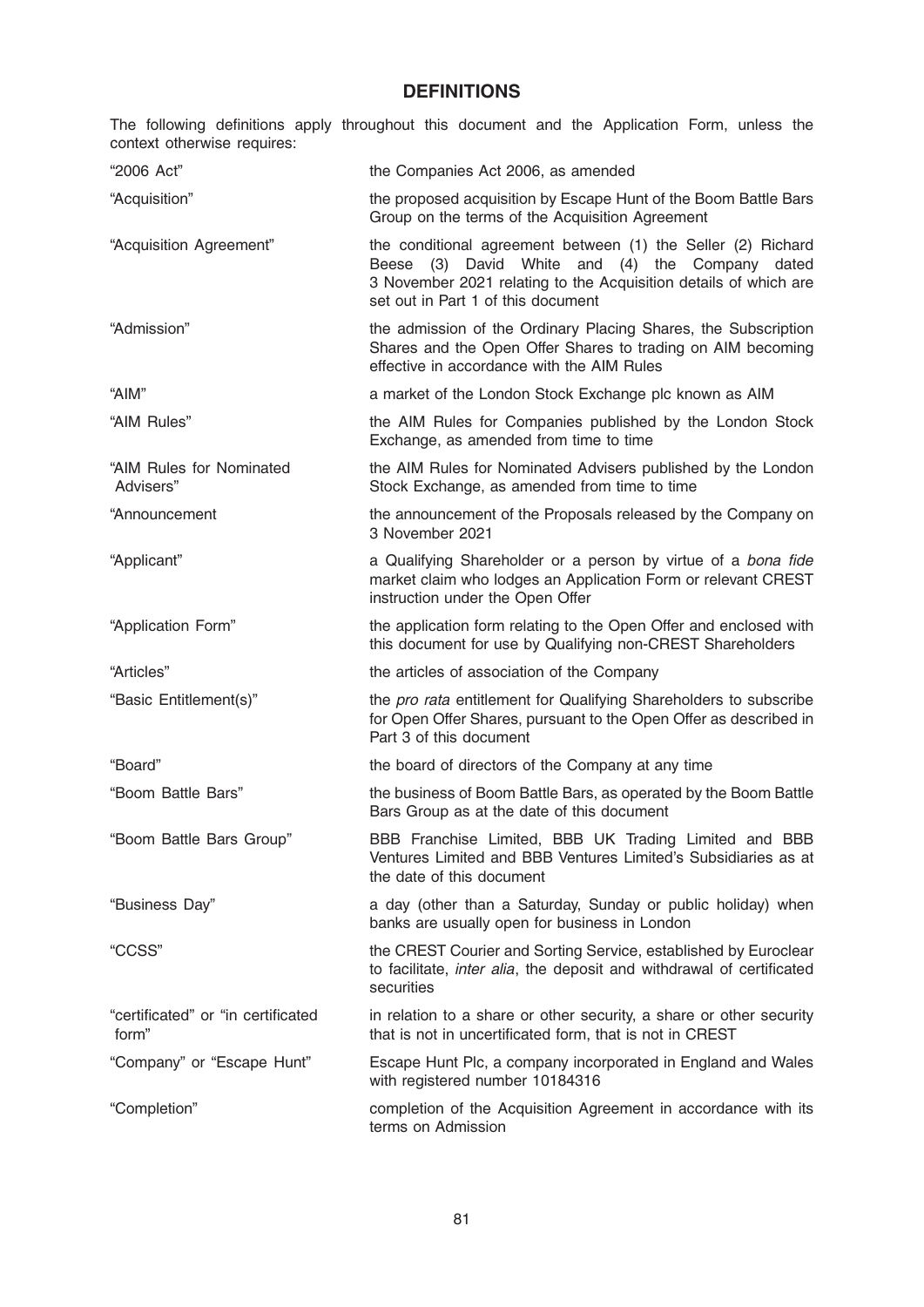| "Consideration Shares"                     | up to 25,000,000 New Ordinary Shares to be issued fully paid to<br>the Seller and as consideration for the Acquisition                                                                                                                                                                                                                                                                                                                                         |
|--------------------------------------------|----------------------------------------------------------------------------------------------------------------------------------------------------------------------------------------------------------------------------------------------------------------------------------------------------------------------------------------------------------------------------------------------------------------------------------------------------------------|
| "Convertible Loan Notes"                   | together, the loan notes issued pursuant to the John Story<br>Convertible Loan Agreement and the HH VCT Convertible Loan<br><b>Notes</b>                                                                                                                                                                                                                                                                                                                       |
| "CREST"                                    | the relevant system (as defined in the Regulations) in respect of<br>which Euroclear UK & Ireland Limited is the operator (as defined in<br>the Regulations)                                                                                                                                                                                                                                                                                                   |
| "CREST Manual"                             | the rules governing the operation of CREST, as published by<br>Euroclear                                                                                                                                                                                                                                                                                                                                                                                       |
| "CREST member"                             | a person who has been admitted by Euroclear as a system-<br>member (as defined in the Regulations)                                                                                                                                                                                                                                                                                                                                                             |
| "CREST payment"                            | shall have the meaning given in the CREST Manual issued by<br>Euroclear                                                                                                                                                                                                                                                                                                                                                                                        |
| "CREST Regulations"                        | the Uncertificated Securities Regulations 2001                                                                                                                                                                                                                                                                                                                                                                                                                 |
| "CREST sponsor"                            | a CREST participant admitted to CREST as a CREST sponsor                                                                                                                                                                                                                                                                                                                                                                                                       |
| "CREST sponsored member"                   | a CREST member admitted to CREST as a sponsored member<br>(which includes all CREST Personal Members)                                                                                                                                                                                                                                                                                                                                                          |
| "Directors"                                | the board of directors of the Company, whose names are set out in<br>Part 1 of this document                                                                                                                                                                                                                                                                                                                                                                   |
| "EIS"                                      | <b>Enterprise Investment Scheme</b>                                                                                                                                                                                                                                                                                                                                                                                                                            |
| "EIS and VCT Placing Shares"               | together, the EIS Placing Shares and the VCT Placing Shares                                                                                                                                                                                                                                                                                                                                                                                                    |
| "EIS Placees"                              | the subscribers for the EIS Placing Shares pursuant to the EIS<br>Placing                                                                                                                                                                                                                                                                                                                                                                                      |
| "EIS Placing"                              | the proposed placing and issue of the EIS Placing Shares with EIS<br>Placees at the Issue Price pursuant to the Placing                                                                                                                                                                                                                                                                                                                                        |
| "EIS Placing Shares"                       | those Placing Shares which are to be issued to EIS Placees as<br>part of the EIS Placing                                                                                                                                                                                                                                                                                                                                                                       |
| "Enlarged Group"                           | the Existing Group as enlarged by the Acquisition                                                                                                                                                                                                                                                                                                                                                                                                              |
| "Enlarged Share Capital"                   | the issued share capital of the Company following the issue of the<br>maximum number of Consideration Shares, the Placing Shares,<br>the Subscription Shares and the Open Offer Shares                                                                                                                                                                                                                                                                         |
| "Euroclear"                                | Euroclear UK & Ireland Limited, the operator of CREST                                                                                                                                                                                                                                                                                                                                                                                                          |
| "Executive Growth Share Plan" or<br>"EGSP" | the executive growth share plan, being an incentive scheme<br>established by the Company in May 2017                                                                                                                                                                                                                                                                                                                                                           |
| "Excess Application Facility"              | the arrangement pursuant to which Qualifying Shareholders may<br>apply for additional Open Offer Shares in excess of the Basic<br>Entitlement in accordance with the terms and conditions of the<br>Open Offer                                                                                                                                                                                                                                                 |
| "Excess CREST Open Offer<br>Entitlement"   | in respect of each Qualifying CREST Shareholder, the entitlement<br>to apply for Open Offer Shares in addition to the Basic Entitlement<br>credited to the Qualifying CREST Shareholder's account in<br>CREST, pursuant to the Excess Application Facility, which is<br>conditional on the Qualifying CREST Shareholder taking up his<br>Basic Entitlement in full and which may be subject to scaleback in<br>accordance with the provisions of this document |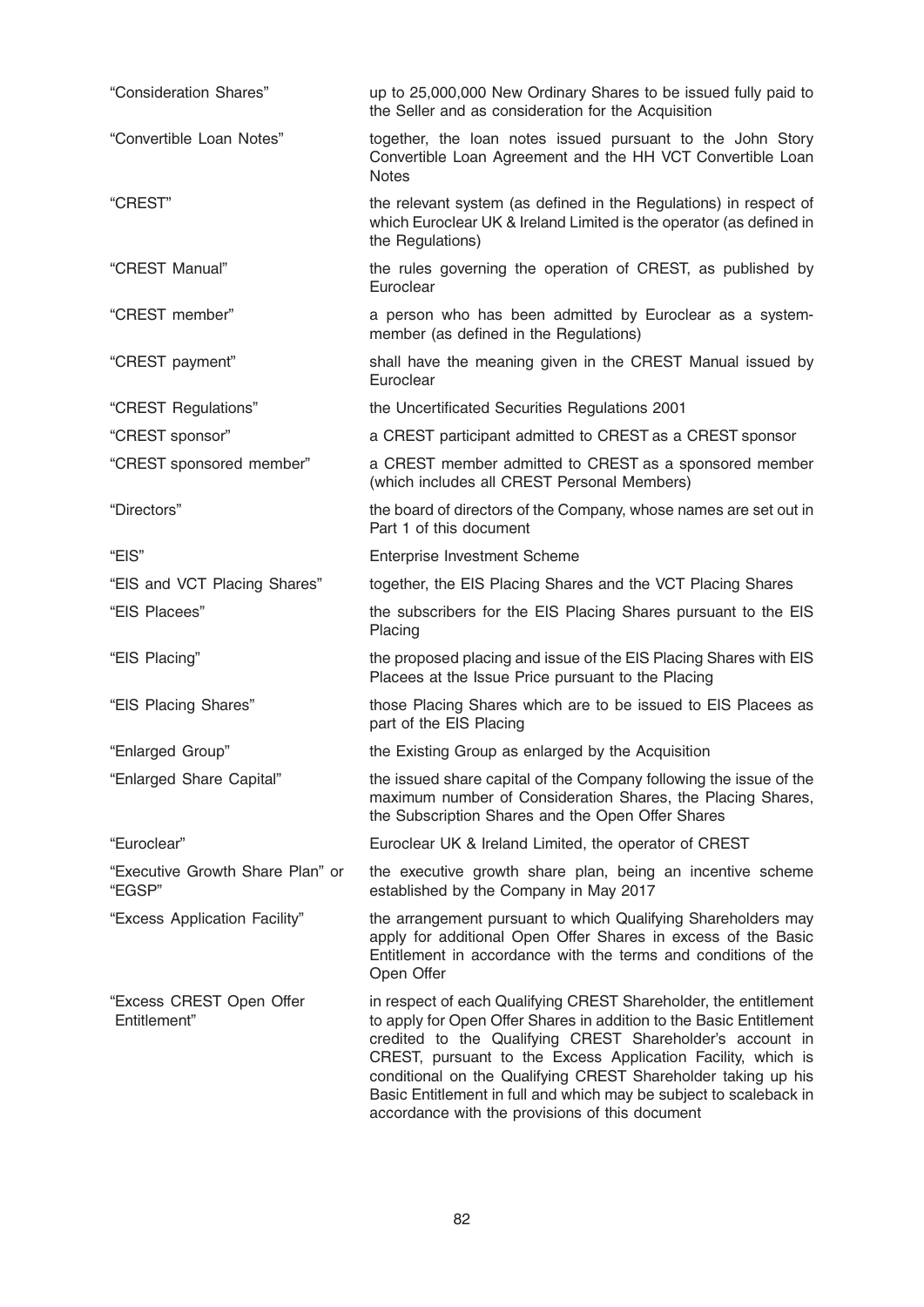| "Excess Entitlement(s)"        | Open Offer Shares in excess of the Basic Entitlement, but not in<br>excess of the total number of Open Offer Shares, allocated to a<br>Qualifying Shareholder pursuant to the Open Offer as described in<br>Part 3 of this document |
|--------------------------------|-------------------------------------------------------------------------------------------------------------------------------------------------------------------------------------------------------------------------------------|
| "Excess Shares"                | the Open Offer Shares for which Qualifying Shareholders may<br>apply under the Excess Application Facility in addition to their<br><b>Basic Entitlement</b>                                                                         |
| "Ex-entitlement Date"          | the date on which the Existing Ordinary Shares are marked 'ex' for<br>entitlement under the Open Offer being 8.00 a.m. on<br>4 November 2021                                                                                        |
| "Existing Group"               | Escape Hunt plc, and its Subsidiaries, as at the date of this<br>document                                                                                                                                                           |
| "Existing Ordinary Shares"     | the 88,620,091 Ordinary Shares in issue at the date of this<br>document                                                                                                                                                             |
| "Existing Share Capital"       | the issued ordinary share capital of the Company as at the date of<br>this document being the Existing Ordinary Shares                                                                                                              |
| "Expected Admission Date"      | 23 November 2021 or such later date (being no later than<br>30 November 2021) as the Company and Shore Capital may<br>agree                                                                                                         |
| "FCA"                          | the United Kingdom Financial Conduct Authority                                                                                                                                                                                      |
| "Flip Out"                     | the business of Flip Out, the UK's largest trampoline operator by<br>number of sites, with an existing portfolio of 28 trampoline and<br>adventure parks                                                                            |
| "Form of Proxy"                | the form of proxy for use by Shareholders in connection with the<br>General Meeting, which is enclosed with this document                                                                                                           |
| "FSMA"                         | Financial Services and Markets Act 2000 (as amended)                                                                                                                                                                                |
| "Fundraising"                  | together, the Placing, the Subscription and the Open Offer                                                                                                                                                                          |
| "General Meeting"              | the general meeting of the Company convened for 10.00 a.m. on<br>22 November 2021 at which the Resolutions will be proposed,<br>notice of which is set out at the end of this document                                              |
| "HMRC"                         | Her Majesty's Revenue & Customs                                                                                                                                                                                                     |
| "ISIN"                         | International Securities Identification Number                                                                                                                                                                                      |
| "Issue Price"                  | 30 pence per New Ordinary Share                                                                                                                                                                                                     |
| "ITEPA"                        | Income Tax (Earnings and Pensions) Act 2003                                                                                                                                                                                         |
| "KK Advisory" or "KKA"         | KK Advisory Ltd, which is incorporated as a private limited<br>company in England and Wales with company number 11936988                                                                                                            |
| "Lock in Agreements"           | the lock-in agreement between the Company, Shore Capital, KK<br>Advisory and MFT Capital                                                                                                                                            |
| "London Stock Exchange"        | London Stock Exchange Plc                                                                                                                                                                                                           |
| "Long Stop Date"               | 30 November 2021                                                                                                                                                                                                                    |
| "MAR"                          | the Market Abuse Regulation (596/2014/EU) as implemented in<br>the United Kingdom                                                                                                                                                   |
| "Member account ID"            | the identification code or number attached to any member account<br>in CREST                                                                                                                                                        |
| "Money Laundering Regulations" | the Anti-Terrorism, Crime and Security Act 2001, the Proceeds of<br>Crime Act 2002 (as amended) and the Money Laundering,<br>Terrorist Financing and Transfer of Funds (Information on the<br>Payer) Regulations 2017 (as amended)  |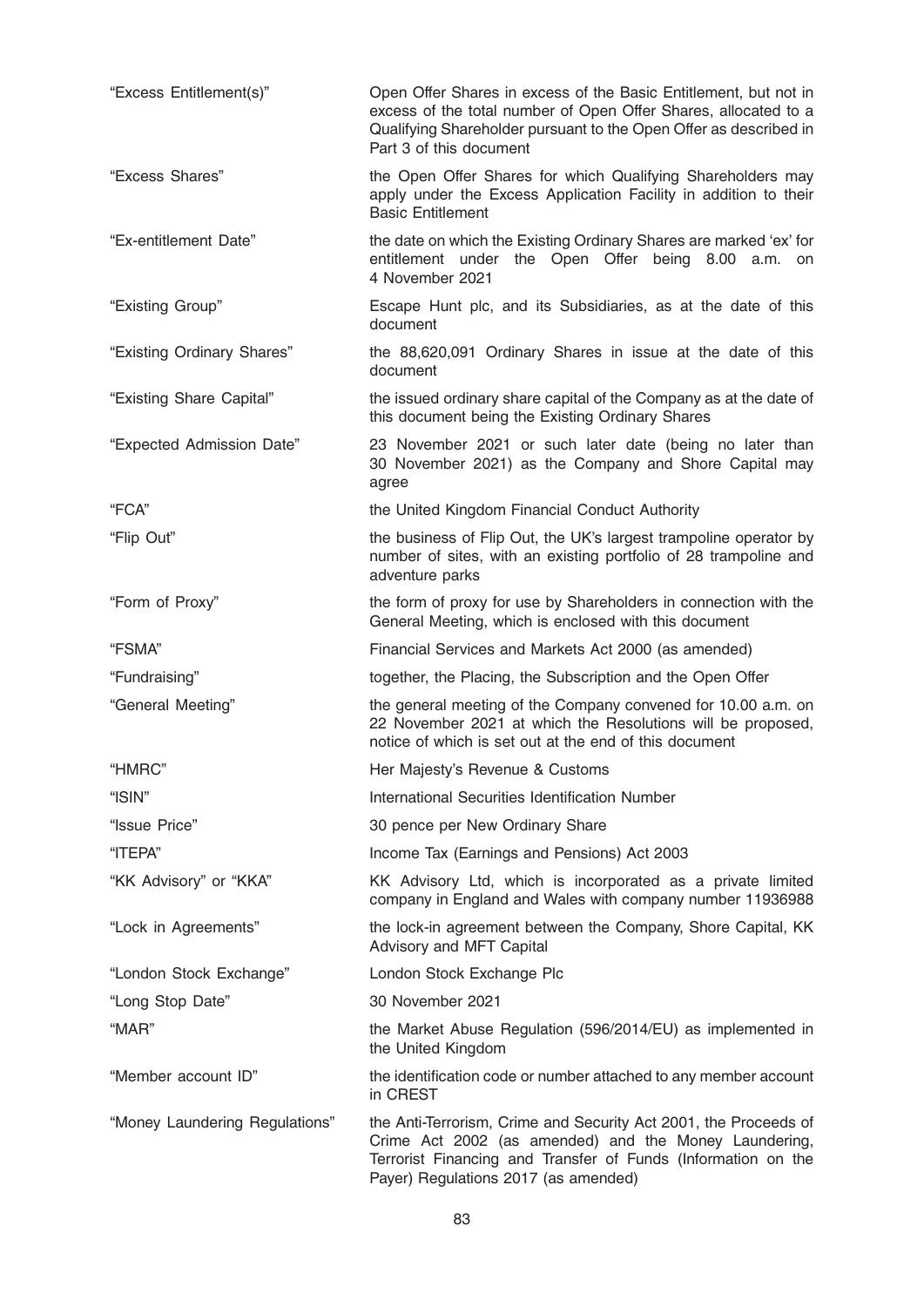| "New Ordinary Shares"                   | up to 82,385,007 new Ordinary Shares to be issued pursuant to<br>the Fundraising and Acquisition (being the Consideration Shares,<br>the Placing Shares, the Subscription Shares and the Open Offer<br>Shares)                                                           |
|-----------------------------------------|--------------------------------------------------------------------------------------------------------------------------------------------------------------------------------------------------------------------------------------------------------------------------|
| "Nominated Adviser"                     | Shore Capital and Corporate Limited                                                                                                                                                                                                                                      |
| "Nomination Committee"                  | the nomination committee of the Board                                                                                                                                                                                                                                    |
| "Notice of General Meeting"             | the notice of General Meeting set out at the end of this document                                                                                                                                                                                                        |
| "Open Offer"                            | the conditional invitation to Qualifying Shareholders to apply for<br>the Open Offer Shares at the Issue Price on the terms and<br>conditions outlined in this document and, where relevant, in the<br><b>Application Form</b>                                           |
| "Open Offer Entitlements"               | entitlements for Qualifying Shareholders to subscribe for Open<br>Offer Shares pursuant to the Basic Entitlement and the Excess<br>Entitlement                                                                                                                           |
| "Open Offer Restricted<br>Jurisdiction" | any jurisdiction other than the United Kingdom                                                                                                                                                                                                                           |
| "Open Offer Shares"                     | up to 7,385,007 New Ordinary Shares to be issued pursuant to the<br>Open Offer                                                                                                                                                                                           |
| "Ordinary Shares"                       | ordinary shares of 1.25p each in the capital of the Company, ISIN<br>no. GB00BDB79J29                                                                                                                                                                                    |
| "Overseas Shareholders"                 | Shareholders with registered addresses, or who are citizens or<br>residents of, or incorporated in Restricted Jurisdictions                                                                                                                                              |
| "Participant ID"                        | the identification code or membership number used in CREST to<br>identify a particular CREST member or other CREST participant                                                                                                                                           |
| "Placees"                               | any person who has agreed to subscribe for Placing Shares                                                                                                                                                                                                                |
| "Placing"                               | the conditional placing by Shore Capital of the Placing Shares at<br>the Issue Price, as described in this document                                                                                                                                                      |
| "Placing and Open Offer<br>Agreement"   | the agreement dated 3 November 2021 between the Company<br>and Shore Capital, in connection with the Fundraising, details of<br>which are set out in Part 1 of this document                                                                                             |
| "Placing Restricted Jurisdiction"       | the United States, Australia, Canada, Japan, the Republic of<br>Ireland, the Republic of South Africa and any other jurisdiction<br>where the extension or availability of the Placing would breach any<br>applicable law                                                |
| "Placing Shares"                        | the 49,250,000 new Ordinary Shares to be issued by the<br>Company, pursuant to the Placing, including the VCT Placing<br>Shares and EIS Placing Shares                                                                                                                   |
| "Proposals"                             | together, the Acquisition, the Placing, the Open Offer, the<br>Subscription and other matters as set out in the Notice of<br><b>General Meeting</b>                                                                                                                      |
| "Prospectus Regulation"                 | the Regulation (EU) No 2017/1129 of the European Parliament<br>and of the Council of 14 June 2017 on the prospectus to be<br>published when securities are offered to the public or admitted to<br>trading on a regulated market, and repealing Directive 2003/71/<br>EC |
| "Prospectus Regulation Rules"           | the Prospectus Rules made under section 73A of the Financial<br>Services and Markets Act 2000 (as amended) in relation to offers<br>of securities to the public and admission of securities to trading on<br>a regulated market                                          |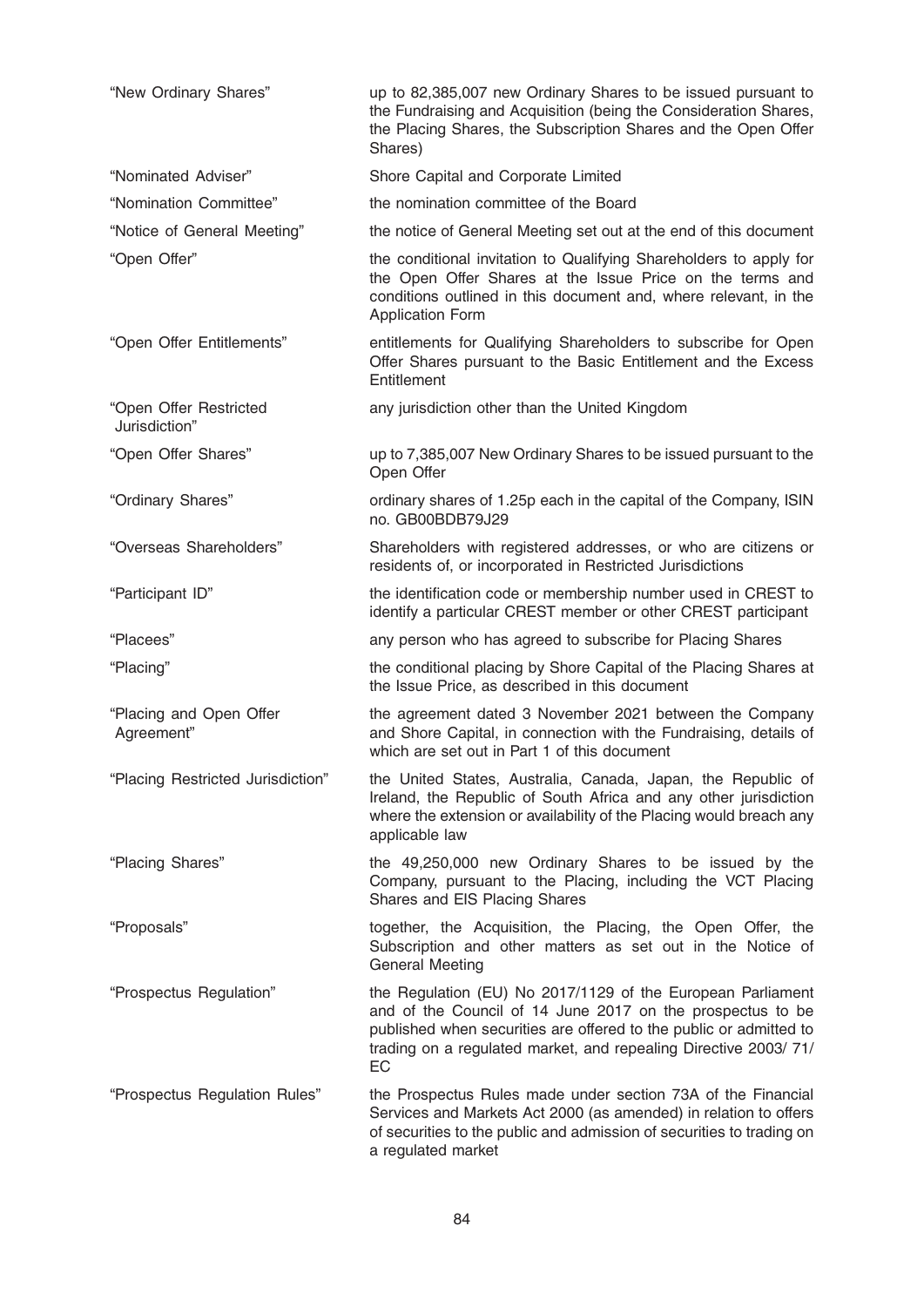| "Qualifying CREST Shareholders"                 | Qualifying Shareholders holding Existing Ordinary Shares which,<br>on the register of members of the Company on the Record Date,<br>are in uncertificated form in CREST                                                                                                                                                                                                                                                                                                       |
|-------------------------------------------------|-------------------------------------------------------------------------------------------------------------------------------------------------------------------------------------------------------------------------------------------------------------------------------------------------------------------------------------------------------------------------------------------------------------------------------------------------------------------------------|
| "Qualifying non-<br><b>CREST Shareholders"</b>  | Qualifying Shareholders holding Existing Ordinary Shares which,<br>on the register of members of the Company on the Record Date,<br>are in certificated form                                                                                                                                                                                                                                                                                                                  |
| "Qualifying Shareholders"                       | holders of Existing Ordinary Shares other than Shareholders with<br>registered addresses, or who are citizens or residents of, or<br>incorporated in an Open Offer Restricted Jurisdiction, whose<br>names appear on the register of members of the Company on the<br>Record Date as holders of Existing Ordinary Shares and who are<br>eligible to be offered Open Offer Shares under the Open Offer in<br>accordance with the terms and conditions set out in this document |
| "Receiving Agent"                               | Equiniti Limited, the Company's receiving agent                                                                                                                                                                                                                                                                                                                                                                                                                               |
| "Record Date"                                   | 6.00 p.m. on 2 November 2021                                                                                                                                                                                                                                                                                                                                                                                                                                                  |
| "Registrar"                                     | Equiniti Limited, the Company's registrar, which is incorporated as<br>a private limited company in England and Wales with company<br>number 06226088                                                                                                                                                                                                                                                                                                                         |
| "Regulations"                                   | the Uncertificated Securities Regulations 2001 (SI 2001 No. 3755)                                                                                                                                                                                                                                                                                                                                                                                                             |
| "Regulatory Information Service"<br>or "RIS"    | shall have the same meaning as in the AIM Rules                                                                                                                                                                                                                                                                                                                                                                                                                               |
| "Remuneration Committee"                        | the remuneration committee of the Board                                                                                                                                                                                                                                                                                                                                                                                                                                       |
| "Resolutions"                                   | the resolutions to be proposed at the General Meeting and set out<br>in the Notice of General Meeting                                                                                                                                                                                                                                                                                                                                                                         |
| "Restricted Jurisdictions"                      | Open Offer Restricted Jurisdictions and Placing Restricted<br><b>Jurisdictions</b>                                                                                                                                                                                                                                                                                                                                                                                            |
| "Securities Act"                                | the United States Securities Act of 1933                                                                                                                                                                                                                                                                                                                                                                                                                                      |
| "Seller" or "MFT Capital"                       | MFT Capital Ltd, with company number 11618864                                                                                                                                                                                                                                                                                                                                                                                                                                 |
| "Shareholder"                                   | a holder of Ordinary Shares                                                                                                                                                                                                                                                                                                                                                                                                                                                   |
| "Shore Capital"                                 | Shore Capital and Corporate and/or Shore Capital Stockbrokers<br>as appropriate                                                                                                                                                                                                                                                                                                                                                                                               |
| "Shore Capital and Corporate"                   | Shore Capital and Corporate Limited, the Company's nominated<br>adviser, which is incorporated as a private limited company in<br>England and Wales with company number 02083043                                                                                                                                                                                                                                                                                              |
| "Shore Capital Stockbrokers" or<br>"Broker"     | Shore Capital Stockbrokers Limited, joint broker to the Company,<br>which is incorporated as a private limited company in England and<br>Wales with company number 01850105                                                                                                                                                                                                                                                                                                   |
| "Subsidiary"                                    | has the meaning given to it in section 1159 of the 2006 Act                                                                                                                                                                                                                                                                                                                                                                                                                   |
| "Subscription"                                  | the proposed conditional subscription by certain of the Directors of<br>the Subscription Shares at the Issue Price                                                                                                                                                                                                                                                                                                                                                            |
| "Subscription Shares"                           | the 750,000 new Ordinary Shares to be issued by the Company<br>and subscribed for pursuant to the Subscription, conditional on<br>Admission                                                                                                                                                                                                                                                                                                                                   |
| "uncertificated" or<br>"in uncertificated form" | a share or other security recorded on the relevant register of the<br>share or security concerned as being held in uncertificated form in<br>CREST and title to which, by virtue of the Regulations, may be<br>transferred by means of CREST                                                                                                                                                                                                                                  |
| "United Kingdom" or "UK"                        | the United Kingdom of Great Britain and Northern Ireland, its<br>territories and possessions                                                                                                                                                                                                                                                                                                                                                                                  |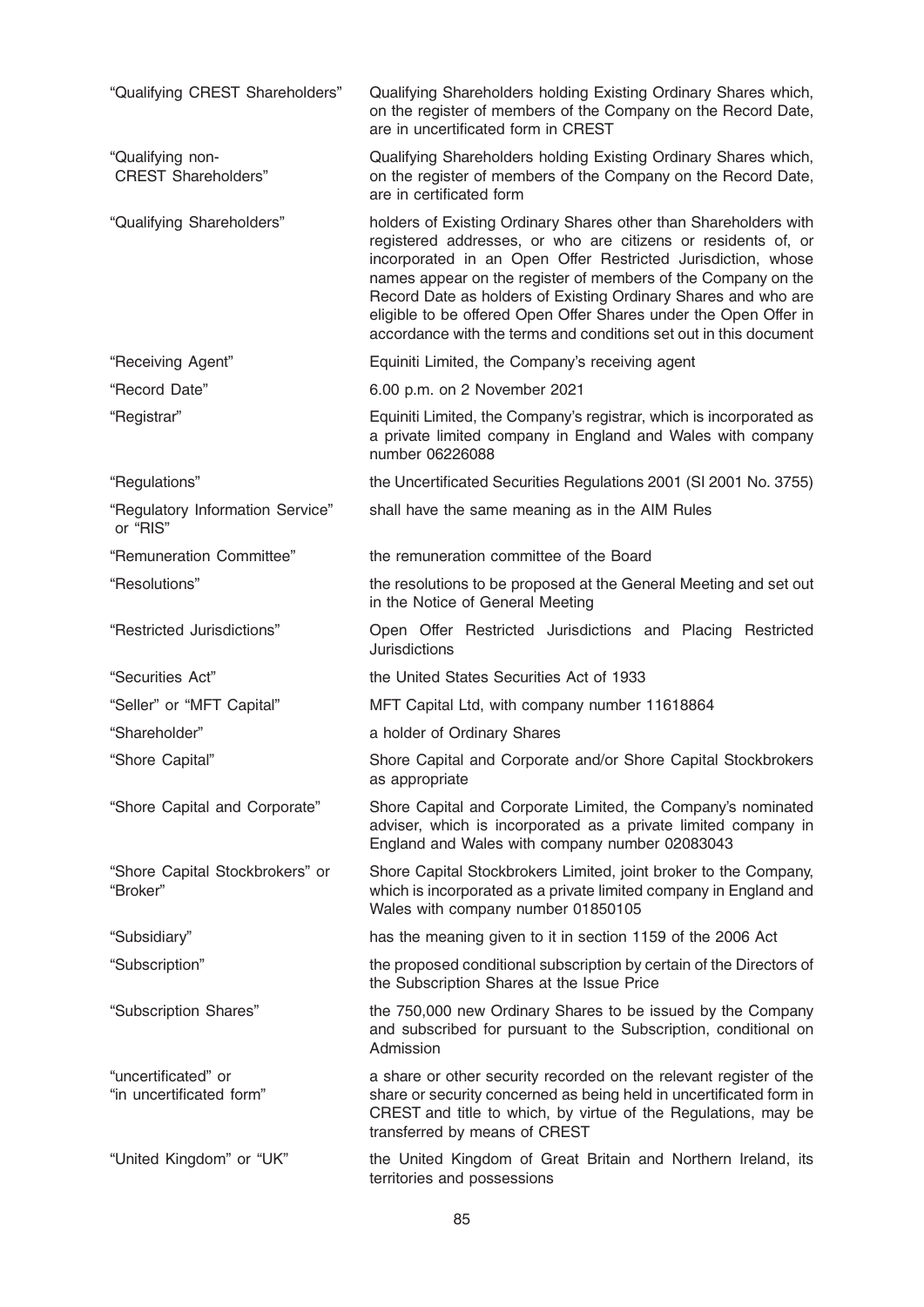| "United States" or "US" | the United States of America, its territories and possessions, any<br>state of the United States and the District of Columbia                       |
|-------------------------|-----------------------------------------------------------------------------------------------------------------------------------------------------|
| "USE"                   | unmatched stock event                                                                                                                               |
| "VCT"                   | a venture capital trust as defined in the Income Tax Act 2007                                                                                       |
| "VCT Placees"           | the subscribers for the VCT Placing Shares pursuant to the VCT<br>Placing                                                                           |
| "VCT Placing"           | the proposed placing and issue of the VCT Placing Shares with<br>VCT Placees at the Issue Price pursuant to the Placing and Open<br>Offer Agreement |
| "VCT Placing Shares"    | those Placing Shares to be issued to VCTs as part of the VCT<br>Placing                                                                             |
| "VCT Scheme"            | Venture Capital Trust Scheme under the provisions of Part 6 of the<br>Income Tax Act 2007                                                           |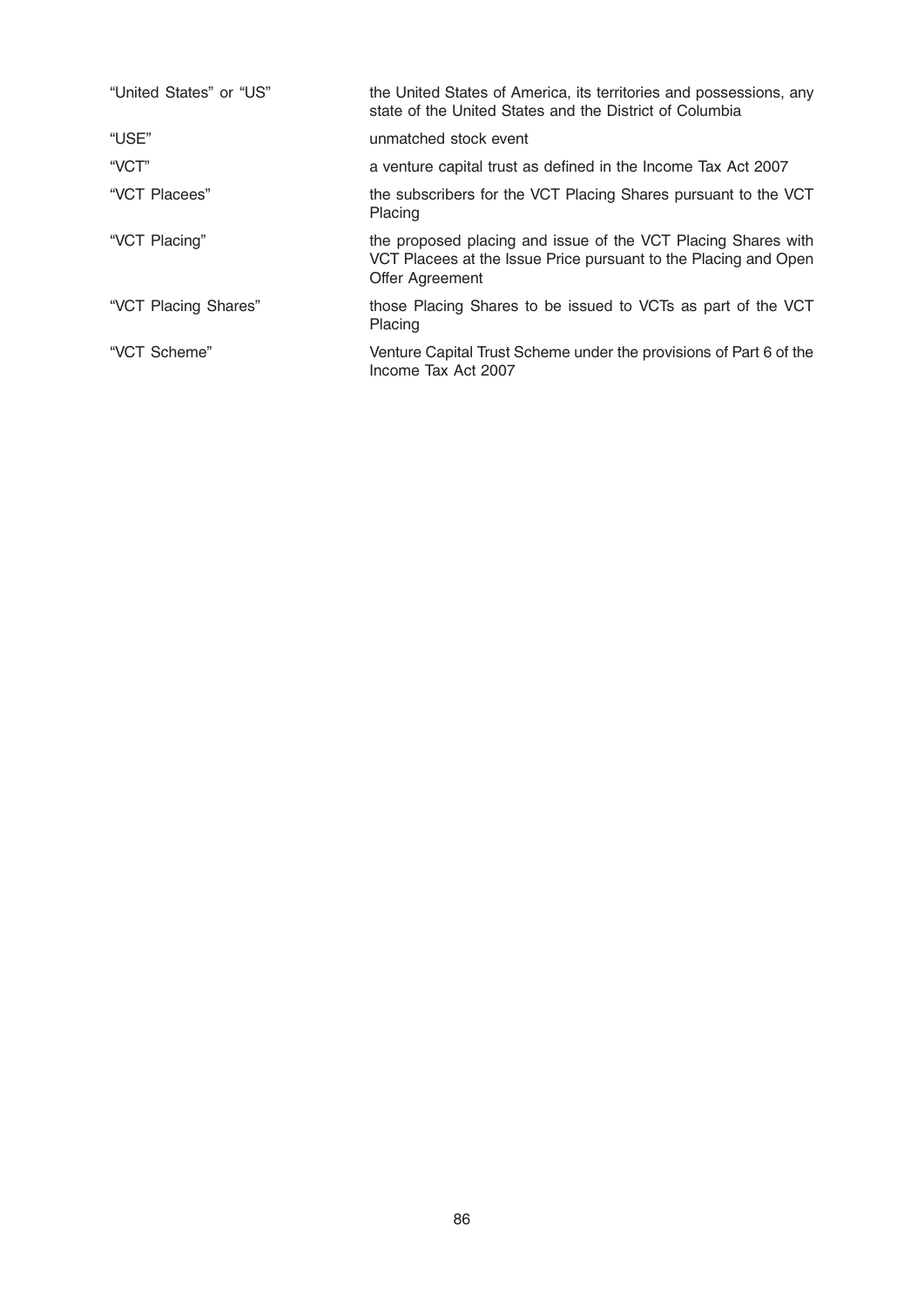# NOTICE OF GENERAL MEETING ESCAPE HUNT PLC

(Registered in England No.10184316)

# NOTICE OF GENERAL MEETING

#### (the "Company")

The Company continues to monitor developments relating to the outbreak of Covid-19, including the related public health guidance and legislation issued by the UK Government. We are keen to welcome Shareholders in person to the General Meeting, particularly given the constraints we have all faced throughout 2020 and 2021 due to the Covid-19 pandemic. We therefore propose for the General Meeting to be held at the offices of Shore Capital at Cassini House, 57 St James's Street, London, SW1 1LD at 10.00 a.m. on 22 November 2021. A Form of Proxy for use at the General Meeting is enclosed. To be valid, Forms of Proxy should be completed and signed in accordance with the instructions printed thereon and returned as soon as possible and, in any event, so as to be received by the Company's registrars, Equiniti Limited, by no later than 10.00 a.m. on 18 November 2021. Pursuant to Regulation 41 of the Uncertificated Securities Regulations 2001, the time by which a Shareholder must be entered in the register of members in order to have the right to attend and vote at the meeting is 6.30 p.m. on 18 November 2021.

At present, companies can hold physical General Meetings. It is therefore expected that a physical General Meeting will be held and it is the intention to welcome the maximum number of Shareholders we are able to within safety constraints and in accordance with currently applicable government guidelines. Currently, there are no legal restrictions on gatherings (including General Meetings) in England. On 14 July 2021, the Health Protection (Coronavirus, Restrictions) (Steps etc) (England) (Revocation and Amendment) Regulations 2021 (SI 2021/848) ("Revocation and Amendment Regulations") were made, which came into effect at 11.55 p.m. on 18 July 2021. The effect of the Revocation and Amendments Regulations were that they revoked previous regulations that imposed lockdown restrictions and face covering requirements in England. They also had the effect of removing restrictions on all social contacts and gatherings in England, which includes General Meetings.

Despite these developments, we nonetheless sympathise that Shareholders may not feel comfortable attending the physical General Meeting that is being proposed. Therefore, whilst we encourage you to attend the physical meeting if you are able and willing to do so, we have enclosed a Form of Proxy for use at the General Meeting which appoints the Chair of the meeting as your proxy if you would prefer not to attend. Please see above for details on how to validly complete the Form of Proxy notice.

Given the constantly evolving nature of the situation, we want to ensure that we are able to adapt these arrangements efficiently to respond to changes in circumstances. On this basis, should the situation change such that we consider that it is no longer possible for Shareholders to attend the meeting, we will adopt contingency plans and notify Shareholders of the change via an RNS announcement as early as is possible before the date of the meeting. Any updates to the position will also be included on our website at www.escapehunt.com/investors/. Should we have to change the arrangements in this way, it is likely that we will not be in a position to accommodate Shareholders beyond the minimum required to hold a quorate meeting which will be achieved through the attendance of employee Shareholders.

If tighter restrictions are introduced by the UK Government due to a change in the situation with the COVID-19 pandemic resulting in Shareholders no longer being able to attend the physical meeting or resulting in uncertainty as to whether Shareholders can attend in person, in such circumstances we would encourage all Shareholders to complete and return the accompanying Form of Proxy appointing the Chair of the meeting as their proxy. This will ensure that your vote will be counted if ultimately you (or any other proxy you might otherwise appoint) are not able to attend the meeting. A proxy card is attached to this Notice and is also available on the Company's website at www.escapehunt.com/investors/.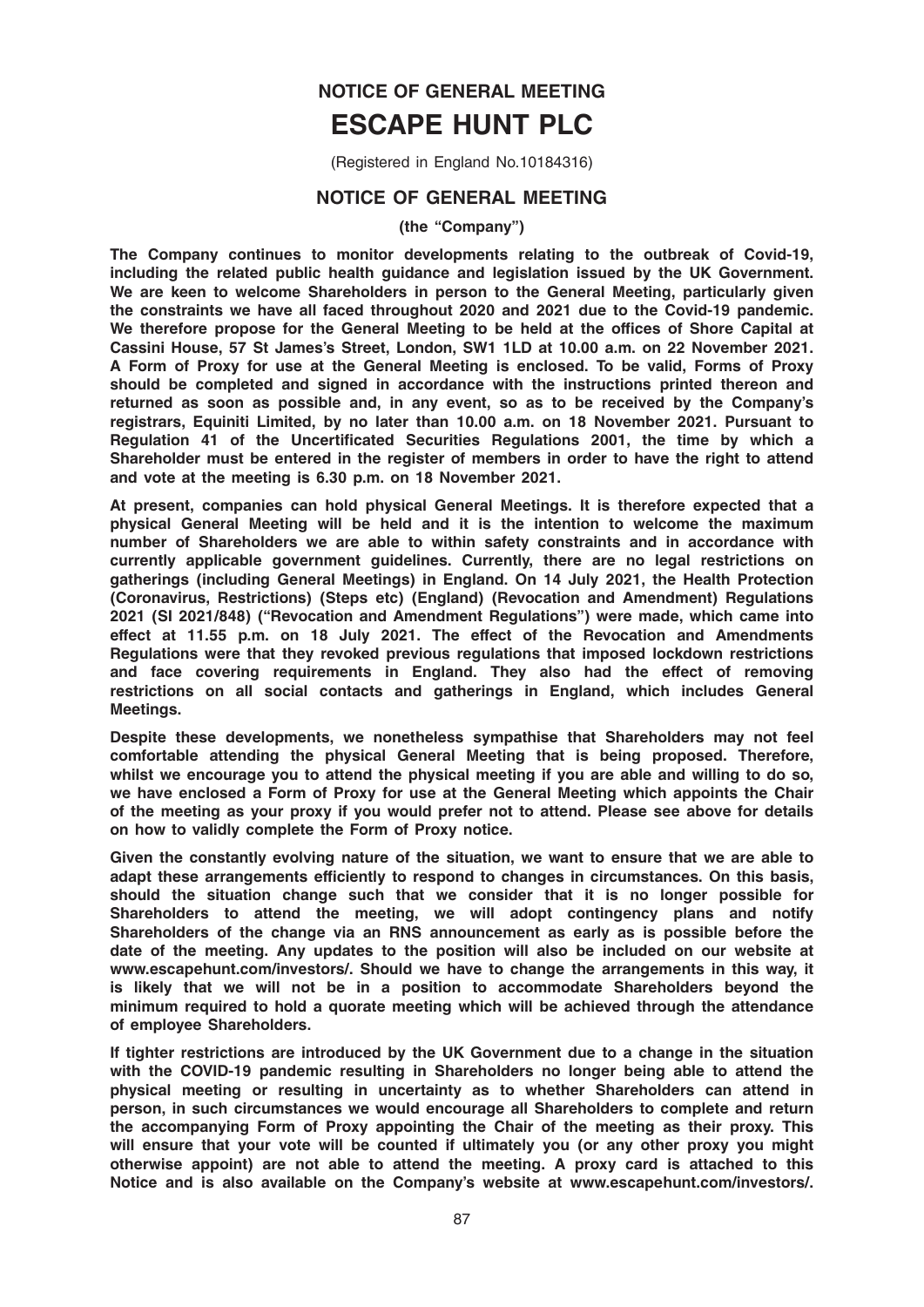Please note the deadline for the receipt of proxies by our registrar, Equiniti Limited, is 10.00 a.m. on 18 November 2021. Proxy appointments should be submitted in accordance with the Notes to the General Meeting.

CREST members who wish to appoint a proxy or proxies through the CREST electronic proxy appointment service may do so by using the procedures described in the CREST Manual. CREST Personal Members or other CREST sponsored members, and those CREST members who have appointed (a) voting service provider(s), should refer to their CREST sponsor or voting service provider(s), who will be able to take the appropriate action on their behalf.

The return of a completed proxy form will not prevent a member attending the General Meeting and voting in person if the member wishes to do so and attending the General Meeting in person is currently permitted under prevailing UK legislation.

#### Attendance at the meeting

Shareholders intending to attend the General Meeting are asked to register their intention as soon as practicable by emailing the Company Secretary at graham.bird@escapehunt.com. Rules around capacity at the venue and changes in health and safety requirements may mean Shareholders cannot ultimately attend the meeting, although at the time of writing there are no legal restrictions on gatherings (including General Meetings) in England.

NOTICE is hereby given that a General Meeting of Escape Hunt Plc (the "Company") will be held at the offices of Shore Capital at Cassini House, 57 St James's Street, London SW1 1LD at 10.00 a.m. on 22 November 2021 for the purpose of considering and, if thought fit, passing the following resolutions of which Resolution 1 will be proposed as an ordinary resolution and Resolutions 2 to 4 (inclusive) will be proposed as special resolutions (defined terms having the meanings given to them in the Company's circular dated 4 November 2021 of which this notice forms part ("Circular")):

#### ORDINARY RESOLUTION

- **1 THAT,** subject to and conditional upon the passing of Resolution 2, in addition to any existing such authorities, for the purposes of section 551 of the Act the Directors be and are hereby generally and unconditionally authorised to exercise all powers of the Company to allot shares in the Company or grant rights to subscribe for, or to convert any security into, shares in the Company, as is contemplated in sub sections  $551(1)(a)$  and  $551(1)(b)$  respectively of the Act up to an aggregate nominal amount of:
	- 1.1 £312,500 pursuant to or in connection with the allotment of the Consideration Shares (as defined in the Circular);
	- 1.2 £615,625 pursuant to or in connection with the allotment of up to 49,250,000 new ordinary shares of 1.25 pence each in the capital of the Company to such persons as may be entitled in connection with the Placing;
	- 1.3 £92,313 pursuant to or in connection with the allotment of up to 7,385,007 new ordinary shares of 1.25 pence each in the capital of the Company to such persons as may be entitled in connection with the Open Offer; and
	- 1.4 £9,375 pursuant to or in connection with the allotment of up to 750,000 new ordinary shares of 1.25 pence in connection with the Subscription Shares (as defined in the Circular),

Such authority, unless revoked, varied or renewed by the Company in a general meeting, shall expire at the conclusion of the next annual general meeting of the Company save that the Company be and is hereby authorised to make prior to the expiry of such period any offer or agreement which would or might require such shares to be allotted or such rights to be granted after the expiry of the said period and the Directors may allot any such shares and grant any such subscription and conversion rights in pursuance of any such offer or agreement notwithstanding the expiry of the authority given by this resolution. This authority is in addition to all existing authorities under section 551 of the Act.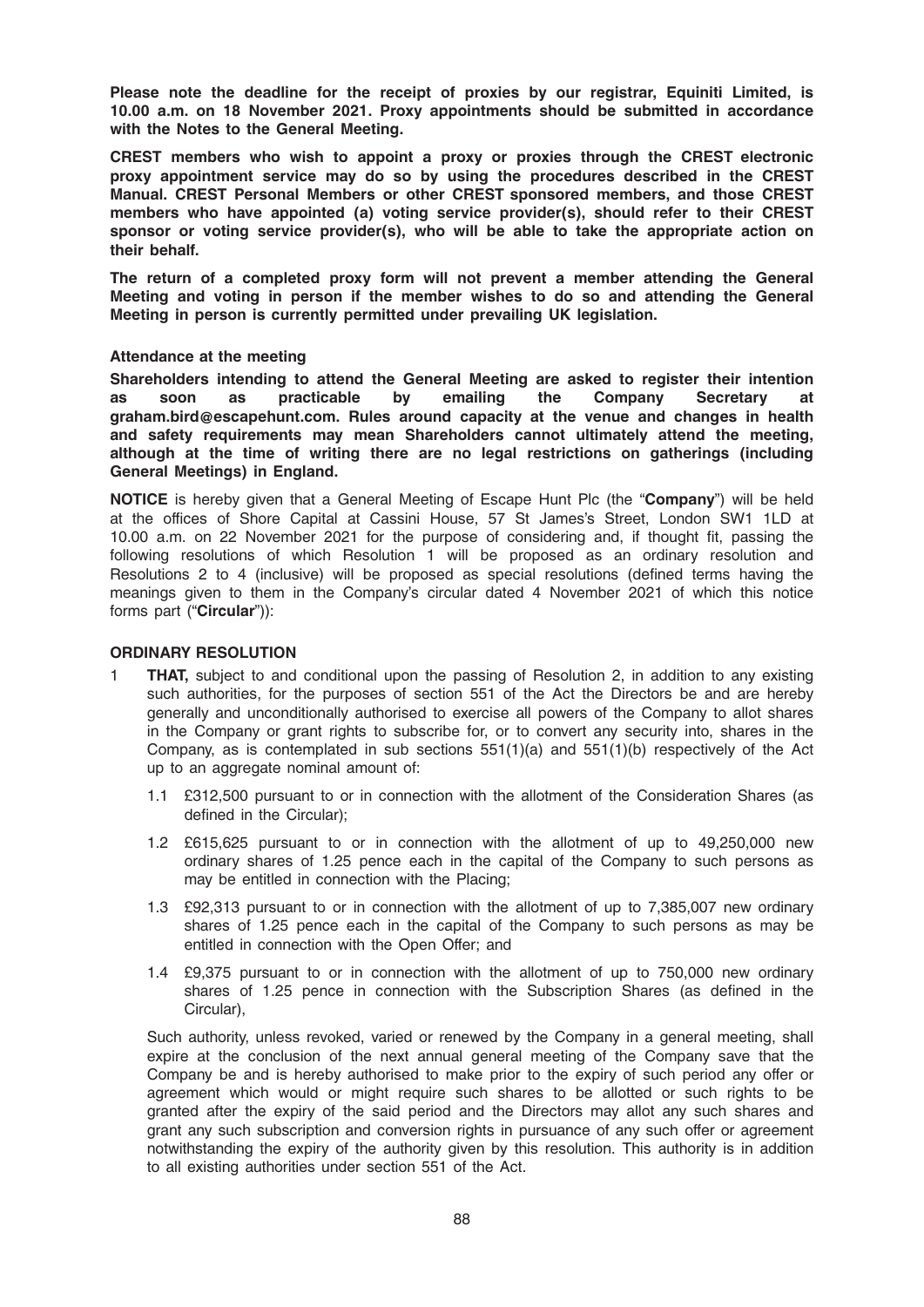#### SPECIAL RESOLUTIONS

- 2 THAT, subject to and conditional upon the passing of Resolution 1, in addition to any existing such authorities the Directors be and are hereby empowered in accordance with section 570 of the Act to allot equity securities (as defined in section 560 of the Act) for cash, pursuant to the authority conferred on them to allot such shares or grant such rights by Resolution 1, up to an aggregate nominal value of £1,029,813 as if sub section (1) of section 561 of the Act did not apply to any such allotment, provided that this power shall be limited to the allotment of:
	- 2.1 up to 25,000,000 new ordinary shares of 1.25 pence each in the capital of the Company pursuant to the Acquisition;
	- 2.2 up to 49,250,000 new ordinary shares of 1.25 pence each in the capital of the Company pursuant to the Placing;
	- 2.3 up to 7,385,007 new ordinary shares of 1.25 pence each in the capital of the Company pursuant to the Open Offer; and
	- 2.4 up to 750,000 new ordinary shares of 1.25 pence each in the capital of the Company pursuant to the Subscription,

Such authority, unless revoked, varied or renewed by the Company in a general meeting, shall expire at the conclusion of the next annual general meeting of the Company save that the Company be and is hereby authorised to make prior to the expiry of such period any offer or agreement which would or might require such shares to be allotted or such rights to be granted after the expiry of the said period and the Directors may allot any such shares and grant any such subscription and conversion rights in pursuance of any such offer or agreement notwithstanding the expiry of the authority given by this resolution. This power is in addition to all existing authorities under section 570 of the Act.

- 3 THAT, subject to and conditional upon the passing of Resolutions 1 and 2, the name of the Company be changed to XP Factory Plc.
- 4 THAT, subject to and conditional upon the passing of Resolutions 1 and 2, the following amendments be made to the Articles:
	- 4.1 the definition of "Official List" be deleted;
	- 4.2 the definition of "UKLA" be deleted;
	- 4.3 the existing Article 33.2 be deleted;
	- 4.4 the existing Article 71.1(d) be deleted;
	- 4.5 the existing Articles 102.1 to 102.8 (inclusive) be deleted;
	- 4.6 the following new Definitions be inserted under Article 2.1

"Electronic Communication" has the meaning ascribed to the term "electronic communication" in the Electronic Transactions Act 2000 and includes, for the avoidance of doubt: (i) sending documents and other communications by e-mail (being a system for sending and receiving messages electronically over a computer network), (ii) in the case only of communications made by the Company to the members (and not, for the avoidance of doubt, communications made by the members to the Company, or the members to one another, subject to (iii) below), making documents and other communications available on a website (being a system for the conveyance of documents and other information over a computer network) (the "Website") provided that the relevant member has consented (or is deemed to have consented) to the receipt of communications by such means in accordance with applicable law, and (iii) in the case of voting by members of the Company only, any system operated by the Company by electronic means in order to assist voting (including by proxy) whether on the Website or any other means specifically operated by the Company;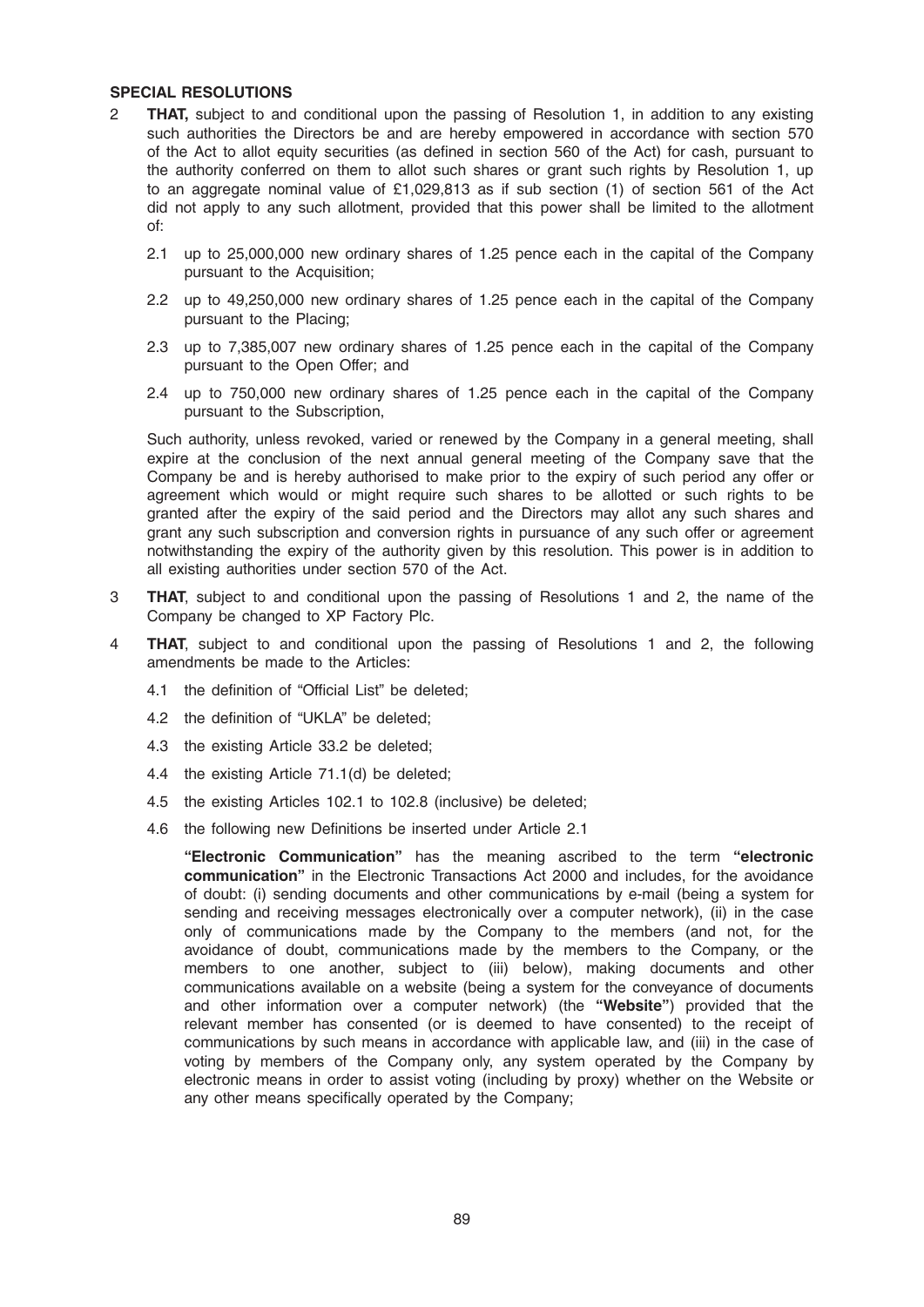"present" means, for the purposes of physical general meetings, present in person, or, for the purposes of electronic general meetings, present by electronic means (and references to persons attending by electronic means is defined as attendance at electronic general meetings via the electronic platform(s) stated in the notice of such meeting);

"electronic general meeting" means an annual general meeting or other general meeting of members hosted on an electronic platform;

"electronic platform" includes, but is not limited to, website addresses and conference call systems;

- 4.7 the Definition of "Company" in Article 2.1 be amended to "XP Factory Plc";
- 4.8 the following new Article be inserted under Article 44:
	- 44A The Board shall determine whether an annual general meeting or general meeting is to be held as (i) an electronic general meeting, (ii) a physical meeting (with or without satellite meetings, as defined in Article 58.2) or (iii) an electronic general meeting in addition to a physical meeting (with or without satellite meetings).
- 4.9 the following new Article be inserted under Article 46.4:
	- 46.5 The notice shall specify whether the general meeting shall be an electronic general meeting in addition to the physical meeting (and any satellite meeting) or on its own. The notice of general meeting (including any notice given by means of a website) shall specify the place, date and time of the physical meeting (and any satellite meetings, in each case if necessary) and the details of any electronic platform for the meeting. If the notice is made available by means of a website, it will be made available until the conclusion of the meeting. Any electronic platform may vary from time to time and from meeting to meeting as the board, in its sole discretion, sees fit.
- 4.10 the following new Article be inserted under Article 49:
	- 49A Those members attending by electronic means and present at an electronic general meeting shall be counted in the quorum for, and entitled to vote at, the general meeting in question in addition to those members present at the general meeting and attending the physical meeting location (and any satellite meeting locations, in each case if available). The meeting shall be duly constituted and its proceedings valid if the chair of the general meeting is satisfied that adequate facilities are available throughout the electronic general meeting to ensure that members attending the electronic general meeting who are not present together at the same place may, by electronic means, attend and speak and vote at it. Nothing in these articles prevents a general meeting being held both physically and electronically.
- 4.11 the following new Article be inserted under Article 56.2:
	- 56.3 The Board and, at any electronic general meeting, the Chairman, may make any arrangement and impose any requirement or restriction as is:
		- (a) necessary to ensure the identification of those taking part in the electronic general meeting and the security of the Electronic Communication; and
		- (b) proportionate to those objectives.

In this respect, the Company is able to authorise any voting application, system or facility for electronic general meetings as it sees fit.

- 4.12 the following new Article be inserted under Article 52:
	- 52A For the purposes of electronic general meetings, the right of a member to participate in the business of any general meeting shall include without limitation the right to speak, vote on the electronic platform, vote on a poll, be represented by a proxy and have access (including electronic access) to all documents which are required by the Companies Acts or these articles to be made available at the meeting.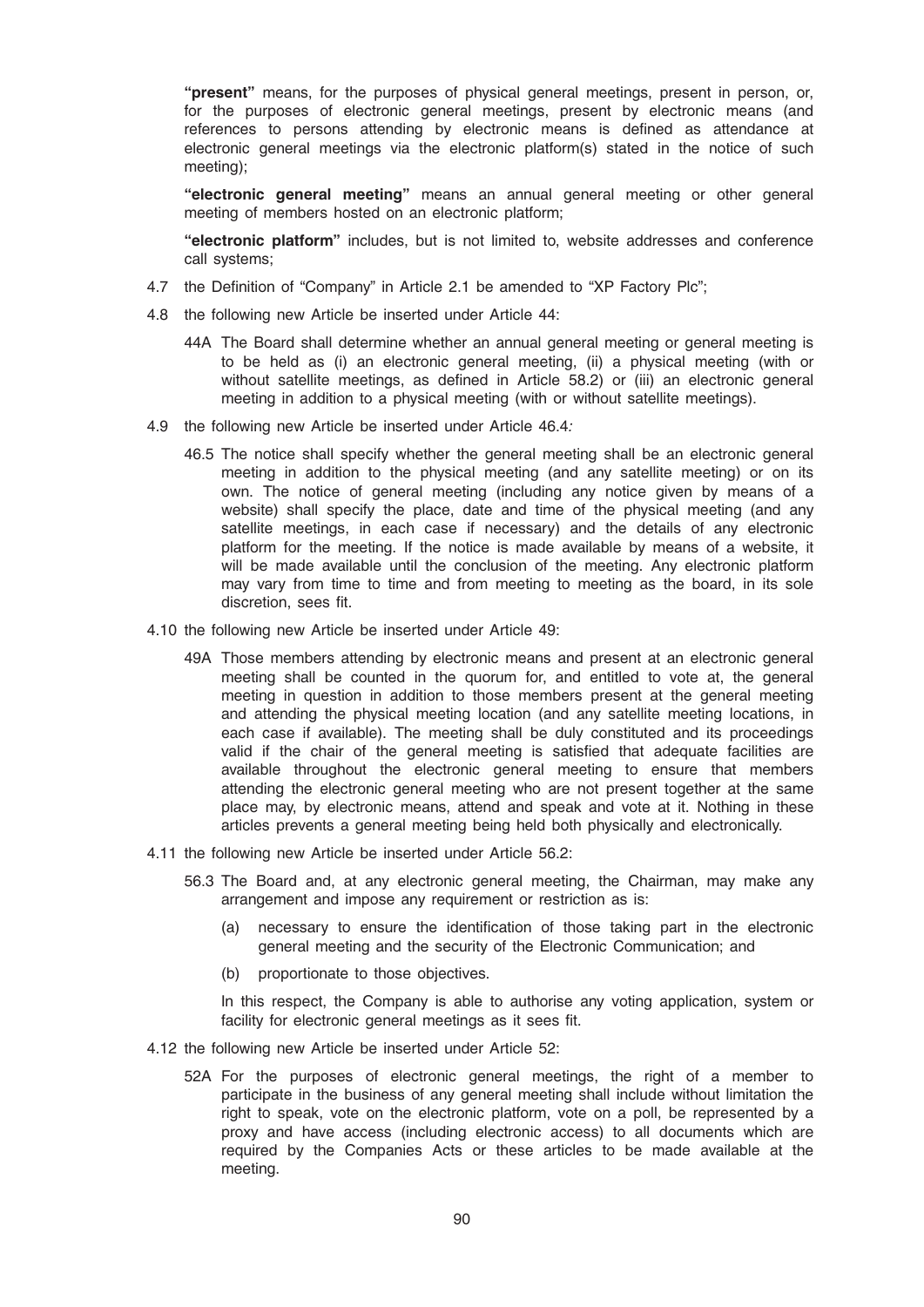4.13 the word "physical" be inserted after the words "two or more" in Article 58.1.

4 November 2021

# BY ORDER OF THE BOARD

Graham Bird Company Secretary Escape Hunt Plc Belmont House Station Way Crawley RH10 1JA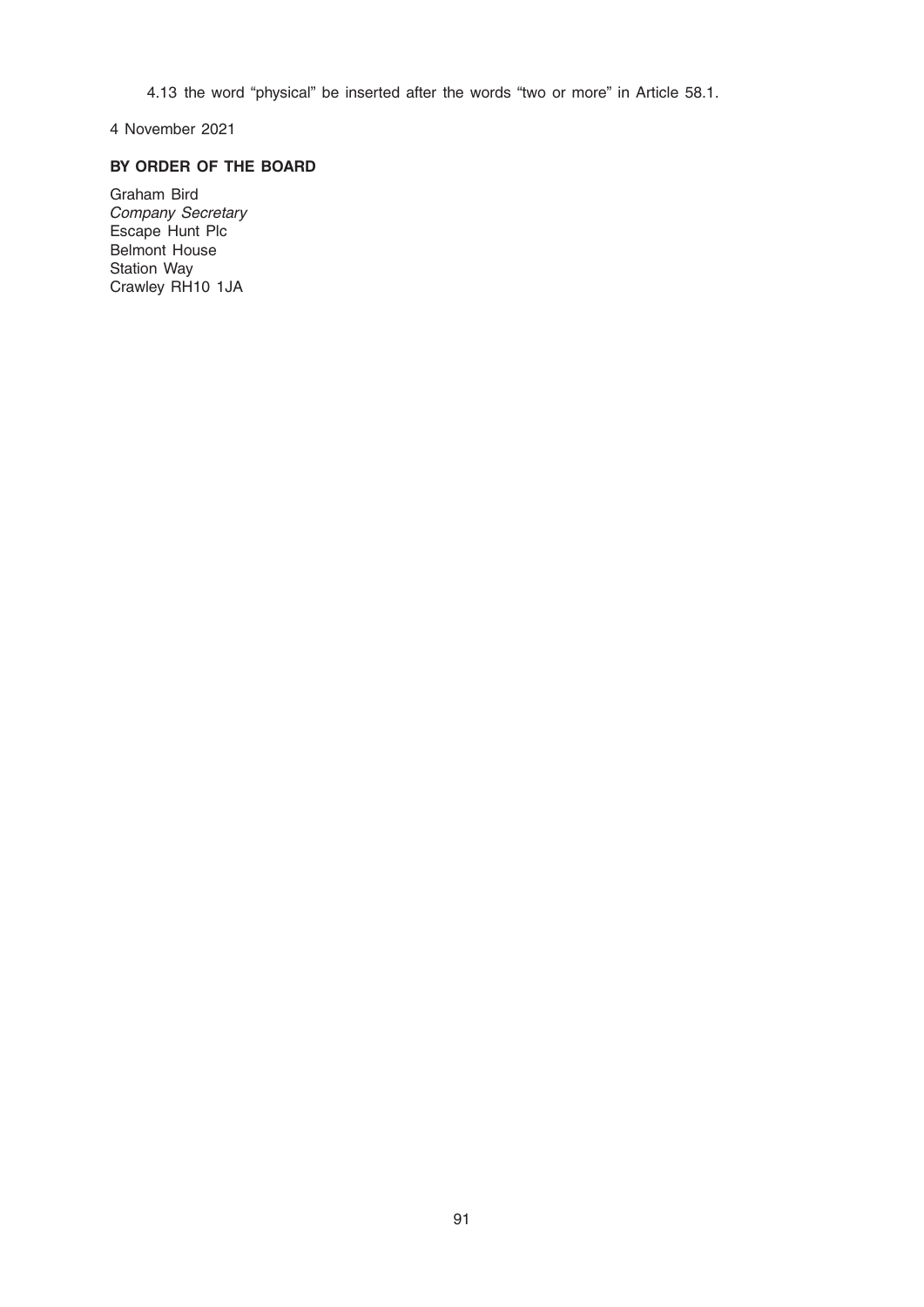## Notes of the Notice of General Meeting Proxies

- 1 By law, a member entitled to attend, speak and vote at the above meeting may appoint another person as his or her proxy to exercise all or any of his or her rights to attend, speak and vote on his or her behalf. A member may appoint more than one proxy in relation to the meeting, provided that each proxy is appointed to exercise the rights attached to a different share or shares held by that member. A proxy need not be a member of the Company. The return of a completed proxy form will not prevent a member attending the General Meeting and voting in person if the member wishes to do so, and attending the General Meeting in person is currently permitted under prevailing UK legislation.
- 2 To appoint more than one proxy, you may photocopy the Form of Proxy. Please indicate the proxy holder's name and the number of shares in relation to which they are authorised to act as your proxy (which, in aggregate, should not exceed the number of shares held by you). Please also indicate in the box provided if the proxy instruction is one of multiple instructions being given. All forms must be signed and should be returned together in the same envelope.
- 3 To be valid, any Form of Proxy together with any power of attorney or any other authority under which the Form of Proxy is signed (or a duly certified copy of such power or authority) or any other instrument appointing a proxy must be included with the Form of Proxy and received by post at the Company's Registrars, Equiniti Limited, Corporate Actions, Aspect House, Spencer Road, Lancing, West Sussex, BN99 6DA, no later than 48 hours (excluding any part of a day that is not a Business Day) before the time appointed for holding the meeting. If you prefer, you may return the Form of Proxy to the Registrars in the enclosed business reply envelope addressed to Equiniti Limited. If you submit more than one valid proxy appointment, the appointment received last before the latest time for the receipt of proxies will take precedence.
- 4 Completion and return of a Form of Proxy, any other such instrument or any CREST Proxy Instruction (as described in paragraph 9 below) will not preclude a member from attending and voting in person, should he or she subsequently decide to do so.

## Record Date

5 Only the holders of ordinary shares entered on the register of members of the Company as at 6.30 p.m. on 18 November 2021 (or, in the event of any adjournment, 6.30 p.m. on the date which is two Business Days before the date of the adjourned meeting) shall be entitled to attend either in person or by proxy, and the number of ordinary shares then registered in their respective names shall determine the number of votes such persons are entitled to cast at the meeting. Changes to entries on the register of members after the relevant deadline shall be disregarded in determining the rights of any person to attend or vote at the meeting.

## Total Voting Rights

6 As at date of this document, the Company's issued share capital consists of 88,620,091 ordinary shares of 1.25 pence each, carrying one vote each. Therefore, the total voting rights in the Company are 88,620,091.

## CREST Proxy Instructions

- 7 CREST members who wish to appoint a proxy or proxies through the CREST electronic proxy appointment service may do so by using the procedures described in the CREST Manual. CREST Personal Members or other CREST sponsored members, and those CREST members who have appointed (a) voting service provider(s), should refer to their CREST sponsor or voting service provider(s), who will be able to take the appropriate action on their behalf.
- 8 In order for a proxy appointment or instruction made using the CREST service to be valid, the appropriate CREST message (a "CREST Proxy Instruction") must be properly authenticated in accordance with Euroclear UK and Ireland Limited's ("Euroclear") specifications, and must contain the information required for such instruction, as described in the CREST Manual (available via www.euroclear.com/CREST). The message, regardless of whether it constitutes the appointment of a proxy or is an amendment to the instruction given to a previously appointed proxy must, in order to be valid, be transmitted so as to be received by the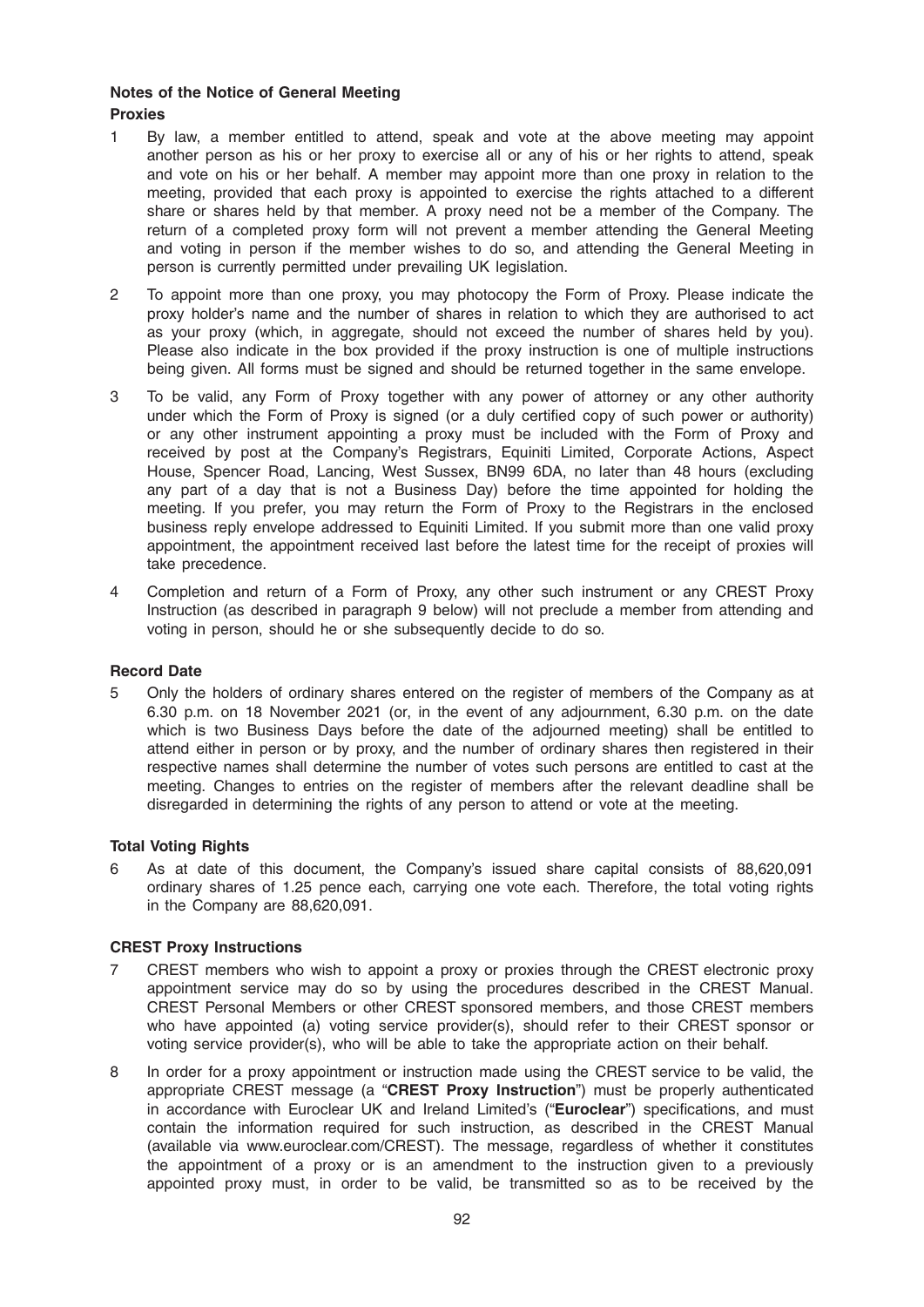Company's agent, Equiniti Limited (ID RA19) by 10.00 a.m. on 18 November 2021. For this purpose, the time of receipt will be taken to be the time (as determined by the timestamp applied to the message by the CREST Application Host) from which the Company's agent is able to retrieve the message by enquiry to CREST in the manner prescribed by CREST. After this time any change of instructions to proxies appointed through CREST should be communicated to the appointee through other means.

- 9 CREST members and, where applicable, their CREST sponsors, or voting service providers should note that Euroclear does not make available special procedures in CREST for any particular message. Normal system timings and limitations will, therefore, apply in relation to the input of CREST Proxy Instructions. It is the responsibility of the CREST member concerned to take (or, if the CREST member is a CREST personal member, or sponsored member, or has appointed a voting service provider, to procure that his or her CREST sponsor or voting service provider(s) take(s)) such action as shall be necessary to ensure that a message is transmitted by means of the CREST system by any particular time. In this connection, CREST members and, where applicable, their CREST sponsors or voting service providers are referred, in particular, to those sections of the CREST Manual concerning practical limitations of the CREST system and timings.
- 10 The Company may treat as invalid a CREST Proxy Instruction in the circumstances set out in Regulation 35(5)(a) of the Uncertified Securities Regulations 2001 (as amended).

#### **Questions**

11 Any Shareholder has the right to ask questions. The Company must cause to be answered any such question relating to the business being dealt with at the meeting but no such answer need be given if (a) to do so would interfere unduly with the preparation for the meeting or involve the disclosure of confidential information, or (b) the answer has already been given on a website in the form of an answer to a question, or (c) it is undesirable in the interests of the Company or the good order of the meeting that the question be answered.

#### Information available on the Website

A copy of this notice and the information required to be published by section 311(A) of the 2006 Act can be found at https://escapehunt.com/investors/. Shareholders may not use any electronic address provided in either this Notice of Meeting or any related documents (including the Form of Proxy) to communicate with the Company for any purposes other than those expressly stated.